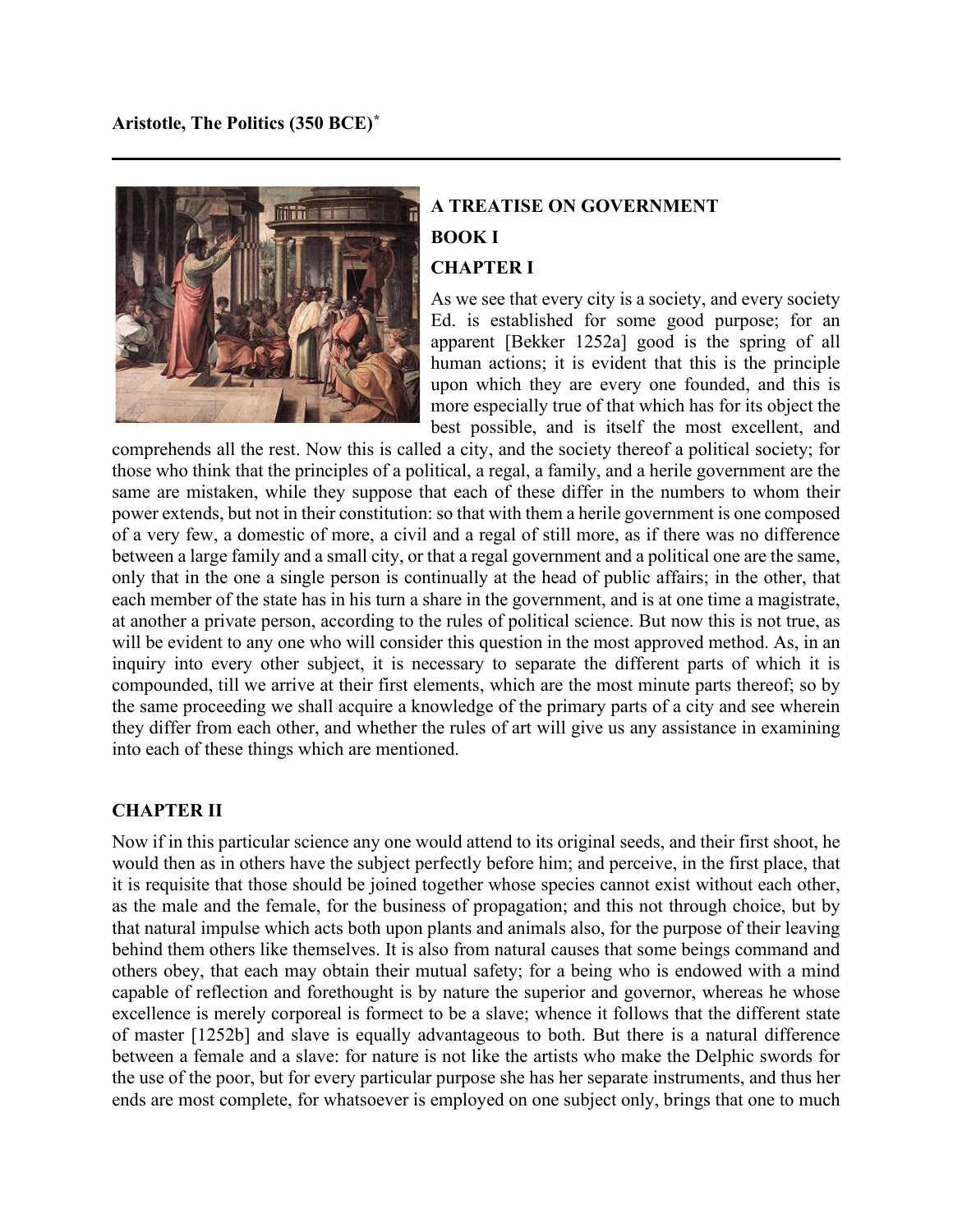greater perfection than when employed on many; and yet among the barbarians, a female and a slave are upon a level in the community, the reason for which is, that amongst them there are none qualified by nature to govern, therefore their society can be nothing but between slaves of different sexes. For which reason the poets say, it is proper for the Greeks to govern the barbarians, as if a barbarian and a slave were by nature one. Now of these two societies the domestic is the first, and Hesiod is right when he says, "First a house, then a wife, then an ox for the plough," for the poor man has always an ox before a household slave. That society then which nature has established for daily support is the domestic, and those who compose it are called by Charondas *homosipuoi*, and by Epimenides the Cretan *homokapnoi*; but the society of many families, which was first instituted for their lasting, mutual advantage, is called a village, and a village is most naturally composed of the descendants of one family, whom some persons call homogalaktes, the children and the children's children thereof: for which reason cities were originally governed by kings, as the barbarian states now are, which are composed of those who had before submitted to kingly government; for every family is governed by the elder, as are the branches thereof, on account of their relationship thereunto, which is what Homer says, "Each one ruled his wife and child;" and in this scattered manner they formerly lived. And the opinion which universally prevails, that the gods themselves are subject to kingly government, arises from hence, that all men formerly were, and many are so now; and as they imagined themselves to be made in the likeness of the gods, so they supposed their manner of life must needs be the same. And when many villages so entirely join themselves together as in every respect to form but one society, that society is a city, and contains in itself, if I may so speak, the end and perfection of government: first founded that we might live, but continued that we may live happily. For which reason every city must be allowed to be the work of nature, if we admit that the original society between male and female is; for to this as their end all subordinate societies tend, and the end of everything is the nature of it. For what every being is in its most perfect state, that certainly is the nature of that being, whether it be a man, a horse, or a house: besides, whatsoever produces the final cause and the end which we [1253a] desire, must be best; but a government complete in itself is that final cause and what is best. Hence it is evident that a city is a natural production, and that man is naturally a political animal, and that whosoever is naturally and not accidentally unfit for society, must be either inferior or superior to man: thus the man in Homer, who is reviled for being "without society, without law, without family." Such a one must naturally be of a quarrelsome disposition, and as solitary as the birds. The gift of speech also evidently proves that man is a more social animal than the bees, or any of the herding cattle: for nature, as we say, does nothing in vain, and man is the only animal who enjoys it. Voice indeed, as being the token of pleasure and pain, is imparted to others also, and thus much their nature is capable of, to perceive pleasure and pain, and to impart these sensations to others; but it is by speech that we are enabled to express what is useful for us, and what is hurtful, and of course what is just and what is unjust: for in this particular man differs from other animals, that he alone has a perception of good and evil, of just and unjust, and it is a participation of these common sentiments which forms a family and a city. Besides, the notion of a city naturally precedes that of a family or an individual, for the whole must necessarily be prior to the parts, for if you take away the whole man, you cannot say a foot or a hand remains, unless by equivocation, as supposing a hand of stone to be made, but that would only be a dead one; but everything is understood to be this or that by its energic qualities and powers, so that when these no longer remain, neither can that be said to be the same, but something of the same name. That a city then precedes an individual is plain, for if an individual is not in himself sufficient to compose a perfect government, he is to a city as other parts are to a whole; but he that is incapable of society,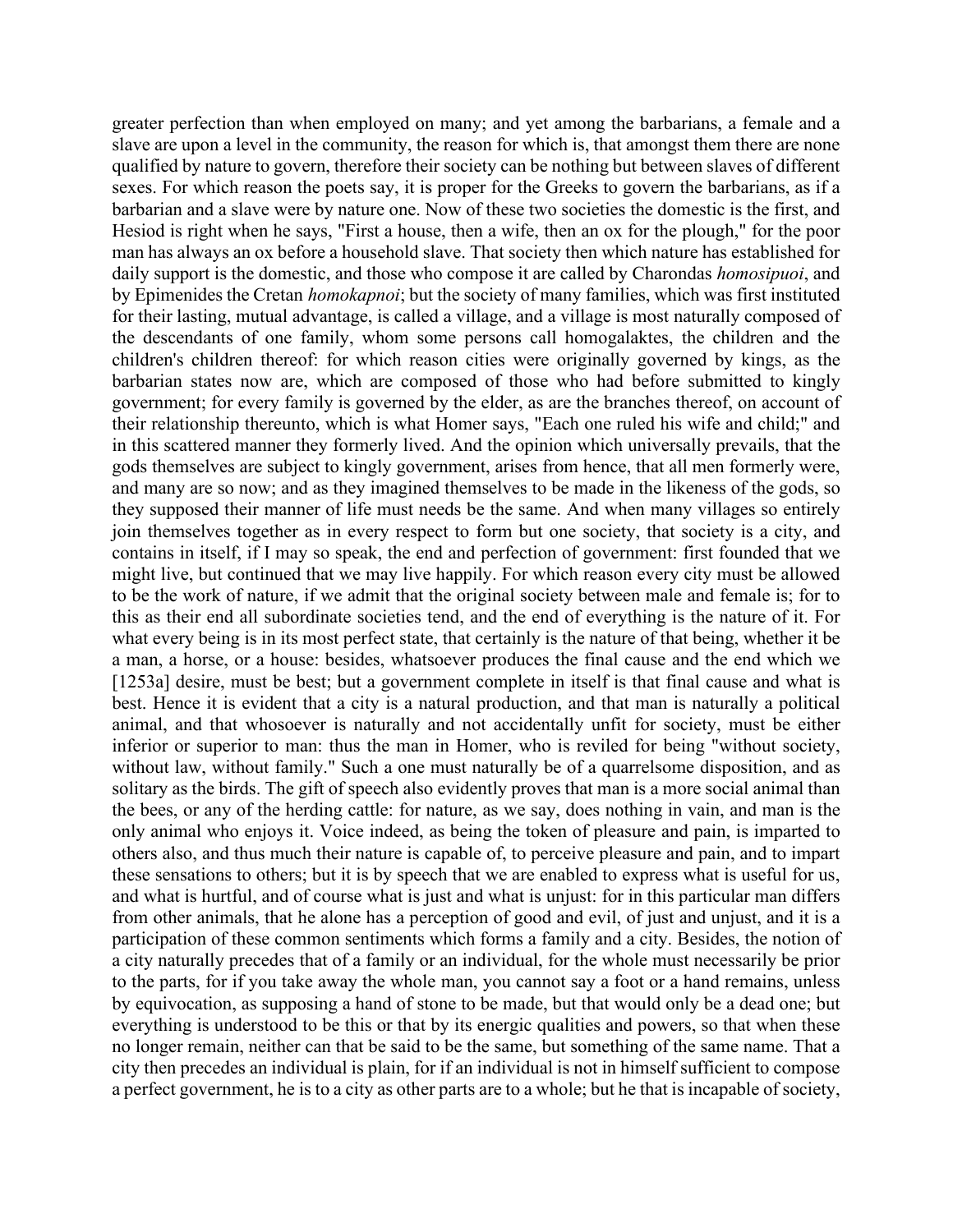or so complete in himself as not to want it, makes no part of a city, as a beast or a god. There is then in all persons a natural impetus to associate with each other in this manner, and he who first founded civil society was the cause of the greatest good; for as by the completion of it man is the most excellent of all living beings, so without law and justice he would be the worst of all, for nothing is so difficult to subdue as injustice in arms: but these arms man is born with, namely, prudence and valour, which he may apply to the most opposite purposes, for he who abuses them will be the most wicked, the most cruel, the most lustful, and most gluttonous being imaginable; for justice is a political virtue, by the rules of it the state is regulated, and these rules are the criterion of what is right.

### **CHAPTER III**

SINCE it is now evident of what parts a city is composed, it will be necessary to treat first of family government, for every city is made up of families, and every family [1253b] has again its separate parts of which it is composed. When a family is complete, it consists of freemen and slaves; but as in every subject we should begin with examining into the smallest parts of which it consists, and as the first and smallest parts of a family are the master and slave, the husband and wife, the father and child, let us first inquire into these three, what each of them may be, and what they ought to be; that is to say, the herile, the nuptial, and the paternal. Let these then be considered as the three distinct parts of a family: some think that the providing what is necessary for the family is something different from the government of it, others that this is the greatest part of it; it shall be considered separately; but we will first speak of a master and a slave, that we may both understand the nature of those things which are absolutely necessary, and also try if we can learn anything better on this subject than what is already known. Some persons have thought that the power of the master over his slave originates from his superior knowledge, and that this knowledge is the same in the master, the magistrate, and the king, as we have already said; but others think that herile government is contrary to nature, and that it is the law which makes one man a slave and another free, but that in nature there is no difference; for which reason that power cannot be founded in justice, but in force.

### **CHAPTER IV**

Since then a subsistence is necessary in every family, the means of procuring it certainly makes up part of the management of a family, for without necessaries it is impossible to live, and to live well. As in all arts which are brought to perfection it is necessary that they should have their proper instruments if they would complete their works, so is it in the art of managing a family: now of instruments some of them are alive, others inanimate; thus with respect to the pilot of the ship, the tiller is without life, the sailor is alive; for a servant is as an instrument in many arts. Thus property is as an instrument to living; an estate is a multitude of instruments; so a slave is an animated instrument, but every one that can minister of himself is more valuable than any other instrument; for if every instrument, at command, or from a preconception of its master's will, could accomplish its work (as the story goes of the statues of Daedalus; or what the poet tells us of the tripods of Vulcan, "that they moved of their own accord into the assembly of the gods "), the shuttle would then weave, and the lyre play of itself; nor would the architect want servants, or the [1254a] master slaves. Now what are generally called instruments are the efficients of something else, but possessions are what we simply use: thus with a shuttle we make something else for our use; but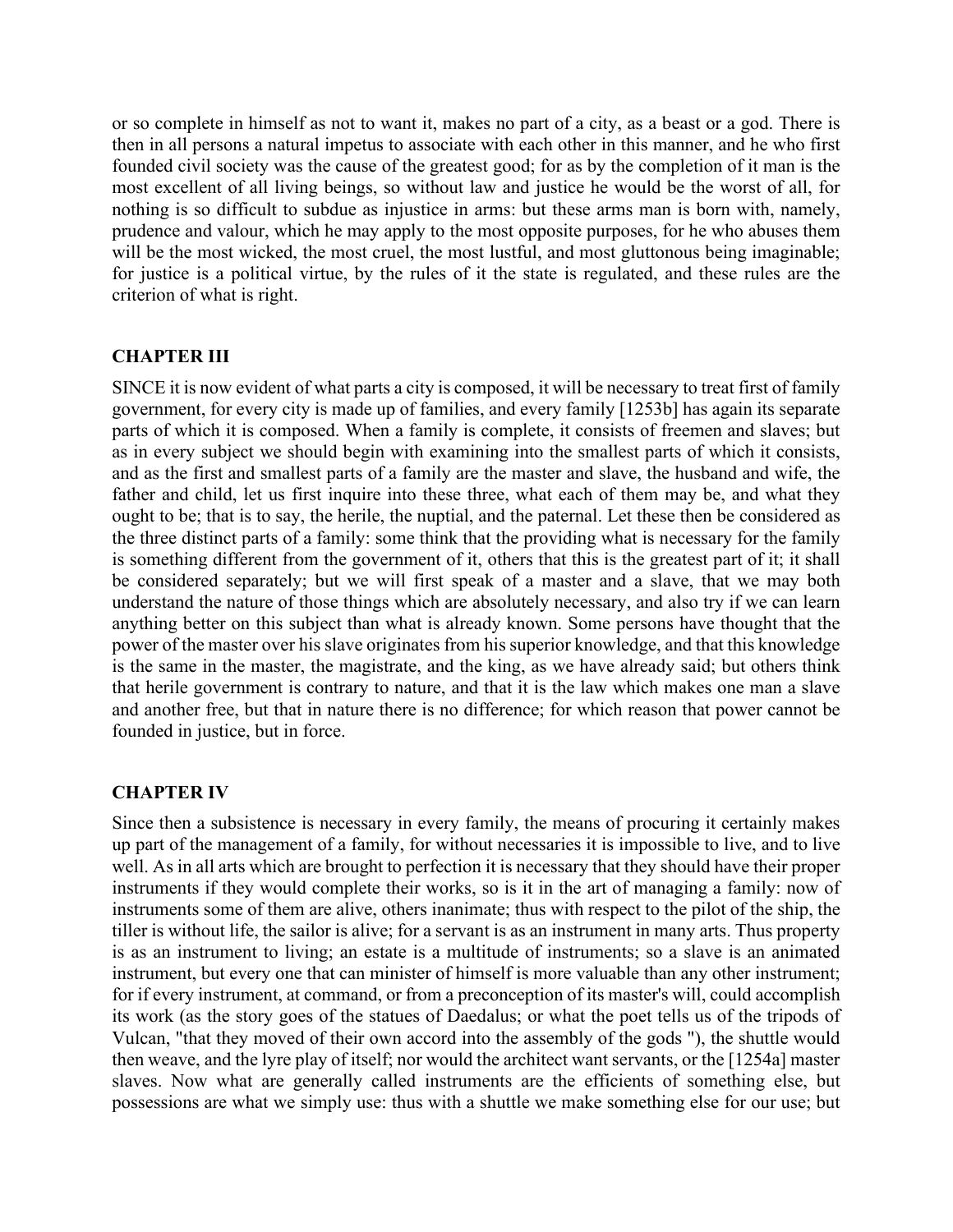we only use a coat, or a bed: since then making and using differ from each other in species, and they both require their instruments, it is necessary that these should be different from each other. Now life is itself what we use, and not what we employ as the efficient of something else; for which reason the services of a slave are for use. A possession may be considered in the same nature as a part of anything; now a part is not only a part of something, but also is nothing else; so is a possession; therefore a master is only the master of the slave, but no part of him; but the slave is not only the slave of the master, but nothing else but that. This fully explains what is the nature of a slave, and what are his capacities; for that being who by nature is nothing of himself, but totally another's, and is a man, is a slave by nature; and that man who is the property of another, is his mere chattel, though he continues a man; but a chattel is an instrument for use, separate from the body.

### **CHAPTER V**

But whether any person is such by nature, and whether it is advantageous and just for any one to be a slave or no, or whether all slavery is contrary to nature, shall be considered hereafter; not that it is difficult to determine it upon general principles, or to understand it from matters of fact; for that some should govern, and others be governed, is not only necessary but useful, and from the hour of their birth some are marked out for those purposes, and others for the other, and there are many species of both sorts. And the better those are who are governed the better also is the government, as for instance of man, rather than the brute creation: for the more excellent the materials are with which the work is finished, the more excellent certainly is the work; and wherever there is a governor and a governed, there certainly is some work produced; for whatsoever is composed of many parts, which jointly become one, whether conjunct or separate, evidently show the marks of governing and governed; and this is true of every living thing in all nature; nay, even in some things which partake not of life, as in music; but this probably would be a disquisition too foreign to our present purpose. Every living thing in the first place is composed of soul and body, of these the one is by nature the governor, the other the governed; now if we would know what is natural, we ought to search for it in those subjects in which nature appears most perfect, and not in those which are corrupted; we should therefore examine into a man who is most perfectly formed both in soul and body, in whom this is evident, for in the depraved and vicious the body seems [1254b] to rule rather than the soul, on account of their being corrupt and contrary to nature. We may then, as we affirm, perceive in an animal the first principles of herile and political government; for the soul governs the body as the master governs his slave; the mind governs the appetite with a political or a kingly power, which shows that it is both natural and advantageous that the body should be governed by the soul, and the pathetic part by the mind, and that part which is possessed of reason; but to have no ruling power, or an improper one, is hurtful to all; and this holds true not only of man, but of other animals also, for tame animals are naturally better than wild ones, and it is advantageous that both should be under subjection to man; for this is productive of their common safety: so is it naturally with the male and the female; the one is superior, the other inferior; the one governs, the other is governed; and the same rule must necessarily hold good with respect to all mankind. Those men therefore who are as much inferior to others as the body is to the soul, are to be thus disposed of, as the proper use of them is their bodies, in which their excellence consists; and if what I have said be true, they are slaves by nature, and it is advantageous to them to be always under government. He then is by nature formed a slave who is qualified to become the chattel of another person, and on that account is so, and who has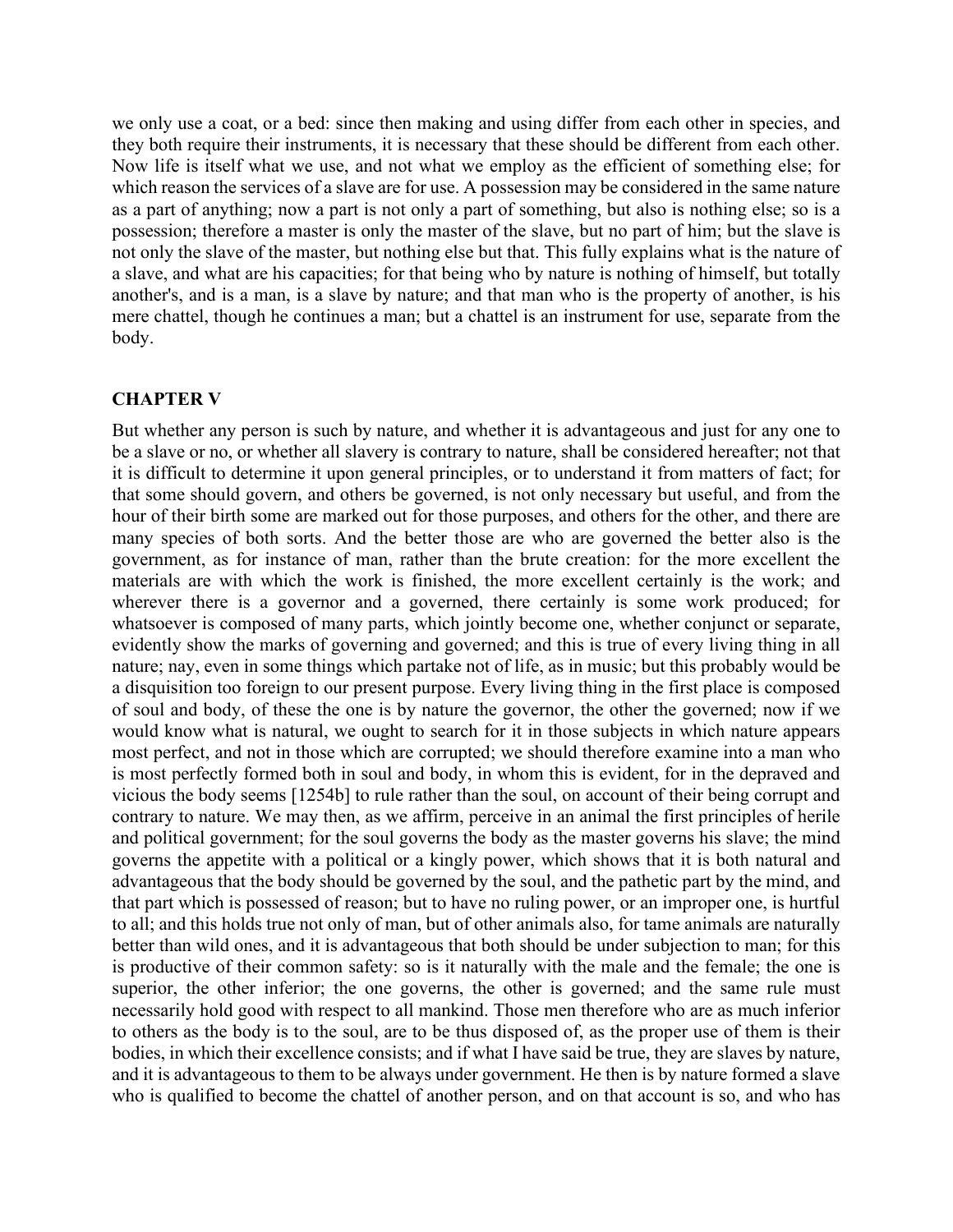just reason enough to know that there is such a faculty, without being indued with the use of it; for other animals have no perception of reason, but are entirely guided by appetite, and indeed they vary very little in their use from each other; for the advantage which we receive, both from slaves and tame animals, arises from their bodily strength administering to our necessities; for it is the intention of nature to make the bodies of slaves and freemen different from each other, that the one should be robust for their necessary purposes, the others erect, useless indeed for what slaves are employed in, but fit for civil life, which is divided into the duties of war and peace; though these rules do not always take place, for slaves have sometimes the bodies of freemen, sometimes the souls; if then it is evident that if some bodies are as much more excellent than others as the statues of the gods excel the human form, every one will allow that the inferior ought to be slaves to the superior; and if this is true with respect to the body, it is still juster to determine in the same manner, when we consider the soul; though it is not so easy to perceive the beauty of [1255a] the soul as it is of the body. Since then some men are slaves by nature, and others are freemen, it is clear that where slavery is advantageous to any one, then it is just to make him a slave.

### **CHAPTER VI**

But it is not difficult to perceive that those who maintain the contrary opinion have some reason on their side; for a man may become a slave two different ways; for he may be so by law also, and this law is a certain compact, by which whatsoever is taken in battle is adjudged to be the property of the conquerors: but many persons who are conversant in law call in question this pretended right, and say that it would be hard that a man should be compelled by violence to be the slave and subject of another who had the power to compel him, and was his superior in strength; and upon this subject, even of those who are wise, some think one way and some another; but the cause of this doubt and variety of opinions arises from hence, that great abilities, when accompanied with proper means, are generally able to succeed by force: for victory is always owing to a superiority in some advantageous circumstances; so that it seems that force never prevails but in consequence of great abilities. But still the dispute concerning the justice of it remains; for some persons think, that justice consists in benevolence, others think it just that the powerful should govern: in the midst of these contrary opinions, there are no reasons sufficient to convince us, that the right of being master and governor ought not to be placed with those who have the greatest abilities. Some persons, entirely resting upon the right which the law gives (for that which is legal is in some respects just), insist upon it that slavery occasioned by war is just, not that they say it is wholly so, for it may happen that the principle upon which the wars were commenced is unjust; moreover no one will say that a man who is unworthily in slavery is therefore a slave; for if so, men of the noblest families might happen to be slaves, and the descendants of slaves, if they should chance to be taken prisoners in war and sold: to avoid this difficulty they say that such persons should not be called slaves, but barbarians only should; but when they say this, they do nothing more than inquire who is a slave by nature, which was what we at first said; for we must acknowledge that there are some persons who, wherever they are, must necessarily be slaves, but others in no situation; thus also it is with those of noble descent: it is not only in their own country that they are Esteemed as such, but everywhere, but the barbarians are respected on this account at home only; as if nobility and freedom were of two sorts, the one universal, the other not so. Thus says the Helen of Theodectes:

 *"Who dares reproach me with the name of slave? When from the*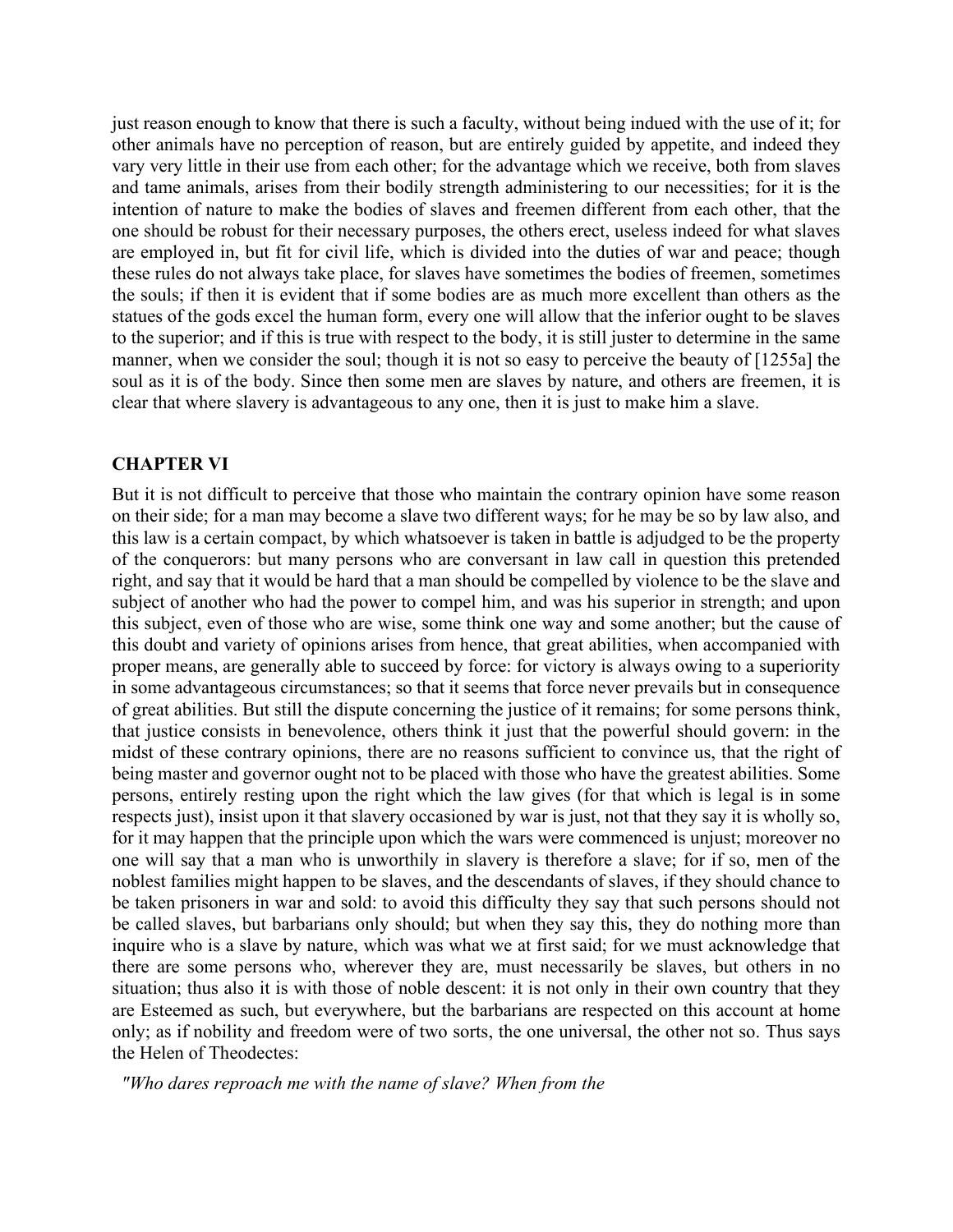### *immortal gods, on either side, I draw my lineage."*

Those who express sentiments like these, shew only that they distinguish the slave and the freeman, the noble and the ignoble from each other by their virtues and their [1255b] vices; for they think it reasonable, that as a man begets a man, and a beast a beast, so from a good man, a good man should be descended; and this is what nature desires to do, but frequently cannot accomplish it. It is evident then that this doubt has some reason in it, and that these persons are not slaves, and those freemen, by the appointment of nature; and also that in some instances it is sufficiently clear, that it is advantageous to both parties for this man to be a slave, and that to be a master, and that it is right and just, that some should be governed, and others govern, in the manner that nature intended; of which sort of government is that which a master exercises over a slave. But to govern ill is disadvantageous to both; for the same thing is useful to the part and to the whole, to the body and to the soul; but the slave is as it were a part of the master, as if he were an animated part of his body, though separate. For which reason a mutual utility and friendship may subsist between the master and the slave, I mean when they are placed by nature in that relation to each other, for the contrary takes place amongst those who are reduced to slavery by the law, or by conquest.

### **CHAPTER VII**

It is evident from what has been said, that a herile and a political government are not the same, or that all governments are alike to each other, as some affirm; for one is adapted to the nature of freemen, the other to that of slaves. Domestic government is a monarchy, for that is what prevails in every house; but a political state is the government of free men and equals. The master is not so called from his knowing how to manage his slave, but because he is so; for the same reason a slave and a freeman have their respective appellations. There is also one sort of knowledge proper for a master, another for a slave; the slave's is of the nature of that which was taught by a slave at Syracuse; for he for a stipulated sum instructed the boys in all the business of a household slave, of which there are various sorts to be learnt, as the art of cookery, and other such-like services, of which some are allotted to some, and others to others; some employments being more honourable, others more necessary; according to the proverb, "One slave excels another, one master excels another:" in such-like things the knowledge of a slave consists. The knowledge of the master is to be able properly to employ his slaves, for the mastership of slaves is the employment, not the mere possession of them; not that this knowledge contains anything great or respectable; for what a slave ought to know how to do, that a master ought to know how to order; for which reason, those who have it in their power to be free from these low attentions, employ a steward for this business, and apply themselves either to public affairs or philosophy: the knowledge of procuring what is necessary for a family is different from that which belongs either to the master or the slave: and to do this justly must be either by war or hunting. And thus much of the difference between a master and a slave.

# **CHAPTER VIII**

[1256a] As a slave is a particular species of property, let us by all means inquire into the nature of property in general, and the acquisition of money, according to the manner we have proposed. In the first place then, some one may doubt whether the getting of money is the same thing as economy, or whether it is a part of it, or something subservient to it; and if so, whether it is as the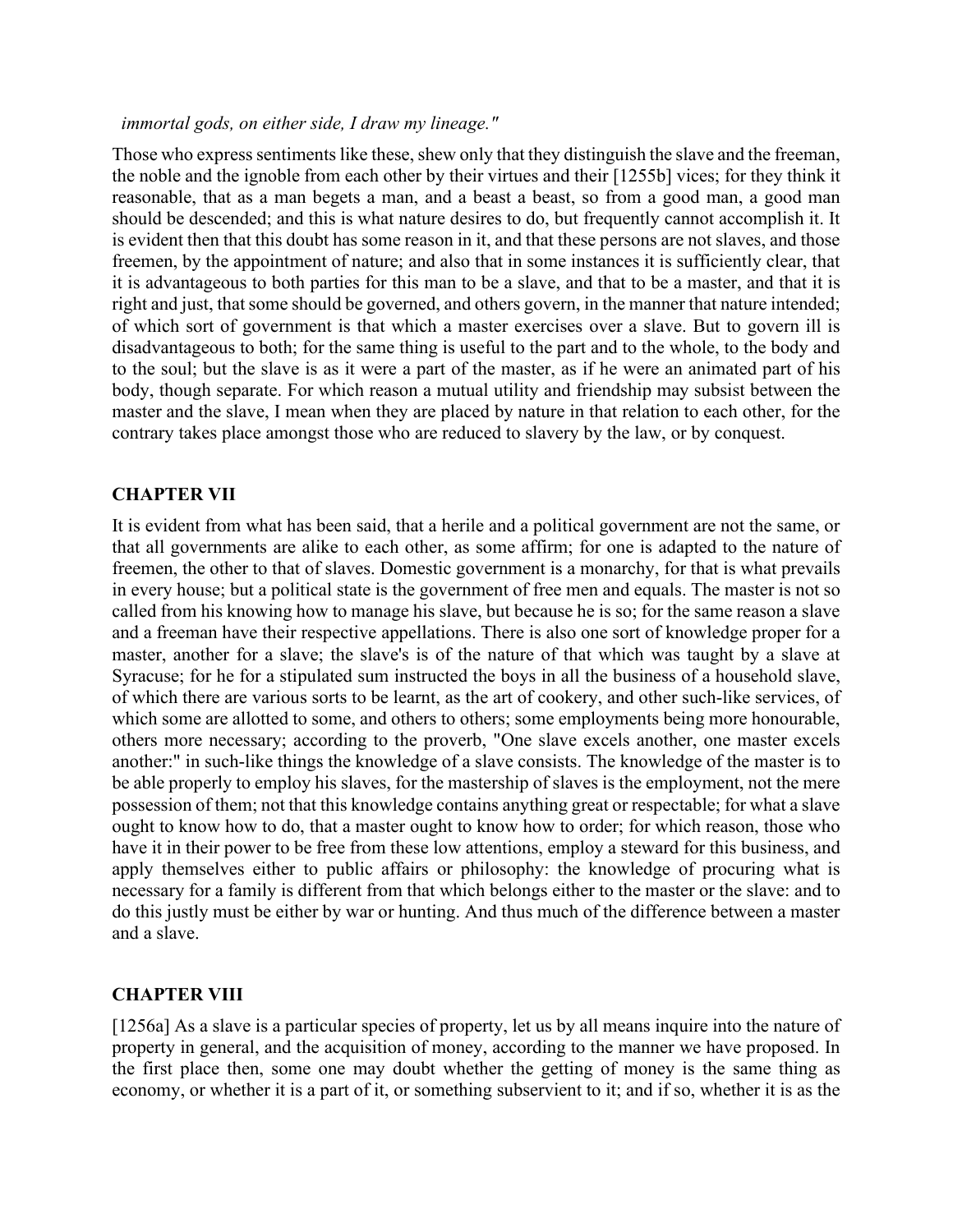art of making shuttles is to the art of weaving, or the art of making brass to that of statue founding, for they are not of the same service; for the one supplies the tools, the other the matter: by the matter I mean the subject out of which the work is finished, as wool for the cloth and brass for the statue. It is evident then that the getting of money is not the same thing as economy, for the business of the one is to furnish the means of the other to use them; and what art is there employed in the management of a family but economy, but whether this is a part of it, or something of a different species, is a doubt; for if it is the business of him who is to get money to find out how riches and possessions may be procured, and both these arise from various causes, we must first inquire whether the art of husbandry is part of money-getting or something different, and in general, whether the same is not true of every acquisition and every attention which relates to provision. But as there are many sorts of provision, so are the methods of living both of man and the brute creation very various; and as it is impossible to live without food, the difference in that particular makes the lives of animals so different from each other. Of beasts, some live in herds, others separate, as is most convenient for procuring themselves food; as some of them live upon flesh, others on fruit, and others on whatsoever they light on, nature having so distinguished their course of life, that they can very easily procure themselves subsistence; and as the same things are not agreeable to all, but one animal likes one thing and another another, it follows that the lives of those beasts who live upon flesh must be different from the lives of those who live on fruits; so is it with men, their lives differ greatly from each other; and of all these the shepherd's is the idlest, for they live upon the flesh of tame animals, without any trouble, while they are obliged to change their habitations on account of their flocks, which they are compelled to follow, cultivating, as it were, a living farm. Others live exercising violence over living creatures, one pursuing this thing, another that, these preying upon men; those who live near lakes and marshes and rivers, or the sea itself, on fishing, while others are fowlers, or hunters of wild beasts; but the greater part of mankind live upon the produce of the earth and its cultivated fruits; and the manner in which all those live who follow the direction of nature, and labour for their own subsistence, is nearly the same, without ever thinking to procure any provision by way of exchange or merchandise, such are shepherds, husband-men, [1256b] robbers, fishermen, and hunters: some join different employments together, and thus live very agreeably; supplying those deficiencies which were wanting to make their subsistence depend upon themselves only: thus, for instance, the same person shall be a shepherd and a robber, or a husbandman and a hunter; and so with respect to the rest, they pursue that mode of life which necessity points out. This provision then nature herself seems to have furnished all animals with, as well immediately upon their first origin as also when they are arrived at a state of maturity; for at the first of these periods some of them are provided in the womb with proper nourishment, which continues till that which is born can get food for itself, as is the case with worms and birds; and as to those which bring forth their young alive, they have the means for their subsistence for a certain time within themselves, namely milk. It is evident then that we may conclude of those things that are, that plants are created for the sake of animals, and animals for the sake of men; the tame for our use and provision; the wild, at least the greater part, for our provision also, or for some other advantageous purpose, as furnishing us with clothes, and the like. As nature therefore makes nothing either imperfect or in vain, it necessarily follows that she has made all these things for men: for which reason what we gain in war is in a certain degree a natural acquisition; for hunting is a part of it, which it is necessary for us to employ against wild beasts; and those men who being intended by nature for slavery are unwilling to submit to it, on which occasion such a. war is by nature just: that species of acquisition then only which is according to nature is part of economy; and this ought to be at hand, or if not, immediately procured, namely,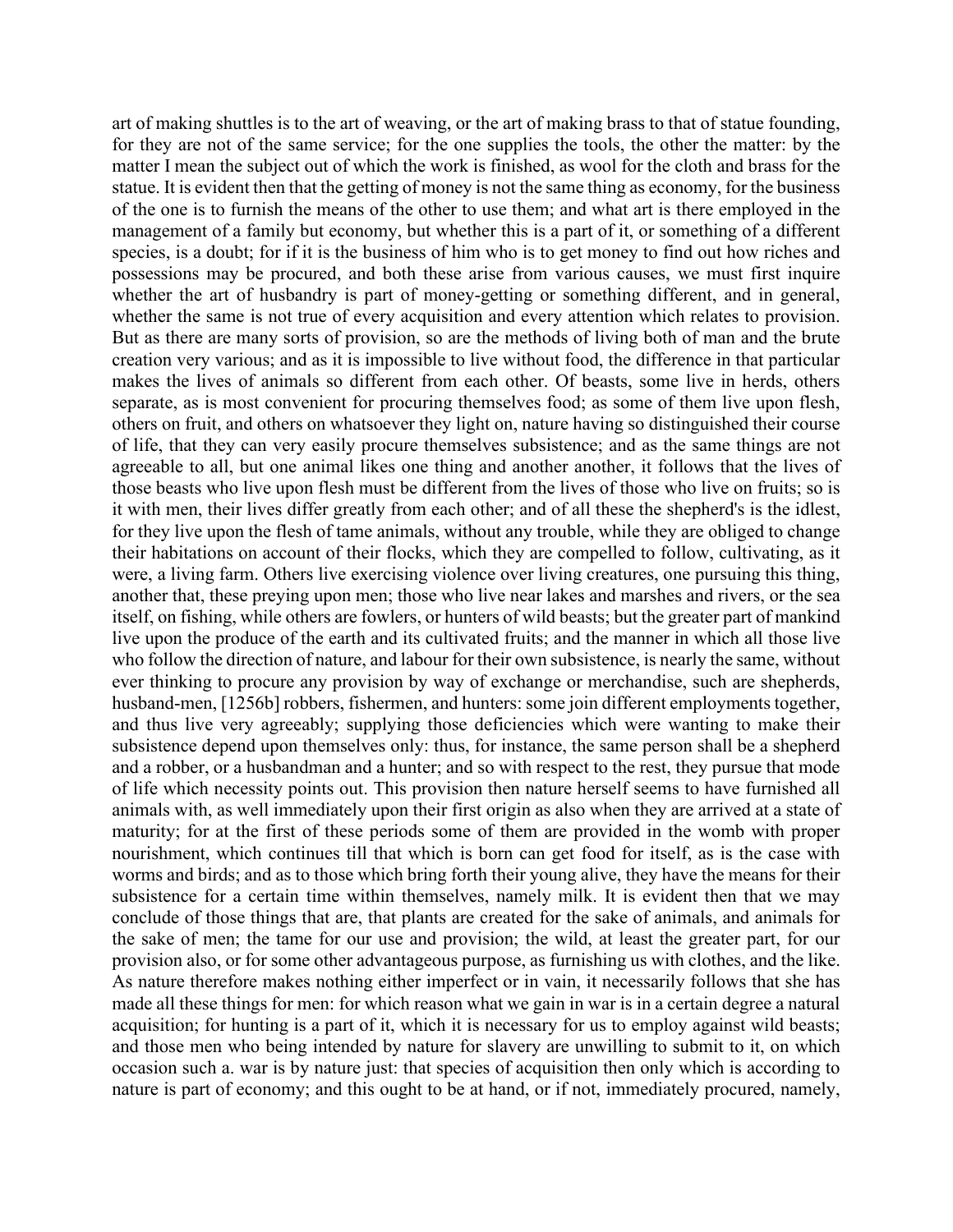what is necessary to be kept in store to live upon, and which are useful as well for the state as the family. And true riches seem to consist in these; and the acquisition of those possessions which are necessary for a happy life is not infinite; though Solon says otherwise in this verse:

### *"No bounds to riches can be fixed for man;"*

for they may be fixed as in other arts; for the instruments of no art whatsoever are infinite, either in their number or their magnitude; but riches are a number of instruments in domestic and civil economy; it is therefore evident that the acquisition of certain things according to nature is a part both of domestic and civil economy, and for what reason.

### **CHAPTER IX**

There is also another species of acquisition which they [1257a] particularly call pecuniary, and with great propriety; and by this indeed it seems that there are no bounds to riches and wealth. Now many persons suppose, from their near relation to each other, that this is one and the same with that we have just mentioned, but it is not the same as that, though not very different; one of these is natural, the other is not, but rather owing to some art and skill; we will enter into a particular examination of this subject. The uses of every possession are two, both dependent upon the thing itself, but not in the same manner, the one supposing an inseparable connection with it, the other not; as a shoe, for instance, which may be either worn, or exchanged for something else, both these are the uses of the shoe; for he who exchanges a shoe with some man who wants one, for money or provisions, uses the shoe as a shoe, but not according to the original intention, for shoes were not at first made to be exchanged. The same thing holds true of all other possessions; for barter, in general, had its original beginning in nature, some men having a surplus, others too little of what was necessary for them: hence it is evident, that the selling provisions for money is not according to the natural use of things; for they were obliged to use barter for those things which they wanted; but it is plain that barter could have no place in the first, that is to say, in family society; but must have begun when the number of those who composed the community was enlarged: for the first of these had all things in common; but when they came to be separated they were obliged to exchange with each other many different things which both parties wanted. Which custom of barter is still preserved amongst many barbarous nations, who procure one necessary with another, but never sell anything; as giving and receiving wine for corn and the like. This sort of barter is not contradictory to nature, nor is it any species of money-getting; but is necessary in procuring that subsistence which is so consonant thereunto. But this barter introduced the use of money, as might be expected; for a convenient place from whence to import what you wanted, or to export what you had a surplus of, being often at a great distance, money necessarily made its way into commerce; for it is not everything which is naturally most useful that is easiest of carriage; for which reason they invented something to exchange with each other which they should mutually give and take, that being really valuable itself, should have the additional advantage of being of easy conveyance, for the purposes of life, as iron and silver, or anything else of the same nature: and this at first passed in value simply according to its weight or size; but in process of time it had a certain stamp, to save the trouble of weighing, which stamp expressed its value. [1257b]

Money then being established as the necessary medium of exchange, another species of moneygetting soon took place, namely, by buying and selling, at probably first in a simple manner, afterwards with more skill and experience, where and how the greatest profits might be made. For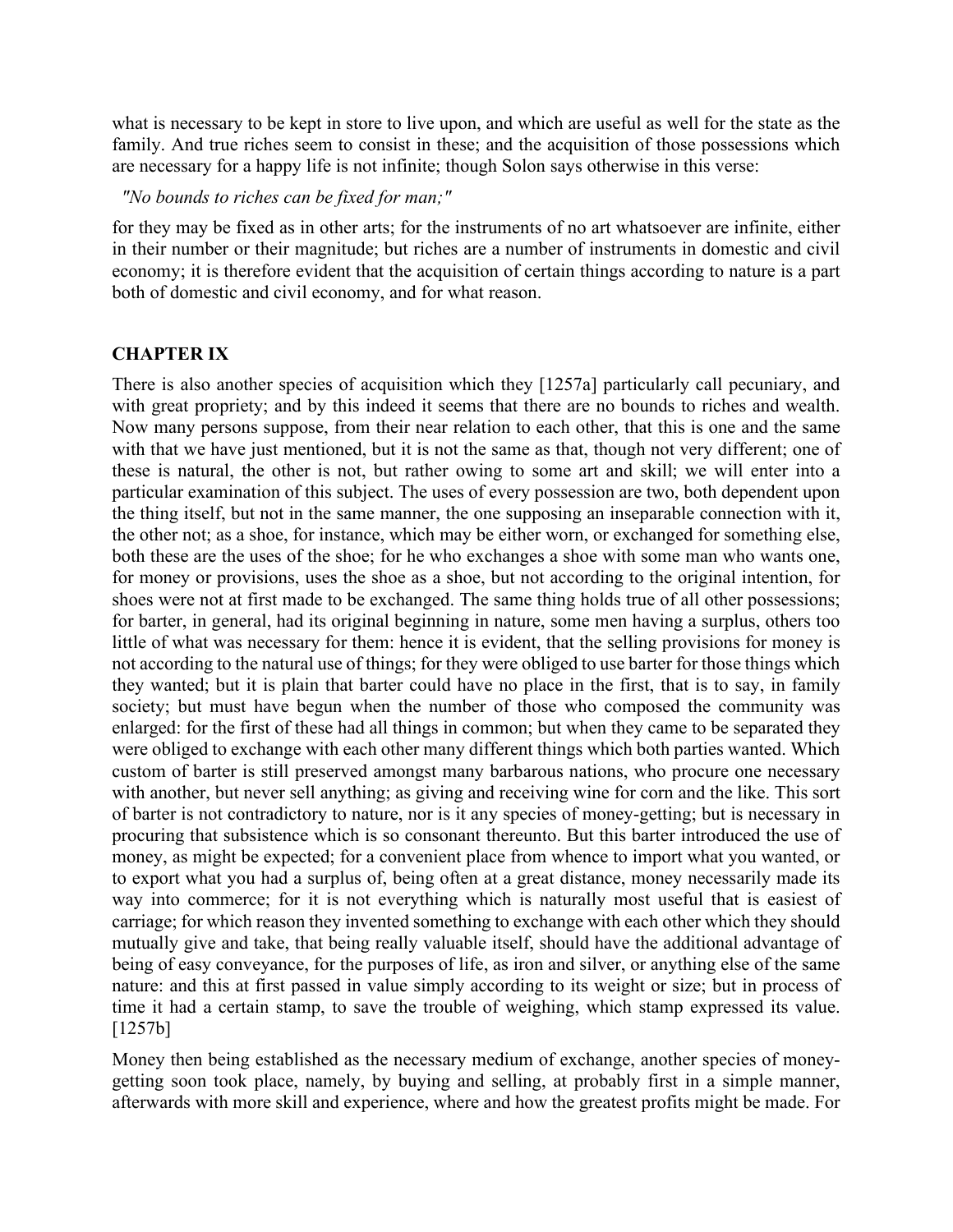which reason the art of money-getting seems to be chiefly conversant about trade, and the business of it to be able to tell where the greatest profits can be made, being the means of procuring abundance of wealth and possessions: and thus wealth is very often supposed to consist in the quantity of money which any one possesses, as this is the medium by which all trade is conducted and a fortune made, others again regard it as of no value, as being of none by nature, but arbitrarily made so by compact; so that if those who use it should alter their sentiments, it would be worth nothing, as being of no service for any necessary purpose. Besides, he who abounds in money often wants necessary food; and it is impossible to say that any person is in good circumstances when with all his possessions he may perish with hunger.

Like Midas in the fable, who from his insatiable wish had everything he touched turned into gold. For which reason others endeavour to procure other riches and other property, and rightly, for there are other riches and property in nature; and these are the proper objects of economy: while trade only procures money, not by all means, but by the exchange of it, and for that purpose it is this which it is chiefly employed about, for money is the first principle and the end of trade; nor are there any bounds to be set to what is thereby acquired. Thus also there are no limits to the art of medicine, with respect to the health which it attempts to procure; the same also is true of all other arts; no line can be drawn to terminate their bounds, the several professors of them being desirous to extend them as far as possible. (But still the means to be employed for that purpose are limited; and these are the limits beyond which the art cannot proceed.) Thus in the art of acquiring riches there are no limits, for the object of that is money and possessions; but economy has a boundary, though this has not: for acquiring riches is not the business of that, for which reason it should seem that some boundary should be set to riches, though we see the contrary to this is what is practised; for all those who get riches add to their money without end; the cause of which is the near connection of these two arts with each other, which sometimes occasions the one to change employments with the other, as getting of money is their common object: for economy requires the possession of wealth, but not on its own account but with another view, to purchase things necessary therewith; but the other procures it merely to increase it: so that some persons are confirmed in their belief, that this is the proper object of economy, and think that for this purpose money should be saved and hoarded up without end; the reason for which disposition is, that they are intent upon living, but not upon living well; and this desire being boundless in its extent, the means which they aim at for that purpose are boundless also; and those who propose to live well, often confine that to the enjoyment of the pleasures of sense; so that as this also seems to depend upon what a man has, all their care is to get money, and hence arises the other cause for this art; for as this enjoyment is excessive in its degree, they endeavour to procure means proportionate to supply it; and if they cannot do this merely by the art of dealing in money, they will endeavour to do it by other ways, and apply all their powers to a purpose they were not by nature intended for. Thus, for instance, courage was intended to inspire fortitude, not to get money by; neither is this the end of the soldier's or the physician's art, but victory and health. But such persons make everything subservient to money-getting, as if this was the only end; and to the end everything ought to refer.

We have now considered that art of money-getting which is not necessary, and have seen in what manner we became in want of it; and also that which is necessary, which is different from it; for that economy which is natural, and whose object is to provide food, is not like this unlimited in its extent, but has its bounds.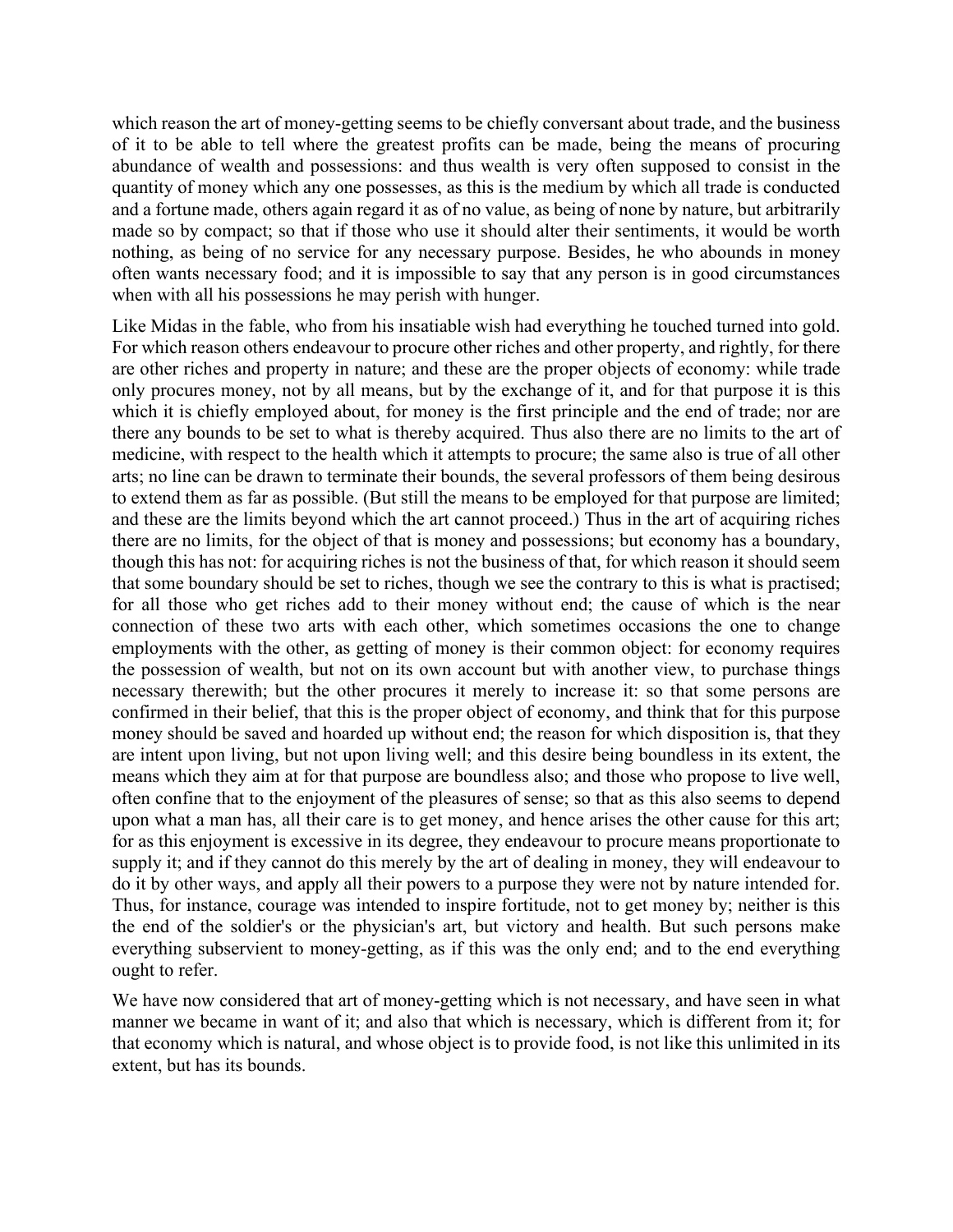### **CHAPTER X**

We have now determined what was before doubtful, whether or no the art of getting money is his business who is at the head of a family or a state, and though not strictly so, it is however very necessary; for as a politician does not make men, but receiving them from the hand of nature employs them to proper purposes; thus the earth, or the sea, or something else ought to supply them with provisions, and this it is the business of the master of the family to manage properly; for it is not the weaver's business to make yarn, but to use it, and to distinguish what is good and useful from what is bad and of no service; and indeed some one may inquire why getting money should be a part of economy when the art of healing is not, as it is as requisite that the family should be in health as that they should eat, or have anything else which is necessary; and as it is indeed in some particulars the business both of the master of the family, and he to whom the government of the state is entrusted, to see after the health of those under their care, but in others not, but the physician's; so also as to money; in some respects it is the business of the master of the family, in others not, but of the servant; but as we have already said, it is chiefly nature's, for it is her part to supply her offspring with food; for everything finds nourishment left for it in what produced it; for which reason the natural riches of all men arise from fruits and animals. Now money-making, as we say, being twofold, it may be applied to two purposes, the service of the house or retail trade; of which the first is necessary and commendable, the other justly censurable; for it has not its origin in [1258b] nature, but by it men gain from each other; for usury is most reasonably detested, as it is increasing our fortune by money itself, and not employing it for the purpose it was originally intended, namely exchange.

And this is the explanation of the name (TOKOS), which means the breeding of money. For as offspring resemble their parents, so usury is money bred of money. Whence of all forms of moneymaking it is most against nature.

# **CHAPTER XI**

Having already sufficiently considered the general principles of this subject, let us now go into the practical part thereof; the one is a liberal employment for the mind, the other necessary. These things are useful in the management of one's affairs; to be skilful in the nature of cattle, which are most profitable, and where, and how; as for instance, what advantage will arise from keeping horses, or oxen, or sheep, or any other live stock; it is also necessary to be acquainted with the comparative value of these things, and which of them in particular places are worth most; for some do better in one place, some in another. Agriculture also should be understood, and the management of arable grounds and orchards; and also the care of bees, and fish, and birds, from whence any profit may arise; these are the first and most proper parts of domestic management.

With respect to gaining money by exchange, the principal method of doing this is by merchandise, which is carried on in three different ways, either by sending the commodity for sale by sea or by land, or else selling it on the place where it grows; and these differ from each other in this, that the one is more profitable, the other safer. The second method is by usury. The third by receiving wages for work done, and this either by being employed in some mean art, or else in mere bodily labour. There is also a third species of improving a fortune, that is something between this and the first; for it partly depends upon nature, partly upon exchange; the subject of which is, things that are immediately from the earth, or their produce, which, though they bear no fruit, are yet useful,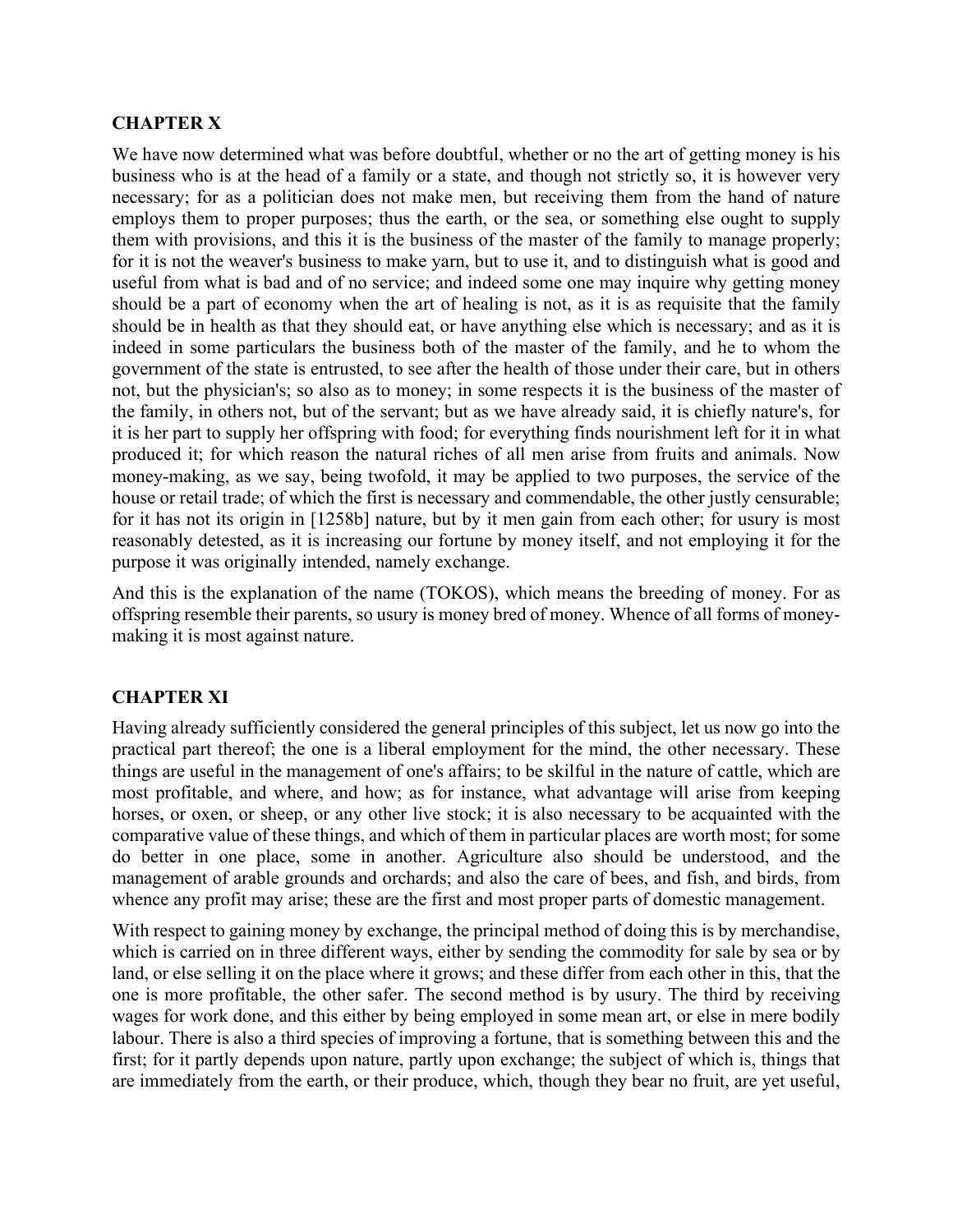such as selling of timber and the whole art of metallurgy, which includes many different species, for there are various sorts of things dug out of the earth.

These we have now mentioned in general, but to enter into particulars concerning each of them, though it might be useful to the artist, would be tiresome to dwell on. Now of all the works of art, those are the most excellent wherein chance has the least to do, and those are the meanest which deprave the body, those the most servile in which bodily strength alone is chiefly wanted, those most illiberal which require least skill; but as there are books written on these subjects by some persons, as by Chares the Panian, and Apollodorus the Lemnian, upon husbandry and planting; and by others on other matters, [1259b] let those who have occasion consult them thereon; besides, every person should collect together whatsoever he hears occasionally mentioned, by means of which many of those who aimed at making a fortune have succeeded in their intentions; for all these are useful to those who make a point of getting money, as in the contrivance of Thales the Milesian (which was certainly a gainful one, but as it was his it was attributed to his wisdom, though the method he used was a general one, and would universally succeed), when they reviled him for his poverty, as if the study of philosophy was useless: for they say that he, perceiving by his skill in astrology that there would be great plenty of olives that year, while it was yet winter, having got a little money, he gave earnest for all the oil works that were in Miletus and Chios, which he hired at a low price, there being no one to bid against him; but when the season came for making oil, many persons wanting them, he all at once let them upon what terms he pleased; and raising a large sum of money by that means, convinced them that it was easy for philosophers to be rich if they chose it, but that that was not what they aimed at; in this manner is Thales said to have shown his wisdom. It indeed is, as we have said, generally gainful for a person to contrive to make a monopoly of anything; for which reason some cities also take this method when they want money, and monopolise their commodities. There was a certain person in Sicily who laid out a sum of money which was deposited in his hand in buying up all the iron from the iron merchants; so that when the dealers came from the markets to purchase, there was no one had any to sell but himself; and though he put no great advance upon it, yet by laying out fifty talents he made an hundred. When Dionysius heard this he permitted him to take his money with him, but forbid him to continue any longer in Sicily, as being one who contrived means for getting money inconsistent with his affairs. This man's view and Thales's was exactly the same; both of them contrived to procure a monopoly for themselves: it is useful also for politicians to understand these things, for many states want to raise money and by such means, as well as private families, nay more so; for which reason some persons who are employed in the management of public affairs confine themselves to this province only.

### **CHAPTER XII**

There are then three parts of domestic government, the masters, of which we have already treated, the fathers, and the husbands; now the government of the wife and children should both be that of free persons, but not the [I259b] same; for the wife should be treated as a citizen of a free state, the children should be under kingly power; for the male is by nature superior to the female, except when something happens contrary to the usual course of nature, as is the elder and perfect to the younger and imperfect. Now in the generality of free states, the governors and the governed alternately change place; for an equality without any preference is what nature chooses; however, when one governs and another is governed, she endeavours that there should be a distinction between them in forms, expressions, and honours; according to what Amasis said of his laver. This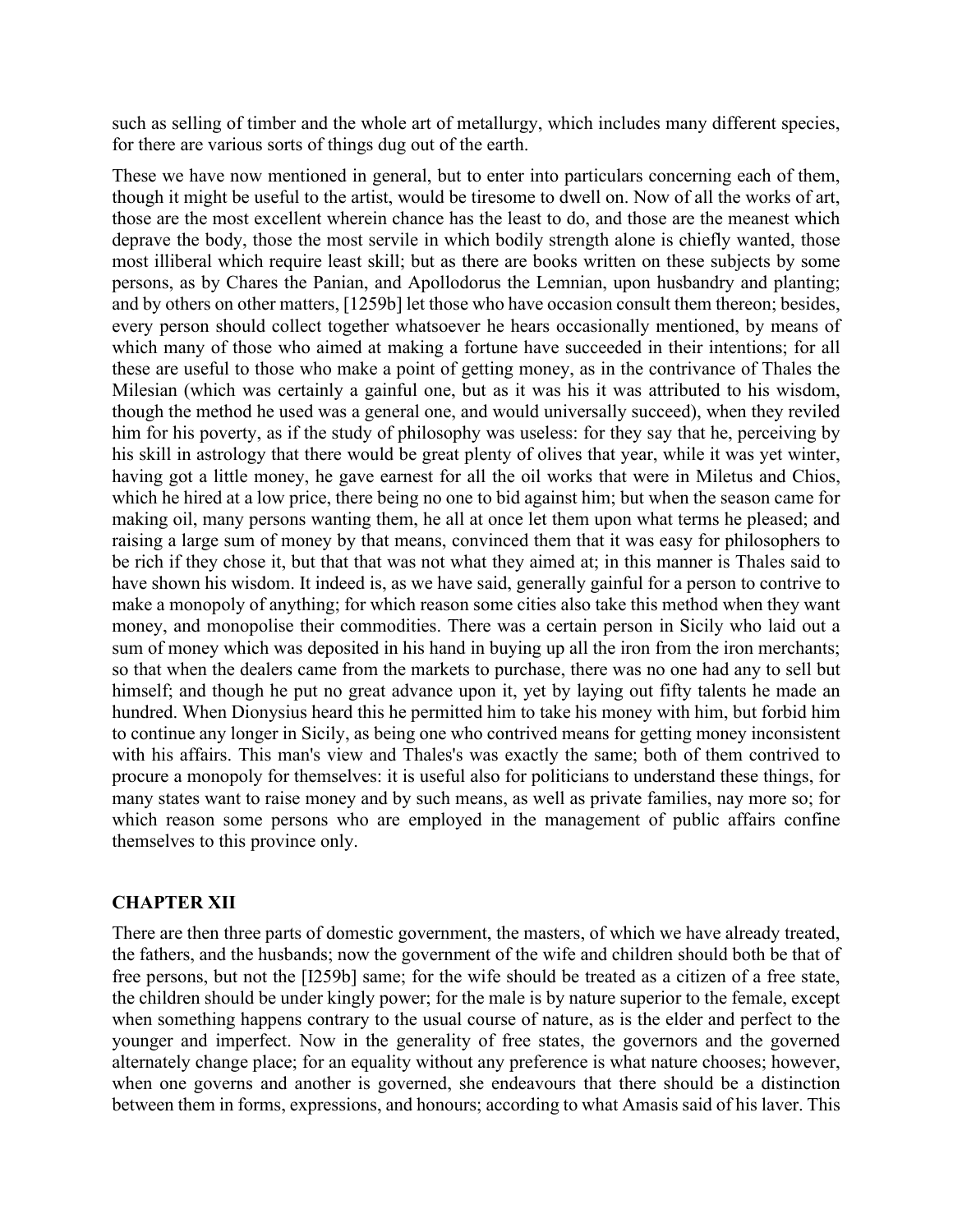then should be the established rule between the man and the woman. The government of children should be kingly; for the power of the father over the child is founded in affection and seniority, which is a species of kingly government; for which reason Homer very properly calls Jupiter "the father of gods and men," who was king of both these; for nature requires that a king should be of the same species with those whom he governs, though superior in some particulars, as is the case between the elder and the younger, the father and the son.

#### **CHAPTER XIII**

It is evident then that in the due government of a family, greater attention should be paid to the several members of it and their virtues than to the possessions or riches of it; and greater to the freemen than the slaves: but here some one may doubt whether there is any other virtue in a slave than his organic services, and of higher estimation than these, as temperance, fortitude, justice, and such-like habits, or whether they possess only bodily qualities: each side of the question has its difficulties; for if they possess these virtues, wherein do they differ from freemen? and that they do not, since they are men, and partakers of reason, is absurd. Nearly the same inquiry may be made concerning a woman and a child, whether these also have their proper virtues; whether a woman ought to be temperate, brave, and just, and whether a child is temperate or no; and indeed this inquiry ought to be general, whether the virtues of those who, by nature, either govern or are governed, are the same or different; for if it is necessary that both of them should partake of the fair and good, why is it also necessary that, without exception, the one should govern, the other always be governed? for this cannot arise from their possessing these qualities in different degrees; for to govern, and to be governed, are things different in species, but more or less are not. And yet it is wonderful that one party ought to have them, and the other not; for if he who is to govern should not be temperate and just, how can he govern well? or if he is to be governed, how can he be governed well? for he who is intemperate [1260a] and a coward will never do what he ought: it is evident then that both parties ought to be virtuous; but there is a difference between them, as there is between those who by nature command and who by nature obey, and this originates in the soul; for in this nature has planted the governing and submitting principle, the virtues of which we say are different, as are those of a rational and an irrational being. It is plain then that the same principle may be extended farther, and that there are in nature a variety of things which govern and are governed; for a freeman is governed in a different manner from a slave, a male from a female, and a man from a child: and all these have parts of mind within them, but in a different manner. Thus a slave can have no power of determination, a woman but a weak one, a child an imperfect one. Thus also must it necessarily be with respect to moral virtues; all must be supposed to possess them, but not in the same manner, but as is best suited to every one's employment; on which account he who is to govern ought to be perfect in moral virtue, for his business is entirely that of an architect, and reason is the architect; while others want only that portion of it which may be sufficient for their station; from whence it is evident, that although moral virtue is common to all those we have spoken of, yet the temperance of a man and a woman are not the same, nor their courage, nor their justice, though Socrates thought otherwise; for the courage of the man consists in commanding, the woman's in obeying; and the same is true in other particulars: and this will be evident to those who will examine different virtues separately; for those who use general terms deceive themselves when they say, that virtue consists in a good disposition of mind, or doing what is right, or something of this sort. They do much better who enumerate the different virtues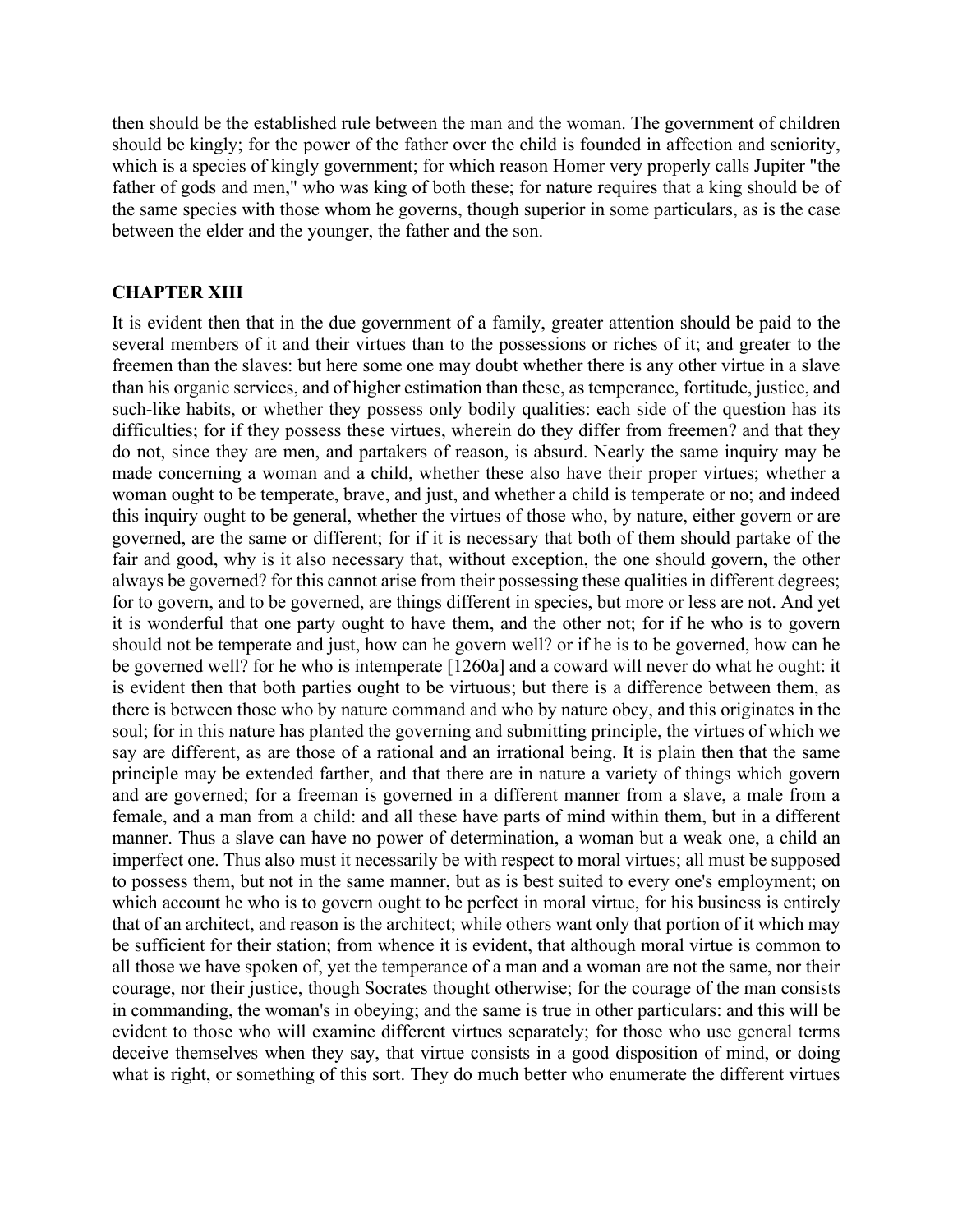as Georgias did, than those who thus define them; and as Sophocles speaks of a woman, we think of all persons, that their 'virtues should be applicable to their characters, for says he,

### *"Silence is a woman's ornament,"*

but it is not a man's; and as a child is incomplete, it is evident that his virtue is not to be referred to himself in his present situation, but to that in which he will be complete, and his preceptor. In like manner the virtue of a slave is to be referred to his master; for we laid it down as a maxim, that the use of a slave was to employ him in what you wanted; so that it is clear enough that few virtues are wanted in his station, only that he may not neglect his work through idleness or fear: some person may question if what I have said is true, whether virtue is not necessary for artificers in their calling, for they often through idleness neglect their work, but the difference between them is very great; for a slave is connected with you for life, but the artificer not so nearly: as near therefore as the artificer approaches to the situation of a slave, just so much ought he to have of the virtues of one; for a mean artificer is to a certain point a slave; but then a slave is one of those things which are by nature what they are, but this is not true [1260b] of a shoemaker, or any other artist. It is evident then that a slave ought to be trained to those virtues which are proper for his situation by his master; and not by him who has the power of a master, to teach him any particular art. Those therefore are in the wrong who would deprive slaves of reason, and say that they have only to follow their orders; for slaves want more instruction than children, and thus we determine this matter. It is necessary, I am sensible, for every one who treats upon government, to enter particularly into the relations of husband and wife, and of parent and child, and to show what are the virtues of each and their respective connections with each other; what is right and what is wrong; and how the one ought to be followed, and the other avoided. Since then every family is part of a city, and each of those individuals is part of a family, and the virtue of the parts ought to correspond to the virtue of the whole; it is necessary, that both the wives and children of the community should be instructed correspondent to the nature thereof, if it is of consequence to the virtue of the state, that the wives and children therein should be virtuous, and of consequence it certainly is, for the wives are one half of the free persons; and of the children the succeeding citizens are to be formed. As then we have determined these points, we will leave the rest to be spoken to in another place, as if the subject was now finished; and beginning again anew, first consider the sentiments of those who have treated of the most perfect forms of government.

#### **BOOK II**

#### **CHAPTER I**

Since then we propose to inquire what civil society is of all others best for those who have it in their power to live entirely as they wish, it is necessary to examine into the polity of those states which are allowed to be well governed; and if there should be any others which some persons have described, and which appear properly regulated, to note what is right and useful in them; and when we point out wherein they have failed, let not this be imputed to an affectation of wisdom, for it is because there are great defects in all those which are already established, that I have been induced to undertake this work. We will begin with that part of the subject which naturally presents itself first to our consideration. The members of every state must of necessity have all things in common, or some things common, and not others, or nothing at all common. To have nothing in common is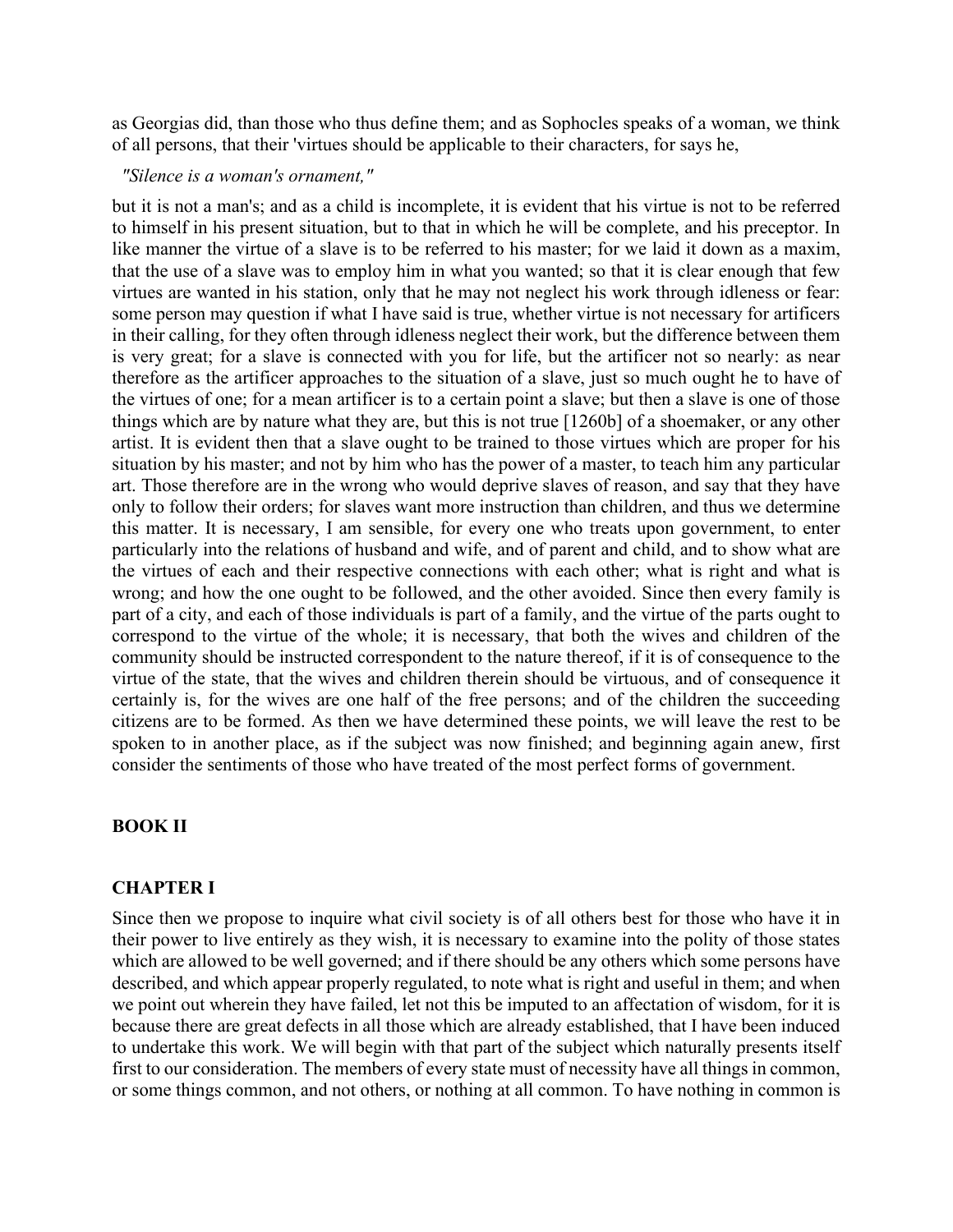evidently impossible, for society itself is one species of [1261a] community; and the first thing necessary thereunto is a common place of habitation, namely the city, which must be one, and this every citizen must have a share in. But in a government which is to be well founded, will it be best to admit of a community in everything which is capable thereof, or only in some particulars, but in others not? for it is possible that the citizens may have their wives, and children, and goods in common, as in Plato's Commonwealth; for in that Socrates affirms that all these particulars ought to be so. Which then shall we prefer? the custom which is already established, or the laws which are proposed in that treatise?

### **CHAPTER II**

Now as a community of wives is attended with many other difficulties, so neither does the cause for which he would frame his government in this manner seem agreeable to reason, nor is it capable of producing that end which he has proposed, and for which he says it ought to take place; nor has he given any particular directions for putting it in practice. Now I also am willing to agree with Socrates in the principle which he proceeds upon, and admit that the city ought to be one as much as possible; and yet it is evident that if it is contracted too much, it will be no longer a city, for that necessarily supposes a multitude; so that if we proceed in this manner, we shall reduce a city to a family, and a family to a single person: for we admit that a family is one in a greater degree than a city, and a single person than a family; so that if this end could be obtained, it should never be put in practice, as it would annihilate the city; for a city does not only consist of a large number of inhabitants, but there must also be different sorts; for were they all alike, there could be no city; for a confederacy and a city are two different things; for a confederacy is valuable from its numbers, although all those who compose it are men of the same calling; for this is entered into for the sake of mutual defence, as we add an additional weight to make the scale go down. The same distinction prevails between a city and a nation when the people are not collected into separate villages, but live as the Arcadians. Now those things in which a city should be one are of different sorts, and in preserving an alternate reciprocation of power between these, the safety thereof consists (as I have already mentioned in my treatise on Morals), for amongst freemen and equals this is absolutely necessary; for all cannot govern at the same time, but either by the year, or according to some other regulation or time, by which means every one in his turn will be in office; as if the shoemakers and carpenters should exchange occupations, and not always be employed in the same calling. But as it is evidently better, that these should continue to exercise their respective trades; so also in civil society, where it is possible, it would be better that the government should continue in the same hands; but where it [1261b] is not (as nature has made all men equal, and therefore it is just, be the administration good or bad, that all should partake of it), there it is best to observe a rotation, and let those who are their equals by turns submit to those who are at that time magistrates, as they will, in their turns, alternately be governors and governed, as if they were different men: by the same method different persons will execute different offices. From hence it is evident, that a city cannot be one in the manner that some persons propose; and that what has been said to be the greatest good which it could enjoy, is absolutely its destruction, which cannot be: for the good of anything is that which preserves it. For another reason also it is clear, that it is not for the best to endeavour to make a city too much one, because a family is more sufficient in itself than a single person, a city than a family; and indeed Plato supposes that a city owes its existence to that sufficiency in themselves which the members of it enjoy. If then this sufficiency is so desirable, the less the city is one the better.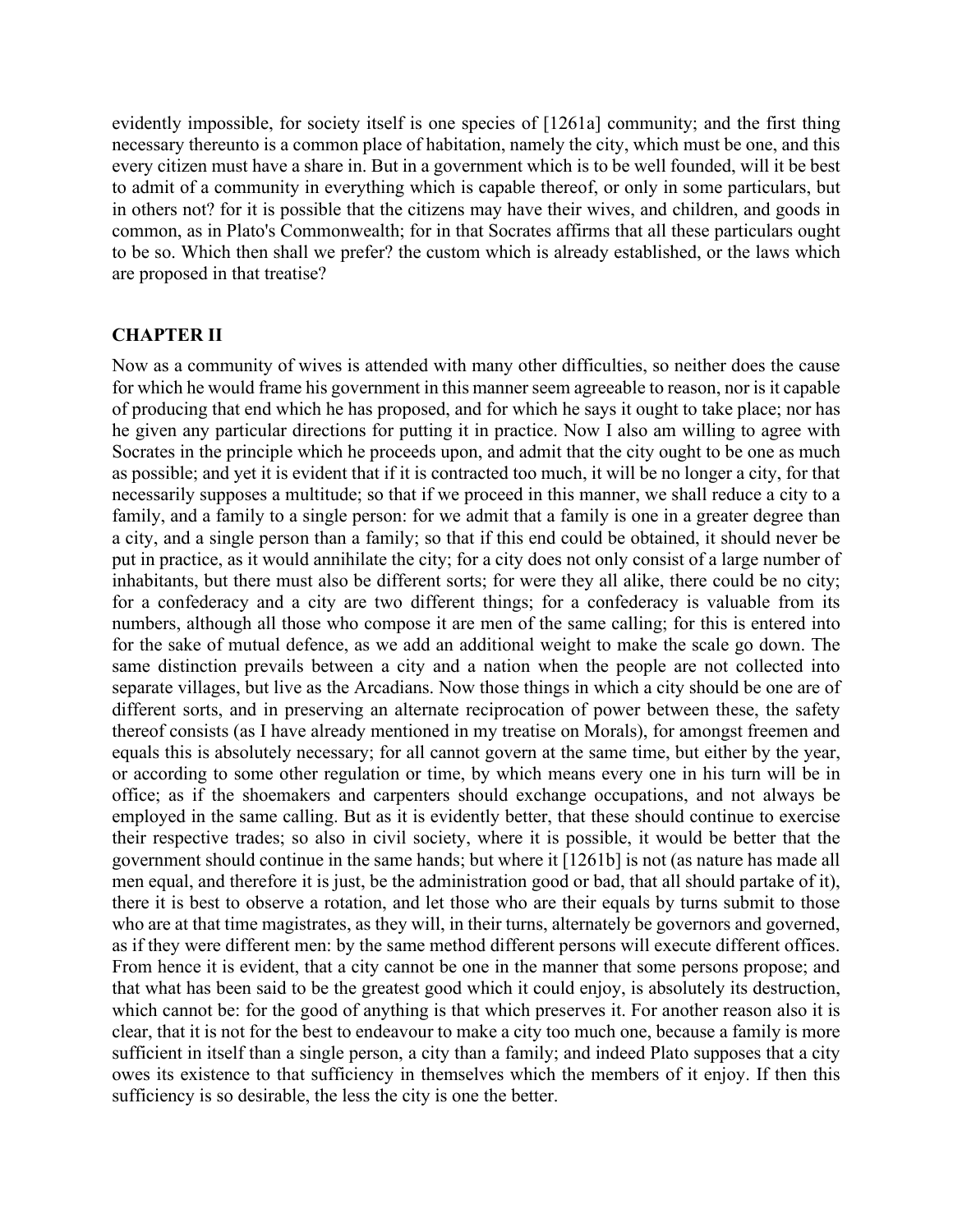#### **CHAPTER III**

But admitting that it is most advantageous for a city to be one as much as possible, it does not seem to follow that this will take place by permitting all at once to say this is mine, and this is not mine (though this is what Socrates regards as a proof that a city is entirely one), for the word All is used in two senses; if it means each individual, what Socrates proposes will nearly take place; for each person will say, this is his own son, and his own wife, and his own property, and of everything else that may happen to belong to him, that it is his own. But those who have their wives and children in common will not say so, but all will say so, though not as individuals; therefore, to use the word all is evidently a fallacious mode of speech; for this word is sometimes used distributively, and sometimes collectively, on account of its double meaning, and is the cause of inconclusive syllogisms in reasoning. Therefore for all persons to say the same thing was their own, using the word all in its distributive sense, would be well, but is impossible: in its collective sense it would by no means contribute to the concord of the state. Besides, there would be another inconvenience attending this proposal, for what is common to many is taken least care of; for all men regard more what is their own than what others share with them in, to which they pay less attention than is incumbent on every one: let me add also, that every one is more negligent of what another is to see to, as well as himself, than of his own private business; as in a family one is often worse served by many servants than by a few. Let each citizen then in the state have a thousand children, but let none of them be considered as the children of that individual, but let the relation of father and child be common to them all, and they will all be neglected. Besides, in consequence of this, [1262a] whenever any citizen behaved well or ill, every person, be the number what it would, might say, this is my son, or this man's or that; and in this manner would they speak, and thus would they doubt of the whole thousand, or of whatever number the city consisted; and it would be uncertain to whom each child belonged, and when it was born, who was to take care of it: and which do you think is better, for every one to say this is mine, while they may apply it equally to two thousand or ten thousand; or as we say, this is mine in our present forms of government, where one man calls another his son, another calls that same person his brother, another nephew, or some other relation, either by blood or marriage, and first extends his care to him and his, while another regards him as one of the same parish and the same tribe; and it is better for any one to be a nephew in his private capacity than a son after that manner. Besides, it will be impossible to prevent some persons from suspecting that they are brothers and sisters, fathers and mothers to each other; for, from the mutual likeness there is between the sire and the offspring, they will necessarily conclude in what relation they stand to each other, which circumstance, we are informed by those writers who describe different parts of the world, does sometimes happen; for in Upper Africa there are wives in common who yet deliver their children to their respective fathers, being guided by their likeness to them. There are also some mares and cows which naturally bring forth their young so like the male, that we can easily distinguish by which of them they were impregnated: such was the mare called Just, in Pharsalia.

#### **CHAPTER IV**

Besides, those who contrive this plan of community cannot easily avoid the following evils; namely, blows, murders involuntary or voluntary, quarrels, and reproaches, all which it would be impious indeed to be guilty of towards our fathers and mothers, or those who are nearly related to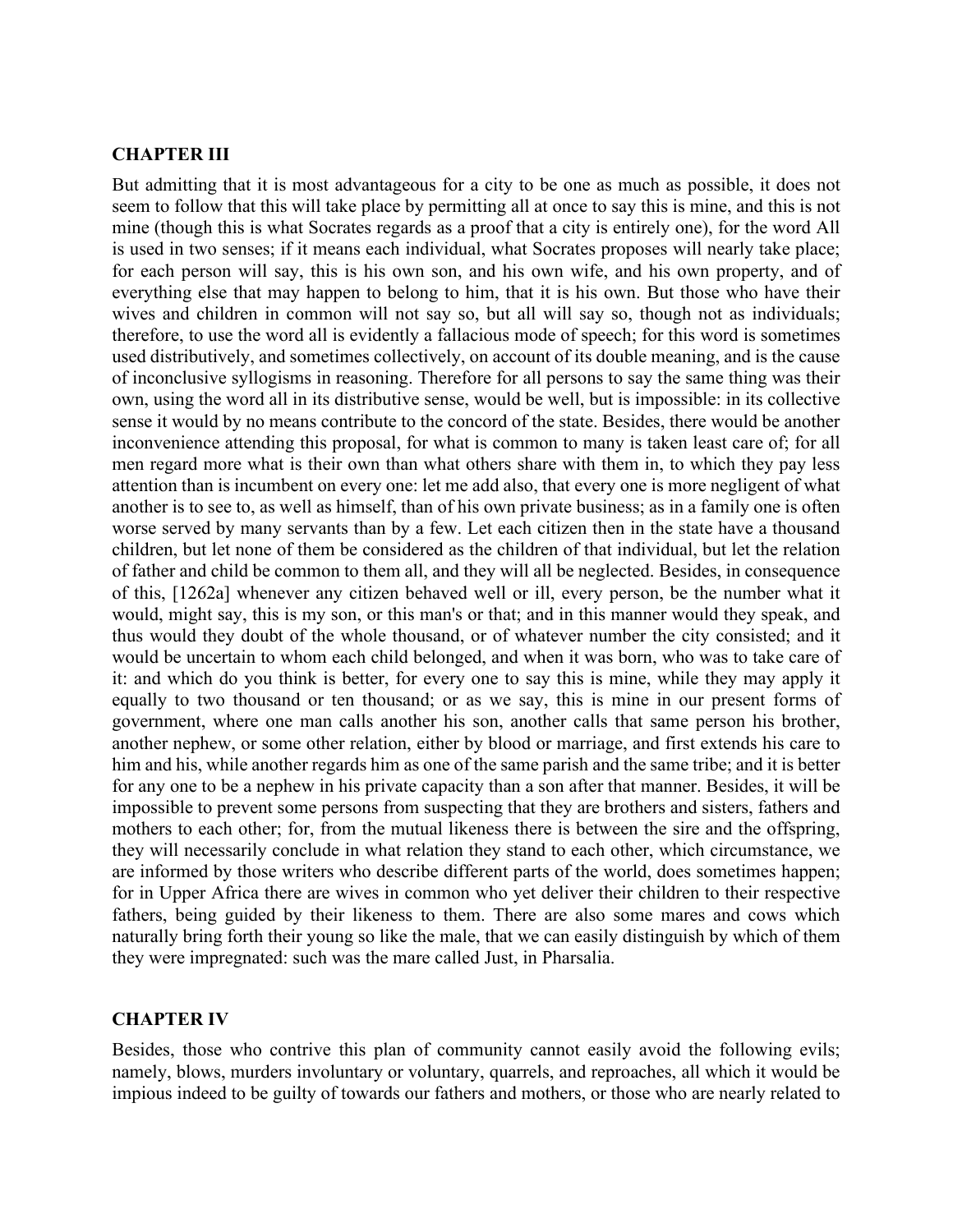us; though not to those who are not connected to us by any tie of affinity: and certainly these mischiefs must necessarily happen oftener amongst those who do not know how they are connected to each other than those who do; and when they do happen, if it is among the first of these, they admit of a legal expiation, but amongst the latter that cannot be done. It is also absurd for those who promote a community of children to forbid those who love each other from indulging themselves in the last excesses of that passion, while they do not restrain them from the passion itself, or those intercourses which are of all things most improper, between a Father and a son, a brother and a brother, and indeed the thing itself is most absurd. It is also ridiculous to prevent this intercourse between the nearest relations, for no other reason than the violence of the pleasure, while they think that the relation of father and daughter, the brother and sister, is of no consequence at all. It seems also more advantageous for the state, that the husbandmen should have their wives and children in common than the military, for there will be less affection [1262b] among them in that case than when otherwise; for such persons ought to be under subjection, that they may obey the laws, and not seek after innovations. Upon the whole, the consequences of such a law as this would be directly contrary to those things which good laws ought to establish, and which Socrates endeavoured to establish by his regulations concerning women and children: for we think that friendship is the greatest good which can happen to any city, as nothing so much prevents seditions: and amity in a city is what Socrates commends above all things, which appears to be, as indeed he says, the effect of friendship; as we learn from Aristophanes in the Erotics, who says, that those who love one another from the excess of that passion, desire to breathe the same soul, and from being two to be blended into one: from whence it would necessarily follow, that both or one of them must be destroyed. But now in a city which admits of this community, the tie of friendship must, from that very cause, be extremely weak, when no father can say, this is my son; or son, this is my father; for as a very little of what is sweet, being mixed with a great deal of water is imperceptible after the mixture, so must all family connections, and the names they go by, be necessarily disregarded in such a community, it being then by no means necessary that the father should have any regard for him he called a son, or the brothers for those they call brothers. There are two things which principally inspire mankind with care and love of their offspring, knowing it is their own, and what ought to be the object of their affection, neither of which can take place in this sort of community. As for exchanging the children of the artificers and husbandmen with those of the military, and theirs reciprocally with these, it will occasion great confusion in whatever manner it shall be done; for of necessity, those who carry the children must know from whom they took and to whom they gave them; and by this means those evils which I have already mentioned will necessarily be the more likely to happen, as blows, incestuous love, murders, and the like; for those who are given from their own parents to other citizens, the military, for instance, will not call them brothers, sons, fathers, or mothers. The same thing would happen to those of the military who were placed among the other citizens; so that by this means every one would be in fear how to act in consequence of consanguinity. And thus let us determine concerning a community of wives and children.

#### **CHAPTER V**

We proceed next to consider in what manner property should be regulated in a state which is formed after the most perfect mode of government, whether it should be common or not; for this may be considered as a separate question from what had been determined concerning [1263a] wives and children; I mean, whether it is better that these should be held separate, as they now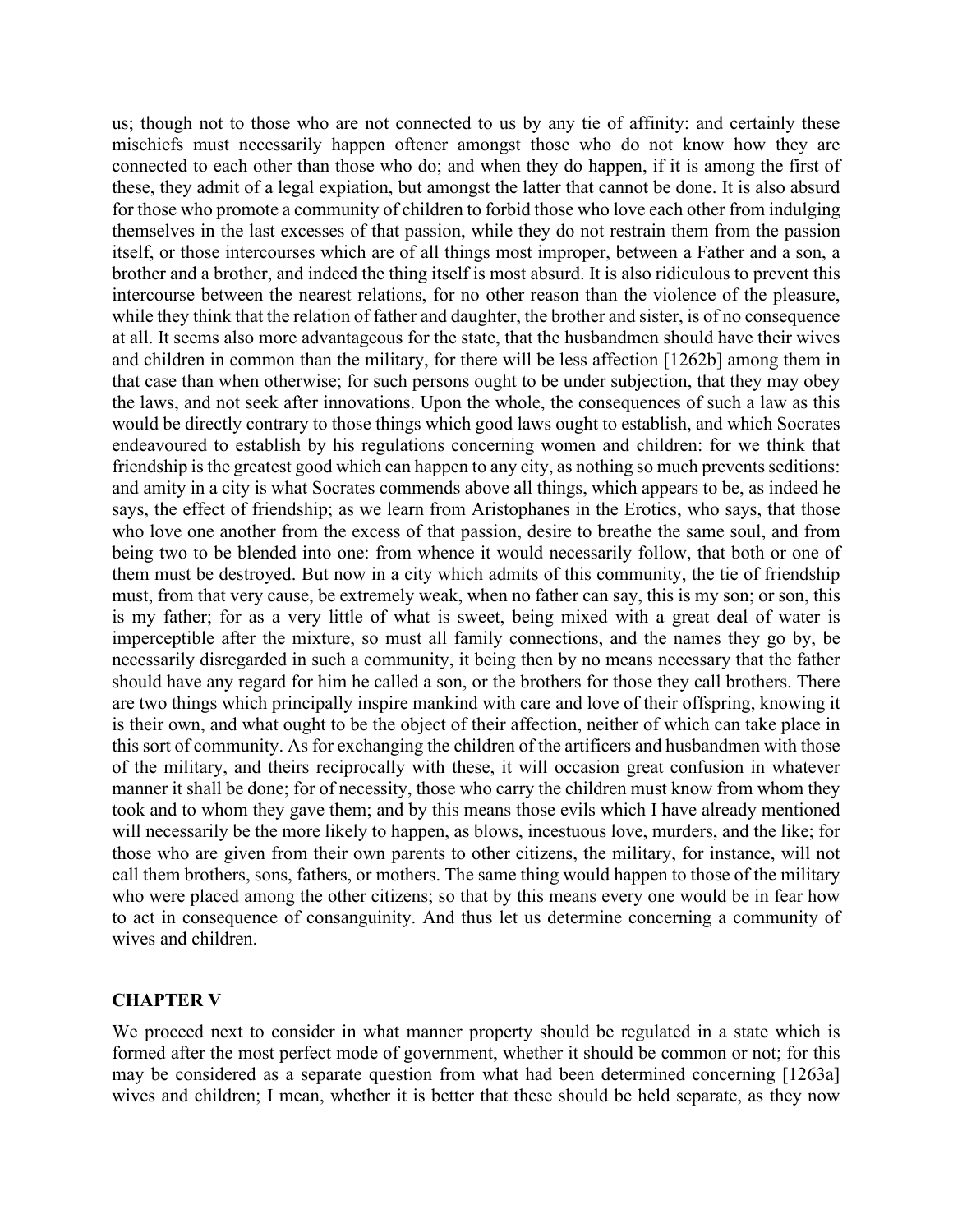everywhere are, or that not only possessions but also the usufruct of them should be in common; or that the soil should have a particular owner, but that the produce should be brought together and used as one common stock, as some nations at present do; or on the contrary, should the soil be common, and should it also be cultivated in common, while the produce is divided amongst the individuals for their particular use, which is said to be practised by some barbarians; or shall both the soil and the fruit be common? When the business of the husbandman devolves not on the citizen, the matter is much easier settled; but when those labour together who have a common right of possession, this may occasion several difficulties; for there may not be an equal proportion between their labour and what they consume; and those who labour hard and have but a small proportion of the produce, will certainly complain of those who take a large share of it and do but little for that. Upon the whole, as a community between man and man so entire as to include everything possible, and thus to have all things that man can possess in common, is very difficult, so is it particularly so with respect to property; and this is evident from that community which takes place between those who go out to settle a colony; for they frequently have disputes with each other upon the most common occasions, and come to blows upon trifles: we find, too, that we oftenest correct those slaves who are generally employed in the common offices of the family: a community of property then has these and other inconveniences attending it.

But the manner of life which is now established, more particularly when embellished with good morals and a system of equal laws, is far superior to it, for it will have the advantage of both; by both I mean properties being common, and divided also; for in some respects it ought to be in a manner common, but upon the whole private: for every man's attention being employed on his own particular concerns, will prevent mutual complaints against each other; nay, by this means industry will be increased, as each person will labour to improve his own private property; and it will then be, that from a principle of virtue they will mutually perform good offices to each other, according to the proverb, "All things are common amongst friends;" and in some cities there are traces of this custom to be seen, so that it is not impracticable, and particularly in those which are best governed; some things are by this means in a manner common, and others might be so; for there, every person enjoying his own private property, some things he assists his friend with, others are considered as in common; as in Lacedaemon, where they use each other's slaves, as if they were, so to speak, their own, as they do their horses and dogs, or even any provision they may want in a journey.

It is evident then that it is best to have property private, but to make the use of it common; but how the citizens are to be brought to it is the particular [1263b] business of the legislator. And also with respect to pleasure, it is unspeakable how advantageous it is, that a man should think he has something which he may call his own; for it is by no means to no purpose, that each person should have an affection for himself, for that is natural, and yet to be a self-lover is justly censured; for we mean by that, not one that simply loves himself, but one that loves himself more than he ought; in like manner we blame a money-lover, and yet both money and self is what all men love. Besides, it is very pleasing to us to oblige and assist our friends and companions, as well as those whom we are connected with by the rights of hospitality; and this cannot be done without the establishment of private property, which cannot take place with those who make a city too much one; besides, they prevent every opportunity of exercising two principal virtues, modesty and liberality. Modesty with respect to the female sex, for this virtue requires you to abstain from her who is another's; liberality, which depends upon private property, for without that no one can appear liberal, or do any generous action; for liberality consists in imparting to others what is our own.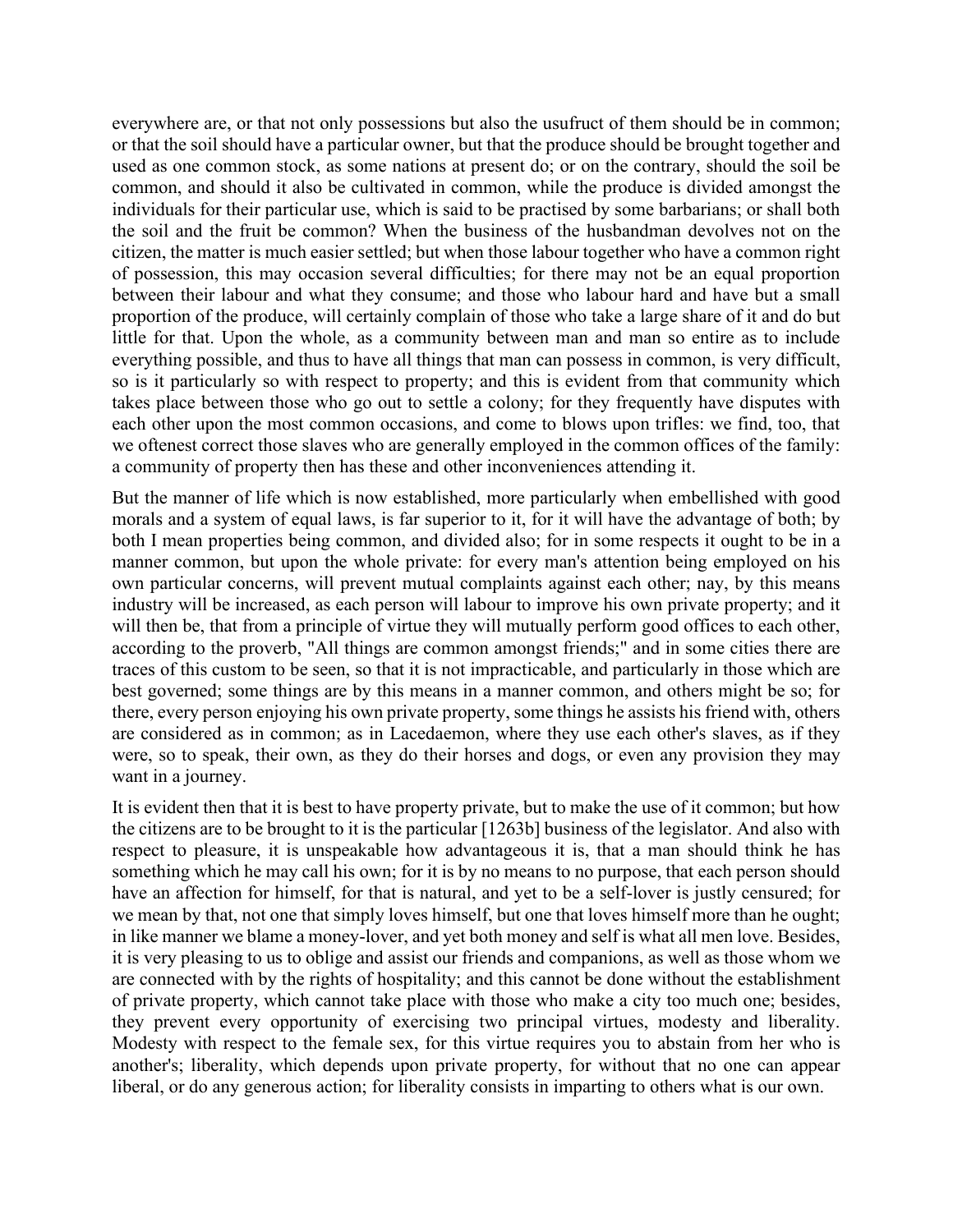This system of polity does indeed recommend itself by its good appearance and specious pretences to humanity; and when first proposed to any one, must give him great pleasure, as he will conclude it to be a wonderful bond of friendship, connecting all to all; particularly when any one censures the evils which are now to be found in society, as arising from properties not being common, I mean the disputes which happen between man and man, upon their different contracts with each other; those judgments which are passed in court in consequence of fraud, and perjury, and flattering the rich, none of which arise from properties being private, but from the vices of mankind. Besides, those who live in one general community, and have all things in common, oftener dispute with each other than those who have their property separate; from the very small number indeed of those who have their property in common, compared with those where it is appropriated, the instances of their quarrels are but few. It is also but right to mention, not only the inconveniences they are preserved from who live in a communion of goods, but also the advantages they are deprived of; for when the whole comes to be considered, this manner of life will be found impracticable.

We must suppose, then, that Socrates's mistake arose from the principle he set out with being false; we admit, indeed, that both a family and a city ought to be one in some particulars, but not entirely; for there is a point beyond which if a city proceeds in reducing itself to one, it will be no longer a city.

There is also another point at which it will still continue to be a city, but it will approach so near to not being one, that it will be worse than none; as if any one should reduce the voices of those who sing in concert to one, or a verse to a foot. But the people ought to be made one, and a community, as I have already said, by education; as property at Lacedaemon, and their public tables at Crete, were made common by their legislators. But yet, whosoever shall introduce any education, and think thereby to make his city excellent and respectable, will be absurd, while he expects to form it by such regulations, and not by manners, philosophy, and laws. And whoever [1264a] would establish a government upon a community of goods, ought to know that he should consult the experience of many years, which would plainly enough inform him whether such a scheme is useful; for almost all things have already been found out, but some have been neglected, and others which have been known have not been put in practice. But this would be most evident, if any one could see such a government really established: for it would be impossible to frame such a city without dividing and separating it into its distinct parts, as public tables, wards, and tribes; so that here the laws will do nothing more than forbid the military to engage in agriculture, which is what the Lacedaemonians are at present endeavouring to do.

Nor has Socrates told us (nor is it easy to say) what plan of government should be pursued with respect to the individuals in the state where there is a community of goods established; for though the majority of his citizens will in general consist of a multitude of persons of different occupations, of those he has determined nothing; whether the property of the husbandman ought to be in common, or whether each person should have his share to himself; and also, whether their wives and children ought to be in common: for if all things are to be alike common to all, where will be the difference between them and the military, or what would they get by submitting to their government? and upon what principles would they do it, unless they should establish the wise practice of the Cretans? for they, allowing everything else to their slaves, forbid them only gymnastic exercises and the use of arms. And if they are not, but these should be in the same situation with respect to their property which they are in other cities, what sort of a community will there be? in one city there must of necessity be two, and those contrary to each other; for he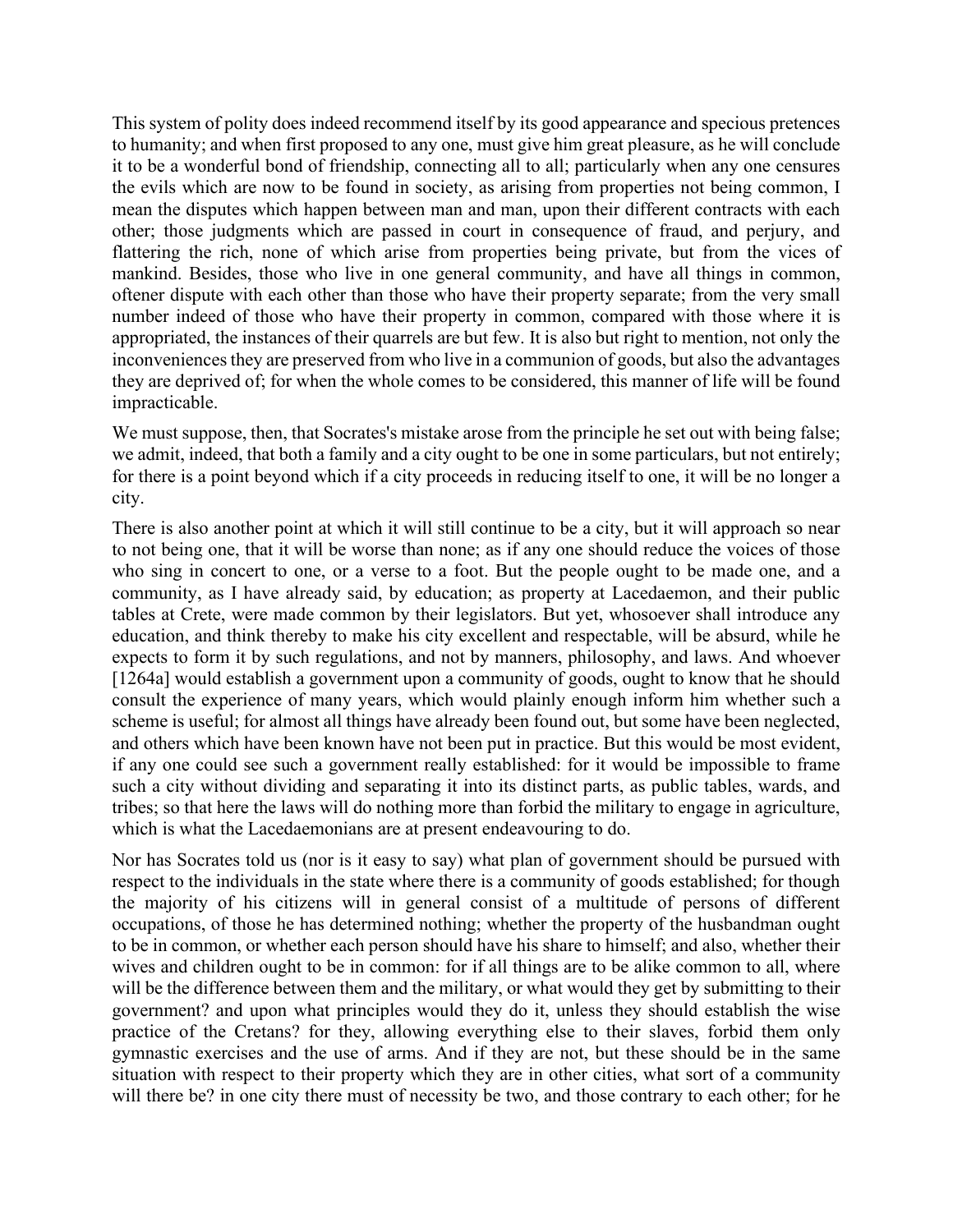makes the military the guardians of the state, and the husbandman, artisans, and others, citizens; and all those quarrels, accusations, and things of the like sort, which he says are the bane of other cities, will be found in his also: notwithstanding Socrates says they will not want many laws in consequence of their education, but such only as may be necessary for regulating the streets, the markets, and the like, while at the same time it is the education of the military only that he has taken any care of. Besides, he makes the husbandmen masters of property upon paying a tribute; but this would be likely to make them far more troublesome and high-spirited than the Helots, the Penestise, or the slaves which others employ; nor has he ever determined whether it is necessary to give any attention to them in these particulars, nor thought of what is connected therewith, their polity, their education, their laws; besides, it is of no little consequence, nor is it easy to determine, how these should be framed so as to preserve the community of the military.

Besides, if he makes the wives common, while the property [1264b] continues separate, who shall manage the domestic concerns with the same care which the man bestows upon his fields? nor will the inconvenience be remedied by making property as well as wives common; and it is absurd to draw a comparison from the brute creation, and say, that the same principle should regulate the connection of a man and a woman which regulates theirs amongst whom there is no family association.

It is also very hazardous to settle the magistracy as Socrates has done; for he would have persons of the same rank always in office, which becomes the cause of sedition even amongst those who are of no account, but more particularly amongst those who are of a courageous and warlike disposition; it is indeed evidently necessary that he should frame his community in this manner; for that golden particle which God has mixed up in the soul of man flies not from one to the other, but always continues with the same; for he says, that some of our species have gold, and others silver, blended in their composition from the moment of their birth: but those who are to be husbandmen and artists, brass and iron; besides, though he deprives the military of happiness, he says, that the legislator ought to make all the citizens happy; but it is impossible that the whole city can be happy, without all, or the greater, or some part of it be happy. For happiness is not like that numerical equality which arises from certain numbers when added together, although neither of them may separately contain it; for happiness cannot be thus added together, but must exist in every individual, as some properties belong to every integral; and if the military are not happy, who else are so? for the artisans are not, nor the multitude of those who are employed in inferior offices. The state which Socrates has described has all these defects, and others which are not of less consequence.

# **CHAPTER VI**

It is also nearly the same in the treatise upon Laws which was writ afterwards, for which reason it will be proper in this place to consider briefly what he has there said upon government, for Socrates has thoroughly settled but very few parts of it; as for instance, in what manner the community of wives and children ought to be regulated, how property should be established, and government conducted.

Now he divides the inhabitants into two parts, husbandmen and soldiers, and from these he select a third part who are to be senators and govern the city; but he has not said whether or no the husbandman and artificer shall have any or what share in the government, or whether they shall have arms, and join with the others in war, or not. He thinks also that the women ought to go to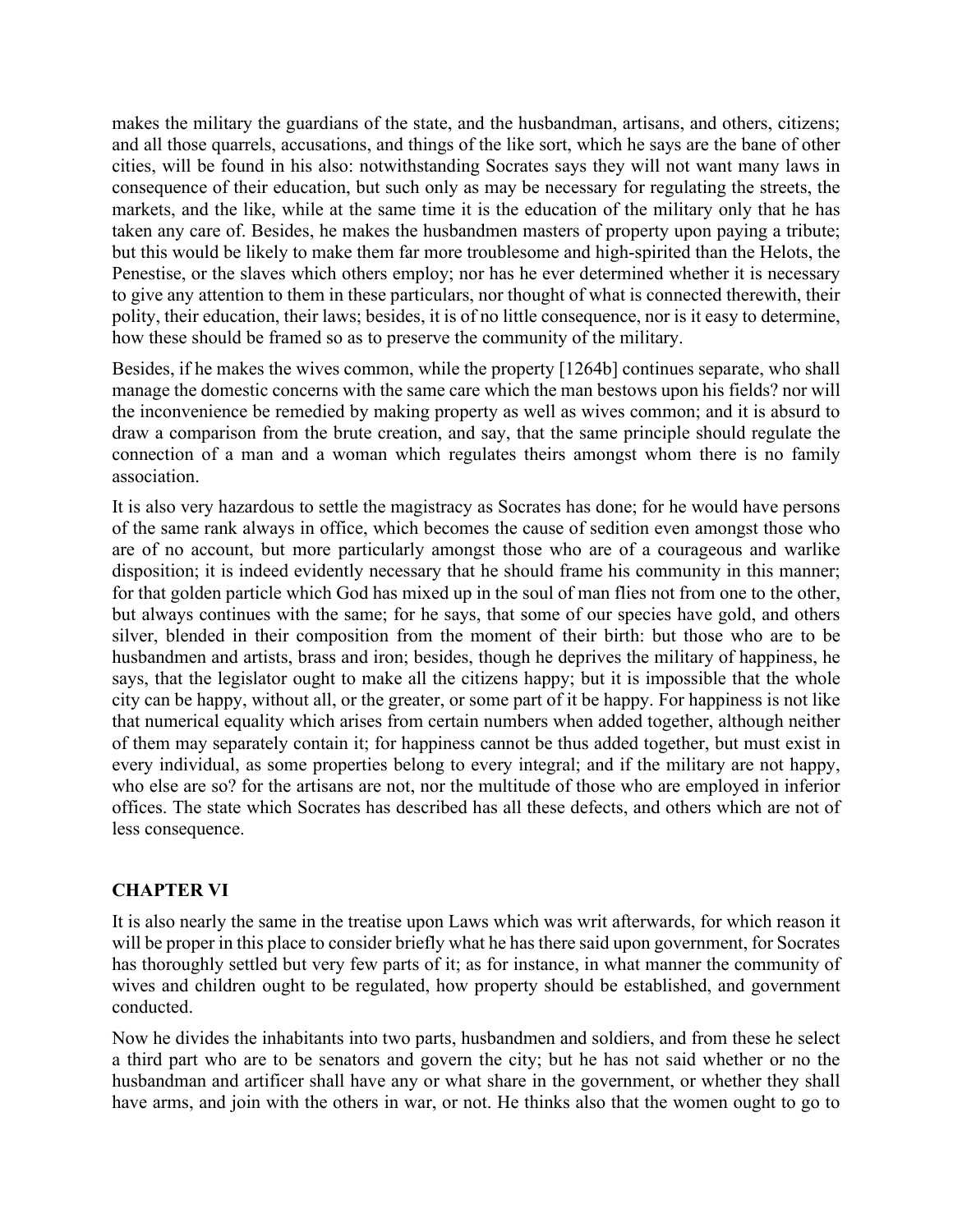war, and have the same education as the soldiers; as to other particulars, he has filled his treatise with matter foreign to the purpose; and with respect to education, he has only said what that of the guards ought to be.

[1265a] As to his book of Laws, laws are the principal thing which that contains, for he has there said but little concerning government; and this government, which he was so desirous of framing in such a manner as to impart to its members a more entire community of goods than is to be found in other cities, he almost brings round again to be the same as that other government which he had first proposed; for except the community of wives and goods, he has framed both his governments alike, for the education of the citizens is to be the same in both; they are in both to live without any servile employ, and their common tables are to be the same, excepting that in that he says the women should have common tables, and that there should be a thousand men-at-arms, in this, that there should be five thousand.

All the discourses of Socrates are masterly, noble, new, and inquisitive; but that they are all true it may probably be too much to say. For now with respect to the number just spoken of, it must be acknowledged that he would want the country of Babylonia for them, or some one like it, of an immeasurable extent, to support five thousand idle persons, besides a much greater number of women and servants. Every one, it is true, may frame an hypothesis as he pleases, but yet it ought to be possible. It has been said, that a legislator should have two things in view when he frames his laws, the country and the people. He will also do well, if he has some regard to the neighbouring states, if he intends that his community should maintain any political intercourse with them, for it is not only necessary that they should understand that practice of war which is adapted to their own country, but to others also; for admitting that any one chooses not this life either in public or private, yet there is not the less occasion for their being formidable to their enemies, not only when they invade their country, but also when they retire out of it.

It may also be considered whether the quantity of each person's property may not be settled in a different manner from what he has done it in, by making it more determinate; for he says, that every one ought to have enough whereon to live moderately, as if any one had said to live well, which is the most comprehensive expression. Besides, a man may live moderately and miserably at the same time; he had therefore better have proposed, that they should live both moderately and liberally; for unless these two conspire, luxury will come in on the one hand, or wretchedness on the other, since these two modes of living are the only ones applicable to the employment of our substance; for we cannot say with respect to a man's fortune, that he is mild or courageous, but we may say that he is prudent and liberal, which are the only qualities connected therewith.

It is also absurd to render property equal, and not to provide for the increasing number of the citizens; but to leave that circumstance uncertain, as if it would regulate itself according to the number of women who [1265b] should happen to be childless, let that be what it would because this seems to take place in other cities; but the case would not be the same in such a state which he proposes and those which now actually unite; for in these no one actually wants, as the property is divided amongst the whole community, be their numbers what they will; but as it could not then be divided, the supernumeraries, whether they were many or few, would have nothing at all. But it is more necessary than even to regulate property, to take care that the increase of the people should not exceed a certain number; and in determining that, to take into consideration those children who will die, and also those women who will be barren; and to neglect this, as is done in several cities, is to bring certain poverty on the citizens; and poverty is the cause of sedition and evil. Now Phidon the Corinthian, one of the oldest legislators, thought the families and the number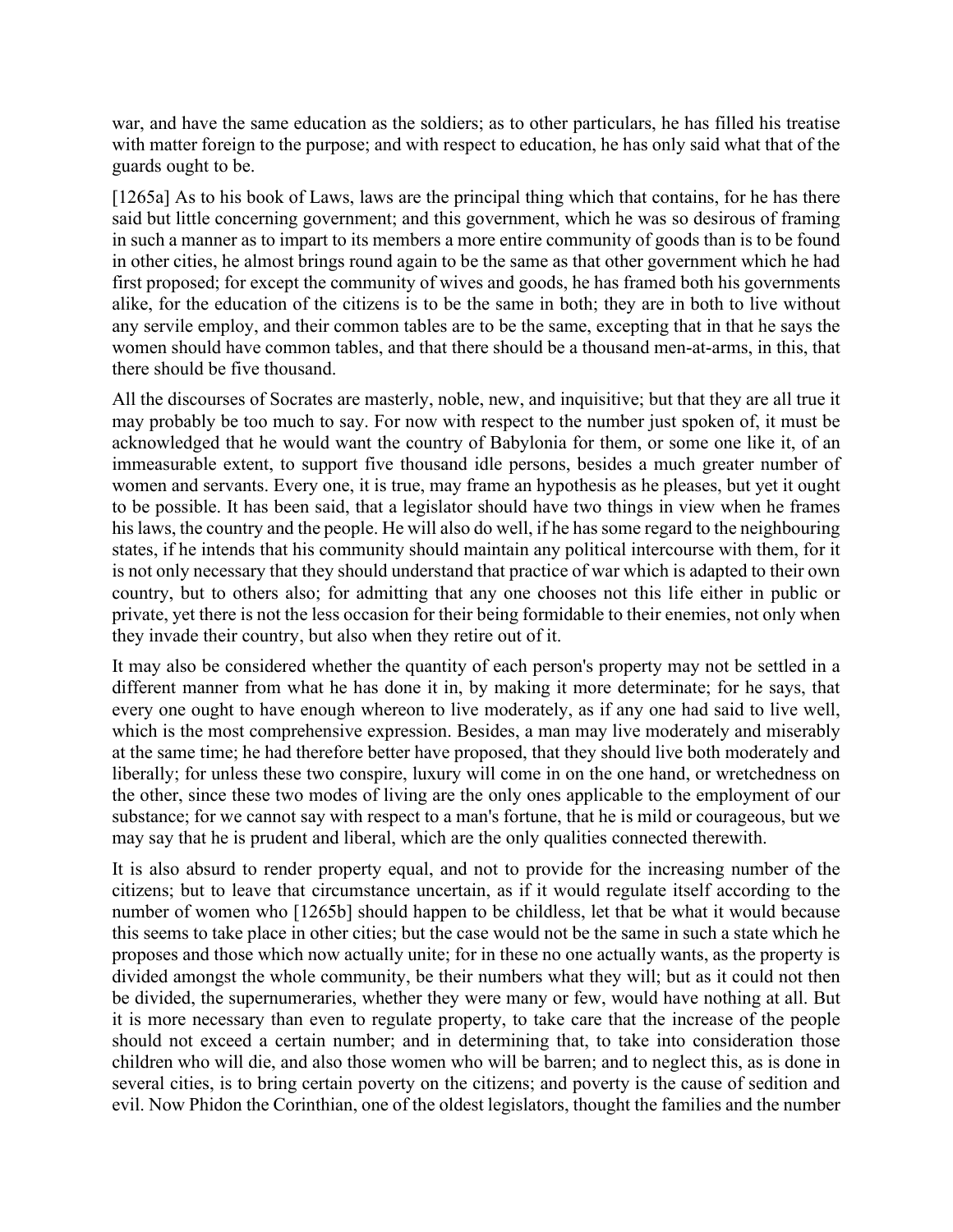of the citizens should continue the same; although it should happen that all should have allotments at the first, disproportionate to their numbers.

In Plato's Laws it is however different; we shall mention hereafter what we think would be best in these particulars. He has also neglected in that treatise to point out how the governors are to be distinguished from the governed; for he says, that as of one sort of wool the warp ought to be made, and of another the woof, so ought some to govern, and others to be governed. But since he admits, that all their property may be increased fivefold, why should he not allow the same increase to the country? he ought also to consider whether his allotment of the houses will be useful to the community, for he appoints two houses to each person, separate from each other; but it is inconvenient for a person to inhabit two houses. Now he is desirous to have his whole plan of government neither a democracy nor an oligarchy, but something between both, which he calls a polity, for it is to be composed of men-at-arms. If Plato intended to frame a state in which more than in any other everything should be common, he has certainly given it a right name; but if he intended it to be the next in perfection to that which he had already framed, it is not so; for perhaps some persons will give the preference to the Lacedaemonian form of government, or some other which may more completely have attained to the aristocratic form.

Some persons say, that the most perfect government should be composed of all others blended together, for which reason they commend that of Lacedaemon; for they say, that this is composed of an oligarchy, a monarchy, and a democracy, their kings representing the monarchical part, the senate the oligarchical; and, that in the ephori may be found the democratical, as these are taken from the people. But some say, that in the ephori is absolute power, and that it is their common meal and daily course of life, in which the democratical form is represented. It is also said in this treatise of [1266a] Laws, that the best form of government must, be one composed of a democracy and a tyranny; though such a mixture no one else would ever allow to be any government at all, or if it is, the worst possible; those propose what is much better who blend many governments together; for the most perfect is that which is formed of many parts. But now in this government of Plato's there are no traces of a monarchy, only of an oligarchy and democracy; though he seems to choose that it should rather incline to an oligarchy, as is evident from the appointment of the magistrates; for to choose them by lot is common to both; but that a man of fortune must necessarily be a member of the assembly, or to elect the magistrates, or take part in the management of public affairs, while others are passed over, makes the state incline to an oligarchy; as does the endeavouring that the greater part of the rich may be in office, and that the rank of their appointments may correspond with their fortunes.

The same principle prevails also in the choice of their senate; the manner of electing which is favourable also to an oligarchy; for all are obliged to vote for those who are senators of the first class, afterwards they vote for the same number out of the second, and then out of the third; but this compulsion to vote at the election of senators does not extend to the third and fourth classes and the first and second class only are obliged to vote for the fourth. By this means he says he shall necessarily have an equal number of each rank, but he is mistaken—for the majority will always consist of those of the first rank, and the most considerable people; and for this reason, that many of the commonalty not being obliged to it, will not attend the elections. From hence it is evident, that such a state will not consist of a democracy and a monarchy, and this will be further proved by what we shall say when we come particularly to consider this form of government.

There will also great danger arise from the manner of electing the senate, when those who are elected themselves are afterwards to elect others; for by this means, if a certain number choose to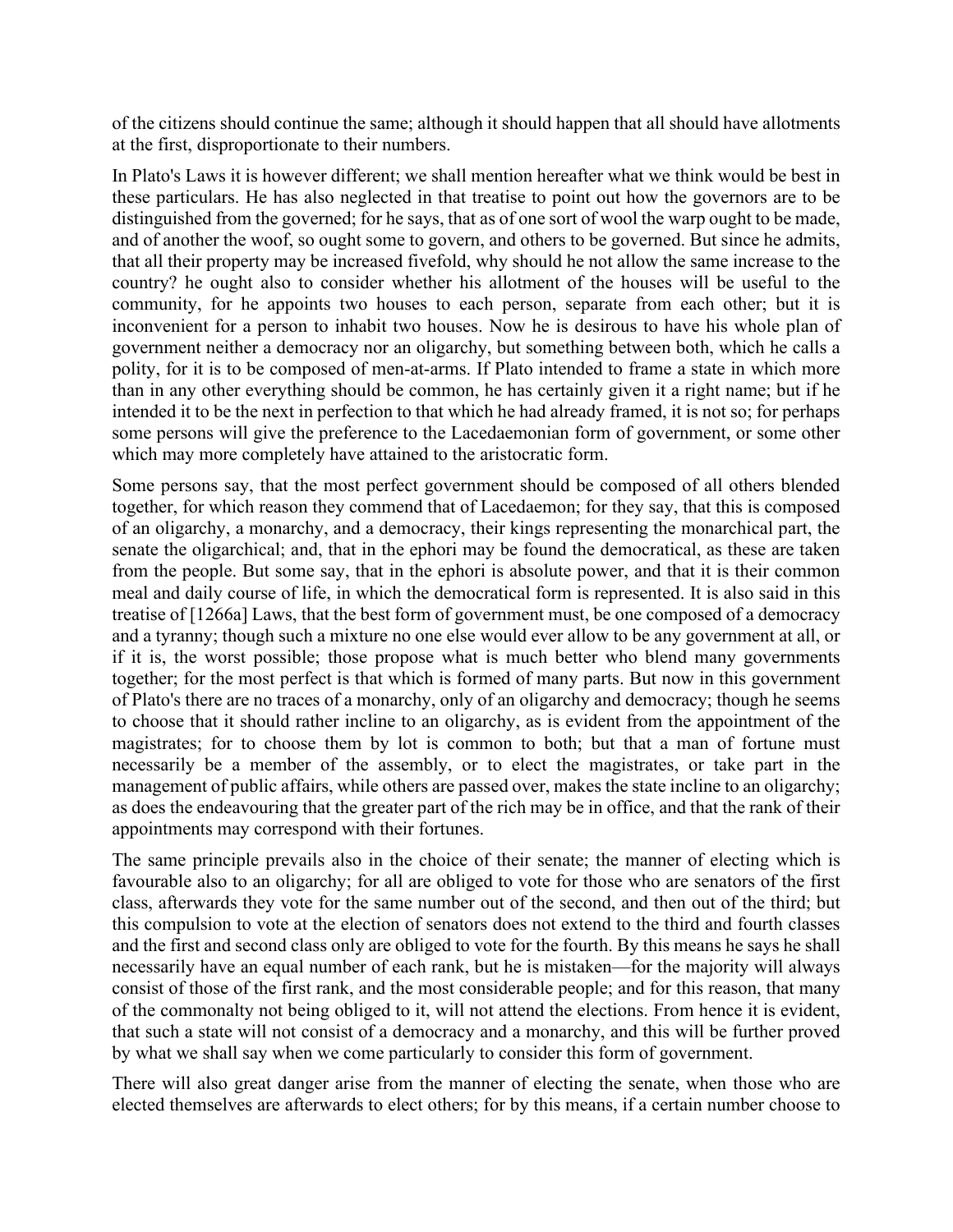combine together, though not very considerable, the election will always fall according to their pleasure. Such are the things which Plato proposes concerning government in his book of Laws.

### **CHAPTER VII**

There are also some other forms of government, which have been proposed either by private persons, or philosophers, or politicians, all of which come much nearer to those which have been really established, or now exist, than these two of Plato's; for neither have they introduced the innovation of a community of wives and children, and public tables for the women, but have been contented to set out with establishing such rules as are absolutely necessary.

There are some persons who think, that the first object of government should be to regulate well everything relating to private property; for they say, that a neglect herein is the source of all seditions whatsoever. For this reason, Phaleas the Chalcedonian first proposed, that the fortunes of the citizens should be equal, which he thought was not difficult to accomplish when a community was first settled, but that it was a work of greater difficulty in one that had been long established; but yet that it might be effected, and an equality of circumstances introduced by these means, that the rich should give marriage portions, but never receive any, while the poor should always receive, but never give.

But Plato, in his treatise of Laws, thinks that a difference in circumstances should be permitted to a certain degree; but that no citizen should be allowed to possess more than five times as much as the lowest census, as we have already mentioned. But legislators who would establish this principle are apt to overlook what they ought to consider; that while they regulate the quantity of provisions which each individual shall possess, they ought also to regulate the number of his children; for if these exceed the allotted quantity of provision, the law must necessarily be repealed; and yet, in spite of the repeal, it will have the bad effect of reducing many from wealth to poverty, so difficult is it for innovators not to fall into such mistakes. That an equality of goods was in some degree serviceable to strengthen the bands of society, seems to have been known to some of the ancients; for Solon made a law, as did some others also, to restrain persons from possessing as much land as they pleased. And upon the same principle there are laws which forbid men to sell their property, as among the Locrians, unless they can prove that some notorious misfortune has befallen them. They were also to preserve their ancient patrimony, which custom being broken through by the Leucadians, made their government too democratic; for by that means it was no longer necessary to be possessed of a certain fortune to be qualified to be a magistrate. But if an equality of goods is established, this may be either too much, when it enables the people to live luxuriously, or too little, when it obliges them to live hard. Hence it is evident, that it is not proper for the legislator to establish an equality of circumstances, but to fix a proper medium. Besides, if any one should regulate the division of property in such a manner that there should be a moderate sufficiency for all, it would be of no use; for it is of more consequence that the citizen should entertain a similarity of sentiments than an equality of circumstances; but this can never be attained unless they are properly educated under the direction of the law. But probably Phaleas may say, that this in what he himself mentions; for he both proposes a equality of property and one plan of education in his city. But he should have said particularly what education he intended, nor is it of any service to have this to much one; for this education may be one, and yet such as will make the citizens overgreedy, to grasp after honours, or riches, or both. Besides, not only an inequality of possessions, but also of honours, will occasion [1267a] seditions, but this upon contrary grounds; for the vulgar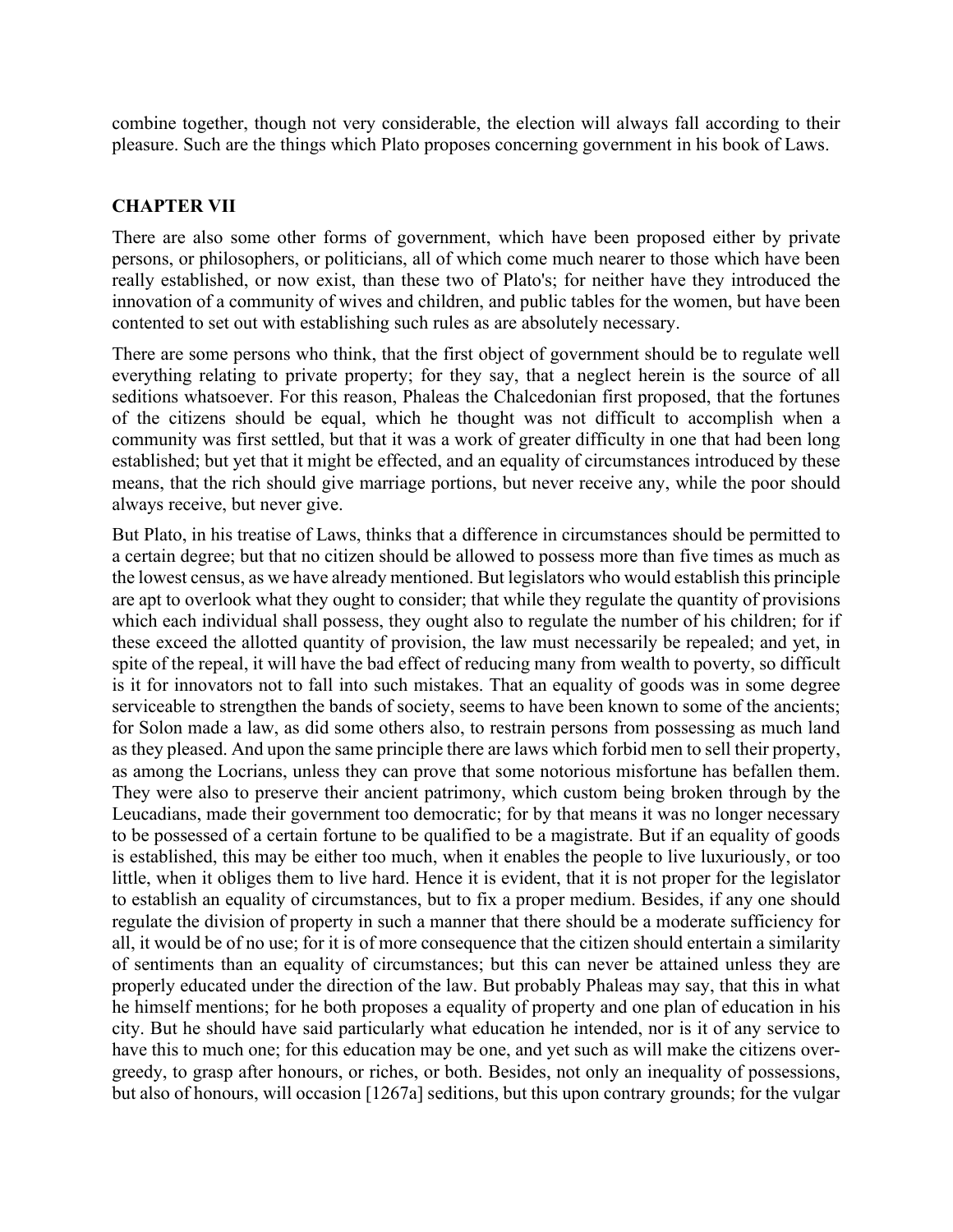will be seditious if there be an inequality of goods, by those of more elevated sentiments, if there is an equality of honours.

### *"When good and bad do equal honours share."*

For men are not guilty of crimes for necessaries only (for which he thinks an equality of goods would be a sufficient remedy, as they would then have no occasion to steal cold or hunger), but that they may enjoy what they desire, and not wish for it in vain; for if their desire extend beyond the common necessaries of life, they were be wicked to gratify them; and not only so, but if their wishes point that way, they will do the same to enjoy those pleasures which are free from the alloy of pain. What remedy then shall we find for these three disorders. And first, to prevent stealing from necessity, let every one be supplied with a moderate subsistence, which may make the addition of his own industry necessary; second to prevent stealing to procure the luxuries of life, temperance be enjoined; and thirdly, let those who wish for pleasure in itself seek for it only in philosophy, all others want the assistance of men.

Since then men are guilty of the greatest crimes from ambition, and not from necessity, no one, for instance aims at being a tyrant to keep him from the cold, hence great honour is due to him who kills not a thief, but tyrant; so that polity which Phaleas establishes would only be salutary to prevent little crimes. He has also been very desirous to establish such rules as will conduce to perfect the internal policy of his state, and he ought also to have done the same with respect to its neighbours and all foreign nations; for the considerations of the military establishment should take place in planning every government, that it may not be unprovided in case of a war, of which he has said nothing; so also with respect to property, it ought not only to be adapted to the exigencies of the state, but also to such dangers as may arise from without.

Thus it should not be so much as to tempt those who are near, and more powerful to invade it, while those who possess it are not able to drive out the invaders, nor so little as that the state should not be able to go to war with those who are quite equal to itself, and of this he has determined nothing; it must indeed be allowed that it is advantageous to a community to be rather rich than poor; probably the proper boundary is this, not to possess enough to make it worth while for a more powerful neighbour to attack you, any more than he would those who had not so much as yourself; thus when Autophradatus proposed to besiege Atarneus, Eubulus advised him to consider what time it would require to take the city, and then would have him determine whether it would answer, for that he should choose, if it would even take less than he proposed, to quit the place; his saying this made Autophradatus reflect upon the business and give over the siege. There is, indeed, some advantage in an equality of goods amongst the citizens to prevent seditions; and yet, to say truth, no very great one; for men of great abilities will stomach their being put upon a level with the rest of the community. For which reason they will very often appear ready for every commotion and sedition; for the wickedness of mankind is insatiable. For though at first two oboli might be sufficient, yet when once it is become customary, they continually want something more, until they set no limits to their expectations; for it is the nature of our desires to be boundless, and many live only to gratify them. But for this purpose the first object is, not so much to establish an equality of fortune, as to prevent those who are of a good disposition from desiring more than their own, and those who are of a bad one from being able to acquire it; and this may be done if they are kept in an inferior station, and not exposed to injustice. Nor has he treated well the equality of goods, for he has extended his regulation only to land; whereas a man's substance consists not only in this, but also in slaves, cattle, money, and all that variety of things which fall under the name of chattels; now there must be either an equality established in all these, or some certain rule, or they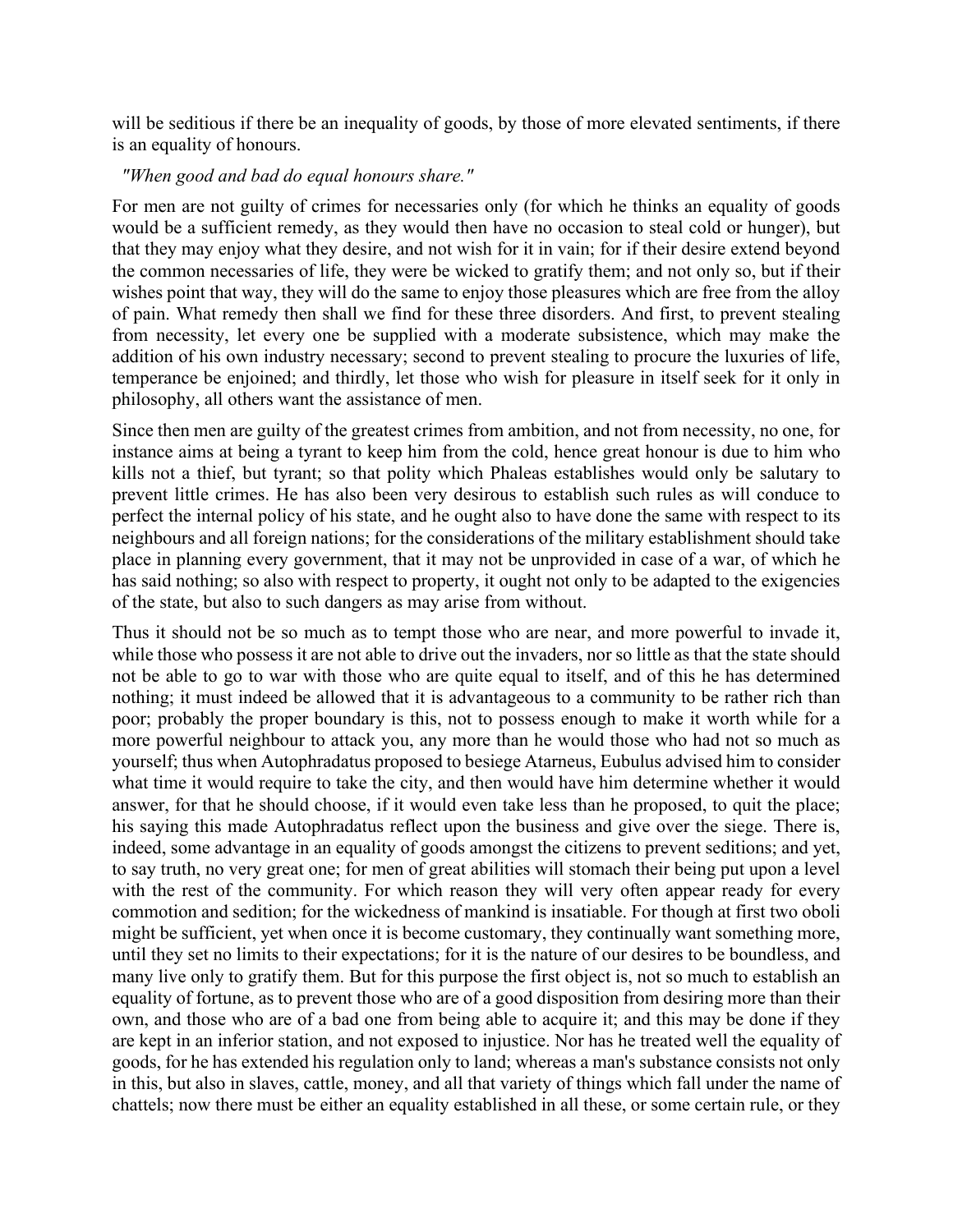must be left entirely at large. It appears too by his laws, that he intends to establish only a small state, as all the artificers are to belong to the public, and add nothing to the complement of citizens; but if all those who are to be employed in public works are to be the slaves of the public, it should be done in the same manner as it is at Epidamnum, and as Diophantus formerly regulated it at Athens. From these particulars any one may nearly judge whether Phaleas's community is well or ill established.

### **CHAPTER VIII**

Hippodamus, the son of Euruphon a Milesian, contrived the art of laying out towns, and separated the Pireus. This man was in other respects too eager after notice, and seemed to many to live in a very affected manner, with his flowing locks and his expensive ornaments, and a coarse warm vest which he wore, not only in the winter, but also in the hot weather. As he was very desirous of the character of a universal scholar, he was the first who, not being actually engaged in the management of public affairs, sat himself to inquire what sort of government was best; and he planned a state, consisting of ten thousand persons, divided into three parts, one consisting of artisans, another of husbandmen, and the third of soldiers; he also divided the lands into three parts, and allotted one to sacred purposes, another to the public, and the third to individuals. The first of these was to supply what was necessary for the established worship of the gods; the second was to be allotted to the support of the soldiery; and the third was to be the property of the husbandman. He thought also that there need only be three sorts of laws, corresponding to the three sorts of actions which can be brought, namely, for assault, trespasses, or death. He ordered also that there should be a particular court of appeal, into which all causes might be removed which were supposed to have been unjustly determined elsewhere; which court should be composed of old men chosen for that purpose. He thought also [1268a] that they should not pass sentence by votes; but that every one should bring with him a tablet, on which he should write, that he found the party guilty, if it was so, but if not, he should bring a plain tablet; but if he acquitted him of one part of the indictment but not of the other, he should express that also on the tablet; for he disapproved of that general custom already established, as it obliges the judges to be guilty of perjury if they determined positively either on the one side or the other. He also made a law, that those should be rewarded who found out anything for the good of the city, and that the children of those who fell in battle should be educated at the public expense; which law had never been proposed by any other legislator, though it is at present in use at Athens as well as in other cities, he would have the magistrates chosen out of the people in general, by whom he meant the three parts before spoken of; and that those who were so elected should be the particular guardians of what belonged to the public, to strangers, and to orphans.

These are the principal parts and most worthy of notice in Hippodamus's plan. But some persons might doubt the propriety of his division of the citizens into three parts; for the artisans, the husbandmen, and the soldiers are to compose one community, where the husbandmen are to have no arms, and the artisans neither arms nor land, which would in a manner render them slaves to the soldiery. It is also impossible that the whole community should partake of all the honourable employments in it—for the generals and the guardians of the state must necessarily be appointed out of the soldiery, and indeed the most honourable magistrates; but as the two other parts will not have their share in the government, how can they be expected to have any affection for it? But it is necessary that the soldiery should be superior to the other two parts, and this superiority will not be easily gained without they are very numerous; and if they are so, why should the community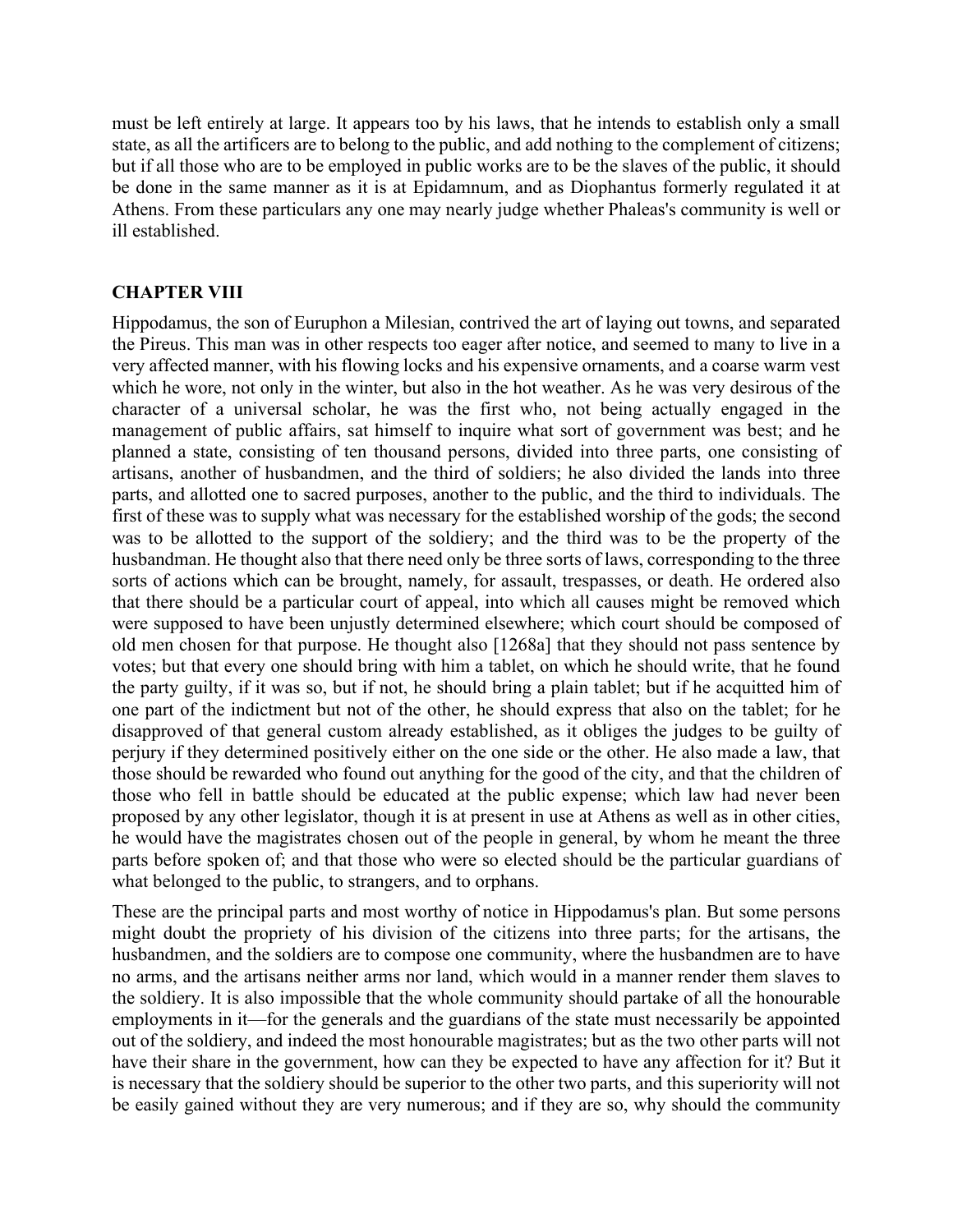consist of any other members? why should any others have a right to elect the magistrates? Besides, of what use are the husbandmen to this community? Artisans, 'tis true, are necessary, for these every city wants, and they can live upon their business. If the husbandmen indeed furnished the soldiers with provisions, they would be properly part of the community; but these are supposed to have their private property, and to cultivate it for their own use. Moreover, if the soldiers themselves are to cultivate that common land which is appropriated for their support, there will be no distinction between the soldier and the husbandman, which the legislator intended there should be; and if there should be any others who are to cultivate the private property of the husbandman and the common lands of the military, there will be a fourth order in the state which will have no share in it, and always entertain hostile sentiments towards it. If any one should propose that the same persons should cultivate their own lands and the public ones also, then there would be a deficiency [1268b] of provisions to supply two families, as the lands would not immediately yield enough for themselves and the soldiers also; and all these things would occasion great confusion.

Nor do I approve of his method of determining causes, when he would have the judge split the case which comes simply before him; and thus, instead of being a judge, become an arbitrator. Now when any matter is brought to arbitration, it is customary for many persons to confer together upon the business that is before them; but when a cause is brought before judges it is not so; and many legislators take care that the judges shall not have it in their power to communicate their sentiments to each other. Besides, what can prevent confusion on the bench when one judge thinks a fine should be different from what another has set it at; one proposing twenty minae, another ten, or be it more or less, another four, and another five; and it is evident, that in this manner they will differ from each other, while some will give the whole damages sued for, and others nothing; in this situation, how shall their determinations be settled? Besides, a judge cannot be obliged to perjure himself who simply acquits or condemns, if the action is fairly and justly brought; for he who acquits the party does not say that he ought not to pay any fine at all, but that he ought not to pay a fine of twenty minae. But he that condemns him is guilty of perjury if he sentences him to pay twenty minae while he believes the damages ought not to be so much.

Now with respect to these honours which he proposes to bestow on those who can give any information useful to the community, this, though very pleasing in speculation, is what the legislator should not settle, for it would encourage informers, and probably occasion commotions in the state. And this proposal of his gives rise also to further conjectures and inquiries; for some persons have doubted whether it is useful or hurtful to alter the established law of any country, if even for the better; for which reason one cannot immediately determine upon what he here says, whether it is advantageous to alter the law or not. We know, indeed, that it is possible to propose to new model both the laws and government as a common good; and since we have mentioned this subject, it may be very proper to enter into a few particulars concerning it, for it contains some difficulties, as I have already said, and it may appear better to alter them, since it has been found useful in other sciences.

Thus the science of physic is extended beyond its ancient bounds; so is the gymnastic, and indeed all other arts and powers; so that one may lay it down for certain that the same thing will necessarily hold good in the art of government. And it may also be affirmed, that experience itself gives a proof of this; for the ancient laws are too simple and barbarous; which allowed the Greeks to wear swords in the city, and to buy their wives of each [1269a]. other. And indeed all the remains of old laws which we have are very simple; for instance, a law in Cuma relative to murder. If any person who prosecutes another for murder can produce a certain number of witnesses to it of his own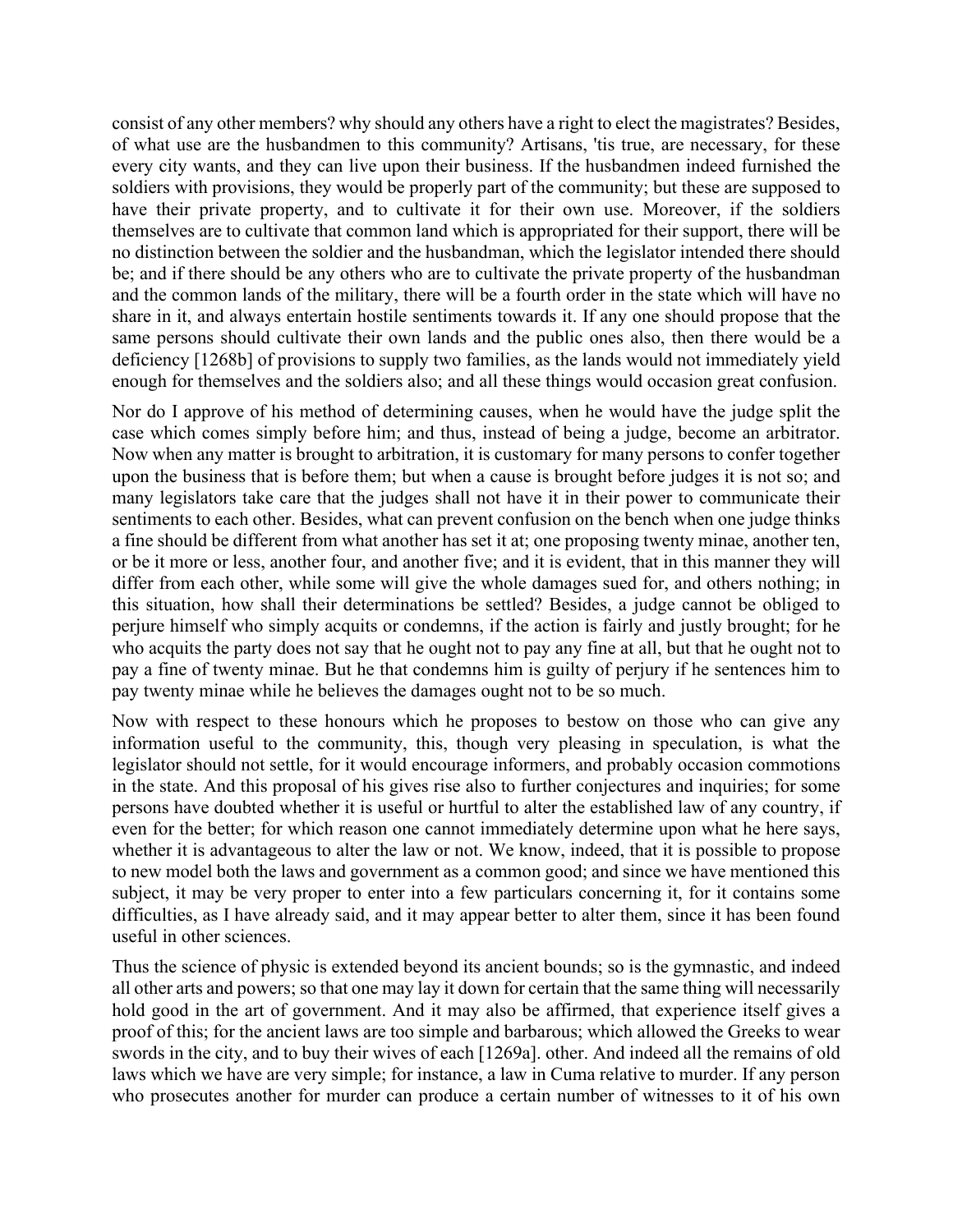relations, the accused person shall be held guilty. Upon the whole, all persons ought to endeavour to follow what is right, and not what is established; and it is probable that the first men, whether they sprung out of the earth, or were saved from some general calamity, had very little understanding or knowledge, as is affirmed of these aborigines; so that it would be absurd to continue in the practice of their rules. Nor is it, moreover, right to permit written laws always to remain without alteration; for as in all other sciences, so in politics, it is impossible to express everything in writing with perfect exactness; for when we commit anything to writing we must use general terms, but in every action there is something particular to itself, which these may not comprehend; from whence it is evident, that certain laws will at certain times admit of alterations. But if we consider this matter in another point of view, it will appear to require great caution; for when the advantage proposed is trifling, as the accustoming the people easily to abolish their laws is of bad consequence, it is evidently better to pass over some faults which either the legislator or the magistrates may have committed; for the alterations will not be of so much service as a habit of disobeying the magistrates will be of disservice. Besides, the instance brought from the arts is fallacious; for it is not the same thing to alter the one as the other. For a law derives all its strength from custom, and this requires long time to establish; so that, to make it an easy matter to pass from the established laws to other new ones, is to weaken the power of laws. Besides, here is another question; if the laws are to be altered, are they all to be altered, and in every government or not, and whether at the pleasure of one person or many? all which particulars will make a great difference; for which reason we will at present drop the inquiry, to pursue it at some other time.

### **CHAPTER IX**

There are two considerations which offer themselves with respect to the government established at Lacedaemon and Crete, and indeed in almost all other states whatsoever; one is whether their laws do or do not promote the best establishment possible? the other is whether there is anything, if we consider either the principles upon which it is founded or the executive part of it, which prevents the form of government that they had proposed to follow from being observed; now it is allowed that in every well-regulated state the members of it should be free from servile labour; but in what manner this shall be effected is not so easy to determine; for the Penestse have very often attacked the Thessalians, and the Helots the Lacedaemonians, for they in a manner continually watch an opportunity for some misfortune befalling them. But no such thing has ever happened to the Cretans; the [1269b] reason for which probably is, that although they are engaged in frequent wars with the neighbouring cities, yet none of these would enter into an alliance with the revolters, as it would be disadvantageous for them, who themselves also have their villains. But now there is perpetual enmity between the Lacedaemonians and all their neighbours, the Argives, the Messenians, and the Arcadians. Their slaves also first revolted from the Thessalians while they were engaged in wars with their neighbours the Acheans, the Perrabeans, and the Magnesians. It seems to me indeed, if nothing else, yet something very troublesome to keep upon proper terms with them; for if you are remiss in your discipline they grow insolent, and think themselves upon an equality with their masters; and if they are hardly used they are continually plotting against you and hate you. It is evident, then, that those who employ slaves have not as yet hit upon the right way of managing them.

As to the indulging of women in any particular liberties, it is hurtful to the end of government and the prosperity of the city; for as a man and his wife are the two parts of a family, if we suppose a city to be divided into two parts, we must allow that the number of men and women will be equal.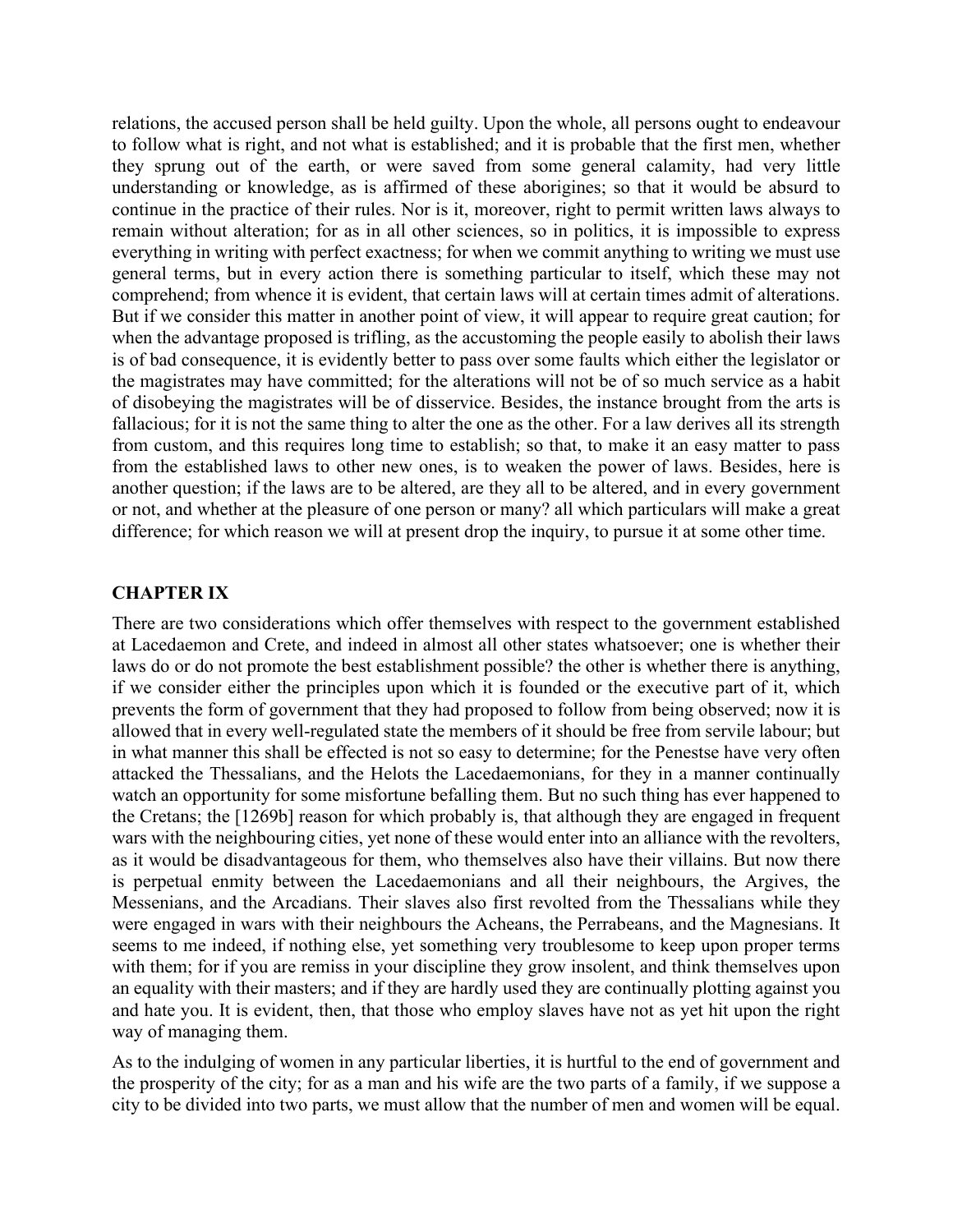In whatever city then the women are not under good regulations, we must look upon one half of it as not under the restraint of law, as it there happened; for the legislator, desiring to make his whole city a collection of warriors with respect to the men, he most evidently accomplished his design; but in the meantime the women were quite neglected, for they live without restraint in every improper indulgence and luxury. So that in such a state riches will necessarily be in general esteem, particularly if the men are governed by their wives, which has been the case with many a brave and warlike people except the Celts, and those other nations, if there are any such, who openly practise pederasty. And the first mythologists seem not improperly to have joined Mars and Venus together; for all nations of this character are greatly addicted either to the love of women or of boys, for which reason it was thus at Lacedaemon; and many things in their state were done by the authority of the women. For what is the difference, if the power is in the hands of the women, or in the hands of those whom they themselves govern? it must turn to the same account. As this boldness of the women can be of no use in any common occurrences, if it was ever so, it must be in war; but even here we find that the Lacedaemonian women were of the greatest disservice, as was proved at the time of the Theban invasion, when they were of no use at all, as they are in other cities, but made more disturbance than even the enemy.

The origin of this indulgence which the Lacedaemonian women enjoy is easily accounted for, from the long time the men were absent from home upon foreign expeditions [1270a] against the Argives, and afterwards the Arcadians and Messenians, so that, when these wars were at an end, their military life, in which there is no little virtue, prepared them to obey the precepts of their lawgiver; but we are told, that when Lycurgus endeavoured also to reduce the women to an obedience to his laws, upon their refusal he declined it. It may indeed be said that the women were the causes of these things, and of course all the fault was theirs. But we are not now considering where the fault lies, or where it does not lie, but what is right and what is wrong; and when the manners of the women are not well regulated, as I have already said, it must not only occasion faults which are disgraceful to the state, but also increase the love of money. In the next place, fault may be found with his unequal division of property, for some will have far too much, others too little; by which means the land will come into few hands, which business is badly regulated by his laws. For he made it infamous for any one either to buy or sell their possessions, in which he did right; but he permitted any one that chose it to give them away, or bequeath them, although nearly the same consequences will arise from one practice as from the other. It is supposed that near two parts in five of the whole country is the property of women, owing to their being so often sole heirs, and having such large fortunes in marriage; though it would be better to allow them none, or a little, or a certain regulated proportion. Now every one is permitted to make a woman his heir if he pleases; and if he dies intestate, he who succeeds as heir at law gives it to whom he pleases. From whence it happens that although the country is able to support fifteen hundred horse and thirty thousand foot, the number does not amount to one thousand.

And from these facts it is evident, that this particular is badly regulated; for the city could not support one shock, but was ruined for want of men. They say, that during the reigns of their ancient kings they used to present foreigners with the freedom of their city, to prevent there being a want of men while they carried on long wars; it is also affirmed that the number of Spartans was formerly ten thousand; but be that as it will, an equality of property conduces much to increase the number of the people. The law, too, which he made to encourage population was by no means calculated to correct this inequality; for being willing that the Spartans should be as numerous as [1270b] possible, to make them desirous of having large families he ordered that he who had three children should be excused the night-watch, and that he who had four should pay no taxes: though it is very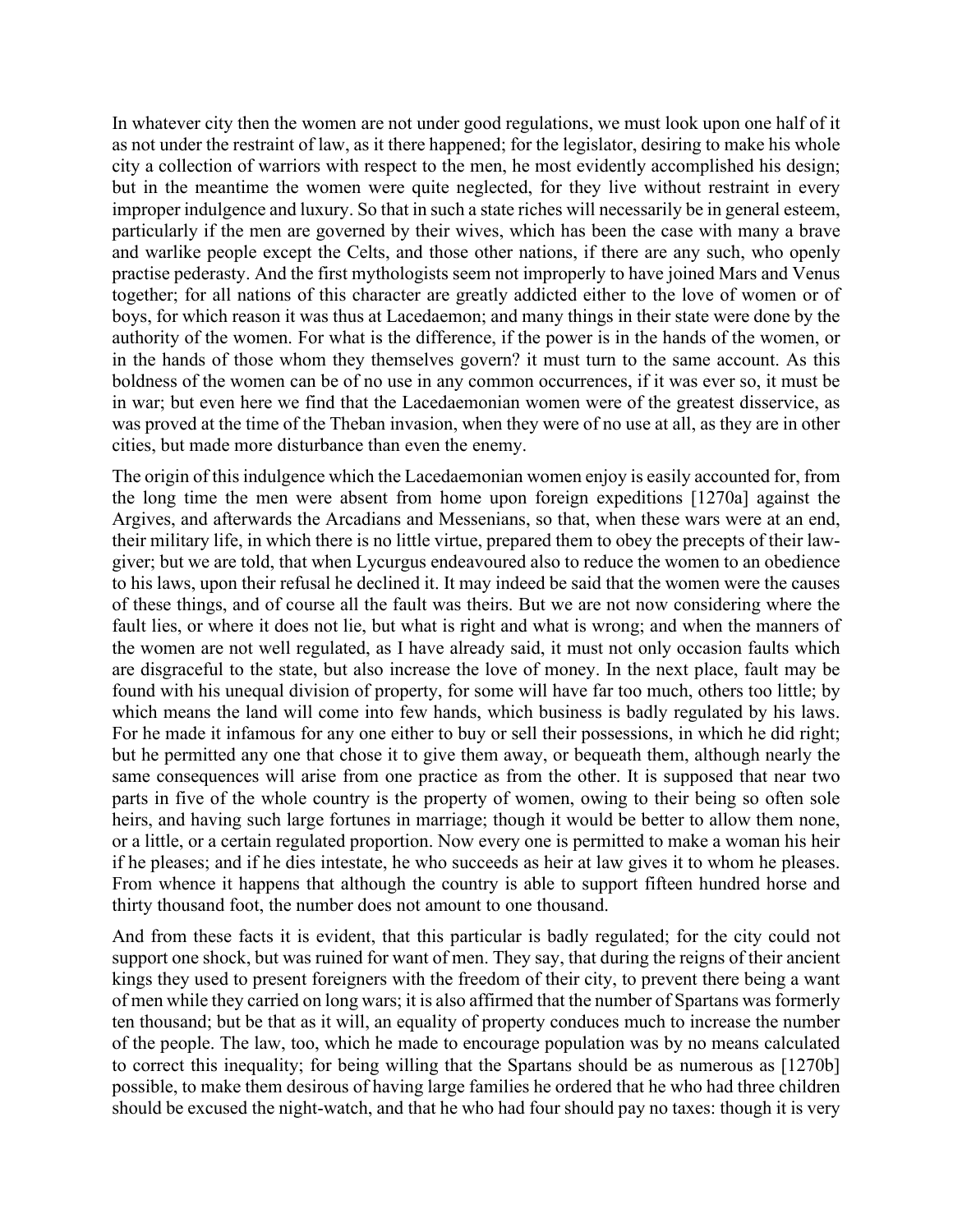evident, that while the land was divided in this manner, that if the people increased there must many of them be very poor.

Nor was he less blamable for the manner in which he constituted the ephori; for these magistrates take cognisance of things of the last importance, and yet they are chosen out of the people in general; so that it often happens that a very poor person is elected to that office, who, from that circumstance, is easily bought. There have been many instances of this formerly, as well as in the late affair at Andros. And these men, being corrupted with money, went as far as they could to ruin the city: and, because their power was too great and nearly tyrannical, their kings were obliged to natter them, which contributed greatly to hurt the state; so that it altered from an aristocracy to a democracy. This magistracy is indeed the great support of the state; for the people are easy, knowing that they are eligible to the first office in it; so that, whether it took place by the intention of the legislator, or whether it happened by chance, this is of great service to their affairs; for it is necessary that every member of the state should endeavour that each part of the government should be preserved, and continue the same. And upon this principle their kings have always acted, out of regard to their honour; the wise and good from their attachment to the senate, a seat wherein they consider as the reward of virtue; and the common people, that they may support the ephori, of whom they consist. And it is proper that these magistrates should be chosen out of the whole community, not as the custom is at present, which is very ridiculous. The ephori are the supreme judges in causes of the last consequence; but as it is quite accidental what sort of persons they may be, it is not right that they should determine according to their own opinion, but by a written law or established custom. Their way of life also is not consistent with the manners of the city, for it is too indulgent; whereas that of others is too severe; so that they cannot support it, but are obliged privately to act contrary to law, that they may enjoy some of the pleasures of sense. There are also great defects in the institution of their senators. If indeed they were fitly trained to the practice of every human virtue, every one would readily admit that they would be useful to the government; but still it might be debated whether they should be continued judges for life, to determine points of the greatest moment, since the mind has its old age as well as the body; but as they are so brought up, [1271a] that even the legislator could not depend upon them as good men, their power must be inconsistent with the safety of the state: for it is known that the members of that body have been guilty both of bribery and partiality in many public affairs; for which reason it had been much better if they had been made answerable for their conduct, which they are not. But it may be said the ephori seem to have a check upon all the magistrates. They have indeed in this particular very great power; but I affirm that they should not be entrusted with this control in the manner they are. Moreover, the mode of choice which they make use of at the election of their senators is very childish. Nor is it right for any one to solicit for a place he is desirous of; for every person, whether he chooses it or not, ought to execute any office he is fit for. But his intention was evidently the same in this as in the other parts of his government. For making his citizens ambitious after honours, with men of that disposition he has filled his senate, since no others will solicit for that office; and yet the principal part of those crimes which men are deliberately guilty of arise from ambition and avarice.

We will inquire at another time whether the office of a king is useful to the state: thus much is certain, that they should be chosen from a consideration of their conduct and not as they are now. But that the legislator himself did not expect to make all his citizens honourable and completely virtuous is evident from this, that he distrusts them as not being good men; for he sent those upon the same embassy that were at variance with each other; and thought, that in the dispute of the kings the safety of the state consisted. Neither were their common meals at first well established: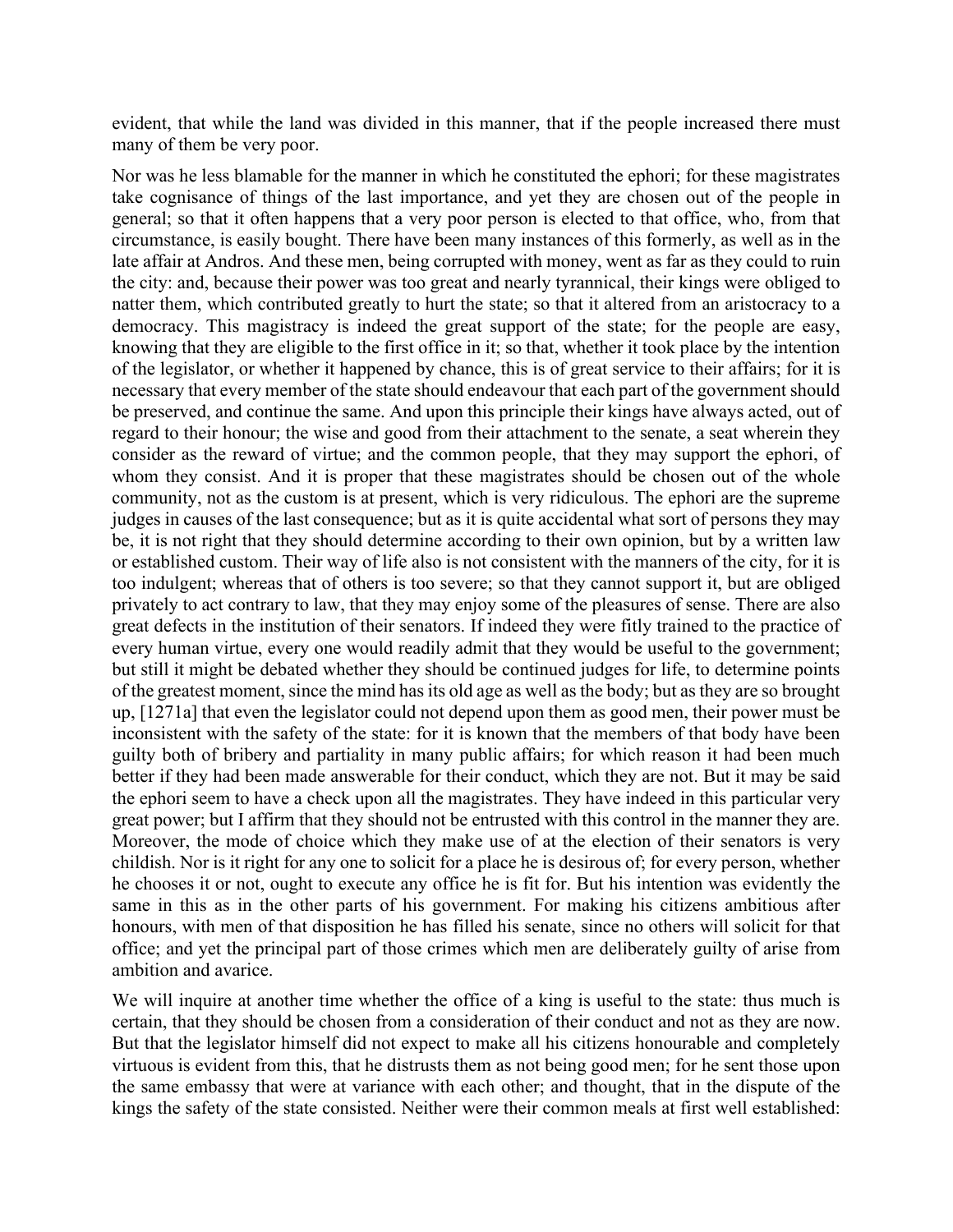for these should rather have been provided at the public expense, as at Crete, where, as at Lacedaemon, every one was obliged to buy his portion, although he might be very poor, and could by no means bear the expense, by which means the contrary happened to what the legislator desired: for he intended that those public meals should strengthen the democratic part of his government: but this regulation had quite the contrary effect, for those who were very poor could not take part in them; and it was an observation of their forefathers, that the not allowing those who could not contribute their proportion to the common tables to partake of them, would be the ruin of the state. Other persons have censured his laws concerning naval affairs, and not without reason, as it gave rise to disputes. For the commander of the fleet is in a manner set up in opposition to the kings, who are generals of the army for life.

[1271b] There is also another defect in his laws worthy of censure, which Plato has given in his book of Laws; that the whole constitution was calculated only for the business of war: it is indeed excellent to make them conquerors; for which reason the preservation of the state depended thereon. The destruction of it commenced with their victories: for they knew not how to be idle, or engage in any other employment than war. In this particular also they were mistaken, that though they rightly thought, that those things which are the objects of contention amongst mankind are better procured by virtue than vice, yet they wrongfully preferred the things themselves to virtue. Nor was the public revenue well managed at Sparta, for the state was worth nothing while they were obliged to carry on the most extensive wars, and the subsidies were very badly raised; for as the Spartans possessed a large extent of country, they were not exact upon each other as to what they paid in. And thus an event contrary to the legislator's intention took place; for the state was poor, the individuals avaricious. Enough of the Lacedaemonian government; for these seem the chief defects in it.

# **CHAPTER X**

The government of Crete bears a near resemblance to this, in some few particulars it is not worse, but in general it is far inferior in its contrivance. For it appears and is allowed in many particulars the constitution of Lacedaemon was formed in imitation of that of Crete; and in general most new things are an improvement upon the old. For they say, that when Lycurgus ceased to be guardian to King Charilles he went abroad and spent a long time with his relations in Crete, for the Lycians are a colony of the Lacedaemonians; and those who first settled there adopted that body of laws which they found already established by the inhabitants; in like manner also those who now live near them have the very laws which Minos first drew up.

This island seems formed by nature to be the mistress of Greece, for it is entirely surrounded by a navigable ocean which washes almost all the maritime parts of that country, and is not far distant on the one side from Peloponnesus, on the other, which looks towards Asia, from Triopium and Rhodes. By means of this situation Minos acquired the empire of the sea and the islands; some of which he subdued, in others planted colonies: at last he died at Camicus while he was attacking Sicily. There is this analogy between the customs of the Lacedaemonians and the Cretans, the Helots cultivate the grounds [1272a] for the one, the domestic slaves for the other. Both states have their common meals, and the Lacedaemonians called these formerly not *psiditia* but *andpia*, as the Cretans do; which proves from whence the custom arose. In this particular their governments are also alike: the ephori have the same power with those of Crete, who are called *kosmoi*; with this difference only, that the number of the one is five, of the other ten. The senators are the same as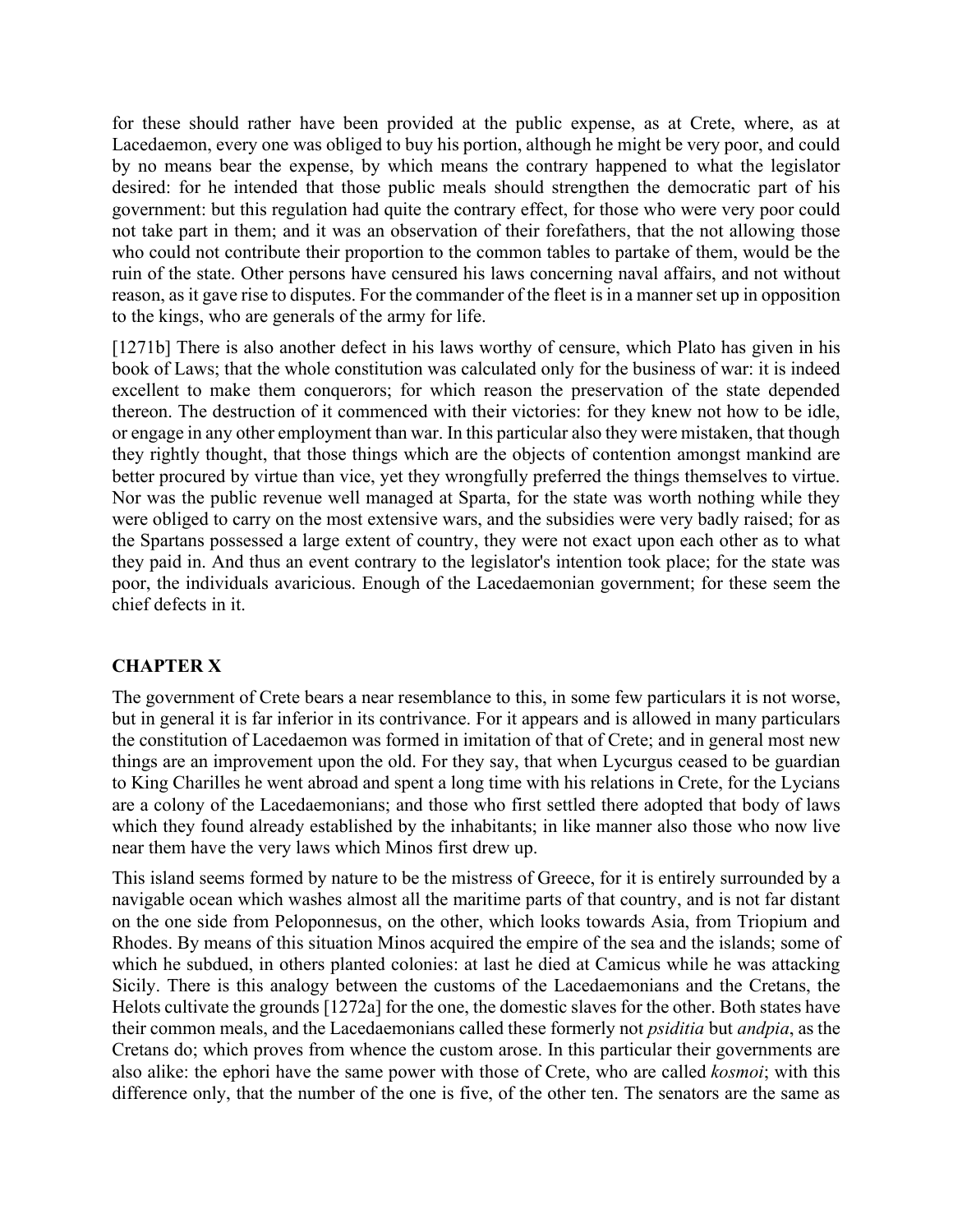those whom the Cretans call the council. There was formerly also a kingly power in Crete; but it was afterwards dissolved, and the command of their armies was given to the *kosmoi*. Every one also has a vote in their public assembly; but this has only the power of confirming what has already passed the council and the *kosmoi*.

The Cretans conducted their public meals better than the Lacedaemonians, for at Lacedaemon each individual was obliged to furnish what was assessed upon him; which if he could not do, there was a law which deprived him of the rights of a citizen, as has been already mentioned: but in Crete they were furnished by the community; for all the corn and cattle, taxes and contributions, which the domestic slaves were obliged to furnish, were divided into parts and allotted to the gods, the exigencies of the state, and these public meals; so that all the men, women, and children were maintained from a common stock. The legislator gave great attention to encourage a habit of eating sparingly, as very useful to the citizens. He also endeavoured, that his community might not be too populous, to lessen the connection with women, by introducing the love of boys: whether in this he did well or ill we shall have some other opportunity of considering. But that the public meals were better ordered at Crete than at Lacedaemon is very evident.

The institution of the *kosmoi*, was still worse than that of the ephori: for it contained all the faults incident to that magistracy and some peculiar to itself; for in both cases it is uncertain who will be elected: but the Lacedaemonians have this advantage which the others have not, that as all are eligible, the whole community have a share in the highest honours, and therefore all desire to preserve the state: whereas among the Cretans the *kosmoi* are not chosen out of the people in general, but out of some certain families, and the senate out of the *kosmoi*. And the same observations which may be made on the senate at Lacedaemon may be applied to these; for their being under no control, and their continuing for life, is an honour greater than they merit; and to have their proceedings not regulated by a written law, but left to their own discretion, is dangerous. (As to there being no insurrections, although the people share not in the management of public affairs, this is no proof of a well-constituted government, as the *kosmoi* have no opportunity of being bribed like the ephori, as they live in an [1272b] island far from those who would corrupt them.) But the method they take to correct that fault is absurd, impolitic, and tyrannical: for very often either their fellow-magistrates or some private persons conspire together and turn out the *kosmoi*. They are also permitted to resign their office before their time is elapsed, and if all this was done by law it would be well, and not at the pleasure of the individuals, which is a bad rule to follow. But what is worst of all is, that general confusion which those who are in power introduce to impede the ordinary course of justice; which sufficiently shows what is the nature of the government, or rather lawless force: for it is usual with the principal persons amongst them to collect together some of the common people and their friends, and then revolt and set up for themselves, and come to blows with each other. And what is the difference, if a state is dissolved at once by such violent means, or if it gradually so alters in process of time as to be no longer the same constitution? A state like this would ever be exposed to the invasions of those who were powerful and inclined to attack it; but, as has been already mentioned, its situation preserves it, as it is free from the inroads of foreigners; and for this reason the family slaves still remain quiet at Crete, while the Helots are perpetually revolting: for the Cretans take no part in foreign affairs, and it is but lately that any foreign troops have made an attack upon the island; and their ravages soon proved the ineffectualness of their laws. And thus much for the government of Crete.

### **CHAPTER XI**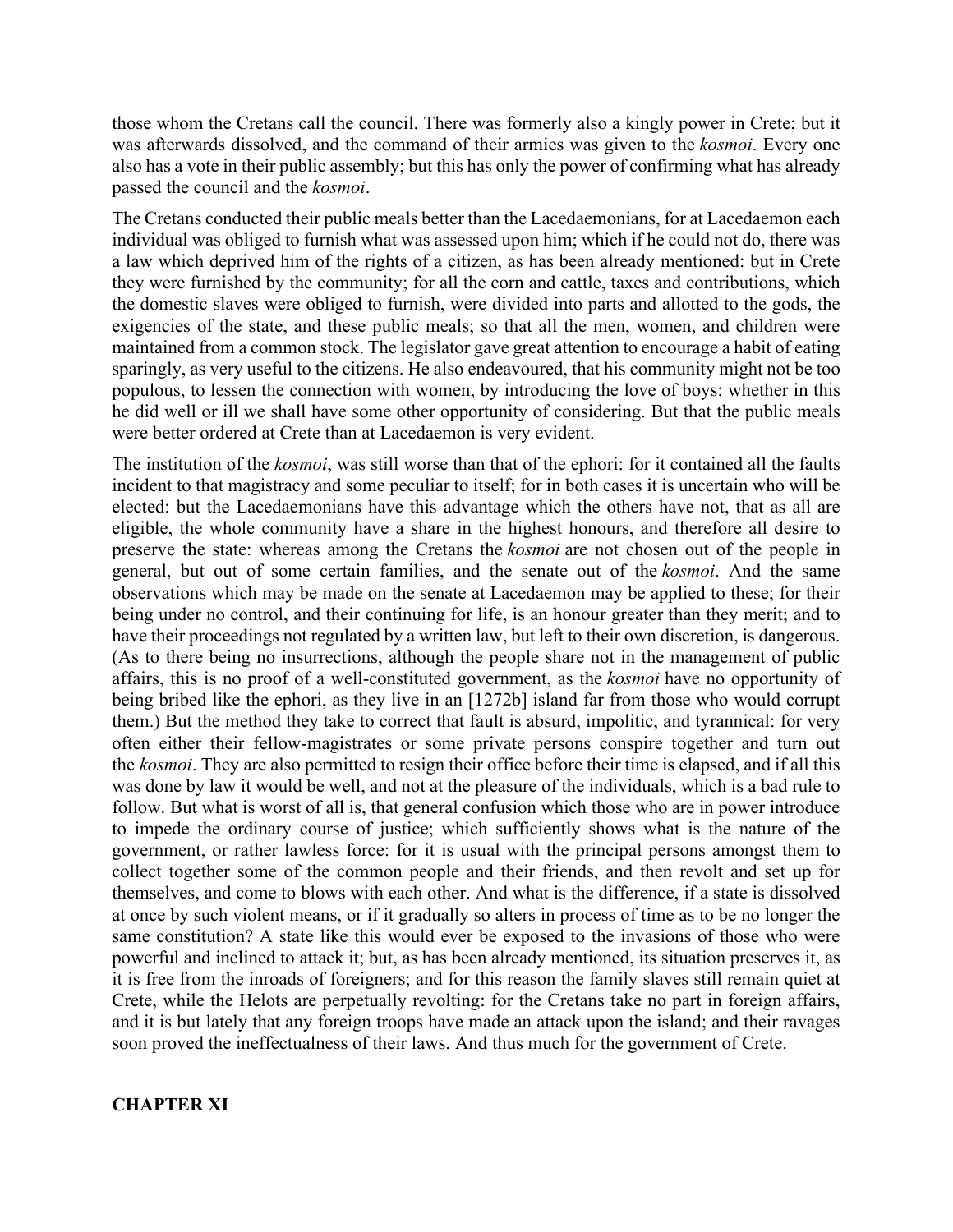The government of Carthage seems well established, and in many respects superior to others; in some particulars it bears a near resemblance to the Lacedaemonians; and indeed these three states, the Cretans, the Lacedaemonians and the Carthaginians are in some things very like each other, in others they differ greatly. Amongst many excellent constitutions this may show how well their government is framed, that although the people are admitted to a share in the administration, the form of it remains unaltered, without any popular insurrections, worth notice, on the one hand, or degenerating into a tyranny on the other. Now the Carthaginians have these things in common with the Lacedaemonians: public tables for those who are connected together by the tie of mutual friendship, after the manner of their Phiditia; they have also a magistracy, consisting of an hundred and four persons, similar to the ephori, or rather selected with more judgment; for amongst the Lacedaemonians, all the citizens are eligible, but amongst the Carthaginians, they are chosen out of those of the better sort: there is also some analogy between the king and the senate in both these governments, though the Carthaginian method of appointing their kings is best, for they do not confine themselves to one family; nor do they permit the election to be at large, nor have they any regard to seniority; for if amongst the candidates there are any of greater merit than the rest, these they prefer to those who may be older; for as their power is very extensive, if they are [1273a] persons of no account, they may be very hurtful to the state, as they have always been to the Lacedaemonians; also the greater part of those things which become reprehensible by their excess are common to all those governments which we have described.

Now of those principles on which the Carthaginians have established their mixed form of government, composed of an aristocracy and democracy, some incline to produce a democracy, others an oligarchy: for instance, if the kings and the senate are unanimous upon any point in debate, they can choose whether they will bring it before the people or no; but if they disagree, it is to these they must appeal, who are not only to hear what has been approved of by the senate, but are finally to determine upon it; and whosoever chooses it, has a right to speak against any matter whatsoever that may be proposed, which is not permitted in other cases. The five, who elect each other, have very great and extensive powers; and these choose the hundred, who are magistrates of the highest rank: their power also continues longer than any other magistrates, for it commences before they come into office, and is prolonged after they are out of it; and in this particular the state inclines to an oligarchy: but as they are not elected by lot, but by suffrage, and are not permitted to take money, they are the greatest supporters imaginable of an aristocracy.

The determining all causes by the same magistrates, and not orae in one court and another in another, as at Lacedaemon, has the same influence. The constitution of Carthage is now shifting from an aristocracy to an oligarchy, in consequence of an opinion which is favourably entertained by many, who think that the magistrates in the community ought not to be persons of family only, but of fortune also; as it is impossible for those who are in bad circumstances to support the dignity of their office, or to be at leisure to apply to public business. As choosing men of fortune to be magistrates make a state incline to an oligarchy, and men of abilities to an aristocracy, so is there a third method of proceeding which took place in the polity of Carthage; for they have an eye to these two particulars when they elect their officers, particularly those of the highest rank, their kings and their generals. It must be admitted, that it was a great fault in their legislator not to guard against the constitution's degenerating from an aristocracy; for this is a most necessary thing to provide for at first, that those citizens who have the best abilities should never be obliged to do anything unworthy their character, but be always at leisure to serve the public, not only when in office, but also when private persons; for if once you are obliged to look among the wealthy, that you may have men at leisure to serve you, your greatest offices, of king and general, will soon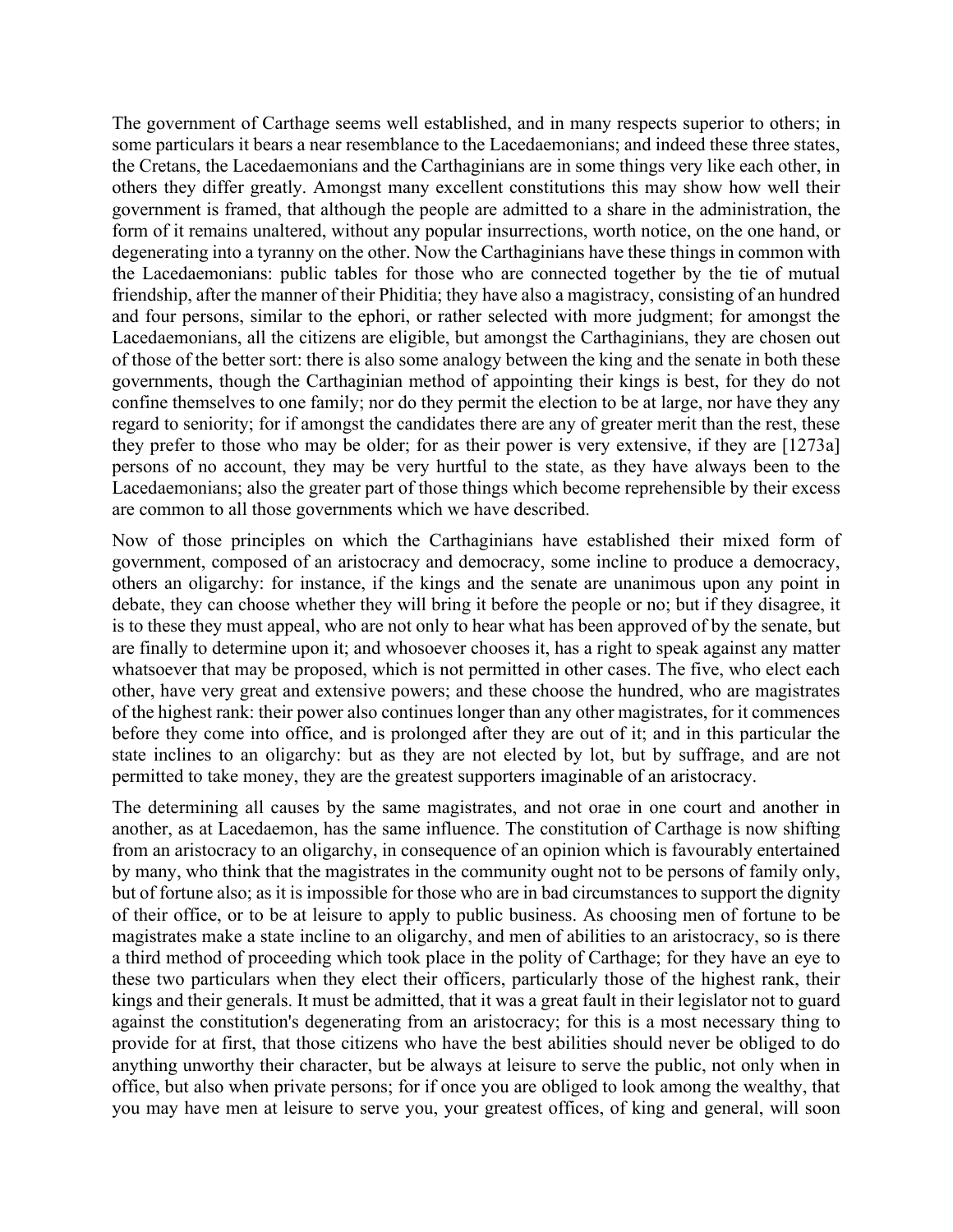become venal; in consequence of which, riches will be more honourable than virtue and a love of money be the ruling principle in the city-for what those who have the chief power regard as honourable will necessarily be the object which the [1273b] citizens in general will aim at; and where the first honours are not paid to virtue, there the aristocratic form of government cannot flourish: for it is reasonable to conclude, that those who bought their places should generally make an advantage of what they laid out their money for; as it is absurd to suppose, that if a man of probity who is poor should be desirous of gaining something, a bad man should not endeavour to do the same, especially to reimburse himself; for which reason the magistracy should be formed of those who are most able to support an aristocracy. It would have been better for the legislature to have passed over the poverty of men of merit, and only to have taken care to have ensured them sufficient leisure, when in office, to attend to public affairs.

It seems also improper, that one person should execute several offices, which was approved of at Carthage; for one business is best done by one person; and it is the duty of the legislator to look to this, and not make the same person a musician and a shoemaker: so that where the state is not small it is more politic and more popular to admit many persons to have a share in the government; for, as I just now said, it is not only more usual, but everything is better and sooner done, when one thing only is allotted to one person: and this is evident both in the army and navy, where almost every one, in his turn, both commands and is under command. But as their government inclines to an oligarchy, they avoid the ill effects of it by always appointing some of the popular party to the government of cities to make their fortunes. Thus they consult this fault in their constitution and render it stable; but this is depending on chance; whereas the legislator ought to frame his government, that there the no room for insurrections. But now, if there should be any general calamity, and the people should revolt from their rulers, there is no remedy for reducing them to obedience by the laws. And these are the particulars of the Lacedaemonian, the Cretan, and the Carthaginian governments which seem worthy of commendation.

# **CHAPTER XII**

Some of those persons who have written upon government had never any share in public affairs, but always led a private life. Everything worthy of notice in their works we have already spoke to. Others were legislators, some in their own cities, others were employed in regulating the governments of foreign states. Some of them only composed a body of laws; others formed the constitution also, as Lycurgus; and Solon, who did both. The Lacedaemonians have been already mentioned. Some persons think that Solon was an excellent legislator, who could dissolve a pure oligarchy, and save the people from that slavery which hung over them, and establish the ancient democratic form of government in his country; wherein every part of it was so framed as to be well adapted to the whole. In the senate of Areopagus an oligarchy was preserved; by the manner of electing their [1274a] magistrates, an aristocracy; and in their courts of justice, a democracy.

Solon seems not to have altered the established form of government, either with respect to the senate or the mode of electing their magistrates; but to have raised the people to great consideration in the state by allotting the supreme judicial department to them; and for this some persons blame him, as having done what would soon overturn that balance of power he intended to establish; for by trying all causes whatsoever before the people, who were chosen by lot to determine them, it was necessary to flatter a tyrannical populace who had got this power; which contributed to bring the government to that pure democracy it now is.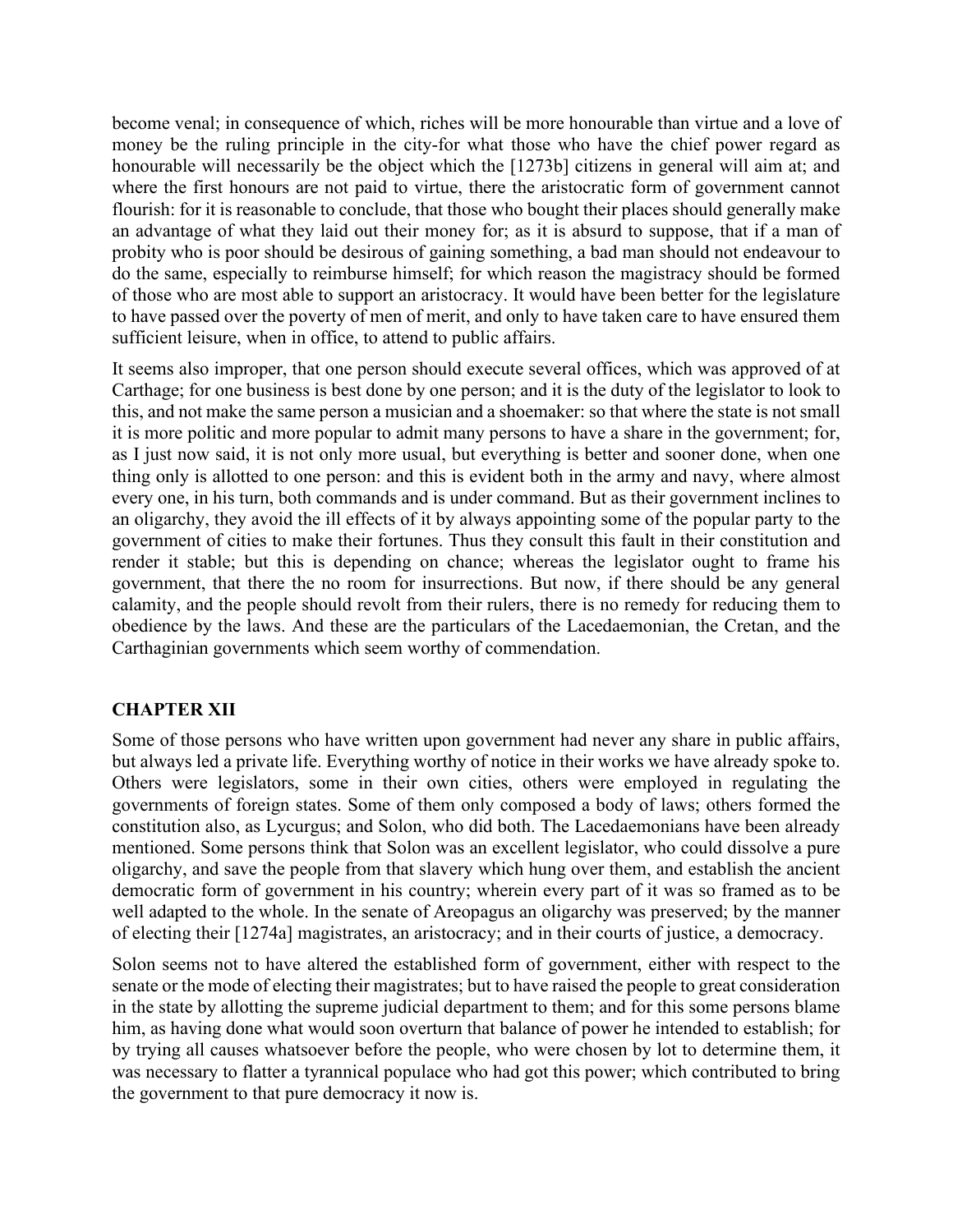Both Ephialtes and Pericles abridged the power of the Areopagites, the latter of whom introduced the method of paying those who attended the courts of justice: and thus every one who aimed at being popular proceeded increasing the power of the people to what we now see it. But it is evident that this was not Solon's intention, but that it arose from accident; for the people being the cause of the naval victory over the Medes, assumed greatly upon it, and enlisted themselves under factious demagogues, although opposed by the better part of the citizens. He thought it indeed most necessary to entrust the people with the choice of their magistrates and the power of calling them to account; for without that they must have been slaves and enemies to the other citizens: but he ordered them to elect those only who were persons of good account and property, either out of those who were worth five hundred medimns, or those who were called xeugitai, or those of the third census, who were called horsemen.

As for those of the fourth, which consisted of mechanics, they were incapable of any office. Zaleucus was the legislator of the Western Locrians, as was Charondas, the Catanean, of his own cities, and those also in Italy and Sicily which belonged to the Calcidians. Some persons endeavour to prove that Onomacritus, the Locrian, was the first person of note who drew up laws; and that he employed himself in that business while he was at Crete, where he continued some time to learn the prophetic art: and they say, that Thales was his companion; and that Lycurgus and Zaleucus were the scholars of Thales, and Charondas of Zaleucus; but those who advance this, advance what is repugnant to chronology. Philolaus also, of the family of the Bacchiades, was a Theban legislator. This man was very fond of Diocles, a victor in the Olympic games, and when he left his country from a disgust at an improper passion which his mother Alithoe had entertained for him, and settled at Thebes, Philolaus followed him, where they both died, and where they still show their tombs placed in view of each other, but so disposed, that one of them looks towards Corinth, the other does not; the reason they give for this is, that Diodes, from his detestation of his mother's passion, would have his tomb so placed that no one could see Corinth from it; but Philolaus chose that it might be seen from his: and this was the cause of their living at Thebes. [1274b]

As Philolaus gave them laws concerning many other things, so did he upon adoption, which they call adoptive laws; and this he in particular did to preserve the number of families. Charondas did nothing new, except in actions for perjury, which he was the first person who took into particular consideration. He also drew up his laws with greater elegance and accuracy than even any of our present legislators. Philolaus introduced the law for the equal distribution of goods; Plato that for the community of women, children, and goods, and also for public tables for the women; and one concerning drunkenness, that they might observe sobriety in their symposiums. He also made a law concerning their warlike exercises; that they should acquire a habit of using both hands alike, as it was necessary that one hand should be as useful as the other.

As for Draco's laws, they were published when the government was already established, and they have nothing particular in them worth mentioning, except their severity on account of the enormity of their punishments. Pittacus was the author of some laws, but never drew up any form of government; one of which was this, that if a drunken man beat any person he should be punished more than if he did it when sober; for as people are more apt to be abusive when drunk than sober, he paid no consideration to the excuse which drunkenness might claim, but regarded only the common benefit. Andromadas Regmus was also a lawgiver to the Thracian talcidians. There are some laws of his concerning murders and heiresses extant, but these contain nothing that any one can say is new and his own. And thus much for different sorts of governments, as well those which really exist as those which different persons have proposed.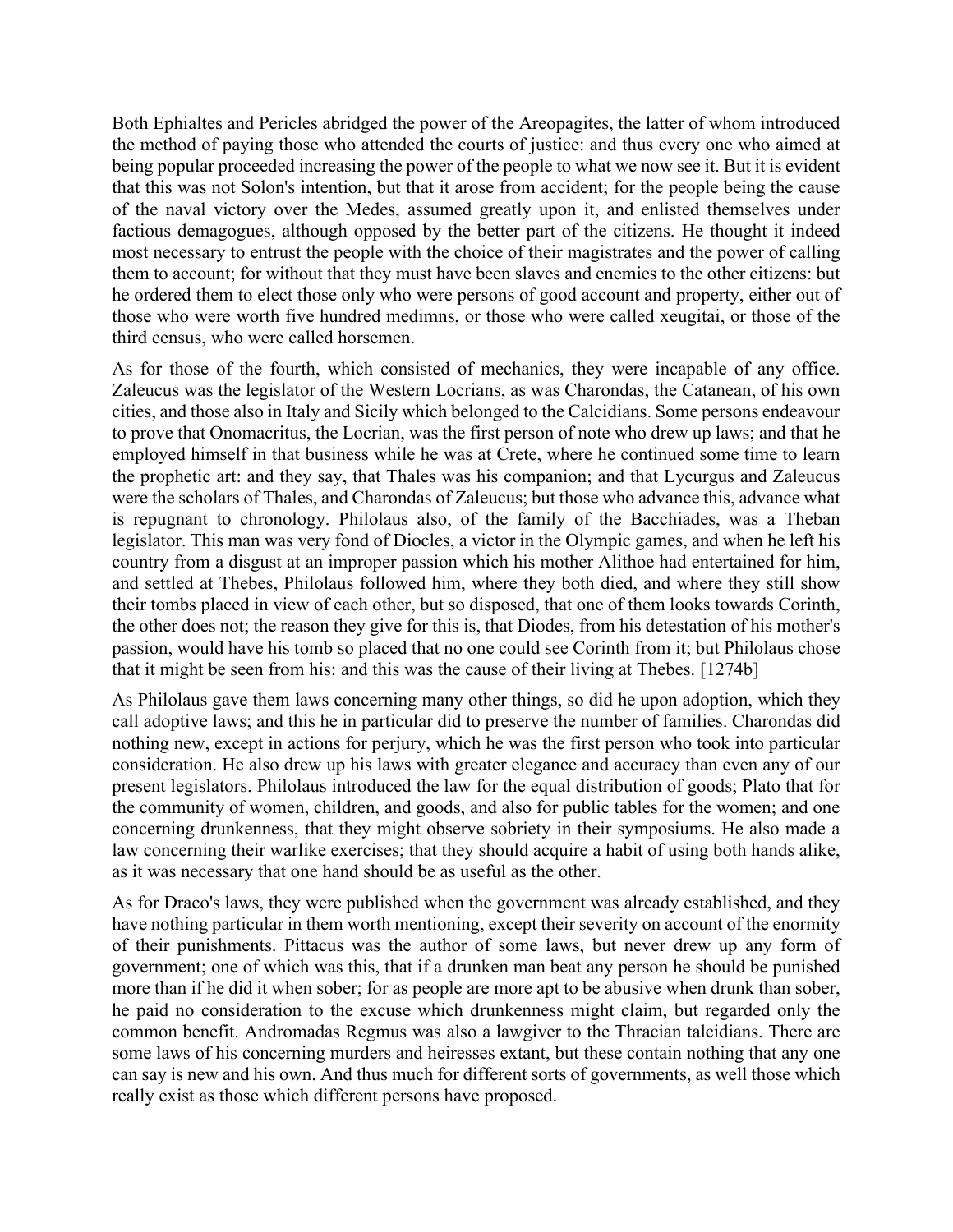### **BOOK III**

### **CHAPTER I**

Every one who inquires into the nature of government, and what are its different forms, should make this almost his first question, What is a city? For upon this there is a dispute: for some persons say the city did this or that, while others say, not the city, but the oligarchy, or the tyranny. We see that the city is the only object which both the politician and legislator have in view in all they do: but government is a certain ordering of those who inhabit a city. As a city is a collective body, and, like other wholes, composed of many parts, it is evident our first inquiry must be, what a citizen is: for a city is a certain number of citizens. So that we must consider whom we ought to call citizen, and who is one; for this is often doubtful: for every one will not allow that this character is applicable to the same person; for that man who would be a citizen in a republic would very often not be one in an oligarchy. We do not include in this inquiry many of those who acquire this appellation out of the ordinary way, as honorary persons, for instance, but those only who have a natural right to it.

Now it is not residence which constitutes a man a citizen; for in this sojourners and slaves are upon an equality with him; nor will it be sufficient for this purpose, that you have the privilege of the laws, and may plead or be impleaded, for this all those of different nations, between whom there is a mutual agreement for that purpose, are allowed; although it very often happens, that sojourners have not a perfect right therein without the protection of a patron, to whom they are obliged to apply, which shows that their share in the community is incomplete. In like manner, with respect to boys who are not yet enrolled, or old men who are past war, we admit that they are in some respects citizens, but not completely so, but with some exceptions, for these are not yet arrived to years of maturity, and those are past service; nor is there any difference between them. But what we mean is sufficiently intelligible and clear, we want a complete citizen, one in whom there is no deficiency to be corrected to make him so. As to those who are banished, or infamous, there may be the same objections made and the same answer given. There is nothing that more characterises a complete citizen than having a share in the judicial and executive part of the government.

With respect to offices, some are fixed to a particular time, so that no person is, on any account, permitted to fill them twice; or else not till some certain period has intervened; others are not fixed, as a juryman's, and a member of the general assembly: but probably some one may say these are not offices, nor have the citizens in these capacities any share in the government; though surely it is ridiculous to say that those who have the principal power in the state bear no office in it. But this objection is of no weight, for it is only a dispute about words; as there is no general term which can be applied both to the office of a juryman and a member of the assembly. For the sake of distinction, suppose we call it an indeterminate office: but I lay it down as a maxim, that those are citizens who could exercise it. Such then is the description of a citizen who comes nearest to what all those who are called citizens are. Every one also should know, that of the component parts of those things which differ from each other in species, after the first or second remove, those which follow have either nothing at all or very little common to each.

Now we see that governments differ from each other in their form, and that some of them are defective, others [1275b] as excellent as possible: for it is evident, that those which have many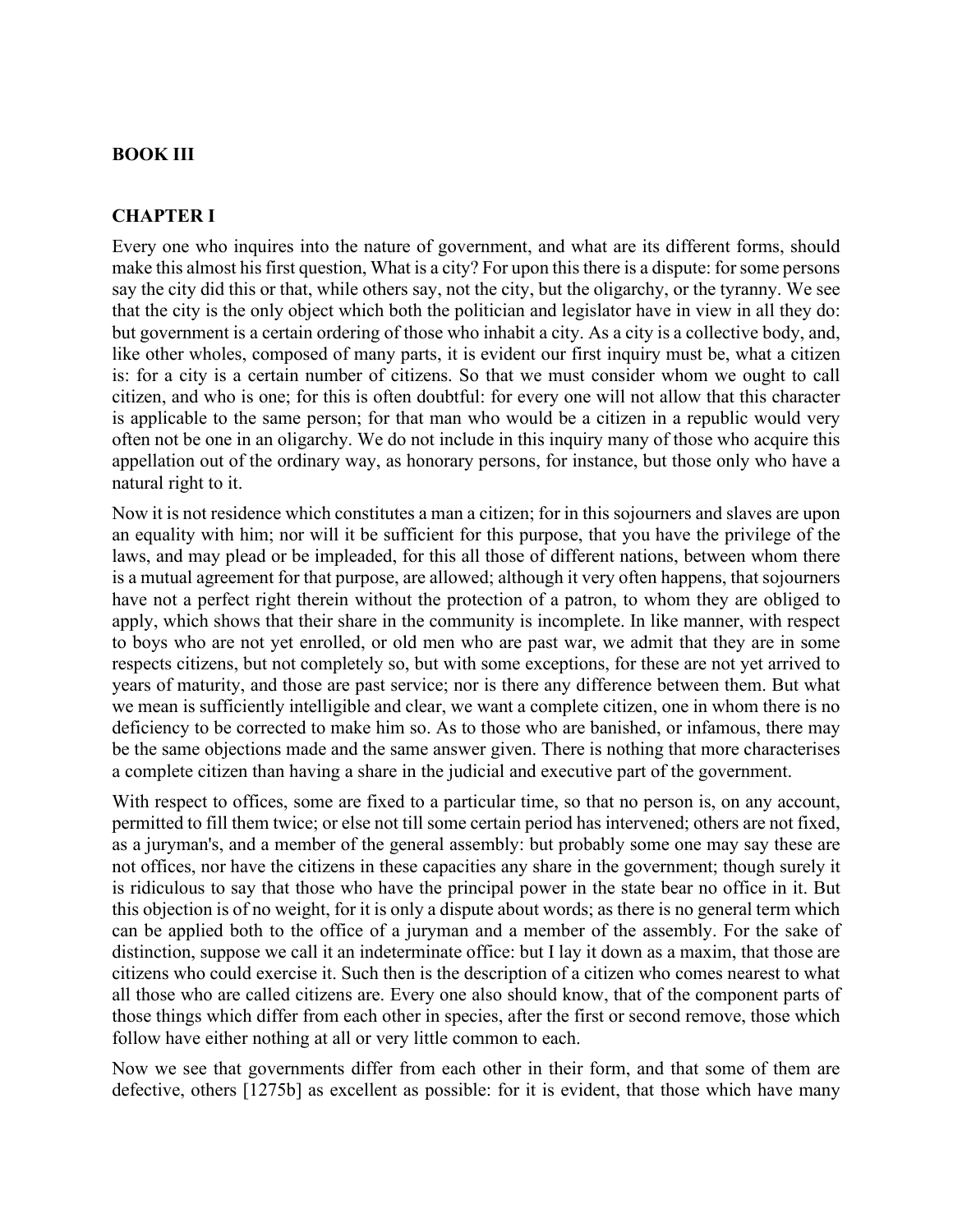deficiencies and degeneracies in them must be far inferior to those which are without such faults. What I mean by degeneracies will be hereafter explained. Hence it is clear that the office of a citizen must differ as governments do from each other: for which reason he who is called a citizen has, in a democracy, every privilege which that station supposes. In other forms of government he may enjoy them; but not necessarily: for in some states the people have no power; nor have they any general assembly, but a few select men.

The trial also of different causes is allotted to different persons; as at Lacedaemon all disputes concerning contracts are brought before some of the ephori: the senate are the judges in cases of murder, and so on; some being to be heard by one magistrate, others by another: and thus at Carthage certain magistrates determine all causes. But our former description of a citizen will admit of correction; for in some governments the office of a juryman and a member of the general assembly is not an indeterminate one; but there are particular persons appointed for these purposes, some or all of the citizens being appointed jurymen or members of the general assembly, and this either for all causes and all public business whatsoever, or else for some particular one: and this may be sufficient to show what a citizen is; for he who has a right to a share in the judicial and executive part of government in any city, him we call a citizen of that place; and a city, in one word, is a collective body of such persons sufficient in themselves to all the purposes of life.

### **CHAPTER II**

In common use they define a citizen to be one who is sprung from citizens on both sides, not on the father's or the mother's only. Others carry the matter still further, and inquire how many of his ancestors have been citizens, as his grandfather, great-grandfather, etc., but some persons have questioned how the first of the family could prove themselves citizens, according to this popular and careless definition. Gorgias of Leontium, partly entertaining the same doubt, and partly in jest, says, that as a mortar is made by a mortar-maker, so a citizen is made by a citizen-maker, and a Larisssean by a Larisssean-maker. This is indeed a very simple account of the matter; for if citizens are so, according to this definition, it will be impossible to apply it to the first founders or first inhabitants of states, who cannot possibly claim in right either of their father or mother. It is probably a matter of still more difficulty to determine their rights as citizens who are admitted to their freedom after any revolution in the state. As, for instance, at Athens, after the expulsion of the tyrants, when Clisthenes enrolled many foreigners and city-slaves amongst the tribes; and the doubt with respect to them was, not whether they were citizens or no, but whether they were legally so or not. Though indeed some persons may have this further [1276a] doubt, whether a citizen can be a citizen when he is illegally made; as if an illegal citizen, and one who is no citizen at all, were in the same predicament: but since we see some persons govern unjustly, whom yet we admit to govern, though not justly, and the definition of a citizen is one who exercises certain offices, for such a one we have defined a citizen to be, it is evident, that a citizen illegally created yet continues to be a citizen, but whether justly or unjustly so belongs to the former inquiry.

# **CHAPTER III**

It has also been doubted what was and what was not the act of the city; as, for instance, when a democracy arises out of an aristocracy or a tyranny; for some persons then refuse to fulfil their contracts; as if the right to receive the money was in the tyrant and not in the state, and many other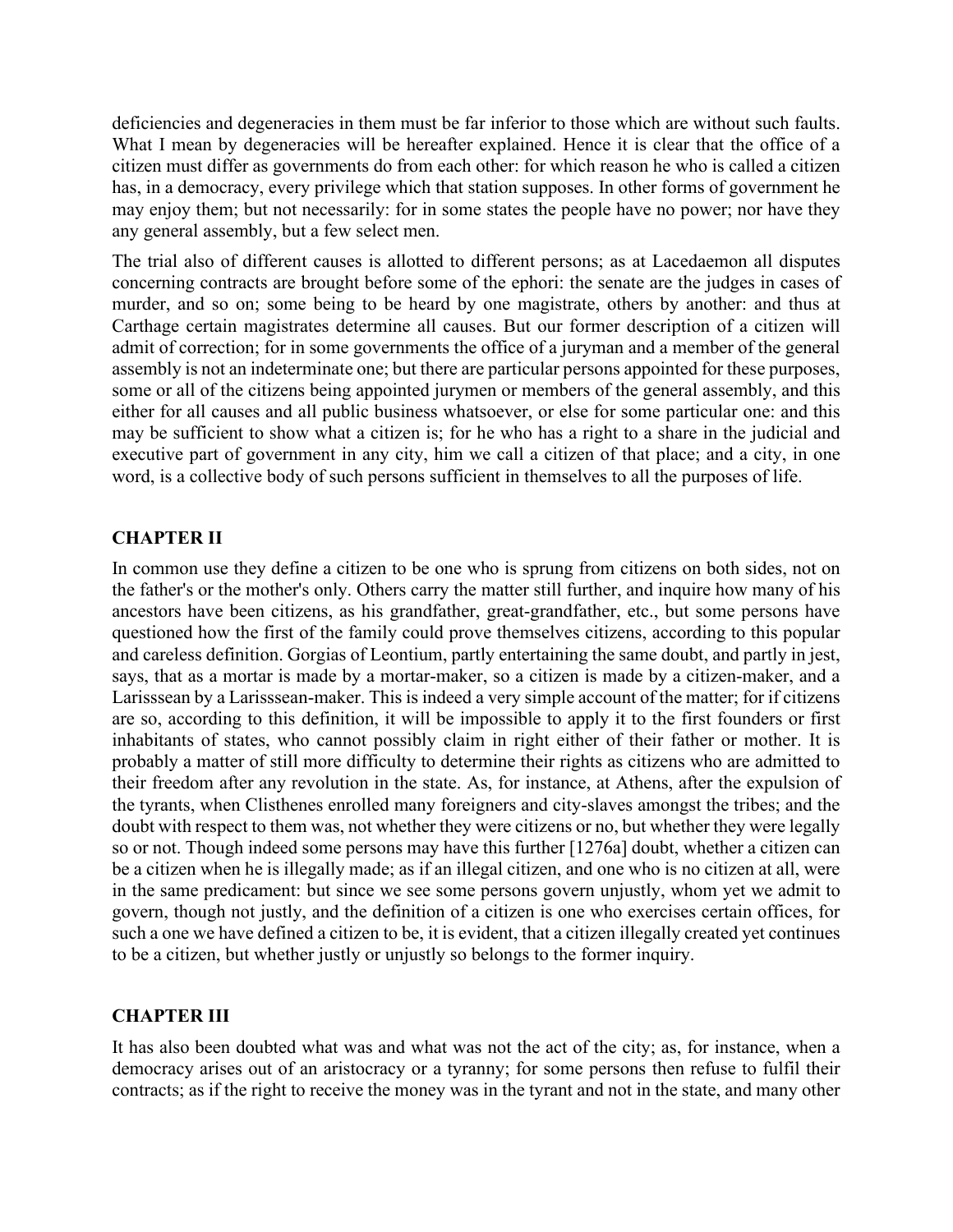things of the same nature; as if any covenant was founded for violence and not for the common good. So in like manner, if anything is done by those who have the management of public affairs where a democracy is established, their actions are to be considered as the actions of the state, as well as in the oligarchy or tyranny.

And here it seems very proper to consider this question, When shall we say that a city is the same, and when shall we say that it is different?

It is but a superficial mode of examining into this question to begin with the place and the people; for it may happen that these may be divided from that, or that some one of them may live in one place, and some in another (but this question may be regarded as no very knotty one; for, as a city may acquire that appellation on many accounts, it may be solved many ways); and in like manner, when men inhabit one common place, when shall we say that they inhabit the same city, or that the city is the same? for it does not depend upon the walls; for I can suppose Peloponnesus itself surrounded with a wall, as Babylon was, and every other place, which rather encircles many nations than one city, and that they say was taken three days when some of the inhabitants knew nothing of it: but we shall find a proper time to determine this question; for the extent of a city, how large it should be, and whether it should consist of more than one people, these are particulars that the politician should by no means be unacquainted with. This, too, is a matter of inquiry, whether we shall say that a city is the same while it is inhabited by the same race of men, though some of them are perpetually dying, others coming into the world, as we say that a river or a fountain is the same, though the waters are continually changing; or when a revolution takes place shall we [1276b] say the men are the same, but the city is different: for if a city is a community, it is a community of citizens; but if the mode of government should alter, and become of another sort, it would seem a necessary consequence that the city is not the same; as we regard the tragic chorus as different from the comic, though it may probably consist of the same performers: thus every other community or composition is said to be different if the species of composition is different; as in music the same hands produce different harmony, as the Doric and Phrygian. If this is true, it is evident, that when we speak of a city as being the same we refer to the government there established; and this, whether it is called by the same name or any other, or inhabited by the same men or different. But whether or no it is right to dissolve the community when the constitution is altered is another question.

# **CHAPTER IV**

What has been said, it follows that we should consider whether the same virtues which constitute a good man make a valuable citizen, or different; and if a particular inquiry is necessary for this matter we must first give a general description of the virtues of a good citizen; for as a sailor is one of those who make up a community, so is a citizen, although the province of one sailor may be different from another's (for one is a rower, another a steersman, a third a boatswain, and so on, each having their several appointments), it is evident that the most accurate description of any one good sailor must refer to his peculiar abilities, yet there are some things in which the same description may be applied to the whole crew, as the safety of the ship is the common business of all of them, for this is the general centre of all their cares: so also with respect to citizens, although they may in a few particulars be very different, yet there is one care common to them all, the safety of the community, for the community of the citizens composes the state; for which reason the virtue of a citizen has necessarily a reference to the state. But if there are different sorts of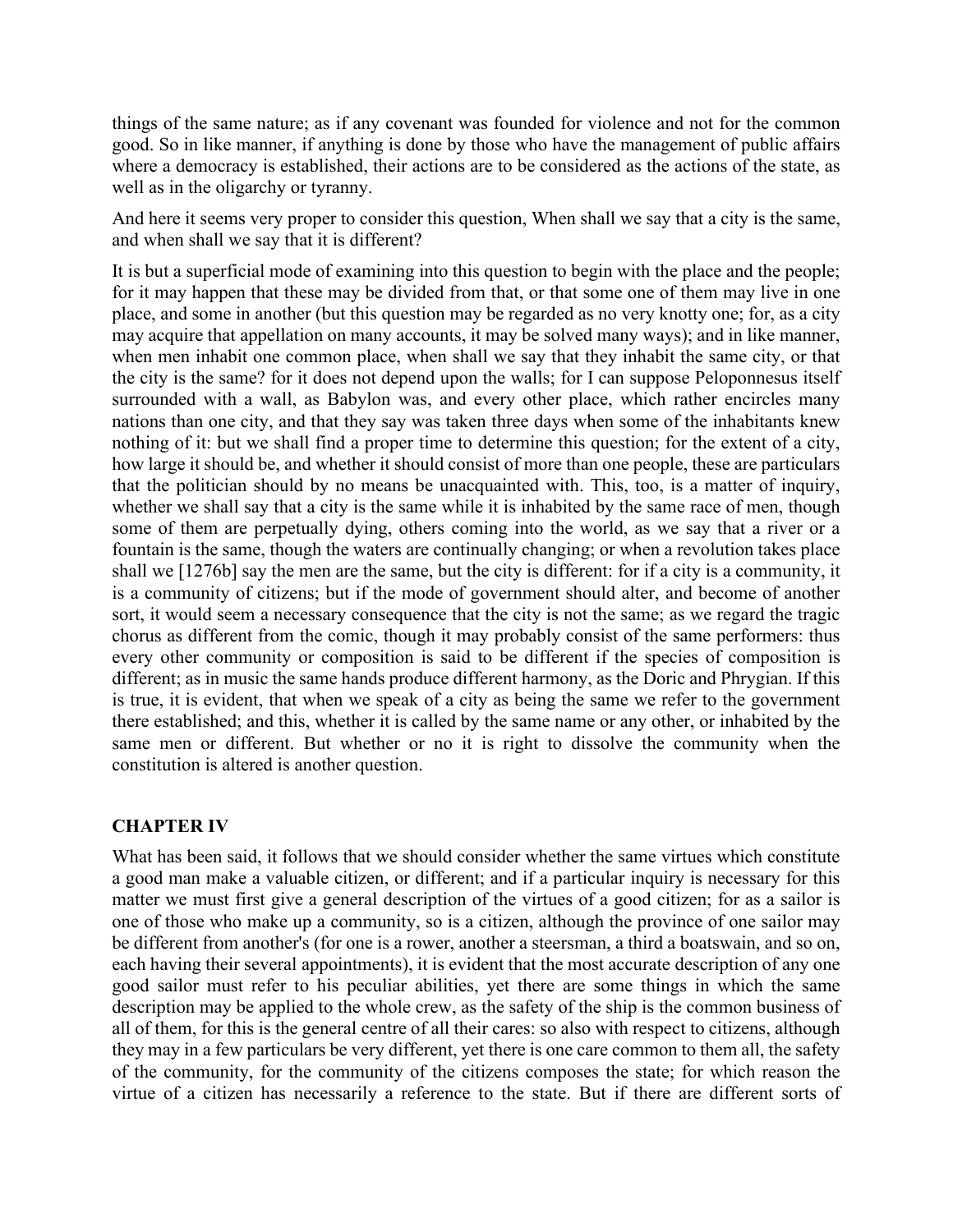governments, it is evident that those actions which constitute the virtue of an excellent citizen in one community will not constitute it in another; wherefore the virtue of such a one cannot be perfect: but we say, a man is good when his virtues are perfect; from whence it follows, that an excellent citizen does not possess that virtue which constitutes a good man. Those who are any ways doubtful concerning this question may be convinced of the truth of it by examining into the best formed states: for, if it is impossible that a city should consist entirely of excellent citizens (while it is necessary that every one should do well in his calling, in which consists his excellence, as it is impossible that all the citizens should have the same [1277a] qualifications) it is impossible that the virtue of a citizen and a good man should be the same; for all should possess the virtue of an excellent citizen: for from hence necessarily arise the perfection of the city: but that every one should possess the virtue of a good man is impossible without all the citizens in a well-regulated state were necessarily virtuous. Besides, as a city is composed of dissimilar parts, as an animal is of life and body; the soul of reason and appetite; a family of a man and his wife—property of a master and a slave; in the same manner, as a city is composed of all these and many other very different parts, it necessarily follows that the virtue of all the citizens cannot be the same; as the business of him who leads the band is different from the other dancers. From all which proofs it is evident that the virtues of a citizen cannot be one and the same. But do we never find those virtues united which constitute a good man and excellent citizen? for we say, such a one is an excellent magistrate and a prudent and good man; but prudence is a necessary qualification for all those who engage in public affairs. Nay, some persons affirm that the education of those who are intended to command should, from the beginning, be different from other citizens, as the children of kings are generally instructed in riding and warlike exercises; and thus Euripides says:

#### *"... No showy arts Be mine, but teach me what the state requires."*

As if those who are to rule were to have an education peculiar to themselves. But if we allow, that the virtues of a good man and a good magistrate may be the same, and a citizen is one who obeys the magistrate, it follows that the virtue of the one cannot in general be the same as the virtue of the other, although it may be true of some particular citizen; for the virtue of the magistrate must be different from the virtue of the citizen. For which reason Jason declared that was he deprived of his kingdom he should pine away with regret, as not knowing how to live a private man. But it is a great recommendation to know how to command as well as to obey; and to do both these things well is the virtue of an accomplished citizen. If then the virtue of a good man consists only in being able to command, but the virtue of a good citizen renders him equally fit for the one as well as the other, the commendation of both of them is not the same. It appears, then, that both he who commands and he who obeys should each of them learn their separate business: but that the citizen should be master of and take part in both these, as any one may easily perceive; in a family government there is no occasion for the master to know how to perform the necessary offices, but rather to enjoy the labour of others; for to do the other is a servile part. I mean by the other, the common family business of the slave.

There are many sorts of slaves; for their employments are various: of these the handicraftsmen are one, who, as their name imports, get their living by the labour of their hands, and amongst these all mechanics are included; [1277b] for which reasons such workmen, in some states, were not formerly admitted into any share in the government; till at length democracies were established: it is not therefore proper for any man of honour, or any citizen, or any one who engages in public affairs, to learn these servile employments without they have occasion for them for their own use; for without this was observed the distinction between a master and a slave would be lost. But there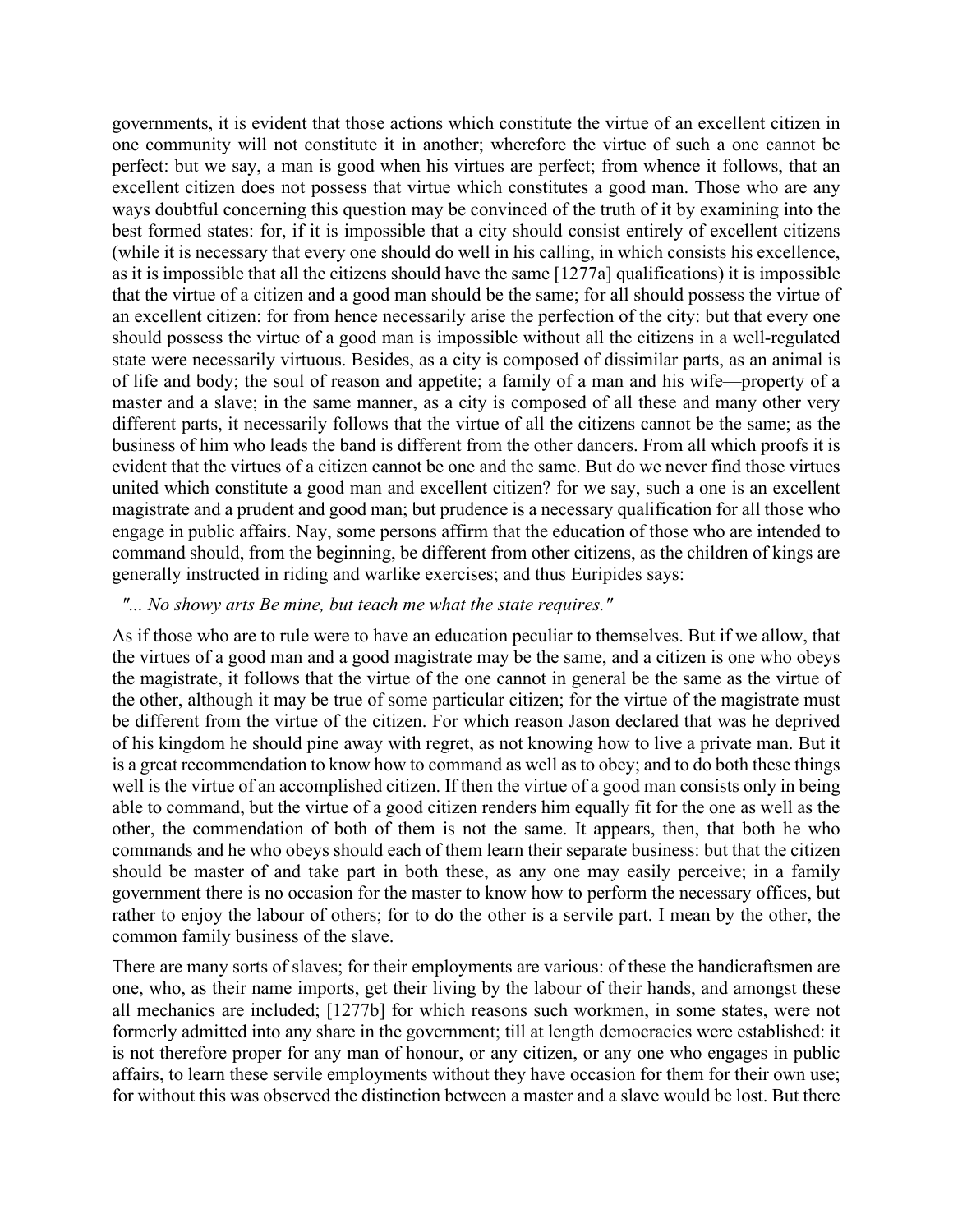is a government of another sort, in which men govern those who are their equals in rank, and freemen, which we call a political government, in which men learn to command by first submitting to obey, as a good general of horse, or a commander-in-chief, must acquire a knowledge of their duty by having been long under the command of another, and the like in every appointment in the army: for well is it said, no one knows how to command who has not himself been under command of another. The virtues of those are indeed different, but a good citizen must necessarily be endowed with them; he ought also to know in what manner freemen ought to govern, as well as be governed: and this, too, is the duty of a good man. And if the temperance and justice of him who commands is different from his who, though a freeman, is under command, it is evident that the virtues of a good citizen cannot be the same as justice, for instance but must be of a different species in these two different situations, as the temperance and courage of a man and a woman are different from each other; for a man would appear a coward who had only that courage which would be graceful in a woman, and a woman would be thought a talker who should take as large a part in the conversation as would become a man of consequence.

The domestic employments of each of them are also different; it is the man's business to acquire subsistence, the woman's to take care of it. But direction and knowledge of public affairs is a virtue peculiar to those who govern, while all others seem to be equally requisite for both parties; but with this the governed have no concern, it is theirs to entertain just notions: they indeed are like flute-makers, while those who govern are the musicians who play on them. And thus much to show whether the virtue of a good man and an excellent citizen is the same, or if it is different, and also how far it is the same, and how far different.

## **CHAPTER V**

But with respect to citizens there is a doubt remaining, whether those only are truly so who are allowed to share in the government, or whether the mechanics also are to be considered as such? for if those who are not permitted to rule are to be reckoned among them, it is impossible that the virtue of all the citizens should be the same, for these also are citizens; and if none of them are admitted to be citizens, where shall they be ranked? for they are neither [1278a] sojourners nor foreigners? or shall we say that there will no inconvenience arise from their not being citizens, as they are neither slaves nor freedmen: for this is certainly true, that all those are not citizens who are necessary to the existence of a city, as boys are not citizens in the same manner that men are, for those are perfectly so, the others under some conditions; for they are citizens, though imperfect ones: for in former times among some people the mechanics were either slaves or foreigners, for which reason many of them are so now: and indeed the best regulated states will not permit a mechanic to be a citizen; but if it be allowed them, we cannot then attribute the virtue we have described to every citizen or freeman, but to those only who are disengaged from servile offices. Now those who are employed by one person in them are slaves; those who do them for money are mechanics and hired servants: hence it is evident on the least reflection what is their situation, for what I have said is fully explained by appearances. Since the number of communities is very great, it follows necessarily that there will be many different sorts of citizens, particularly of those who are governed by others, so that in one state it may be necessary to admit mechanics and hired servants to be citizens, but in others it may be impossible; as particularly in an aristocracy, where honours are bestowed on virtue and dignity: for it is impossible for one who lives the life of a mechanic or hired servant to acquire the practice of virtue. In an oligarchy also hired servants are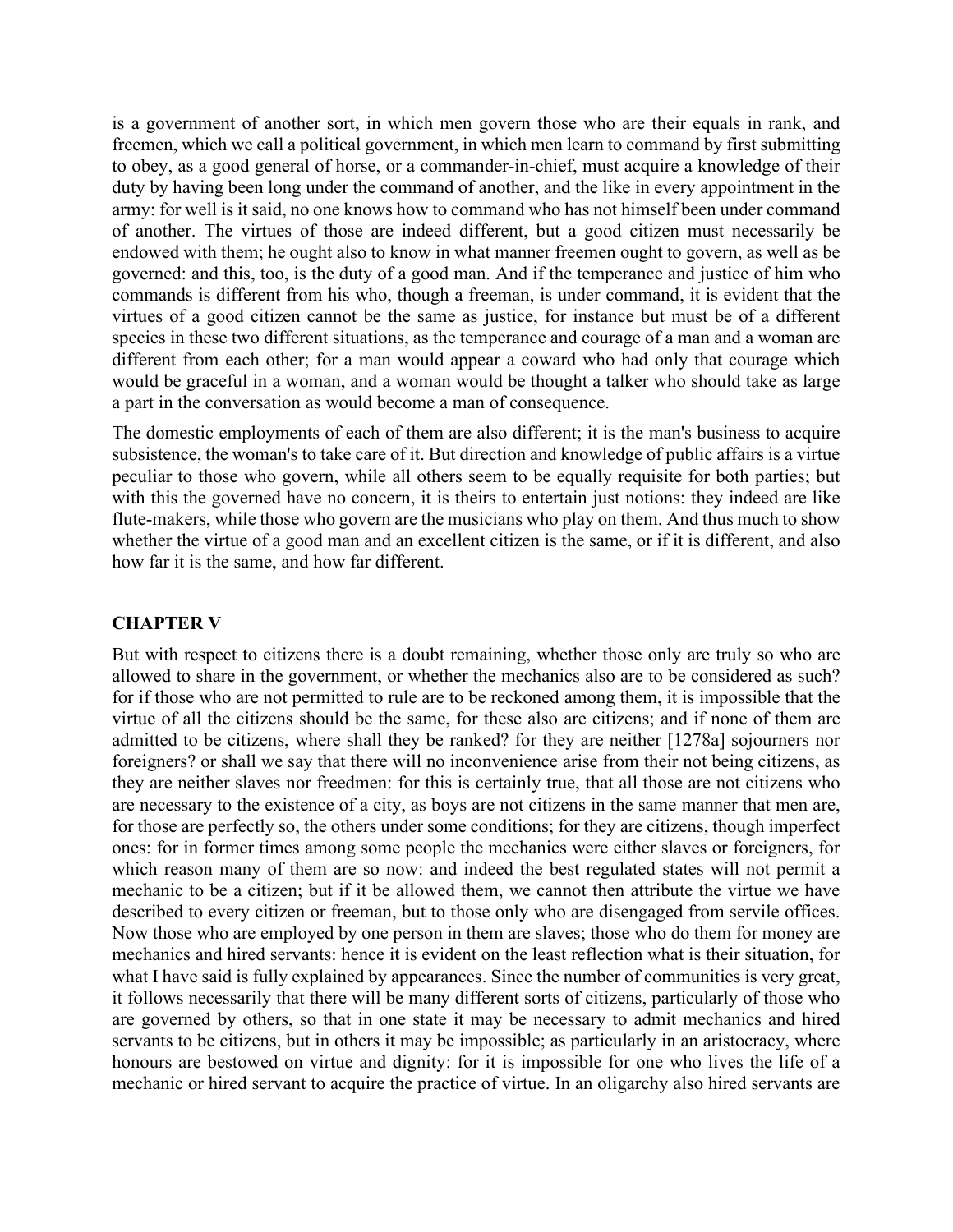not admitted to be citizens; because there a man's right to bear any office is regulated by his fortune; but mechanics are, for many citizens are very rich.

There was a law at Thebes that no one could have a share in the government till he had been ten years out of trade. In many states the law invites strangers to accept the freedom of the city; and in some democracies the son of a free-woman is himself free. The same is also observed in many others with respect to natural children; but it is through want of citizens regularly born that they admit such: for these laws are always made in consequence of a scarcity of inhabitants; so, as their numbers increase, they first deprive the children of a male or female slave of this privilege, next the child of a free-woman, and last of all they will admit none but those whose fathers and mothers were both free.

That there are many sorts of citizens, and that he may be said to be as completely who shares the honours of the state, is evident from what has been already said. Thus Achilles, in Homer, complains of Agamemnon's treating him like an unhonoured stranger; for a stranger or sojourner is one who does not partake of the honours of the state: and whenever the right to the freedom of the city is kept obscure, it is for the sake of the inhabitants. [1278b] From what has been said it is plain whether the virtue of a good man and an excellent citizen is the same or different: and we find that in some states it is the same, in others not; and also that this is not true of each citizen, but of those only who take the lead, or are capable of taking the lead, in public affairs, either alone or in conjunction with others.

## **CHAPTER VI**

Having established these points, we proceed next to consider whether one form of government only should be established, or more than one; and if more, how many, and of what sort, and what are the differences between them. The form of government is the ordering and regulating of the city, and all the offices in it, particularly those wherein the supreme power is lodged; and this power is always possessed by the administration; but the administration itself is that particular form of government which is established in any state: thus in a democracy the supreme power is lodged in the whole people; on the contrary, in an oligarchy it is in the hands of a few. We say then, that the form of government in these states is different, and we shall find the same thing hold good in others. Let us first determine for whose sake a city is established; and point out the different species of rule which man may submit to in social life.

I have already mentioned in my treatise on the management of a family, and the power of the master, that man is an animal naturally formed for society, and that therefore, when he does not want any foreign assistance, he will of his own accord desire to live with others; not but that mutual advantage induces them to it, as far as it enables each person to live more agreeably; and this is indeed the great object not only to all in general, but also to each individual: but it is not merely matter of choice, but they join in society also, even that they may be able to live, which probably is not without some share of merit, and they also support civil society, even for the sake of preserving life, without they are grievously overwhelmed with the miseries of it: for it is very evident that men will endure many calamities for the sake of living, as being something naturally sweet and desirable. It is easy to point out the different modes of government, and we have already settled them in our exoteric discourses. The power of the master, though by nature equally serviceable, both to the master and to the slave, yet nevertheless has for its object the benefit of the master, while the benefit of the slave arises accidentally; for if the slave is destroyed, the power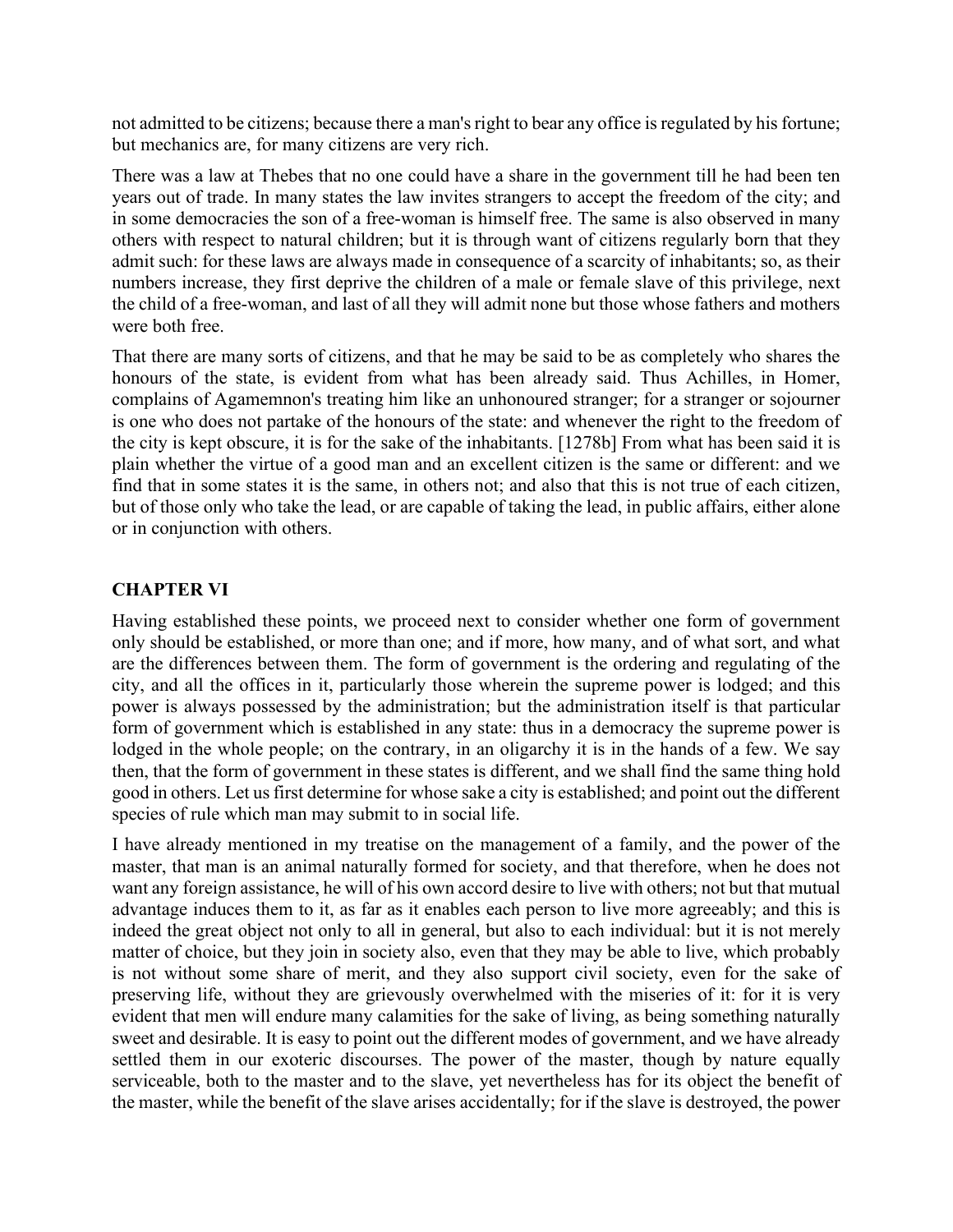of the master is at an end: but the authority which a man has over his wife, and children, and his family, which we call domestic government, is either for the benefit of those who are under subjection, or else for the common benefit of the whole: but its particular object is the benefit of the governed, as we see in other arts; in physic, for instance, and the gymnastic exercises, wherein, if any benefit [1279a] arise to the master, it is accidental; for nothing forbids the master of the exercises from sometimes being himself one of those who exercises, as the steersman is always one of the sailors; but both the master of the exercises and the steersman consider the good of those who are under their government. Whatever good may happen to the steersman when he is a sailor, or to the master of the exercises when he himself makes one at the games, is not intentional, or the object of their power; thus in all political governments which are established to preserve and defend the equality of the citizens it is held right to rule by turns. Formerly, as was natural, every one expected that each of his fellow-citizens should in his turn serve the public, and thus administer to his private good, as he himself when in office had done for others; but now every one is desirous of being continually in power, that he may enjoy the advantage which he makes of public business and being in office; as if places were a never-failing remedy for every complaint, and were on that account so eagerly sought after.

It is evident, then, that all those governments which have a common good in view are rightly established and strictly just, but those who have in view only the good of the rulers are all founded on wrong principles, and are widely different from what a government ought to be, for they are tyranny over slaves, whereas a city is a community of freemen.

## **CHAPTER VII**

Having established these particulars, we come to consider next the different number of governments which there are, and what they are; and first, what are their excellencies: for when we have determined this, their defects will be evident enough.

It is evident that every form of government or administration, for the words are of the same import, must contain a supreme power over the whole state, and this supreme power must necessarily be in the hands of one person, or a few, or many; and when either of these apply their power for the common good, such states are well governed; but when the interest of the one, the few, or the many who enjoy this power is alone consulted, then ill; for you must either affirm that those who make up the community are not citizens, or else let these share in the advantages of government. We usually call a state which is governed by one person for the common good, a kingdom; one that is governed by more than one, but by a few only, an aristocracy; either because the government is in the hands of the most worthy citizens, or because it is the best form for the city and its inhabitants. When the citizens at large govern for the public good, it is called a state; which is also a common name for all other governments, and these distinctions are consonant to reason; for it will not be difficult to find one person, or a very few, of very distinguished abilities, but almost impossible to meet with the majority [1279b] of a people eminent for every virtue; but if there is one common to a whole nation it is valour; for this is created and supported by numbers: for which reason in such a state the profession of arms will always have the greatest share in the government.

Now the corruptions attending each of these governments are these; a kingdom may degenerate into a tyranny, an aristocracy into an oligarchy, and a state into a democracy. Now a tyranny is a monarchy where the good of one man only is the object of government, an oligarchy considers only the rich, and a democracy only the poor; but neither of them have a common good in view.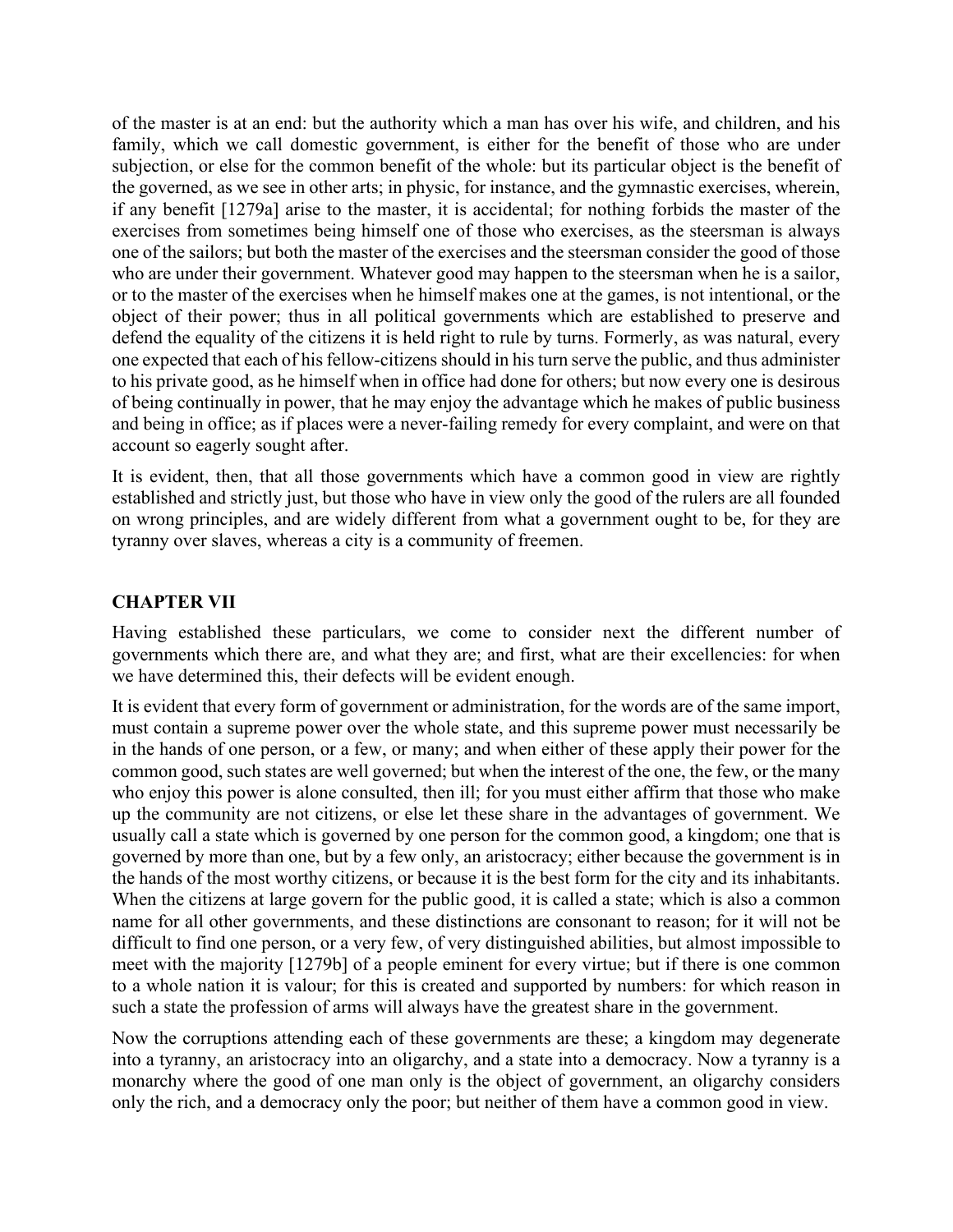#### **CHAPTER VIII**

It will be necessary to enlarge a little more upon the nature of each of these states, which is not without some difficulty, for he who would enter into a philosophical inquiry into the principles of them, and not content himself with a superficial view of their outward conduct, must pass over and omit nothing, but explain the true spirit of each of them. A tyranny then is, as has been said, a monarchy, where one person has an absolute and despotic power over the whole community and every member therein: an oligarchy, where the supreme power of the state is lodged with the rich: a democracy, on the contrary, is where those have it who are worth little or nothing. But the first difficulty that arises from the distinctions which we have laid down is this, should it happen that the majority of the inhabitants who possess the power of the state (for this is a democracy) should be rich, the question is, how does this agree with what we have said? The same difficulty occurs, should it ever happen that the poor compose a smaller part of the people than the rich, but from their superior abilities acquire the supreme power; for this is what they call an oligarchy; it should seem then that our definition of the different states was not correct: nay, moreover, could any one suppose that the majority of the people were poor, and the minority rich, and then describe the state in this manner, that an oligarchy was a government in which the rich, being few in number, possessed the supreme power, and that a democracy was a state in which the poor, being many in number, possessed it, still there will be another difficulty; for what name shall we give to those states we have been describing? I mean, that in which the greater number are rich, and that in which the lesser number are poor (where each of these possess the supreme power), if there are no other states than those we have described. It seems therefore evident to reason, that whether the supreme power is vested in the hands of many or few may be a matter of accident; but that it is clear enough, that when it is in the hands of the few, it will be a government of the rich; when in the hands of the many, it will be a government of the poor; since in all countries there are many poor and few rich: it is not therefore the cause that has been already assigned (namely, the number of people in power) that makes the difference between the two governments; but an oligarchy and democracy differ in this from each other, in the poverty of those who govern in the one, and the riches I28oa of those who govern in the other; for when the government is in the hands of the rich, be they few or be they more, it is an oligarchy; when it is in the hands of the poor, it is a democracy: but, as we have already said, the one will be always few, the other numerous, but both will enjoy liberty; and from the claims of wealth and liberty will arise continual disputes with each other for the lead in public affairs.

#### **CHAPTER IX**

Let us first determine what are the proper limits of an oligarchy and a democracy, and what is just in each of these states; for all men have some natural inclination to justice; but they proceed therein only to a certain degree; nor can they universally point out what is absolutely just; as, for instance, what is equal appears just, and is so; but not to all; only among those who are equals: and what is unequal appears just, and is so; but not to all, only amongst those who are unequals; which circumstance some people neglect, and therefore judge ill; the reason for which is, they judge for themselves, and every one almost is the worst judge in his own cause. Since then justice has reference to persons, the same distinctions must be made with respect to persons which are made with respect to things, in the manner that I have already described in my Ethics.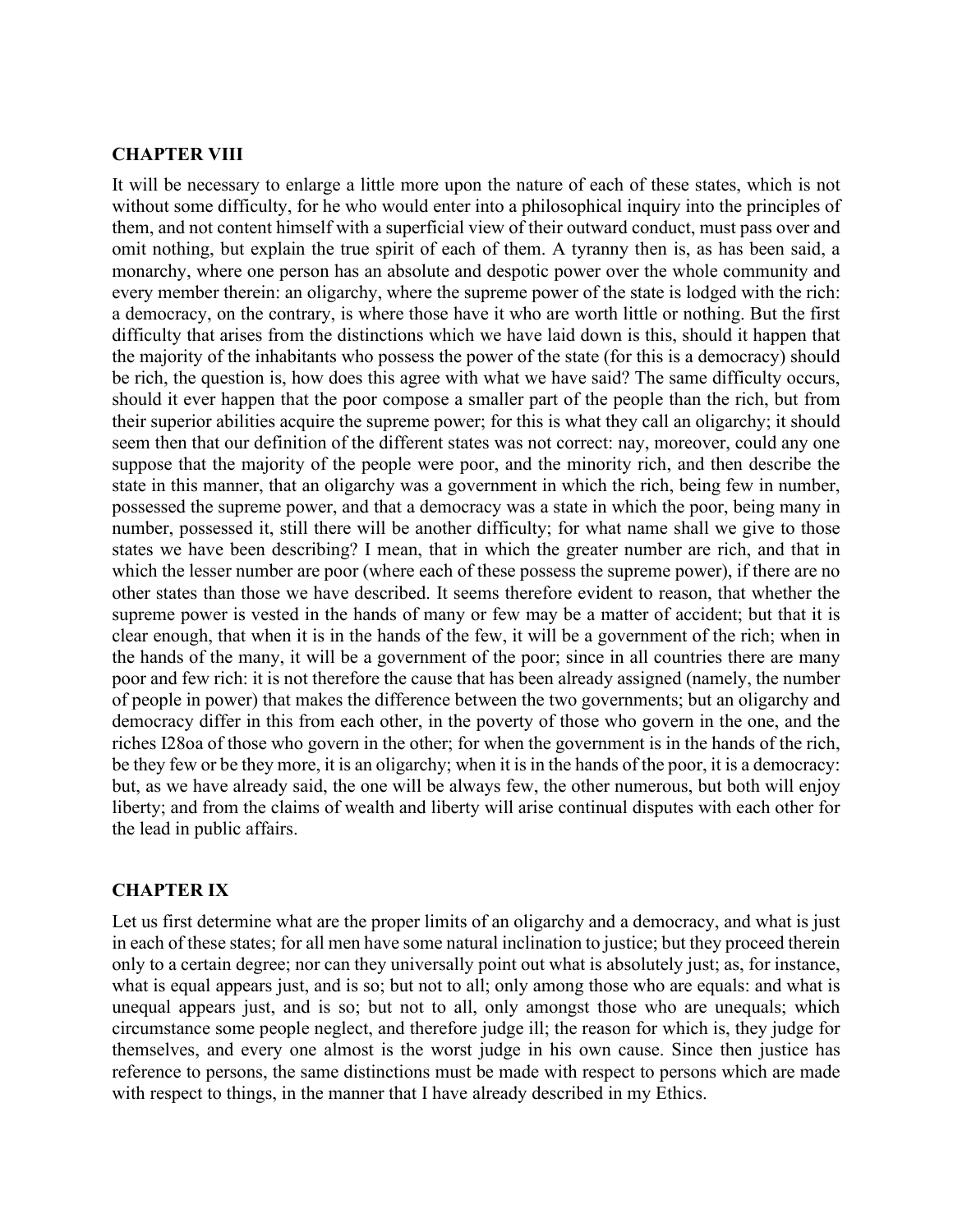As to the equality of the things, these they agree in; but their dispute is concerning the equality of the persons, and chiefly for the reason above assigned; because they judge ill in their own cause; and also because each party thinks, that if they admit what is right in some particulars, they have done justice on the whole: thus, for instance, if some persons are unequal in riches, they suppose them unequal in the whole; or, on the contrary, if they are equal in liberty, they suppose them equal in the whole: but what is absolutely just they omit; for if civil society was founded for the sake of preserving and increasing property, every one's right in the city would be equal to his fortune; and then the reasoning of those who insist upon an oligarchy would be valid; for it would not be right that he who contributed one mina should have an equal share in the hundred along with him who brought in all the rest, either of the original money or what was afterwards acquired.

Nor was civil society founded merely to preserve the lives of its members; but that they might live well: for otherwise a state might be composed of slaves, or the animal creation: but this is not so; for these have no share in the happiness of it; nor do they live after their own choice; nor is it an alliance mutually to defend each other from injuries, or for a commercial intercourse: for then the Tyrrhenians and Carthaginians, and all other nations between whom treaties of commerce subsist, would be citizens of one city; for they have articles to regulate their exports and imports, and engagements for mutual protection, and alliances for mutual defence; but [1280b] yet they have not all the same magistrates established among them, but they are different among the different people; nor does the one take any care, that the morals of the other should be as they ought, or that none of those who have entered into the common agreements should be unjust, or in any degree vicious, only that they do not injure any member of the confederacy. But whosoever endeavours to establish wholesome laws in a state, attends to the virtues and the vices of each individual who composes it; from whence it is evident, that the first care of him who would found a city, truly deserving that name, and not nominally so, must be to have his citizens virtuous; for otherwise it is merely an alliance for self-defence; differing from those of the same cast which are made between different people only in place: for law is an agreement and a pledge, as the sophist Lycophron says, between the citizens of their intending to do justice to each other, though not sufficient to make all the citizens just and good: and that this is faact is evident, for could any one bring different places together, as, for instance, enclose Megara and Corinth in a wall, yet they would not be one city, not even if the inhabitants intermarried with each other, though this intercommunity contributes much to make a place one city. Besides, could we suppose a set of people to live separate from each other, but within such a distance as would admit of an intercourse, and that there were laws subsisting between each party, to prevent their injuring one another in their mutual dealings, supposing one a carpenter, another a husbandman, shoemaker, and the like, and that their numbers were ten thousand, still all that they would have together in common would be a tariff for trade, or an alliance for mutual defence, but not the same city. And why? not because their mutual intercourse is not near enough, for even if persons so situated should come to one place, and every one should live in his own house as in his native city, and there should be alliances subsisting between each party to mutually assist and prevent any injury being done to the other, still they would not be admitted to be a city by those who think correctly, if they preserved the same customs when they were together as when they were separate.

It is evident, then, that a city is not a community of place; nor established for the sake of mutual safety or traffic with each other; but that these things are the necessary consequences of a city, although they may all exist where there is no city: but a city is a society of people joining together with their families and their children to live agreeably for the sake of having their lives as happy and as independent as possible: and for this purpose it is necessary that they should live in one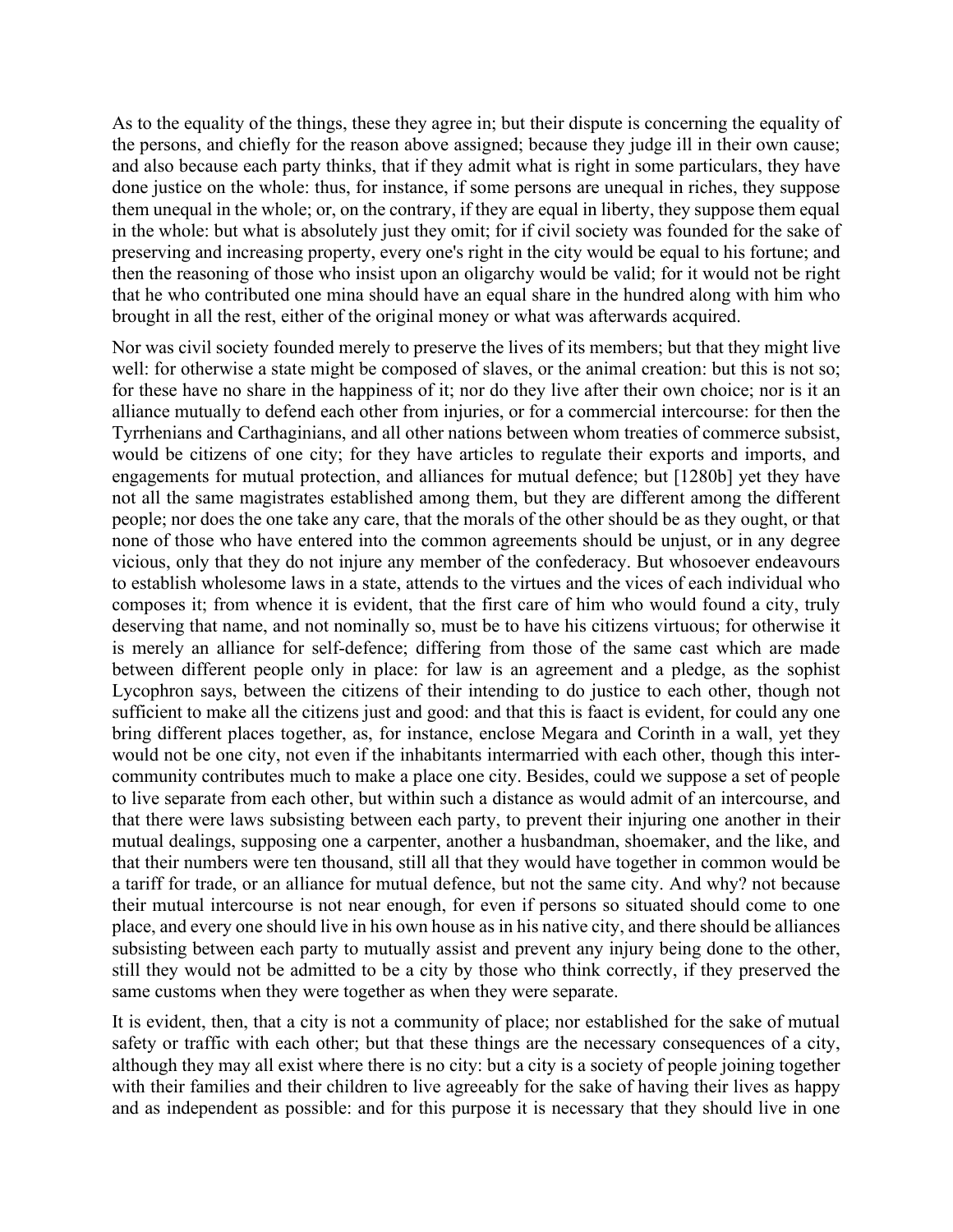place and intermarry with each other: hence in all cities there are family-meetings, clubs, sacrifices, and public entertainments to promote friendship; for a love of sociability is friendship itself; so that the end then for which a city is established is, that the inhabitants of it may live happy, and these things are conducive to that end: for it is a community of families and villages for the sake of a perfect independent life; that is, as we have already said, for the sake of living well and happily. It is not therefore founded for the purpose of men's merely [1281a] living together, but for their living as men ought; for which reason those who contribute most to this end deserve to have greater power in the city than those who are their equals in family and freedom, but their inferiors in civil virtue, or those who excel them in wealth but are below them in worth. It is evident from what has been said, that in all disputes upon government each party says something that is just.

#### **CHAPTER X**

It may also be a doubt where the supreme power ought to be lodged. Shall it be with the majority, or the wealthy, with a number of proper persons, or one better than the rest, or with a tyrant? But whichever of these we prefer some difficulty will arise. For what? shall the poor have it because they are the majority? they may then divide among themselves, what belongs to the rich: nor is this unjust; because truly it has been so judged by the supreme power. But what avails it to point out what is the height of injustice if this is not? Again, if the many seize into their own hands everything which belongs to the few, it is evident that the city will be at an end. But virtue will never destroy what is virtuous; nor can what is right be the ruin of the state: therefore such a law can never be right, nor can the acts of a tyrant ever be wrong, for of necessity they must all be just; for he, from his unlimited power, compels every one to obey his command, as the multitude oppress the rich. Is it right then that the rich, the few, should have the supreme power? and what if they be guilty of the same rapine and plunder the possessions of the majority, that will be as right as the other: but that all things of this sort are wrong and unjust is evident. Well then, these of the better sort shall have it: but must not then all the other citizens live unhonoured, without sharing the offices of the city; for the offices of a city are its honours, and if one set of men are always in power, it is evident that the rest must be without honour. Well then, let it be with one person of all others the fittest for it: but by this means the power will be still more contracted, and a greater number than before continue unhonoured. But some one may say, that it is wrong to let man have the supreme power and not the law, as his soul is subject to so many passions. But if this law appoints an aristocracy, or a democracy, how will it help us in our present doubts? for those things will happen which we have already mentioned.

#### **CHAPTER XI**

Other particulars we will consider separately; but it seems proper to prove, that the supreme power ought to be lodged with the many, rather than with those of the better sort, who are few; and also to explain what doubts (and probably just ones) may arise: now, though not one individual of the many may himself be fit for the supreme power, yet when these many are joined together, it does not follow but they may be better qualified for it than those; and this not separately, but as a collective body; as the public suppers exceed those which are given at one person's private expense: for, as they are many, each person brings in his share of virtue and wisdom; and thus, coming together, they are like one man made up of a multitude, with many feet, many hands, and many intelligences: thus is it with respect to the manners and understandings of the multitude taken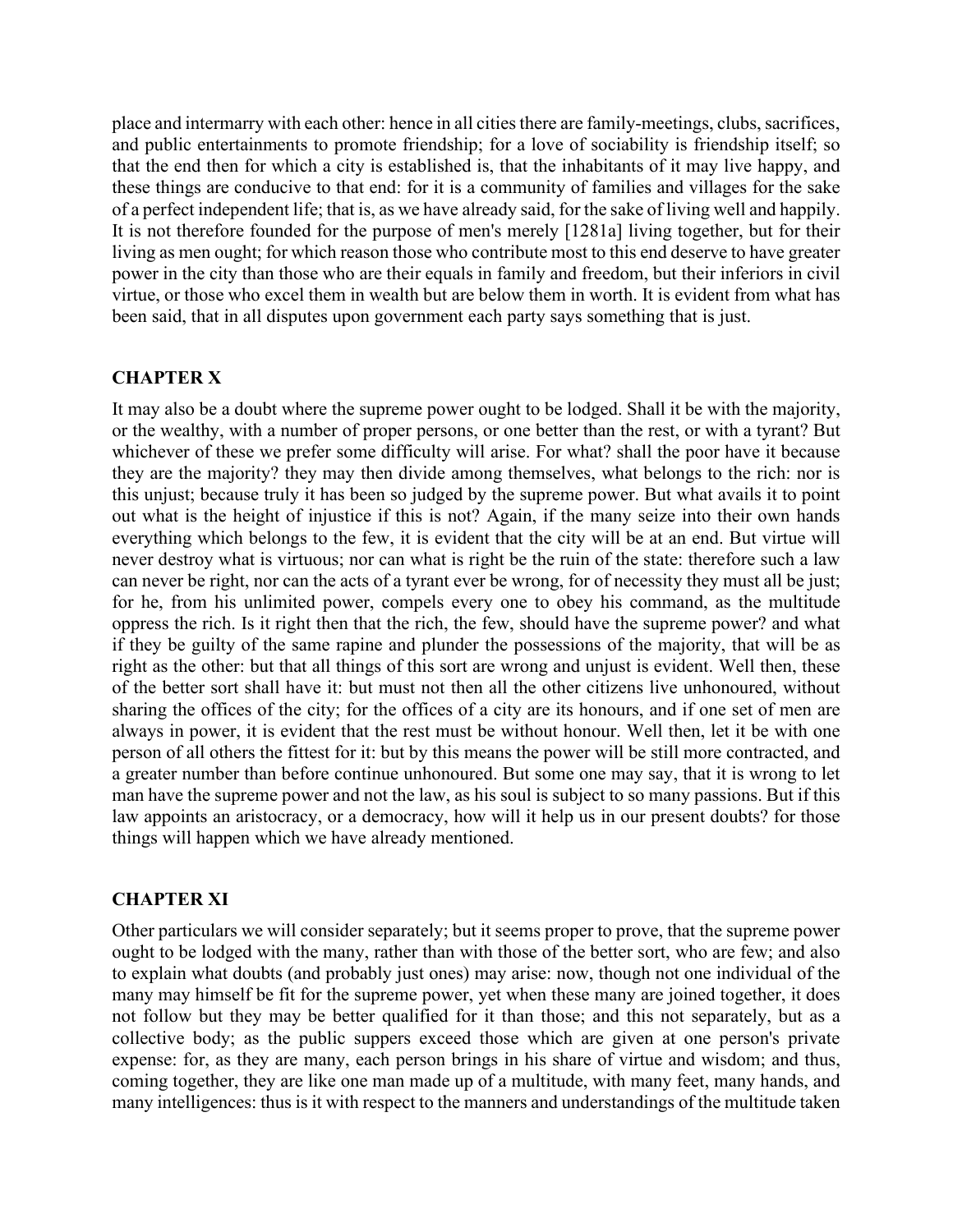together; for which reason the public are the best judges of music and poetry; for some understand one part, some another, and all collectively the whole; and in this particular men of consequence differ from each of the many; as they say those who are beautiful do from those who are not so, and as fine pictures excel any natural objects, by collecting the several beautiful parts which were dispersed among different originals into one, although the separate parts, as the eye or any other, might be handsomer than in the picture.

But if this distinction is to be made between every people and every general assembly, and some few men of consequence, it may be doubtful whether it is true; nay, it is clear enough that, with respect to a few, it is not; since the same conclusion might be applied even to brutes: and indeed wherein do some men differ from brutes? Not but that nothing prevents what I have said being true of the people in some states. The doubt then which we have lately proposed, with all its consequences, may be settled in this manner; it is necessary that the freemen who compose the bulk of the people should have absolute power in some things; but as they are neither men of property, nor act uniformly upon principles of virtue, it is not safe to trust them with the first offices in the state, both on account of their iniquity and their ignorance; from the one of which they will do what is wrong, from the other they will mistake: and yet it is dangerous to allow them no power or share in the government; for when there are many poor people who are incapable of acquiring the honours of their country, the state must necessarily have many enemies in it; let them then be permitted to vote in the public assemblies and to determine causes; for which reason Socrates, and some other legislators, gave them the power of electing the officers of the state, and also of inquiring into their conduct when they came out of office, and only prevented their being magistrates by themselves; for the multitude when they are collected together have all of them sufficient understanding for these purposes, and, mixing among those of higher rank, are serviceable to the city, as some things, which alone are improper for food, when mixed with others make the whole more wholesome than a few of them would be.

But there is a difficulty attending this form of government, for it seems, that the person who himself was capable of curing any one who was then sick, must be the best judge whom to employ as a physician; but such a one must be himself a physician; and the same holds true in every other practice and art: and as a physician ought [1282a] to give an account of his practice to a physician, so ought it to be in other arts: those whose business is physic may be divided into three sorts, the first of these is he who makes up the medicines; the second prescribes, and is to the other as the architect is to the mason; the third is he who understands the science, but never practises it: now these three distinctions may be found in those who understand all other arts; nor have we less opinion of their judgment who are only instructed in the principles of the art than of those who practise it: and with respect to elections the same method of proceeding seems right; for to elect a proper person in any science is the business of those who are skilful therein; as in geometry, of geometricians; in steering, of steersmen: but if some individuals should know something of particular arts and works, they do not know more than the professors of them: so that even upon this principle neither the election of magistrates, nor the censure of their conduct, should be entrusted to the many.

But probably all that has been here said may not be right; for, to resume the argument I lately used, if the people are not very brutal indeed, although we allow that each individual knows less of these affairs than those who have given particular attention to them, yet when they come together they will know them better, or at least not worse; besides, in some particular arts it is not the workman only who is the best judge; namely, in those the works of which are understood by those who do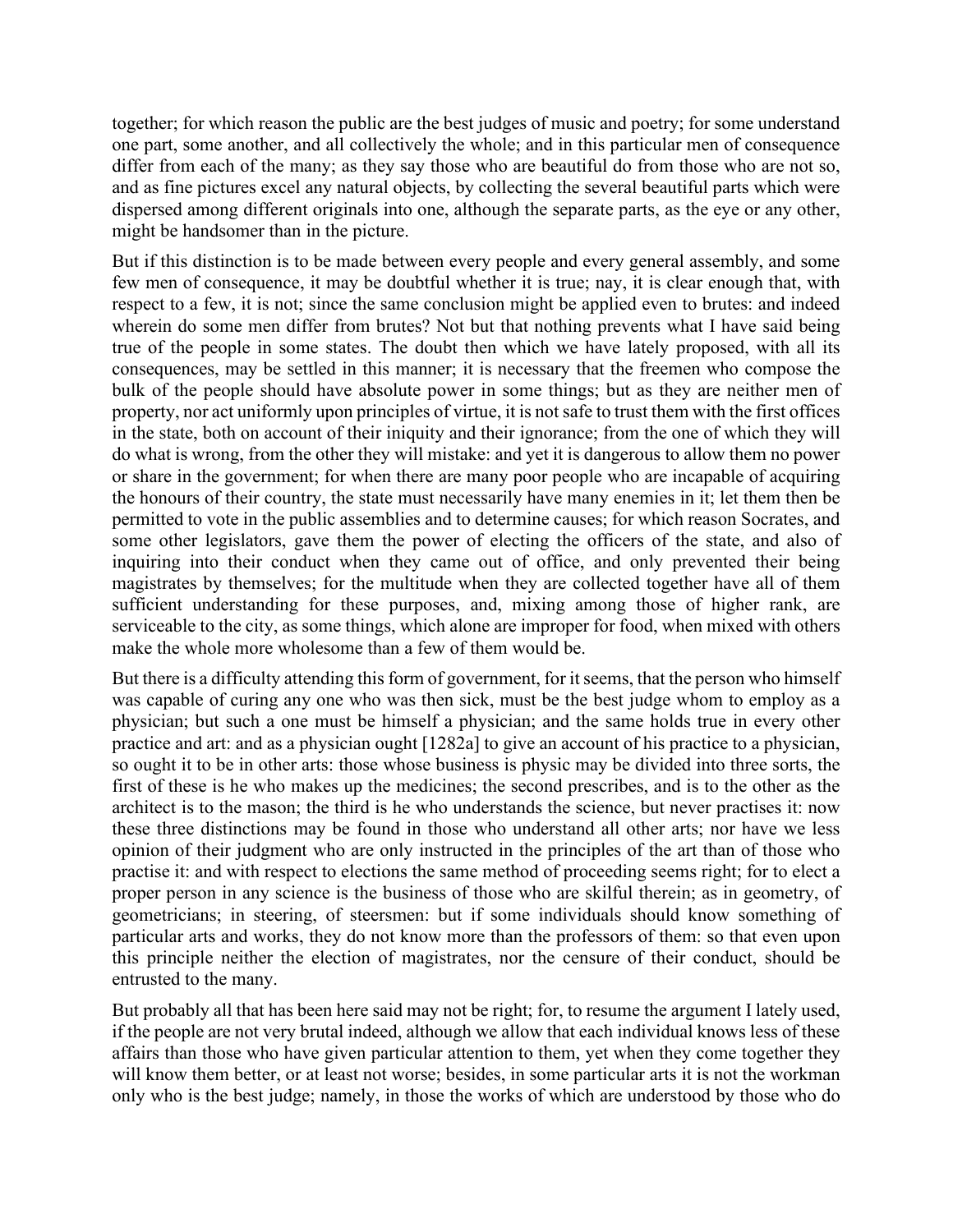not profess them: thus he who builds a house is not the only judge of it, for the master of the family who inhabits it is a better; thus also a steersman is a better judge of a tiller than he who made it; and he who gives an entertainment than the cook. What has been said seems a sufficient solution of this difficulty; but there is another that follows: for it seems absurd that the power of the state should be lodged with those who are but of indifferent morals, instead of those who are of excellent characters. Now the power of election and censure are of the utmost consequence, and this, as has been said, in some states they entrust to the people; for the general assembly is the supreme court of all, and they have a voice in this, and deliberate in all public affairs, and try all causes, without any objection to the meanness of their circumstances, and at any age: but their treasurers, generals, and other great officers of state are taken from men of great fortune and worth. This difficulty also may be solved upon the same principle; and here too they may be right, for the power is not in the man who is member of the assembly, or council, but the assembly itself, and the council, and the people, of which each individual of the whole community are the parts, I mean as senator, adviser, or judge; for which reason it is very right, that the many should have the greatest powers in their own hands; for the people, the council, and the judges are composed of them, and the property of all these collectively is more than the property of any person or a few who fill the great offices of the state: and thus I determine these points.

The first question that we stated shows plainly, that the supreme power should be lodged in laws duly made and that the magistrate or magistrates, either one or more, should be authorised to determine those cases which the laws cannot particularly speak to, as it is impossible for them, in general language, to explain themselves upon everything that may arise: but what these laws are which are established upon the best foundations has not been yet explained, but still remains a matter of some question: but the laws of every state will necessarily be like every state, either trifling or excellent, just or unjust; for it is evident, that the laws must be framed correspondent to the constitution of the government; and, if so, it is plain, that a well-formed government will have good laws, a bad one, bad ones.

## **CHAPTER XII**

Since in every art and science the end aimed at is always good, so particularly in this, which is the most excellent of all, the founding of civil society, the good wherein aimed at is justice; for it is this which is for the benefit of all. Now, it is the common opinion, that justice is a certain equality; and in this point all the philosophers are agreed when they treat of morals: for they say what is just, and to whom; and that equals ought to receive equal: but we should know how we are to determine what things are equal and what unequal; and in this there is some difficulty, which calls for the philosophy of the politician. Some persons will probably say, that the employments of the state ought to be given according to every particular excellence of each citizen, if there is no other difference between them and the rest of the community, but they are in every respect else alike: for justice attributes different things to persons differing from each other in their character, according to their respective merits. But if this is admitted to be true, complexion, or height, or any such advantage will be a claim for a greater share of the public rights. But that this is evidently absurd is clear from other arts and sciences; for with respect to musicians who play on the flute together, the best flute is not given to him who is of the best family, for he will play never the better for that, but the best instrument ought to be given to him who is the best artist.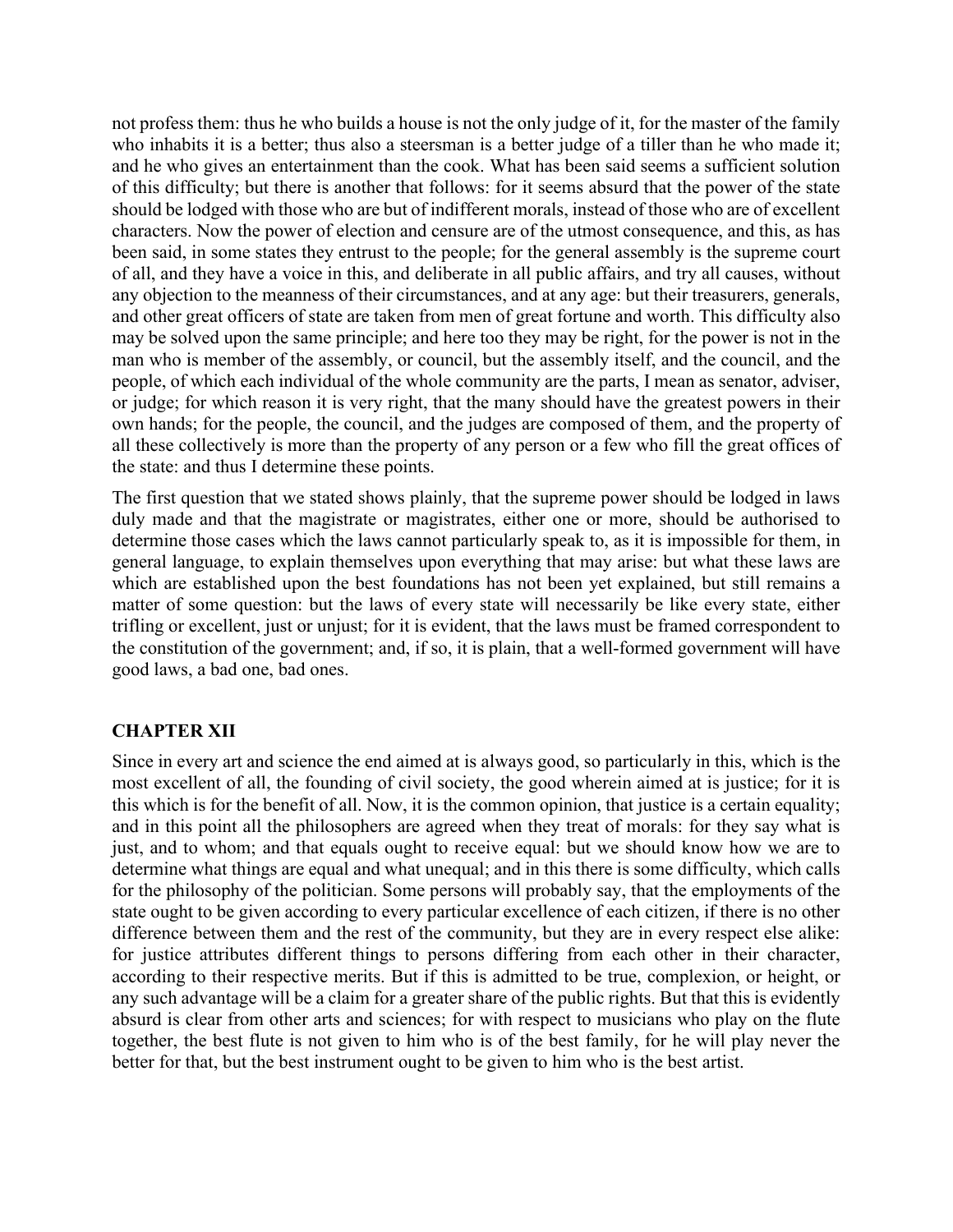If what is now said does not make this clear, we will explain it still further: if there should be any one, a very excellent player on the flute, but very deficient in family and beauty, though each of them are more valuable endowments than a skill in music, and excel this art in a higher degree than that player excels others, yet the best flutes ought to be given to him; for the superiority [1283a] in beauty and fortune should have a reference to the business in hand; but these have none. Moreover, according to this reasoning, every possible excellence might come in comparison with every other; for if bodily strength might dispute the point with riches or liberty, even any bodily strength might do it; so that if one person excelled in size more than another did in virtue, and his size was to qualify him to take place of the other's virtue, everything must then admit of a comparison with each other; for if such a size is greater than virtue by so much, it is evident another must be equal to it: but, since this is impossible, it is plain that it would be contrary to common sense to dispute a right to any office in the state from every superiority whatsoever: for if one person is slow and the other swift, neither is the one better qualified nor the other worse on that account, though in the gymnastic races a difference in these particulars would gain the prize; but a pretension to the offices of the state should be founded on a superiority in those qualifications which are useful to it: for which reason those of family, independency, and fortune, with great propriety, contend with each other for them; for these are the fit persons to fill them: for a city can no more consist of all poor men than it can of all slaves But if such persons are requisite, it is evident that those also who are just and valiant are equally so; for without justice and valour no state can be supported, the former being necessary for its existence, the latter for its happiness.

### **CHAPTER XIII**

It seems, then, requisite for the establishment of a state, that all, or at least many of these particulars should be well canvassed and inquired into; and that virtue and education may most justly claim the right of being considered as the necessary means of making the citizens happy, as we have already said. As those who are equal in one particular are not therefore equal in all, and those who are unequal in one particular are not therefore unequal in all, it follows that all those governments which are established upon a principle which supposes they are, are erroneous.

We have already said, that all the members of the community will dispute with each other for the offices of the state; and in some particulars justly, but not so in general; the rich, for instance, because they have the greatest landed property, and the ultimate right to the soil is vested in the community; and also because their fidelity is in general most to be depended on. The freemen and men of family will dispute the point with each other, as nearly on an equality; for these latter have a right to a higher regard as citizens than obscure persons, for honourable descent is everywhere of great esteem: nor is it an improper conclusion, that the descendants of men of worth will be men of worth themselves; for noble birth is the fountain of virtue to men of family: for the same reason also we justly say, that virtue has a right to put in her pretensions. Justice, for instance, is a virtue, and so necessary to society, that all others must yield her the precedence.

Let us now see what the many have to urge on their side against the few; and they may say, that if, when collectively taken, they are compared with them, they are stronger, richer, and better than they are. But should it ever happen that all these should inhabit the [1283b] same city, I mean the good, the rich, the noble, as well as the many, such as usually make up the community, I ask, will there then be any reason to dispute concerning who shall govern, or will there not? for in every community which we have mentioned there is no dispute where the supreme power should be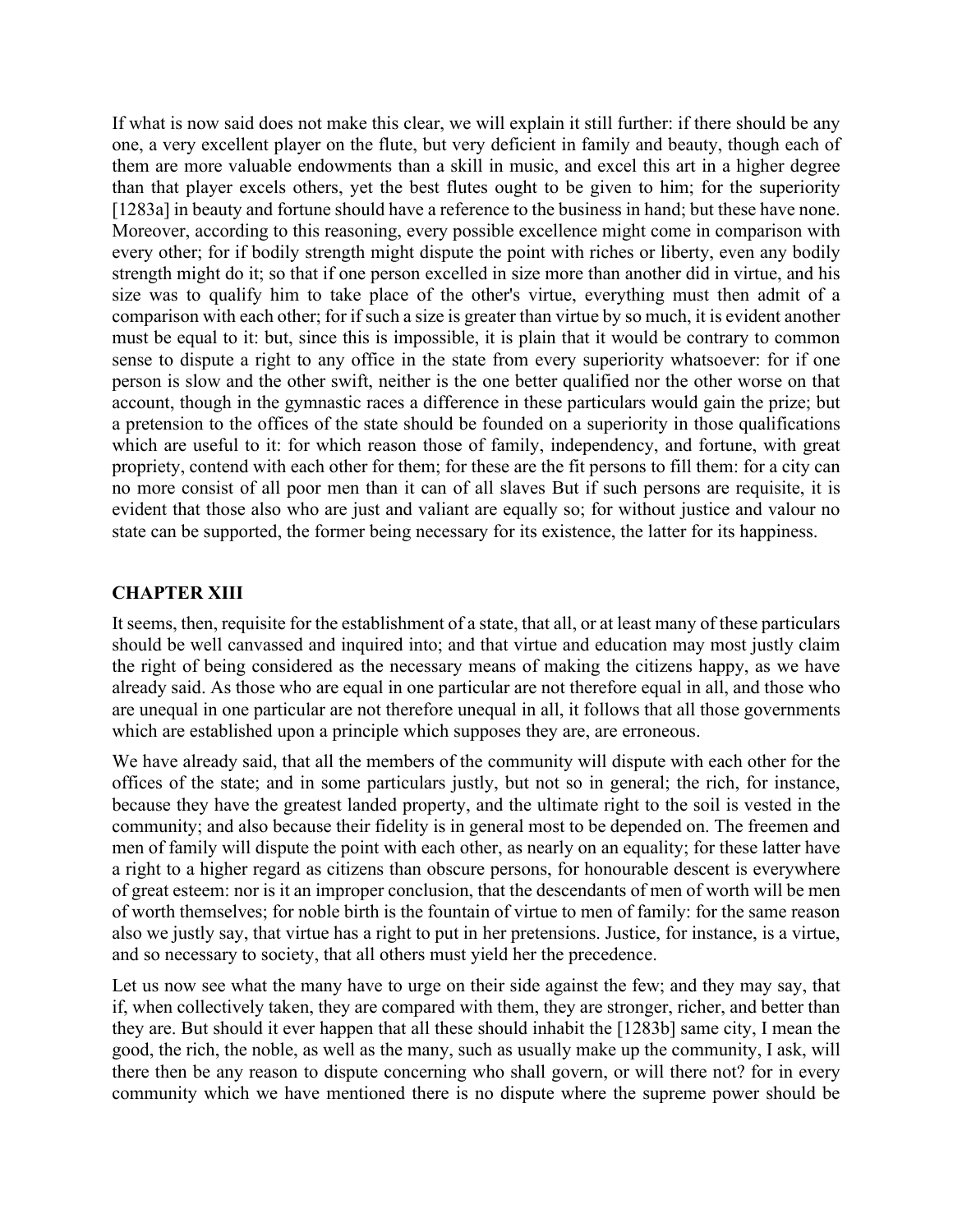placed; for as these differ from each other, so do those in whom that is placed; for in one state the rich enjoy it, in others the meritorious, and thus each according to their separate manners. Let us however consider what is to be done when all these happen at the same time to inhabit the same city. If the virtuous should be very few in number, how then shall we act? shall we prefer the virtuous on account of their abilities, if they are capable of governing the city? or should they be so many as almost entirely to compose the state?

There is also a doubt concerning the pretensions of all those who claim the honours of government: for those who found them either on fortune or family have nothing which they can justly say in their defence; since it is evident upon their principle, that if any one person can be found richer than all the rest, the right of governing all these will be justly vested in this one person. In the same manner, one man who is of the best family will claim it from those who dispute the point upon family merit: and probably in an aristocracy the same dispute might arise on the score of virtue, if there is one man better than all the other men of worth who are in the same community; it seems just, by the same reasoning, that he should enjoy the supreme power. And upon this principle also, while the many suppose they ought to have the supreme command, as being more powerful than the few, if one or more than one, though a small number should be found stronger than themselves, these ought rather to have it than they.

All these things seem to make it plain, that none of these principles are justly founded on which these persons would establish their right to the supreme power; and that all men whatsoever ought to obey them: for with respect to those who claim it as due to their virtue or their fortune, they might have justly some objection to make; for nothing hinders but that it may sometimes happen, that the many may be better or richer than the few, not as individuals, but in their collective capacity.

As to the doubt which some persons have proposed and objected, we may answer it in this manner; it is this, whether a legislator, who would establish the most perfect system of laws, should calculate them for the use of the better part of the citizens, or the many, in the circumstances we have already mentioned? The rectitude of anything consists in its equality; that therefore which is equally right will be advantageous to the whole state, and to every member of it in common.

Now, in general, a citizen is one who both shares in the government and also in his turn submits to be governed; [1284a] their condition, it is true, is different in different states: the best is that in which a man is enabled to choose and to persevere in a course of virtue during his whole life, both in his public and private state. But should there be one person, or a very few, eminent for an uncommon degree of virtue, though not enough to make up a civil state, so that the virtue of the many, or their political abilities, should be too inferior to come in comparison with theirs, if more than one; or if but one, with his only; such are not to be considered as part of the city; for it would be doing them injustice to rate them on a level with those who are so far their inferiors in virtue and political abilities, that they appear to them like a god amongst men. From whence it is evident, that a system of laws must be calculated for those who are equal to each other in nature and power. Such men, therefore, are not the object of law; for they are themselves a law: and it would be ridiculous in any one to endeavour to include them in the penalties of a law: for probably they might say what Antisthenes tells us the lions did to the hares when they demanded to be admitted to an equal share with them in the government. And it is on this account that democratic states have established the ostracism; for an equality seems the principal object of their government. For which reason they compel all those who are very eminent for their power, their fortune, their friendships, or any other cause which may give them too great weight in the government, to submit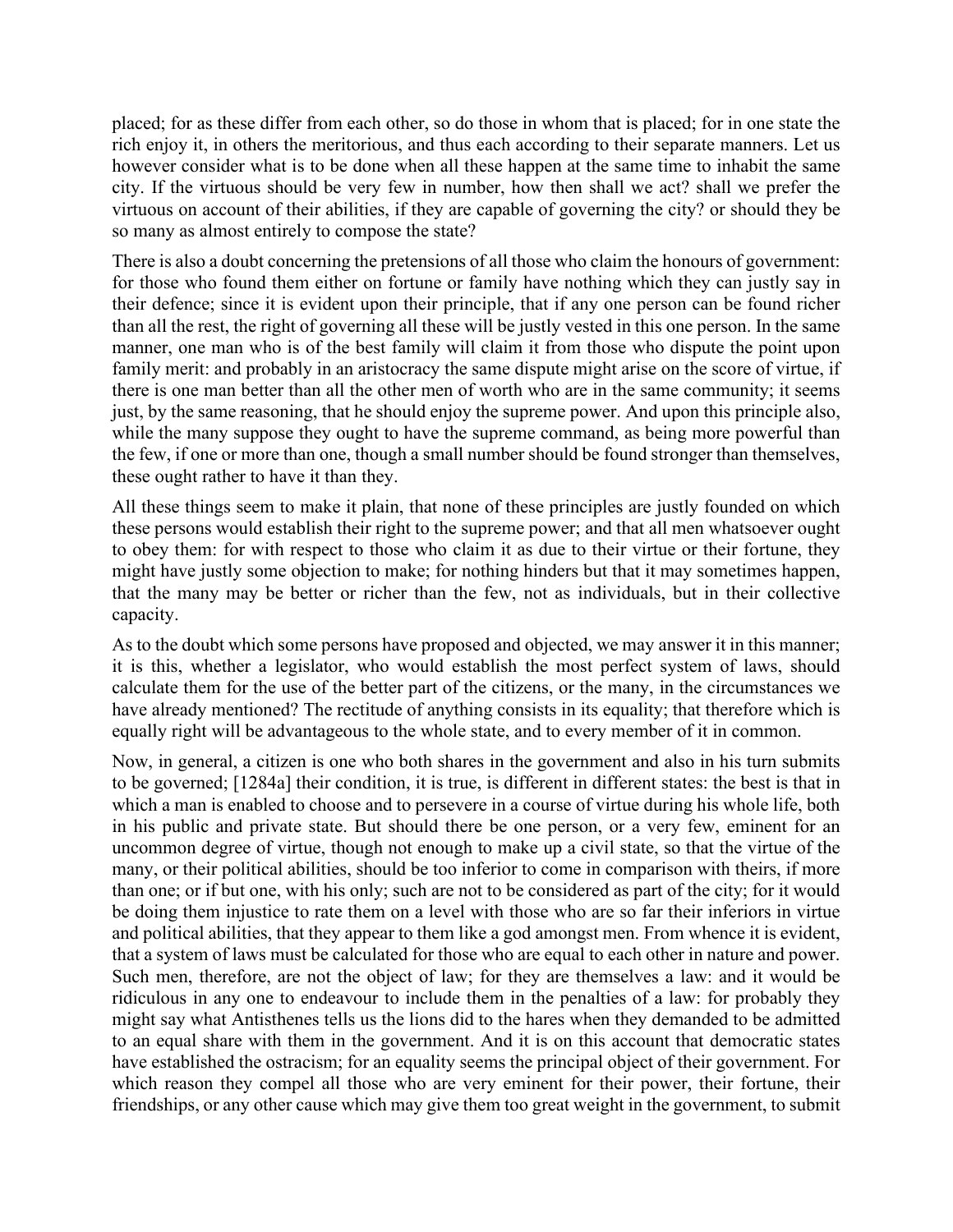to the ostracism, and leave the city for a stated time; as the fabulous histories relate the Argonauts served Hercules, for they refused to take him with them in the ship Argo on account of his superior valour. For which reason those who hate a tyranny and find fault with the advice which Periander gave to Thrasybulus, must not think there was nothing to be said in its defence; for the story goes, that Periander said nothing to the messenger in answer to the business he was consulted about, but striking off those ears of corn which were higher than the rest, reduced the whole crop to a level; so that the messenger, without knowing the cause of what was done, related the fact to Thrasybulus, who understood by it that he must take off all the principal men in the city. Nor is this serviceable to tyrants only; nor is it tyrants only who do it; for the same thing is practised both in oligarchies and democracies: for the ostracism has in a manner nearly the same power, by restraining and banishing those who are too great; and what is done in one city is done also by those who have the supreme power in separate states; as the Athenians with respect to the Samians, the Chians, and the Lesbians; for when they suddenly acquired the superiority over all Greece, they brought the other states into subjection, contrary to the treaties which subsisted between them. The King of Persia also very often reduces the Medes and Babylonians when they assume upon their former power: [1284b] and this is a principle which all governments whatsoever keep in their eye; even those which are best administered, as well as those which are not, do it; these for the sake of private utility, the others for the public good.

The same thing is to be perceived in the other arts and sciences; for a painter would not represent an animal with a foot disproportionally large, though he had drawn it remarkably beautiful; nor would the shipwright make the prow or any other part of the vessel larger than it ought to be; nor will the master of the band permit any who sings louder and better than the rest to sing in concert with them. There is therefore no reason that a monarch should not act in agreement with free states, to support his own power, if they do the same thing for the benefit of their respective communities; upon which account when there is any acknowledged difference in the power of the citizens, the reason upon which the ostracism is founded will be politically just; but it is better for the legislator so to establish his state at the beginning as not to want this remedy: but if in course of time such an inconvenience should arise, to endeavour to amend it by some such correction. Not that this was the use it was put to: for many did not regard the benefit of their respective communities, but made the ostracism a weapon in the hand of sedition.

It is evident, then, that in corrupt governments it is partly just and useful to the individual, though probably it is as clear that it is not entirely just: for in a well-governed state there may be great doubts about the use of it, not on account of the pre-eminence which one may have in strength, riches, or connection: but when the pre-eminence is virtue, what then is to be done? for it seems not right to turn out and banish such a one; neither does it seem right to govern him, for that would be like desiring to share the power with Jupiter and to govern him: nothing then remains but what indeed seems natural, and that is for all persons quietly to submit to the government of those who are thus eminently virtuous, and let them be perpetually kings in the separate states.

## **CHAPTER XIV**

What has been now said, it seems proper to change our subject and to inquire into the nature of monarchies; for we have already admitted them to be one of those species of government which are properly founded. And here let us consider whether a kingly government is proper for a city or a country whose principal object is the happiness of the inhabitants, or rather some other. But let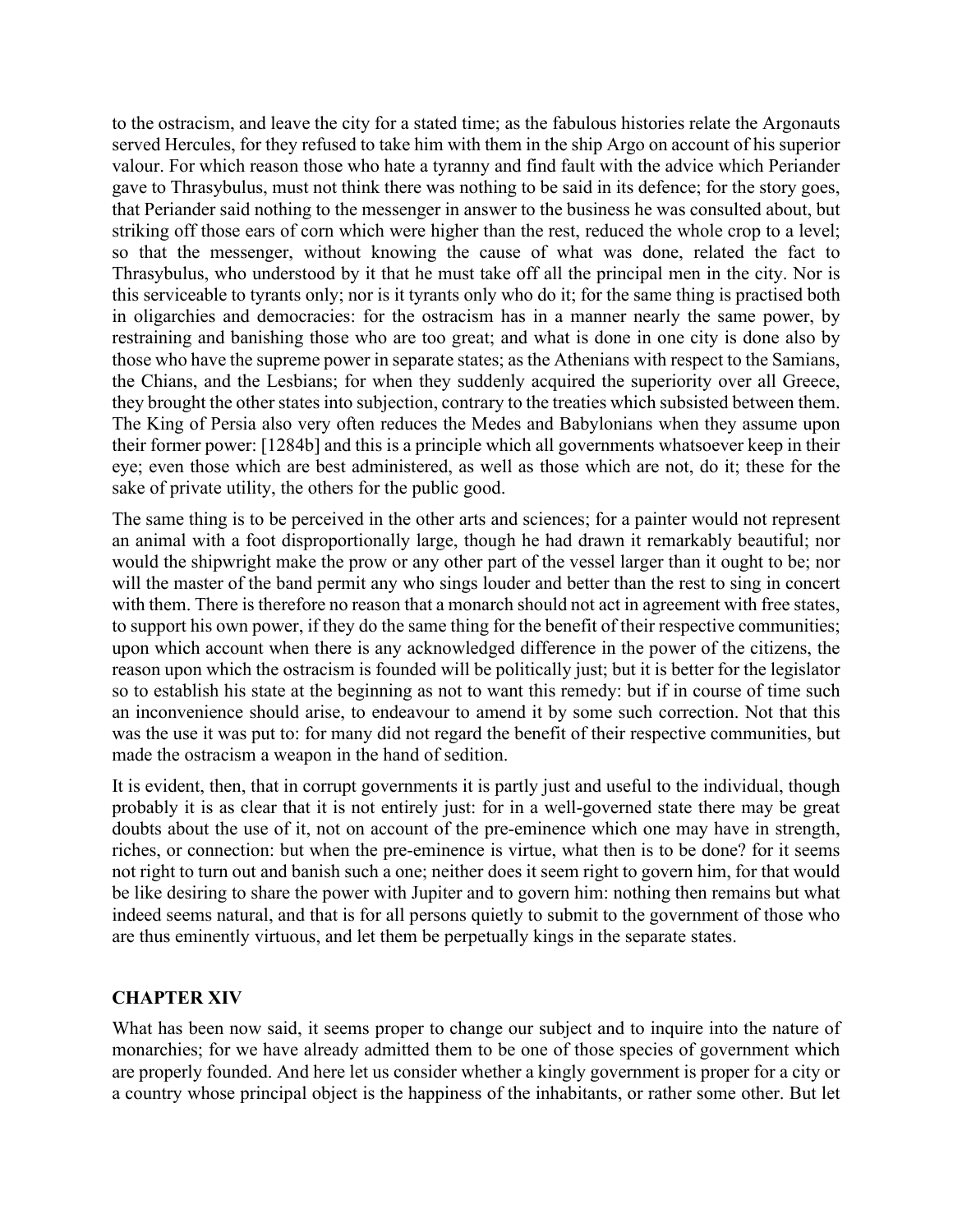us first determine whether this is of one kind only, or more; [1285a] and it is easy to know that it consists of many different species, and that the forms of government are not the same in all: for at Sparta the kingly power seems chiefly regulated by the laws; for it is not supreme in all circumstances; but when the king quits the territories of the state he is their general in war; and all religious affairs are entrusted to him: indeed the kingly power with them is chiefly that of a general who cannot be called to an account for his conduct, and whose command is for life: for he has not the power of life and death, except as a general; as they frequently had in their expeditions by martial law, which we learn from Homer; for when Agamemnon is affronted in council, he restrains his resentment, but when he is in the field and armed with this power, he tells the Greeks:

#### *"Whoe'er I know shall shun th' impending fight,*

#### *To dogs and vultures soon shall be a prey; For death is mine...."*

This, then, is one species of monarchical government in which the kingly power is in a general for life; and is sometimes hereditary, sometimes elective: besides, there is also another, which is to be met with among some of the barbarians, in which the kings are invested with powers nearly equal to a tyranny, yet are, in some respects, bound by the laws and the customs of their country; for as the barbarians are by nature more prone to slavery than the Greeks, and those in Asia more than those in Europe, they endure without murmuring a despotic government; for this reason their governments are tyrannies; but yet not liable to be overthrown, as being customary and according to law. Their guards also are such as are used in a kingly government, not a despotic one; for the guards of their kings are his citizens, but a tyrant's are foreigners. The one commands, in the manner the law directs, those who willingly obey; the other, arbitrarily, those who consent not. The one, therefore, is guarded by the citizens, the other against them.

These, then, are the two different sorts of these monarchies, and another is that which in ancient Greece they called *aesumnetes*; which is nothing more than an elective tyranny; and its difference from that which is to be found amongst the barbarians consists not in its not being according to law, but only in its not being according to the ancient customs of the country. Some persons possessed this power for life, others only for a particular time or particular purpose, as the people of Mitylene elected Pittacus to oppose the exiles, who were headed by Antimenides and Alcaeus the poet, as we learn from a poem of his; for he upbraids the Mitylenians for having chosen Pittacus for their tyrant, and with one [1285b] voice extolling him to the skies who was the ruin of a rash and devoted people. These sorts of government then are, and ever were, despotic, on account of their being tyrannies; but inasmuch as they are elective, and over a free people, they are also kingly.

A fourth species of kingly government is that which was in use in the heroic times, when a free people submitted to a kingly government, according to the laws and customs of their country. For those who were at first of benefit to mankind, either in arts or arms, or by collecting them into civil society, or procuring them an establishment, became the kings of a willing people, and established an hereditary monarchy. They were particularly their generals in war, and presided over their sacrifices, excepting such only as belonged to the priests: they were also the supreme judges over the people; and in this case some of them took an oath, others did not; they did, the form of swearing was by their sceptre held out.

In ancient times the power of the kings extended to everything whatsoever, both civil, domestic, and foreign; but in after-times they relinquished some of their privileges, and others the people assumed, so that, in some states, they left their kings only the right of presiding over the sacrifices;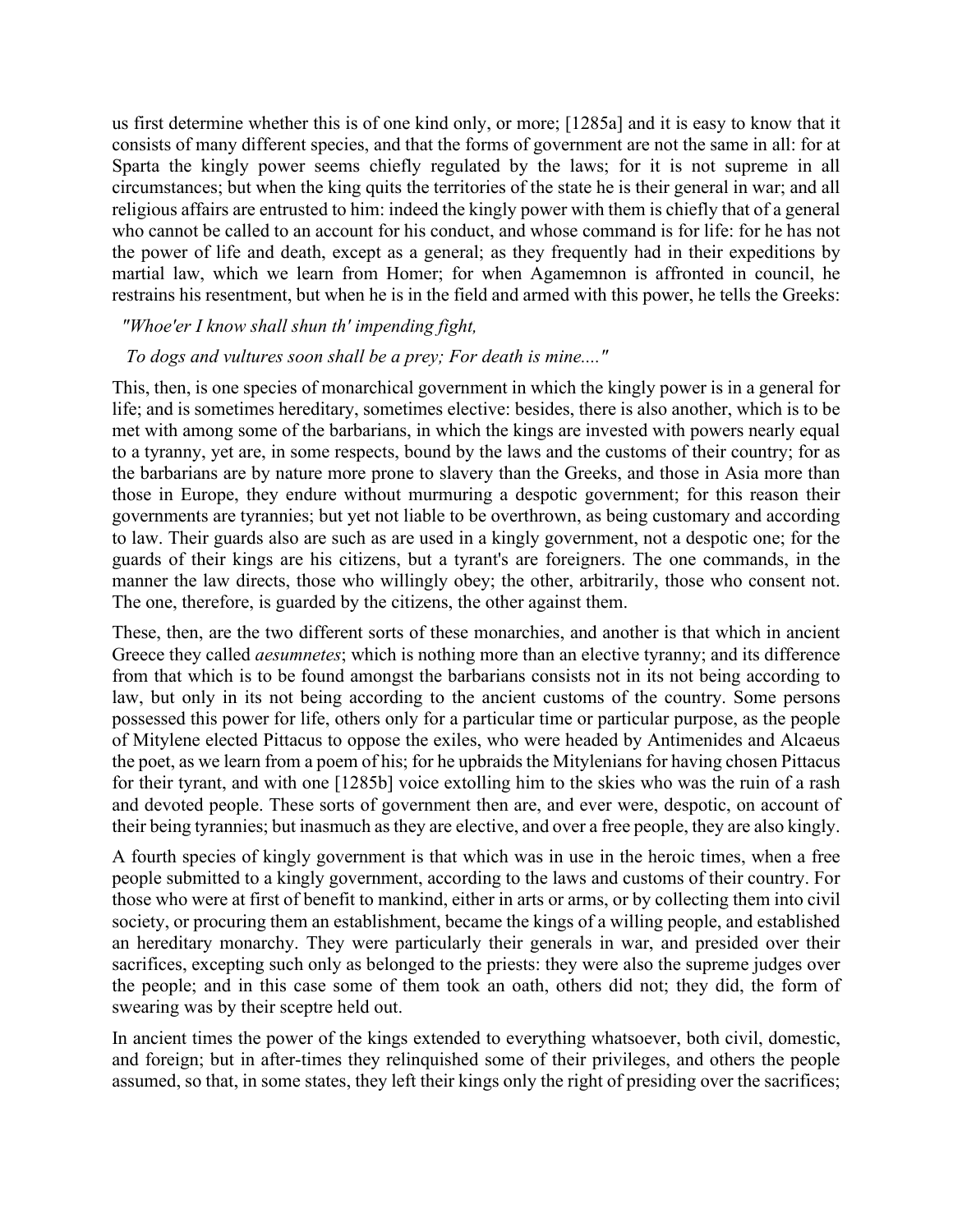and even those whom it were worth while to call by that name had only the right of being commander-in-chief in their foreign wars.

These, then, are the four sorts of kingdoms: the first is that of the heroic times; which was a government over a free people, with its rights in some particulars marked out; for the king was their general, their judge, and their high priest. The second, that of the barbarians; which is an hereditary despotic government regulated by laws: the third is that which they call aesumnetic, which is an elective tyranny. The fourth is the Lacedaemonian; and this, in few words, is nothing more than an hereditary generalship: and in these particulars they differ from each other. There is a fifth species of kingly government, which is when one person has a supreme power over all things whatsoever, in the manner that every state and every city has over those things which belong to the public: for as the master of a family is king in his own house, so such a king is master of a family in his own city or state.

## **CHAPTER XV**

But the different sorts of kingly governments may, if I may so say, be reduced to two; which we will consider more particularly. The last spoken of, and the Lacedaemonian, for the chief of the others are placed between these, which are as it were at the extremities, they having less power than an absolute government, and yet more than the Lacedaemonians; so that the whole matter in question may be reduced to these two points; the one is, whether it is advantageous to the citizens to have the office of general continue in one person for life, and whether it should be confined to any particular families or whether every one should be eligible: the other, whether [1286a] it is advantageous for one person to have the supreme power over everything or not. But to enter into the particulars concerning the office of a Lacedaemonian general would be rather to frame laws for a state than to consider the nature and utility of its constitution, since we know that the appointing of a general is what is done in every state. Passing over this question then, we will proceed to consider the other part of their government, which is the polity of the state; and this it will be necessary to examine particularly into, and to go through such questions as may arise.

Now the first thing which presents itself to our consideration is this, whether it is best to be governed by a good man, or by good laws? Those who prefer a kingly government think that laws can only speak a general language, but cannot adapt themselves to particular circumstances; for which reason it is absurd in any science to follow written rule; and even in Egypt the physician was allowed to alter the mode of cure which the law prescribed to him, after the fourth day; but if he did it sooner it was at his own peril: from whence it is evident, on the very same account, that a government of written laws is not the best; and yet general reasoning is necessary to all those who are to govern, and it will be much more perfect in those who are entirely free from passions than in those to whom they are natural. But now this is a quality which laws possess; while the other is natural to the human soul. But some one will say in answer to this, that man will be a better judge of particulars. It will be necessary, then, for a king to be a lawgiver, and that his laws should be published, but that those should have no authority which are absurd, as those which are not, should. But whether is it better for the community that those things which cannot possibly come under the cognisance of the law either at all or properly should be under the government of every worthy citizen, as the present method is, when the public community, in their general assemblies, act as judges and counsellors, where all their determinations are upon particular cases, for one individual, be he who he will, will be found, upon comparison, inferior to a whole people taken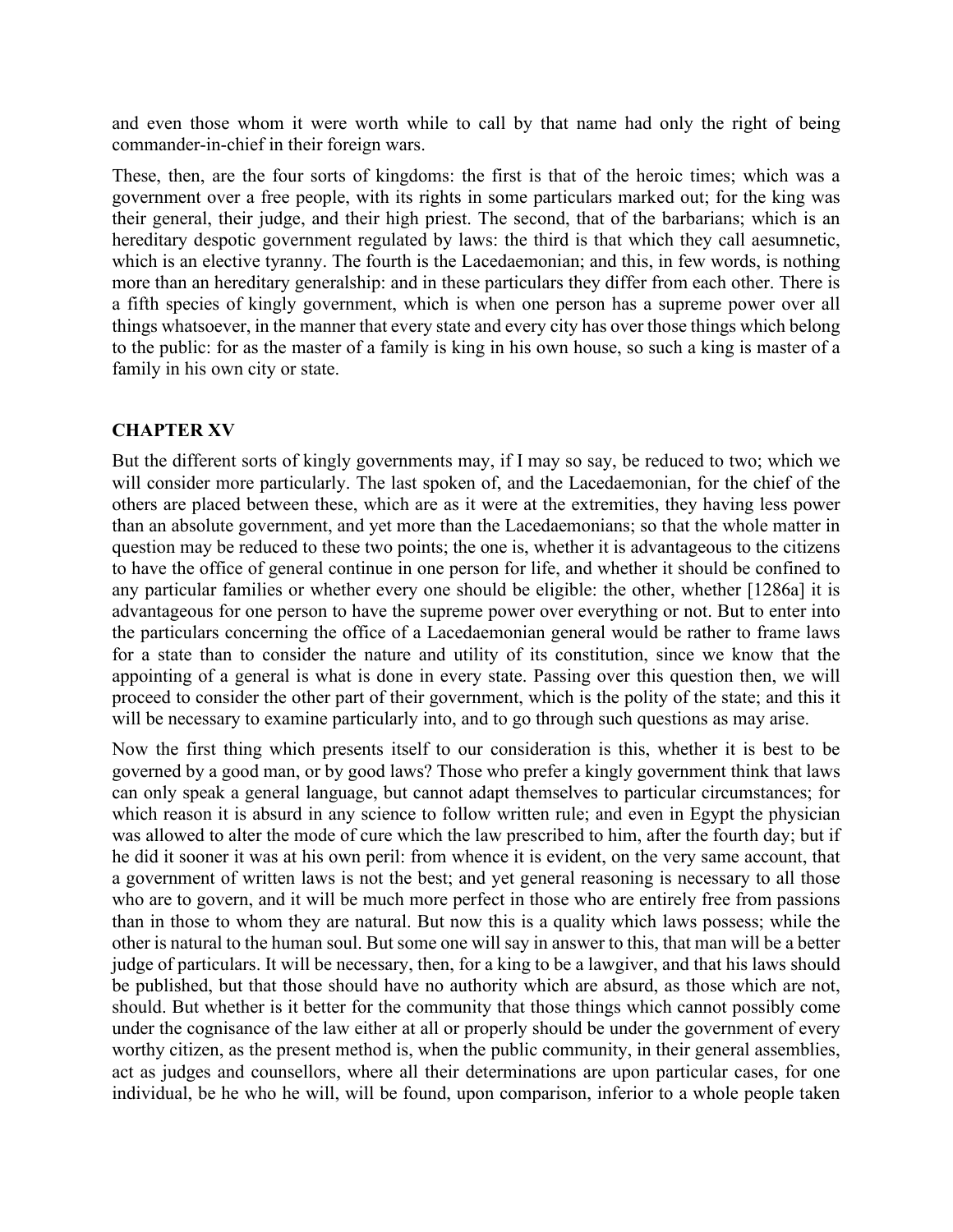collectively: but this is what a city is, as a public entertainment is better than one man's portion: for this reason the multitude judge of many things better than any one single person. They are also less liable to corruption from their numbers, as water is from its quantity: besides, the judgment of an individual must necessarily be perverted if he is overcome by anger or any other passion; but it would be hard indeed if the whole community should be misled by anger. Moreover, let the people be free, and they will do nothing but in conformity to the law, except only in those cases which the law cannot speak to. But though what I am going to propose may not easily be met with, yet if the majority of the state should happen to be good men, should they prefer one uncorrupt governor or many equally good, is it not evident that they should choose the many? But there may be divisions among [1286b] these which cannot happen when there is but one. In answer to this it may be replied that all their souls will be as much animated with virtue as this one man's.

If then a government of many, and all of them good men, compose an aristocracy, and the government of one a kingly power, it is evident that the people should rather choose the first than the last; and this whether the state is powerful or not, if many such persons so alike can be met with: and for this reason probable it was, that the first governments were generally monarchies; because it was difficult to find a number of persons eminently virtuous, more particularly as the world was then divided into small communities; besides, kings were appointed in return for the benefits they had conferred on mankind; but such actions are peculiar to good men: but when many persons equal in virtue appeared at the time, they brooked not a superiority, but sought after an equality and established a free state; but after this, when they degenerated, they made a property of the public; which probably gave rise to oligarchies; for they made wealth meritorious, and the honours of government were reserved for the rich: and these afterwards turned to tyrannies and these in their turn gave rise to democracies; for the power of the tyrants continually decreasing, on account of their rapacious avarice, the people grew powerful enough to frame and establish democracies: and as cities after that happened to increase, probably it was not easy for them to be under any other government than a democracy. But if any person prefers a kingly government in a state, what is to be done with the king's children? Is the family also to reign? But should they have such children as some persons usually have, it will be very detrimental. It may be said, that then the king who has it in his power will never permit such children to succeed to his kingdom. But it is not easy to trust to that; for it is very hard and requires greater virtue than is to be met with in human nature. There is also a doubt concerning the power with which a king should be entrusted: whether he should be allowed force sufficient to compel those who do not choose to be obedient to the laws, and how he is to support his government? for if he is to govern according to law and do nothing of his own will which is contrary thereunto, at the same time it will be necessary to protect that power with which he guards the law, This matter however may not be very difficult to determine; for he ought to have a proper power, and such a one is that which will be sufficient to make the king superior to any one person or even a large part of the community, but inferior to the whole, as the ancients always appointed guards for that person whom they created aesumnetes or tyrant; and some one advised the Syracusians, when Dionysius asked for guards, to allow him such.

## **CHAPTER XVI**

[1287a] We will next consider the absolute monarch that we have just mentioned, who does everything according to his own will: for a king governing under the direction of laws which he is obliged to follow does not of himself create any particular species of government, as we have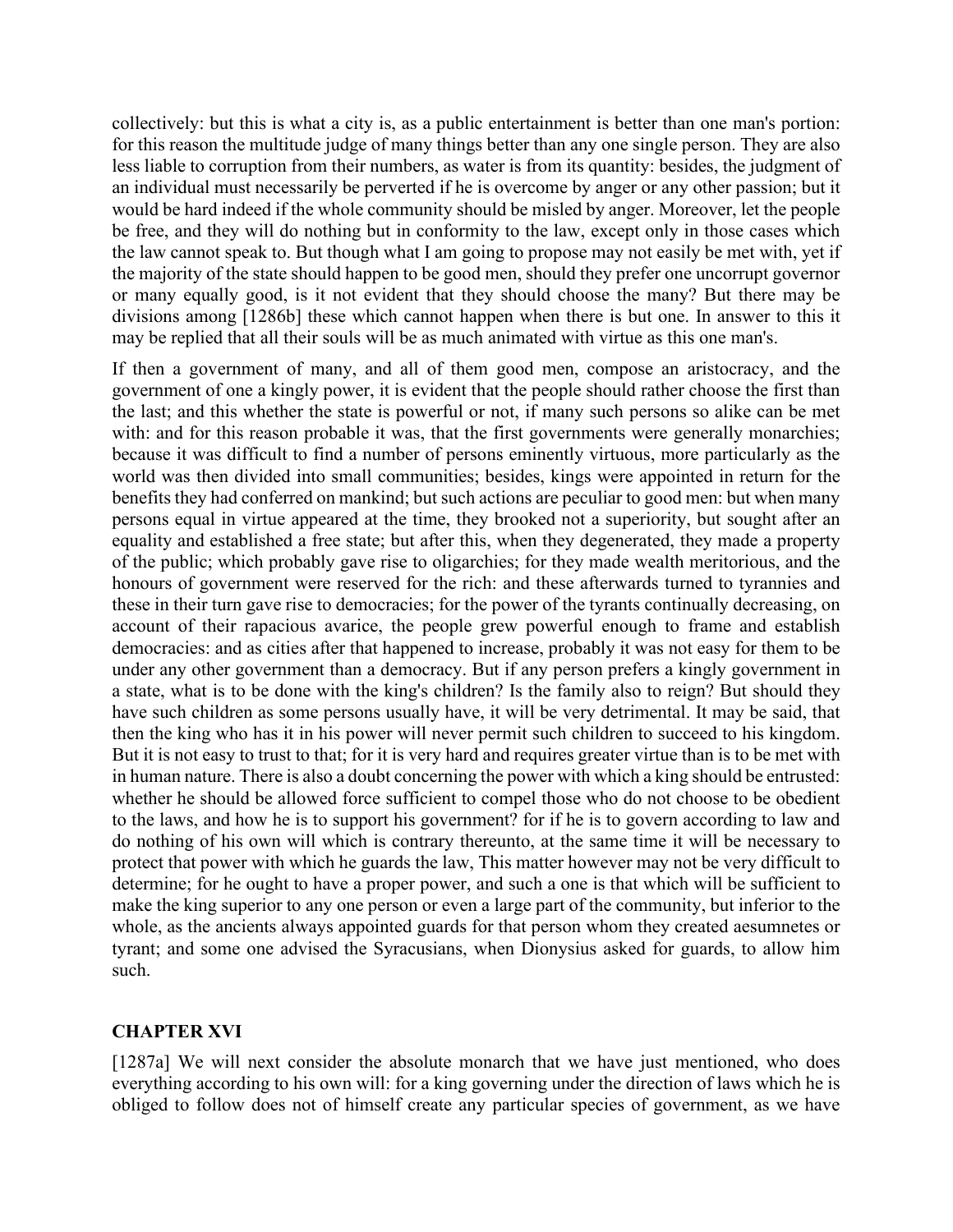already said: for in every state whatsoever, either aristocracy or democracy, it is easy to appoint a general for life; and there are many who entrust the administration of affairs to one person only; such is the government at Dyrrachium, and nearly the same at Opus. As for an absolute monarchy as it is called, that is to say, when the whole state is wholly subject to the will of one person, namely the king, it seems to many that it is unnatural that one man should have the entire rule over his fellow-citizens when the state consists of equals: for nature requires that the same right and the same rank should necessarily take place amongst all those who are equal by nature: for as it would be hurtful to the body for those who are of different constitutions to observe the same regimen, either of diet or clothing, so is it with respect to the honours of the state as hurtful, that those who are equal in merit should be unequal in rank; for which reason it is as much a man's duty to submit to command as to assume it, and this also by rotation; for this is law, for order is law; and it is more proper that law should govern than any one of the citizens: upon the same principle, if it is advantageous to place the supreme power in some particular persons, they should be appointed to be only guardians, and the servants of the laws, for the supreme power must be placed somewhere; but they say, that it is unjust that where all are equal one person should continually enjoy it. But it seems unlikely that man should be able to adjust that which the law cannot determine; it may be replied, that the law having laid down the best rules possible, leaves the adjustment and application of particulars to the discretion of the magistrate; besides, it allows anything to be altered which experience proves may be better established. Moreover, he who would place the supreme power in mind, would place it in God and the laws; but he who entrusts man with it, gives it to a wild beast, for such his appetites sometimes make him; for passion influences those who are in power, even the very best of men: for which reason law is reason without desire.

The instance taken from the arts seems fallacious: wherein it is said to be wrong for a sick person to apply for a remedy to books, but that it would be far more eligible to employ those who are skilful in physic; for these do nothing contrary to reason from motives of friendship but earn their money by curing the sick, whereas those who have the management of public affairs do many things through hatred or favour. And, as a proof of what we have advanced, it may be observed, that whenever a sick person suspects that his physician has been persuaded by his enemies to be guilty of any foul practice to him in his profession, he then rather chooses to apply to books for his cure: and not only this [1287b] but even physicians themselves when they are ill call in other physicians: and those who teach others the gymnastic exercises, exercise with those of the same profession, as being incapable from self-partiality to form a proper judgment of what concerns themselves. From whence it is evident, that those who seek for what is just, seek for a mean; now law is a mean. Moreover; the moral law is far superior and conversant with far superior objects than the written law; for the supreme magistrate is safer to be trusted to than the one, though he is inferior to the other. But as it is impossible that one person should have an eye to everything himself, it will be necessary that the supreme magistrate should employ several subordinate ones under him; why then should not this be done at first, instead of appointing one person in this manner? Besides, if, according to what has been already said, the man of worth is on that account fit to govern, two men of worth are certainly better than one: as, for instance, in Homer, "Let two together go:" and also Agamemnon's wish; "Were ten such faithful counsel mine!" Not but that there are even now some particular magistrates invested with supreme power to decide, as judges, those things which the law cannot, as being one of those cases which comes not properly under its jurisdiction; for of those which can there is no doubt: since then laws comprehend some things, but not all, it is necessary to enquire and consider which of the two is preferable, that the best man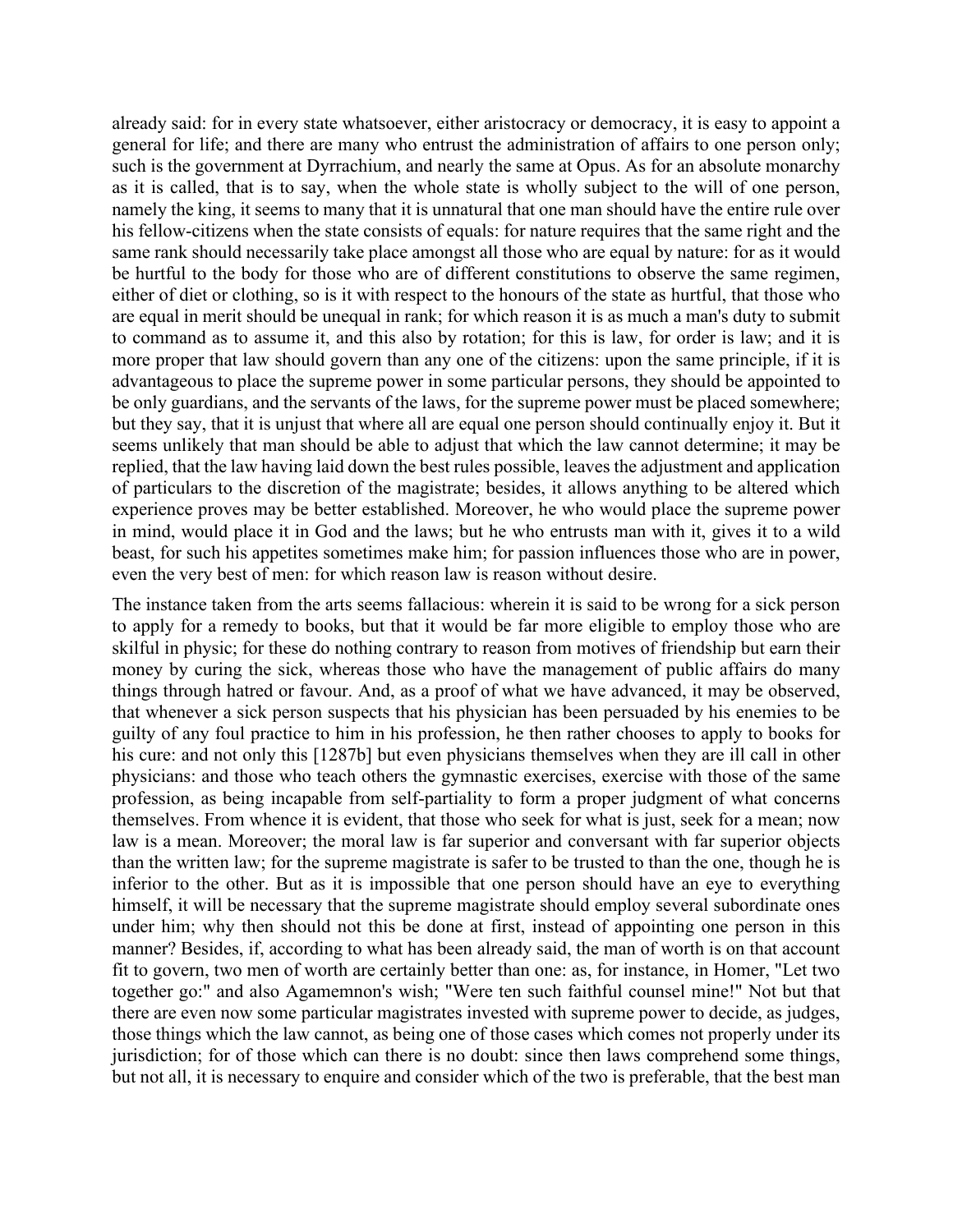or the best law should govern; for to reduce every subject which can come under the deliberation of man into a law is impossible.

No one then denies, that it is necessary that there should be some person to decide those cases which cannot come under the cognisance of a written law: but we say, that it is better to have many than one; for though every one who decides according to the principles of the law decides justly; yet surely it seems absurd to suppose, that one person can see better with two eyes, and hear better with two ears, or do better with two hands and two feet, than many can do with many: for we see that absolute monarchs now furnish themselves with many eyes and ears and hands and feet; for they entrust those who are friends to them and their government with part of their power; for if they are not friends to the monarch, they will not do what he chooses; but if they are friends to him, they are friends also to his government: but a friend is an equal and like his friend: if then he thinks that such should govern, he thinks that his equal also should govern. These are nearly the objections which are usually made to a kingly power.

### **CHAPTER XVII**

Probably what we have said may be true of some persons, but not of others; for some men are by nature formed to be under the government of a master; others, of a king; others, to be the citizens of a free state, just and useful; but a tyranny is not according to nature, nor the other perverted forms of government; for they are contrary to it. But it is evident from what has been said, that among equals it is neither advantageous nor [1288a] right that one person should be lord over all where there are no established laws, but his will is the law; or where there are; nor is it right that one who is good should have it over those who are good; or one who is not good over those who are not good; nor one who is superior to the rest in worth, except in a particular manner, which shall be described, though indeed it has been already mentioned. But let us next determine what people are best qualified for a kingly government, what for an aristocratic, and what for a democratic. And, first, for a kingly; and it should be those who are accustomed by nature to submit the civil government of themselves to a family eminent for virtue: for an aristocracy, those who are naturally framed to bear the rule of free men, whose superior virtue makes them worthy of the management of others: for a free state, a war-like people, formed by nature both to govern and be governed by laws which admit the poorest citizen to share the honours of the commonwealth according to his worth. But whenever a whole family or any one of another shall happen so far to excel in virtue as to exceed all other persons in the community, then it is right that the kingly power should be in them, or if it is an individual who does so, that he should be king and lord of all; for this, as we have just mentioned, is not only correspondent to that principle of right which all founders of all states, whether aristocracies, oligarchies, or democracies, have a regard to (for in placing the supreme power they all think it right to fix it to excellence, though not the same); but it is also agreeable to what has been already said; as it would not be right to kill, or banish, or ostracise such a one for his superior merit. Nor would it be proper to let him have the supreme power only in turn; for it is contrary to nature that what is highest should ever be lowest: but this would be the case should such a one ever be governed by others. So that there can nothing else be done but to submit, and permit him continually to enjoy the supreme power. And thus much with respect to kingly power in different states, and whether it is or is not advantageous to them, and to what, and in what manner.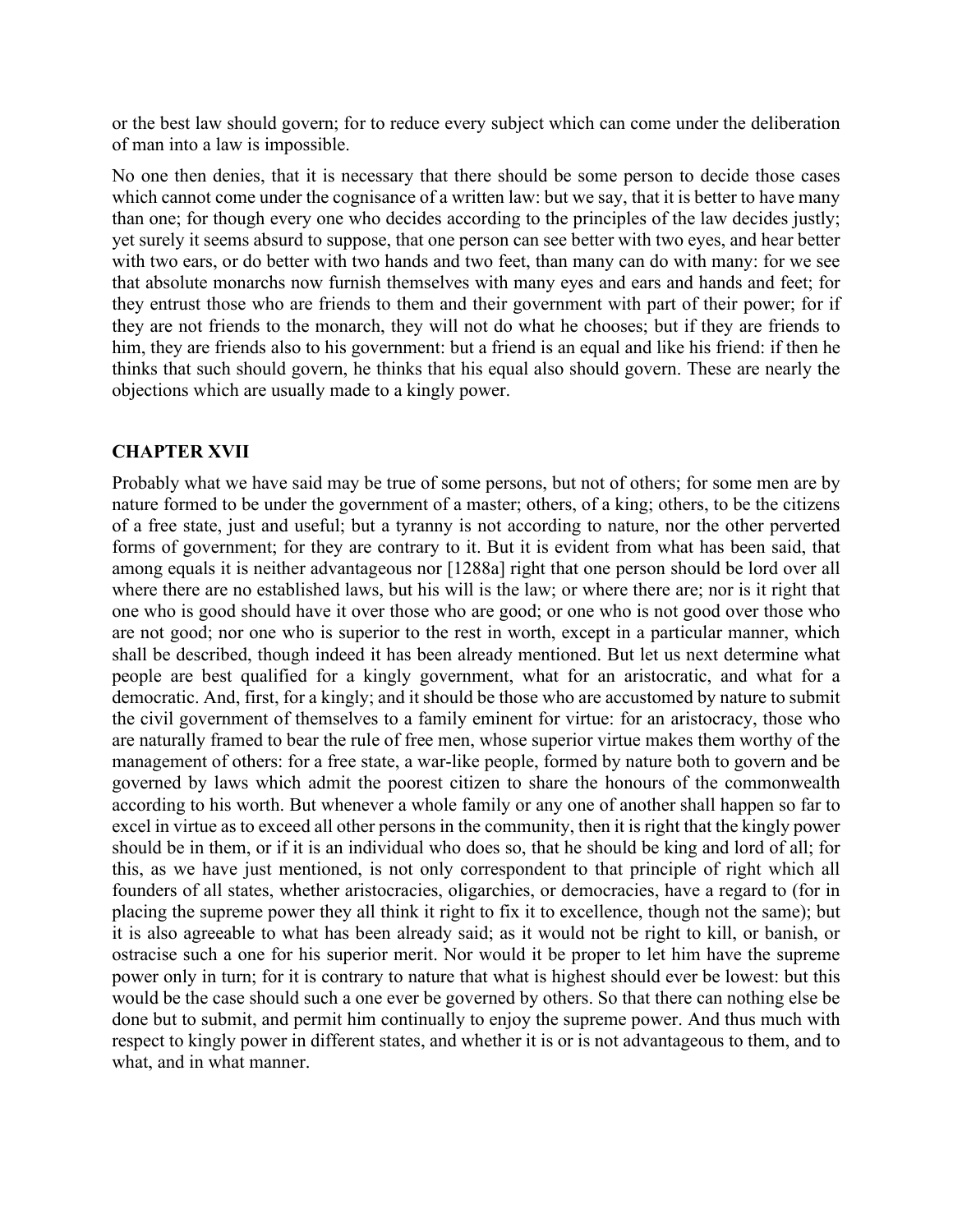#### **CHAPTER XVIII**

Since then we have said that there are three sorts of regular governments, and of these the best must necessarily be that which is administered by the best men (and this must be that which happens to have one man, or one family, or a number of persons excelling all the rest in virtue, who are able to govern and be governed in such a manner as will make life most agreeable, and we have already shown that the virtue of a good man and of a citizen in the most perfect government will be the same), it is evident, that in the same manner, and for those very qualities which would procure a man the character of good, any one would say, that the government of a state was a well-established aristocracy or kingdom; so that it will be found to be education and [1288b] morals that are almost the whole which go to make a good man, and the same qualities will make a good citizen or good king.

These particulars being treated of, we will now proceed to consider what sort of government is best, how it naturally arises, and how it is established; for it is necessary to make a proper inquiry concerning this.

#### **BOOK IV**

#### **CHAPTER I**

In every art and science which is not conversant in parts but in some one genus in which it is complete, it is the business of that art alone to determine what is fitted to its particular genus; as what particular exercise is fitted to a certain particular body, and suits it best: for that body which is formed by nature the most perfect and superior to others necessarily requires the best exerciseand also of what one kind that must be which will suit the generality; and this is the business of the gymnastic arts: and although any one should not desire to acquire an exact knowledge and skill in these exercises, yet it is not, on that account, the less necessary that he who professes to be a master and instruct the youth in them should be perfect therein: and we see that this is what equally befalls the healing, shipbuilding, cloth-making, and indeed all other arts; so that it evidently belongs to the same art to find out what kind of government is best, and would of all others be most correspondent to our wish, while it received no molestation from without: and what particular species of it is adapted to particular persons; for there are many who probably are incapable of enjoying the best form: so that the legislator, and he who is truly a politician, ought to be acquainted not only with that which is most perfect imaginable, but also that which is the best suited to any given circumstances. There is, moreover, a third sort, an imaginary one, and he ought, if such a one should be presented to his consideration, to be able to discern what sort of one it would be at the beginning; and, when once established, what would be the proper means to preserve it a long time. I mean, for instance, if a state should happen not to have the best form of government, or be deficient in what was necessary, or not receive every advantage possible, but something less. And, besides all this, it is necessary to know what sort of government is best fitting for all cities: for most of those writers who have treated this subject, however speciously they may handle other parts of it, have failed in describing the practical parts: for it is not enough to be able to perceive what is best without it is what can be put in practice. It should also be simple, and easy for all to attain to. But some seek only the most subtile forms of government. Others again, choosing [1289a] rather to treat of what is common, censure those under which they live, and extol the excellence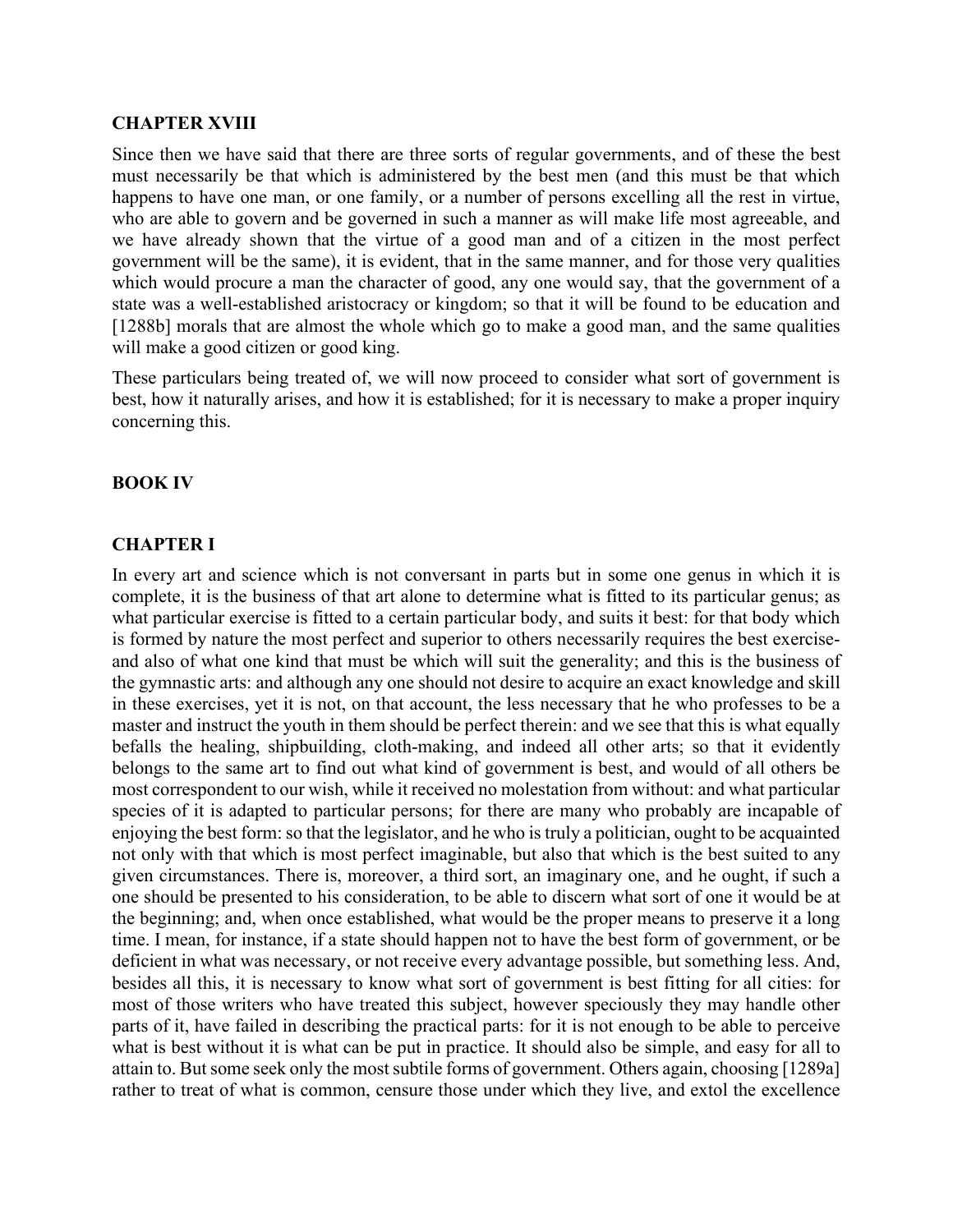of a particular state, as the Lacedaemonian, or some other: but every legislator ought to establish such a form of government as from the present state and disposition of the people who are to receive it they will most readily submit to and persuade the community to partake of: for it is not a business of less trouble to correct the mistakes of an established government than to form a new one; as it is as difficult to recover what we have forgot as to learn anything afresh. He, therefore, who aspires to the character of a legislator, ought, besides all we have already said, to be able to correct the mistakes of a government already established, as we have before mentioned. But this is impossible to be done by him who does not know how many different forms of government there are: some persons think that there is only one species both of democracy and oligarchy; but this is not true: so that every one should be acquainted with the difference of these governments, how great they are, and whence they arise; and should have equal knowledge to perceive what laws are best, and what are most suitable to each particular government: for all laws are, and ought to be, framed agreeable to the state that is to be governed by them, and not the state to the laws: for government is a certain ordering in a state which particularly respects the magistrates in what manner they shall be regulated, and where the supreme power shall be placed; and what shall be the final object which each community shall have in view; but the laws are something different from what regulates and expresses the form of the constitution-it is their office to direct the conduct of the magistrate in the execution of his office and the punishment of offenders. From whence it is evident, that the founders of laws should attend both to the number and the different sorts of government; for it is impossible that the same laws should be calculated for all sorts of oligarchies and all sorts of democracies, for of both these governments there are many species, not one only.

### **CHAPTER II**

Since, then, according to our first method in treating of the different forms of government, we have divided those which are regular into three sorts, the kingly, the aristocratical, the free states, and shown the three excesses which these are liable to: the kingly, of becoming tyrannical; the aristocratical, oligarchical; and the free state, democratical: and as we have already treated of the aristocratical and kingly; for to enter into an inquiry what sort of government is best is the same thing as to treat of these two expressly; for each of them desires to be established upon the principles of virtue: and as, moreover, we have already determined wherein a kingly power and an aristocracy differ from each other, and when a state may be said to be governed by a king, it now remains that we examine into a free state, and also these other governments, an oligarchy, a democracy, and a [1289b] tyranny; and it is evident of these three excesses which must be the worst of all, and which next to it; for, of course, the excesses of the best and most holy must be the worst; for it must necessarily happen either that the name of king only will remain, or else that the king will assume more power than belongs to him, from whence tyranny will arise, the worst excess imaginable, a government the most contrary possible to a free state. The excess next hurtful is an oligarchy; for an aristocracy differs much from this sort of government: that which is least so is a democracy. This subject has been already treated of by one of those writers who have gone before me, though his sentiments are not the same as mine: for he thought, that of all excellent constitutions, as a good oligarchy or the like, a democracy was the worst, but of all bad ones, the best.

Now I affirm, that all these states have, without exception, fallen into excess; and also that he should not have said that one oligarchy was better than another, but that it was not quite so bad. But this question we shall not enter into at present. We shall first inquire how many different sorts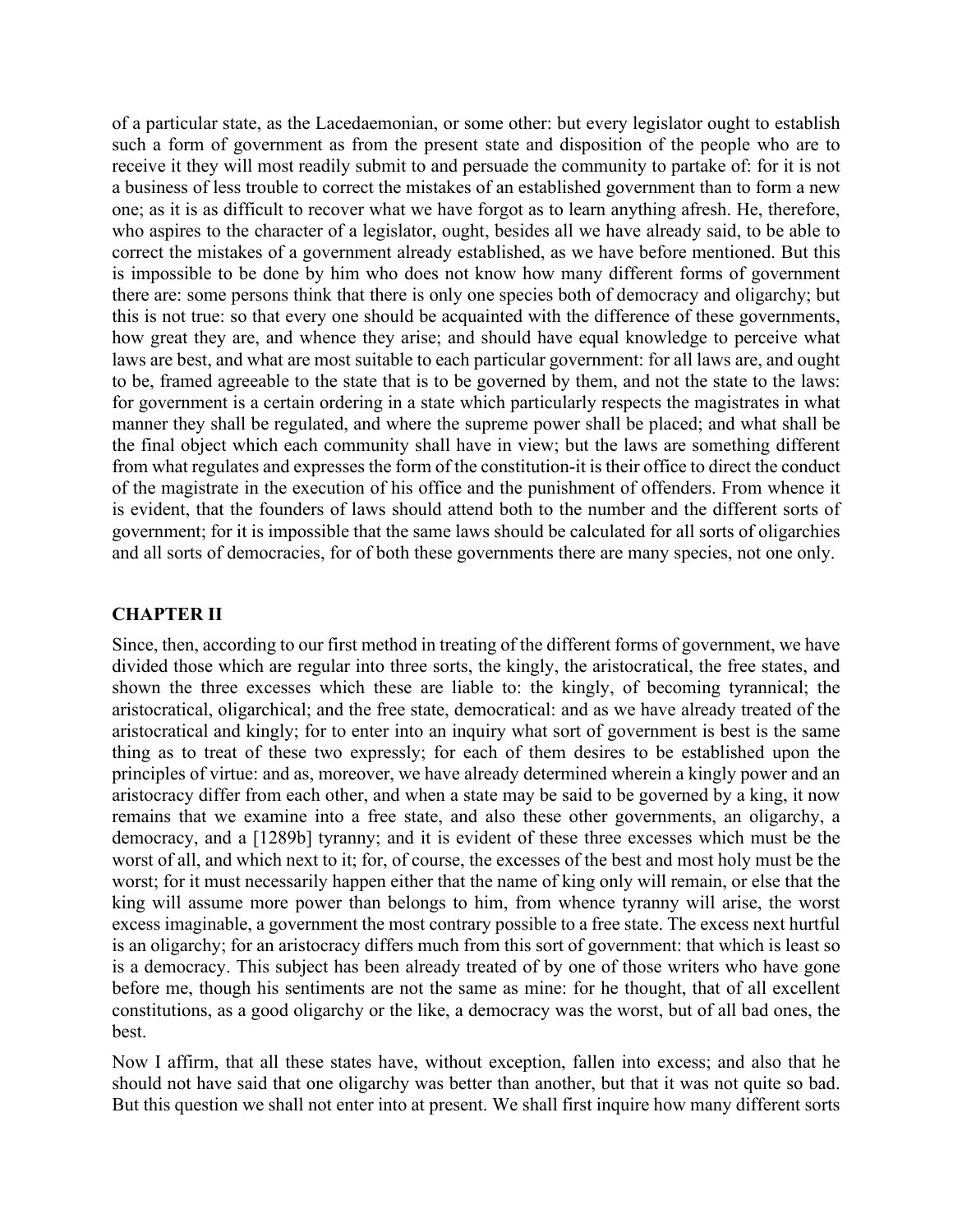of free states there are; since there are many species of democracies and oligarchies; and which of them is the most comprehensive, and most desirable after the best form of government; or if there is any other like an aristocracy, well established; and also which of these is best adapted to most cities, and which of them is preferable for particular persons: for, probably, some may suit better with an oligarchy than a democracy, and others better with a democracy than an oligarchy; and afterwards in what manner any one ought to proceed who desires to establish either of these states, I mean every species of democracy, and also of oligarchy. And to conclude, when we shall have briefly gone through everything that is necessary, we will endeavour to point out the sources of corruption, and stability, in government, as well those which are common to all as those which are peculiar to each state, and from what causes they chiefly arise.

## **CHAPTER III**

The reason for there being many different sorts of governments is this, that each state consists of a great number of parts; for, in the first place, we see that all cities are made up of families: and again, of the multitude of these some must be rich, some poor, and others in the middle station; and that, both of the rich and poor, some will be used to arms, others not. We see also, that some of the common people are husbandmen, others attend the market, and others are artificers. There is also a difference between the nobles in their wealth, and the dignity in which they live: for instance, in the number of horses they breed; for this cannot be supported without a large fortune: for which reason, in former times, those cities whose strength consisted in horse became by that means oligarchies; and they used horse in their expeditions against the neighbouring cities; as the Eretrians the Chalcidians, the Magnetians, who lived near the river Meander, and many others in Asia. Moreover, besides the difference of fortune, there is that which arises from family and merit; or, if there are any other distinctions [1290a] which make part of the city, they have been already mentioned in treating of an aristocracy, for there we considered how many parts each city must necessarily be composed of; and sometimes each of these have a share in the government, sometimes a few, sometimes more.

It is evident then, that there must be many forms of government, differing from each other in their particular constitution: for the parts of which they are composed each differ from the other. For government is the ordering of the magistracies of the state; and these the community share between themselves, either as they can attain them by force, or according to some common equality which there is amongst them, as poverty, wealth, or something which they both partake of. There must therefore necessarily be as many different forms of governments as there are different ranks in the society, arising from the superiority of some over others, and their different situations. And these seem chiefly to be two, as they say, of the winds: namely, the north and the south; and all the others are declinations from these. And thus in politics, there is the government of the many and the government of the few; or a democracy and an oligarchy: for an aristocracy may be considered as a species of oligarchy, as being also a government of the few; and what we call a free state may be considered as a democracy: as in the winds they consider the west as part of the north, and the east as part of the south: and thus it is in music, according to some, who say there are only two species of it, the Doric and the Phrygian, and all other species of composition they call after one of these names; and many people are accustomed to consider the nature of government in the same light; but it is both more convenient and more correspondent to truth to distinguish governments as I have done, into two species: one, of those which are established upon proper principles; of which there may be one or two sorts: the other, which includes all the different excesses of these; so that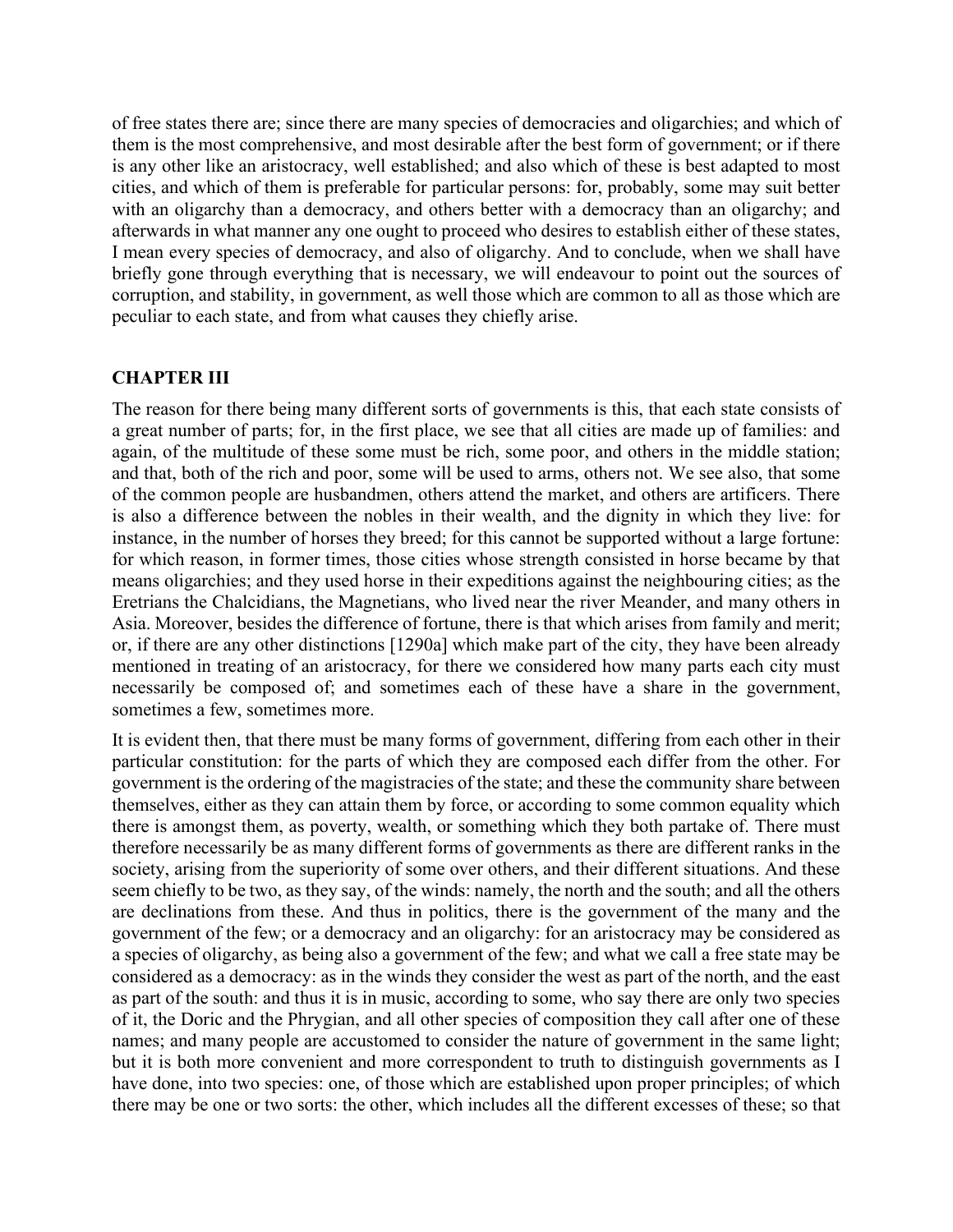we may compare the best form of government to the most harmonious piece of music; the oligarchic and despotic to the more violent tunes; and the democratic to the soft and gentle airs.

#### **CHAPTER IV**

We ought not to define a democracy as some do, who say simply, that it is a government where the supreme power is lodged in the people; for even in oligarchies the supreme power is in the majority. Nor should they define an oligarchy a government where the supreme power is in the hands of a few: for let us suppose the number of a people to be thirteen hundred, and that of these one thousand were rich, who would not permit the three hundred poor to have any share in the government, although they were free, and their equal in everything else; no one would say, that this government was a democracy. In like manner, if the poor, when few in number, should acquire the power over the rich, though more than themselves, no one would say, that this was an oligarchy; nor this, when the rest who are rich have no share in the administration. We should rather say, that a democracy is when the supreme power is in the [1290b] hands of the freemen; an oligarchy, when it is in the hands of the rich: it happens indeed that in the one case the many will possess it, in the other the few; because there are many poor and few rich. And if the power of the state was to be distributed according to the size of the citizens, as they say it is in Ethiopia, or according to their beauty, it would be an oligarchy: for the number of those who are large and beautiful is small.

Nor are those things which we have already mentioned alone sufficient to describe these states; for since there are many species both of a democracy and an oligarchy, the matter requires further consideration; as we cannot admit, that if a few persons who are free possess the supreme power over the many who are not free, that this government is a democracy: as in Apollonia, in Ionia, and in Thera: for in each of these cities the honours of the state belong to some few particular families, who first founded the colonies. Nor would the rich, because they are superior in numbers, form a democracy, as formerly at Colophon; for there the majority had large possessions before the Lydian war: but a democracy is a state where the freemen and the poor, being the majority, are invested with the power of the state. An oligarchy is a state where the rich and those of noble families, being few, possess it.

We have now proved that there are various forms of government and have assigned a reason for it; and shall proceed to show that there are even more than these, and what they are, and why; setting out with the principle we have already laid down. We admit that every city consists not of one, but many parts: thus, if we should endeavour to comprehend the different species of animals we should first of all note those parts which every animal must have, as a certain sensorium, and also what is necessary to acquire and retain food, as a mouth and a belly; besides certain parts to enable it to move from place to place. If, then, these are the only parts of an animal and there are differences between them; namely, in their various sorts of stomachs, bellies, and sensoriums: to which we must add their motive powers; the number of the combinations of all these must necessarily make up the different species of animals. For it is not possible that the same kind of animal should have any very great difference in its mouth or ears; so that when all these are collected, who happen to have these things similar in all, they make up a species of animals of which there are as many as there are of these general combinations of necessary parts.

The same thing is true of what are called states; for a city is not made of one but many parts, as has already been often said; one of which is those who supply it with provisions, called husbandmen, another called mechanics, [1291a] whose employment is in the manual arts, without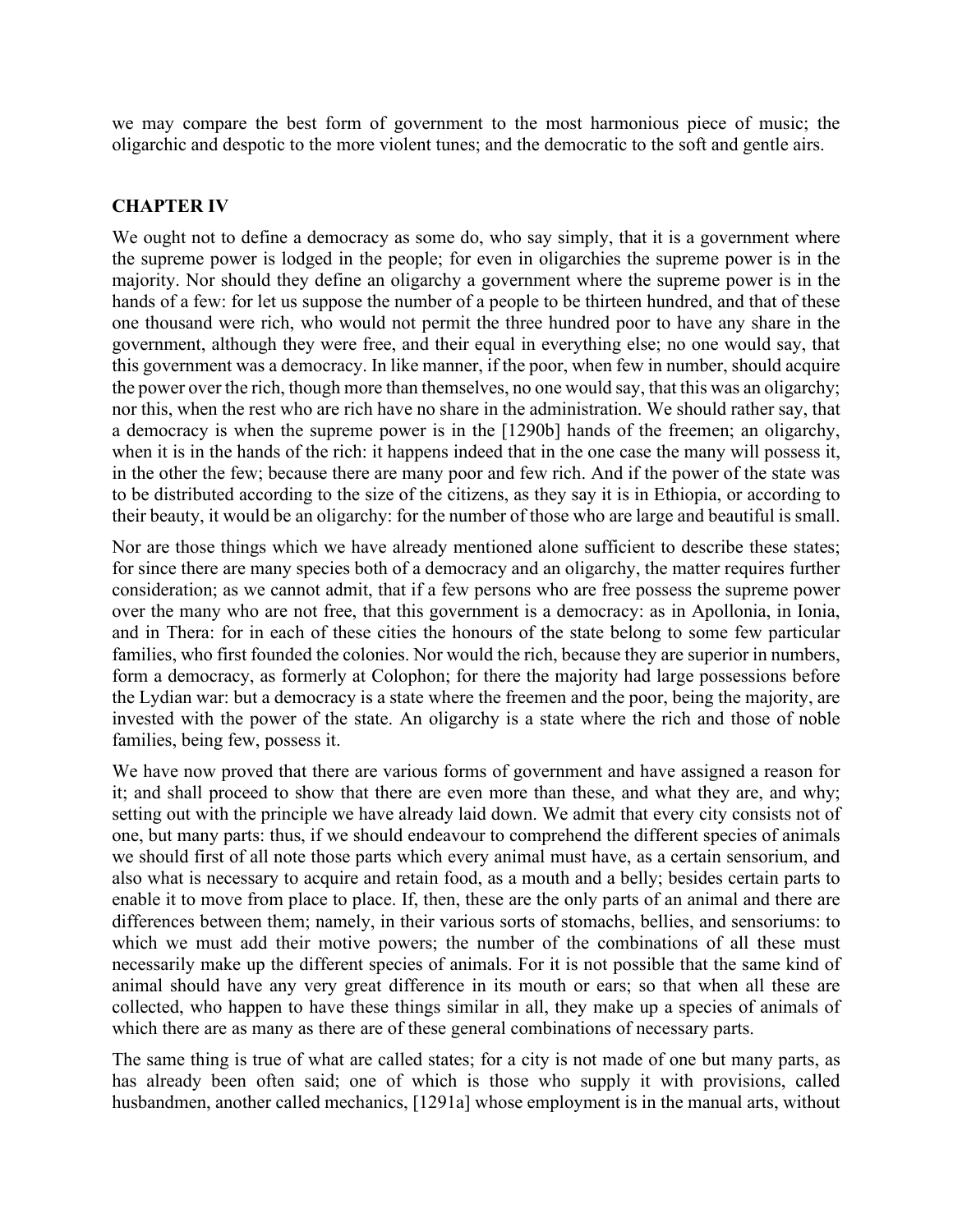which the city could not be inhabited; of these some are busied about what is absolutely necessary, others in what contribute to the elegancies and pleasures of life; the third sort are your exchangemen, I mean by these your buyers, sellers, merchants, and victuallers; the fourth are your hired labourers or workmen; the fifth are the men-at-arms, a rank not less useful than the other, without you would have the community slaves to every invader; but what cannot defend itself is unworthy of the name of a city; for a city is self-sufficient, a slave not. So that when Socrates, in Plato's Republic, says that a city is necessarily composed of four sorts of people, he speaks elegantly but not correctly, and these are, according to him, weavers, husbandmen, shoe-makers, and builders; he then adds, as if these were not sufficient, smiths, herdsmen for what cattle are necessary, and also merchants and victuallers, and these are by way of appendix to his first list; as if a city was established for necessity, and not happiness, or as if a shoe-maker and a husbandman were equally useful. He reckons not the military a part before the increase of territory and joining to the borders of the neighbouring powers will make war necessary: and even amongst them who compose his four divisions, or whoever have any connection with each other, it will be necessary to have some one to distribute justice, and determine between man and man. If, then, the mind is a more valuable part of man than the body, every one would wish to have those things more regarded in his city which tend to the advantage of these than common matters, such are war and justice; to which may be added council, which is the business of civil wisdom (nor is it of any consequence whether these different employments are filled by different persons or one, as the same man is oftentimes both a soldier and a husbandman): so that if both the judge and the senator are parts of the city, it necessarily follows that the soldier must be so also. The seventh sort are those who serve the public in expensive employments at their own charge: these are called the rich. The eighth are those who execute the different offices of the state, and without these it could not possibly subsist: it is therefore necessary that there should be some persons capable of governing and filling the places in the city; and this either for life or in rotation: the office of senator, and judge, of which we have already sufficiently treated, are the only ones remaining. If, then, these things are necessary for a state, that it may be happy and just, it follows that the citizens who engage in public affairs should be men of abilities therein. [1291b] Several persons think, that different employments may be allotted to the same person; as a soldier's, a husbandman's, and an artificer's; as also that others may be both senators and judges.

Besides, every one supposes himself a man of political abilities, and that he is qualified for almost every department in the state. But the same person cannot at once be poor and rich: for which reason the most obvious division of the city is into two parts, the poor and rich; moreover, since for the generality the one are few, the other many, they seem of all the parts of a city most contrary to each other; so that as the one or the other prevail they form different states; and these are the democracy and the oligarchy.

But that there are many different states, and from what causes they arise, has been already mentioned: and that there are also different species both of democracies and oligarchies we will now show. Though this indeed is evident from what we have already said: there are also many different sorts of common people, and also of those who are called gentlemen. Of the different sorts of the first are husbandmen, artificers, exchange-men, who are employed in buying and selling, seamen, of which some are engaged in war, some in traffic, some in carrying goods and passengers from place to place, others in fishing, and of each of these there are often many, as fishermen at Tarentum and Byzantium, masters of galleys at Athens, merchants at AEgina and Chios, those who let ships on freight at Tenedos; we may add to these those who live by their manual labour and have but little property; so that they cannot live without some employ: and also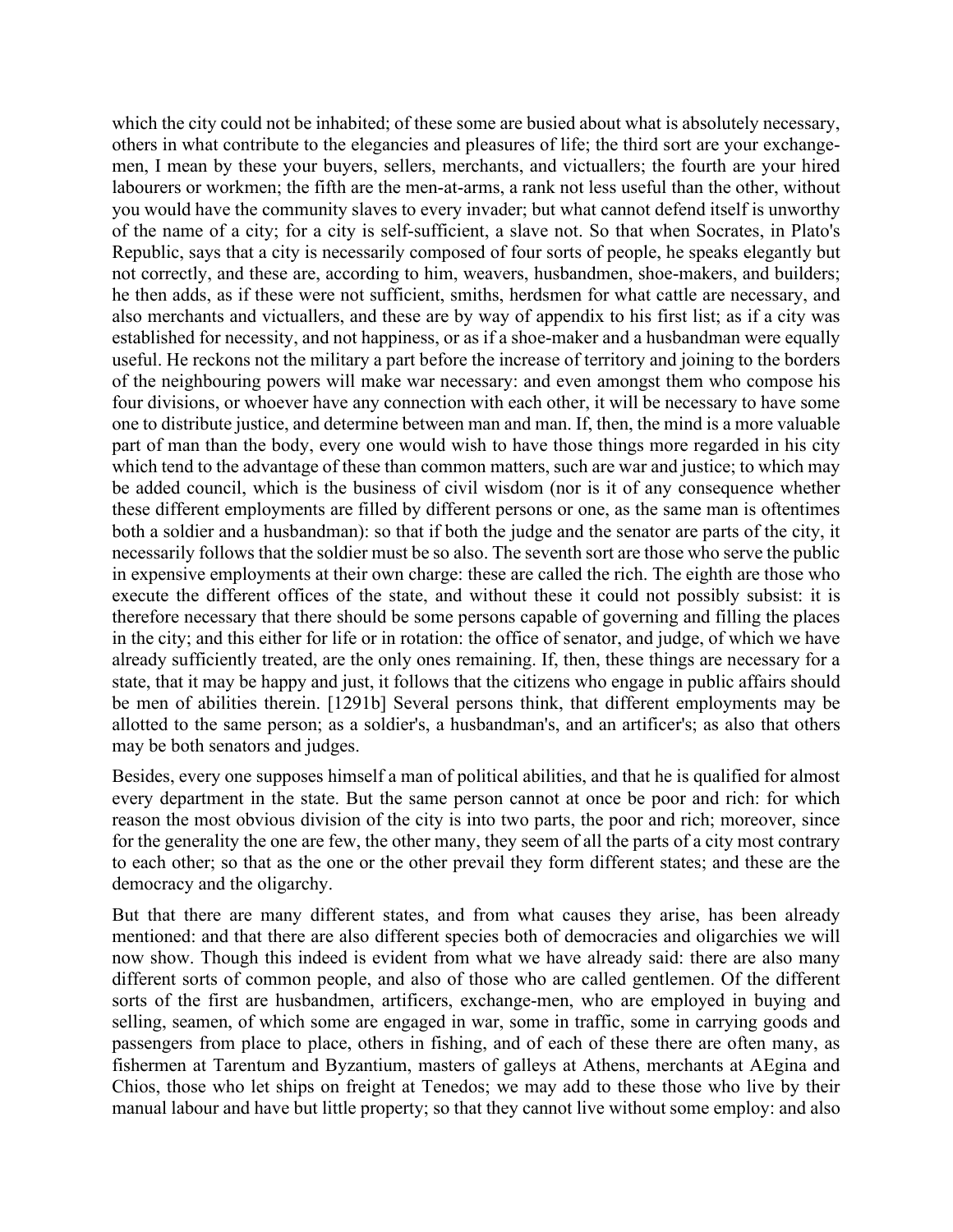those who are not free-born on both sides, and whatever other sort of common people there may be. As for gentlemen, they are such as are distinguished either by their fortune, their birth, their abilities, or their education, or any such-like excellence which is attributed to them.

The most pure democracy is that which is so called principally from that equality which prevails in it: for this is what the law in that state directs; that the poor shall be in no greater subjection than the rich; nor that the supreme power shall be lodged with either of these, but that both shall share it. For if liberty and equality, as some persons suppose, are chiefly to be found in a democracy, it must be most so by every department of government being alike open to all; but as the people are the majority, and what they vote is law, it follows that such a state must be a democracy. This, then, is one species thereof. Another is, when the magistrates are elected by a certain census; but this should be but small, and every one who was included in it should be eligible, but as soon as he was below it should lose that right. [1292a] Another sort is, in which every citizen who is not infamous has a share in the government, but where the government is in the laws. Another, where every citizen without exception has this right. Another is like these in other particulars, but there the people govern, and not the law: and this takes place when everything is determined by a majority of votes, and not by a law; which happens when the people are influenced by the demagogues: for where a democracy is governed by stated laws there is no room for them, but men of worth fill the first offices in the state: but where the power is not vested in the laws, there demagogues abound: for there the people rule with kingly power: the whole composing one body; for they are supreme, not as individuals but in their collective capacity.

Homer also discommends the government of many; but whether he means this we are speaking of, or where each person exercises his power separately, is uncertain. When the people possess this power they desire to be altogether absolute, that they may not be under the control of the law, and this is the time when flatterers are held in repute. Nor is there any difference between such a people and monarchs in a tyranny: for their manners are the same, and they both hold a despotic power over better persons than themselves. For their decrees are like the others' edicts; their demagogues like the others' flatterers: but their greatest resemblance consists in the mutual support they give to each other, the flatterer to the tyrant, the demagogue to the people: and to them it is owing that the supreme power is lodged in the votes of the people, and not in the laws; for they bring everything before them, as their influence is owing to their being supreme whose opinions they entirely direct; for these are they whom the multitude obey. Besides, those who accuse the magistrates insist upon it, that the right of determining on their conduct lies in the people, who gladly receive their complaints as the means of destroying all their offices.

Any one, therefore, may with great justice blame such a government as being a democracy, and not a free state; for where the government is not in the laws, then there is no free state, for the law ought to be supreme over all things; and particular incidents which arise should be determined by the magistrates or the state. If, therefore, a democracy is to be reckoned a free state, it is evident that any such establishment which centres all power in the votes of the people cannot, properly speaking, be a democracy: for their decrees cannot be general in their extent. Thus, then, we may describe the several species of democracies.

# **CHAPTER V**

Of the different species of oligarchies one is, when the right to the offices is regulated by a certain census; so that the poor, although the majority, have no share in it; while all those who are included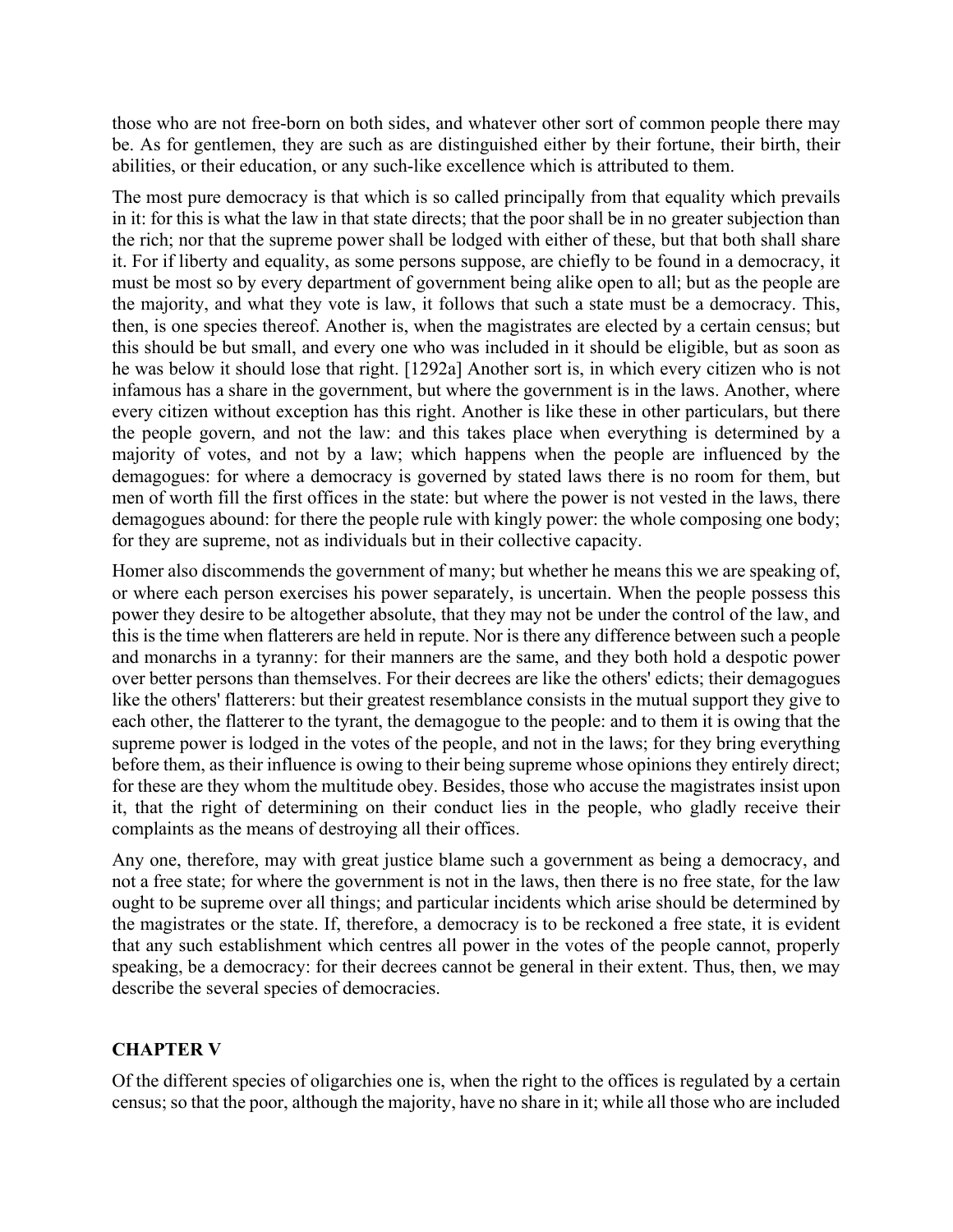therein take part in the management of public affairs. Another sort is, when [1292b] the magistrates are men of very small fortune, who upon any vacancy do themselves fill it up: and if they do this out of the community at large, the state approaches to an aristocracy; if out of any particular class of people, it will be an oligarchy. Another sort of oligarchy is, when the power is an hereditary nobility. The fourth is, when the power is in the same hands as the other, but not under the control of law; and this sort of oligarchy exactly corresponds to a tyranny in monarchies, and to that particular species of democracies which I last mentioned in treating of that state: this has the particular name of a dynasty. These are the different sorts of oligarchies and democracies.

It should also be known, that it often happens that a free state, where the supreme power is in the laws, may not be democratic, and yet in consequence of the established manners and customs of the people, may be governed as if it was; so, on the other hand, where the laws may countenance a more democratic form of government, these may make the state inclining to an oligarchy; and this chiefly happens when there has been any alteration in the government; for the people do not easily change, but love their own ancient customs; and it is by small degrees only that one thing takes place of another; so that the ancient laws will remain, while the power will be in the hands of those who have brought about a revolution in the state.

### **CHAPTER VI**

It is evident from what has been said, that there are as many different sorts of democracies and oligarchies as I have reckoned up: for, of necessity, either all ranks of the people which I have enumerated must have a share in the government, or some only, and others not; for when the husbandmen, and those only who possess moderate fortunes, have the supreme power, they will govern according to law; for as they must get their livings by their employs, they have but little leisure for public business: they will therefore establish proper laws, and never call public assemblies but when there is a necessity for them; and they will readily let every one partake with them in the administration of public affairs as soon as they possess that fortune which the law requires for their qualification: every one, therefore, who is qualified will have his share in the government: for to exclude any would be to make the government an oligarchy, and for all to have leisure to attend without they had a subsistence would be impossible: for these reasons, therefore, this government is a species of democracy. Another species is distinguished by the mode of electing their magistrates, in which every one is eligible, to whose birth there are no objections, provided he is supposed to have leisure to attend: for which reason in such a democracy the supreme power will be vested in the laws, as there will be nothing paid to those who go to the public assemblies. A third species is where every freeman has a right to a share in the government, which he will not accept for the cause already assigned; for which reason here also the supreme power will be in the law. The fourth species [1293a] of democracy, the last which was established in order of time, arose when cities were greatly enlarged to what they were at first, and when the public revenue became something considerable; for then the populace, on account of their numbers, were admitted to share in the management of public affairs, for then even the poorest people were at leisure to attend to them, as they received wages for so doing; nay, they were more so than others, as they were not hindered by having anything of their own to mind, as the rich had; for which reason these last very often did not frequent the public assemblies and the courts of justice: thus the supreme power was lodged in the poor, and not in the laws. These are the different sorts of democracies, and such are the causes which necessarily gave birth to them.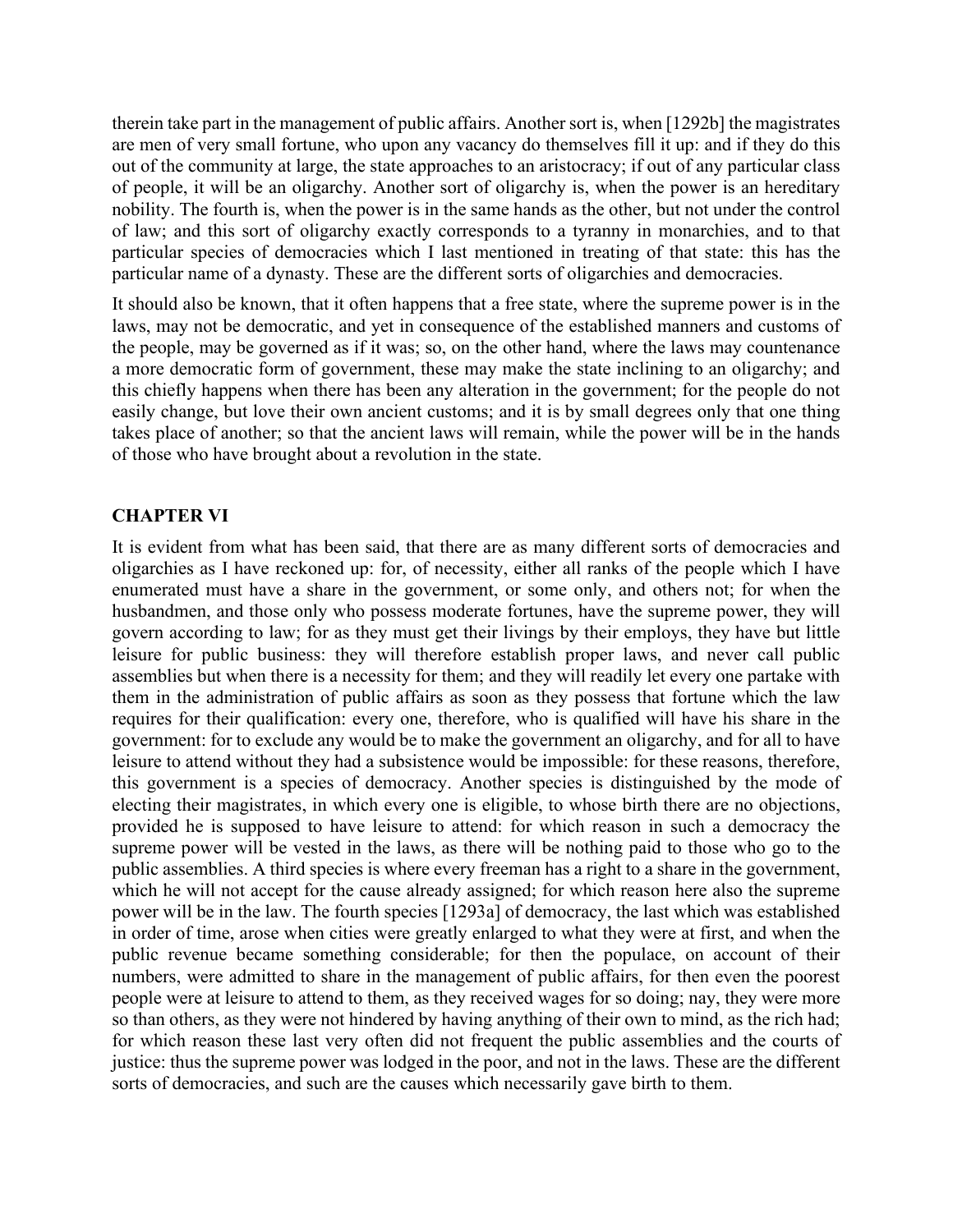The first species of oligarchy is, when the generality of the state are men of moderate and not too large property; for this gives them leisure for the management of public affairs: and, as they are a numerous body, it necessarily follows that the supreme power must be in the laws, and not in men; for as they are far removed from a monarchical government, and have not sufficient fortune to neglect their private affairs, while they are too many to be supported by the public, they will of course determine to be governed by the laws, and not by each other. But if the men of property in the state are but few, and their property is large, then an oligarchy of the second sort will take place; for those who have most power will think that they have a right to lord it over the others; and, to accomplish this, they will associate to themselves some who have an inclination for public affairs, and as they are not powerful enough to govern without law, they will make a law for that purpose. And if those few who have large fortunes should acquire still greater power, the oligarchy will then alter into one of the third sort; for they will get all the offices of the state into their own hands by a law which directs the son to succeed upon the death of his father; and, after that, when, by means of their increasing wealth and powerful connections, they extend still further their oppression, a monarchical dynasty will directly succeed wherein men will be supreme, and not the law; and this is the fourth species of an oligarchy correspondent to the last-mentioned class of democracies.

### **CHAPTER VII**

There are besides two other states, a democracy and an oligarchy, one of which all speak of, and it is always esteemed a species of the four sorts; and thus they reckon them up; a monarchy, an oligarchy, a democracy, and this fourth which they call an aristocracy. There is also a fifth, which bears a name that is also common to the other four, namely, a state: but as this is seldom to be met with, it has escaped those who have endeavoured to enumerate the different sorts of governments, which [1293b] they fix at four only, as does Plato in his Republic.

An aristocracy, of which I have already treated in the first book, is rightly called so; for a state governed by the best men, upon the most virtuous principles, and not upon any hypothesis, which even good men may propose, has alone a right to be called an aristocracy, for it is there only that a man is at once a good man and a good citizen; while in other states men are good only relative to those states. Moreover, there are some other states which are called by the same name, that differ both from oligarchies and free states, wherein not only the rich but also the virtuous have a share in the administration; and have therefore acquired the name of aristocracies; for in those governments wherein virtue is not their common care, there are still men of worth and approved goodness. Whatever state, then, like the Carthaginians, favours the rich, the virtuous, and the citizens at large, is a sort of aristocracy: when only the two latter are held in esteem, as at Lacedaemon, and the state is jointly composed of these, it is a virtuous democracy. These are the two species of aristocracies after the first, which is the best of all governments. There is also a third, which is, whenever a free state inclines to the dominion of a few.

#### **CHAPTER VIII**

It now remains for us to treat of that government which is particularly called a free state, and also of a tyranny; and the reason for my choosing to place that free state here is, because this, as well as those aristocracies already mentioned, although they do not seem excesses, yet, to speak true,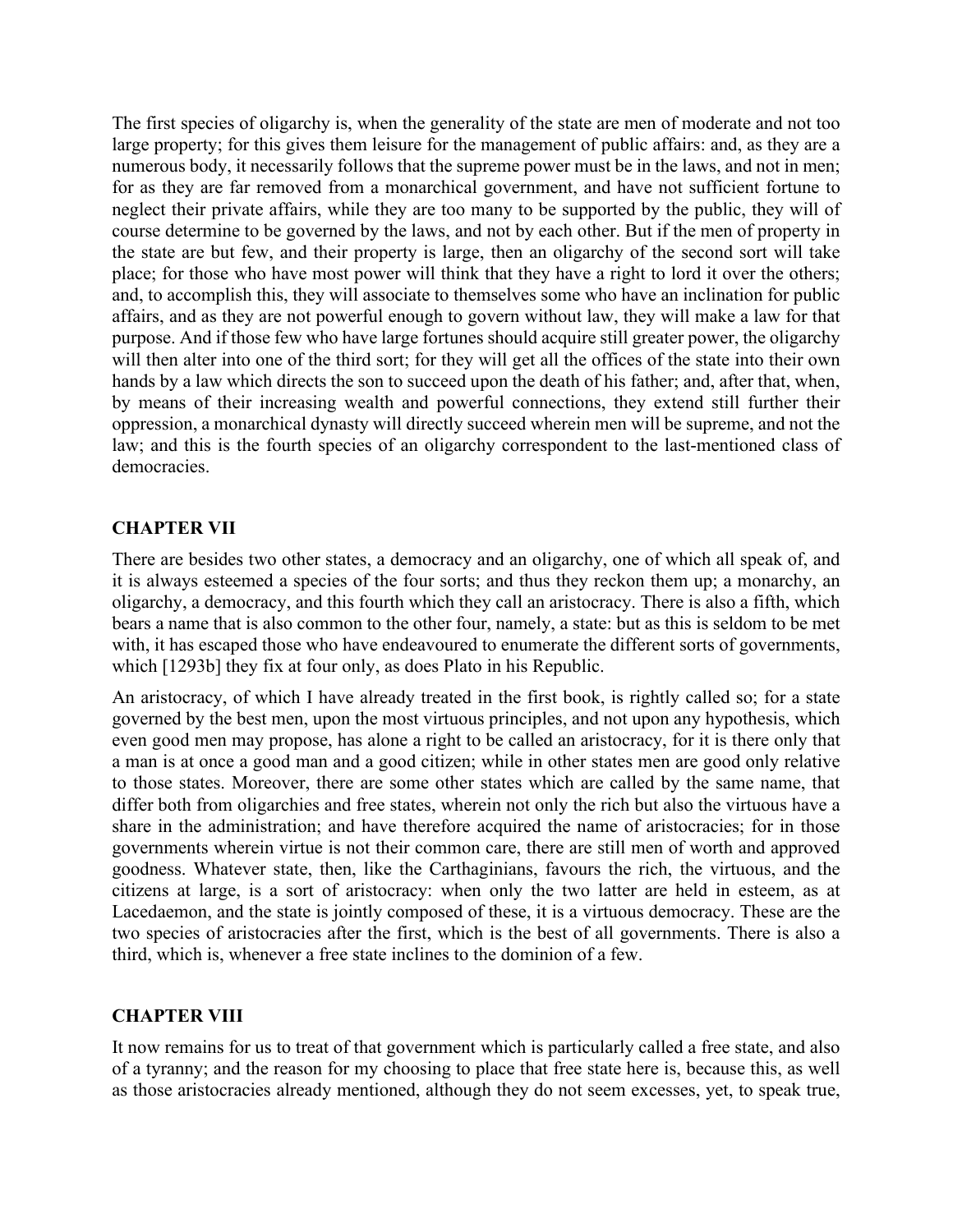they have all departed from what a perfect government is. Nay, they are deviations both of them equally from other forms, as I said at the beginning. It is proper to mention a tyranny the last of all governments, for it is of all others the least like one: but as my intention is to treat of all governments in general, for this reason that also, as I have said, will be taken into consideration in its proper place.

I shall now inquire into a free state and show what it is; and we shall the better understand its positive nature as we have already described an oligarchy and a democracy; for a free state is indeed nothing more than a mixture of them, and it has been usual to call those which incline most to a democracy, a free state; those which incline most to an oligarchy, an aristocracy, because those who are rich are generally men of family and education; besides, they enjoy those things which others are often guilty of crimes to procure: for which reason they are regarded as men of worth and honour and note.

Since, then, it is the genius of an aristocracy to allot the larger part of the government to the best citizens, they therefore say, that an oligarchy is chiefly composed of those men who are worthy and honourable: now it [1294a] seems impossible that where the government is in the hands of the good, there the laws should not be good, but bad; or, on the contrary, that where the government is in the hands of the bad, there the laws should be good; nor is a government well constituted because the laws are, without at the same time care is taken that they are observed; for to enforce obedience to the laws which it makes is one proof of a good constitution in the state-another is, to have laws well calculated for those who are to abide by them; for if they are improper they must be obeyed: and this may be done two ways, either by their being the best relative to the particular state, or the best absolutely. An aristocracy seems most likely to confer the honours of the state on the virtuous; for virtue is the object of an aristocracy, riches of an oligarchy, and liberty of a democracy; for what is approved of by the majority will prevail in all or in each of these three different states; and that which seems good to most of those who compose the community will prevail: for what is called a state prevails in many communities, which aim at a mixture of rich and poor, riches and liberty: as for the rich, they are usually supposed to take the place of the worthy and honourable. As there are three things which claim an equal rank in the state, freedom, riches, and virtue (for as for the fourth, rank, it is an attendant on two of the others, for virtue and riches are the origin of family), it is evident, that the conjuncture of the rich and the poor make up a free state; but that all three tend to an aristocracy more than any other, except that which is truly so, which holds the first rank.

We have already seen that there are governments different from a monarchy, a democracy, and an oligarchy; and what they are, and wherein they differ from each other; and also aristocracies and states properly so called, which are derived from them; and it is evident that these are not much unlike each other.

## **CHAPTER IX**

We shall next proceed to show how that government which is peculiarly called a state arises alongside of democracy and oligarchy, and how it ought to be established; and this will at the same time show what are the proper boundaries of both these governments, for we must mark out wherein they differ from one another, and then from both these compose a state of such parts of each of them as will show from whence they were taken.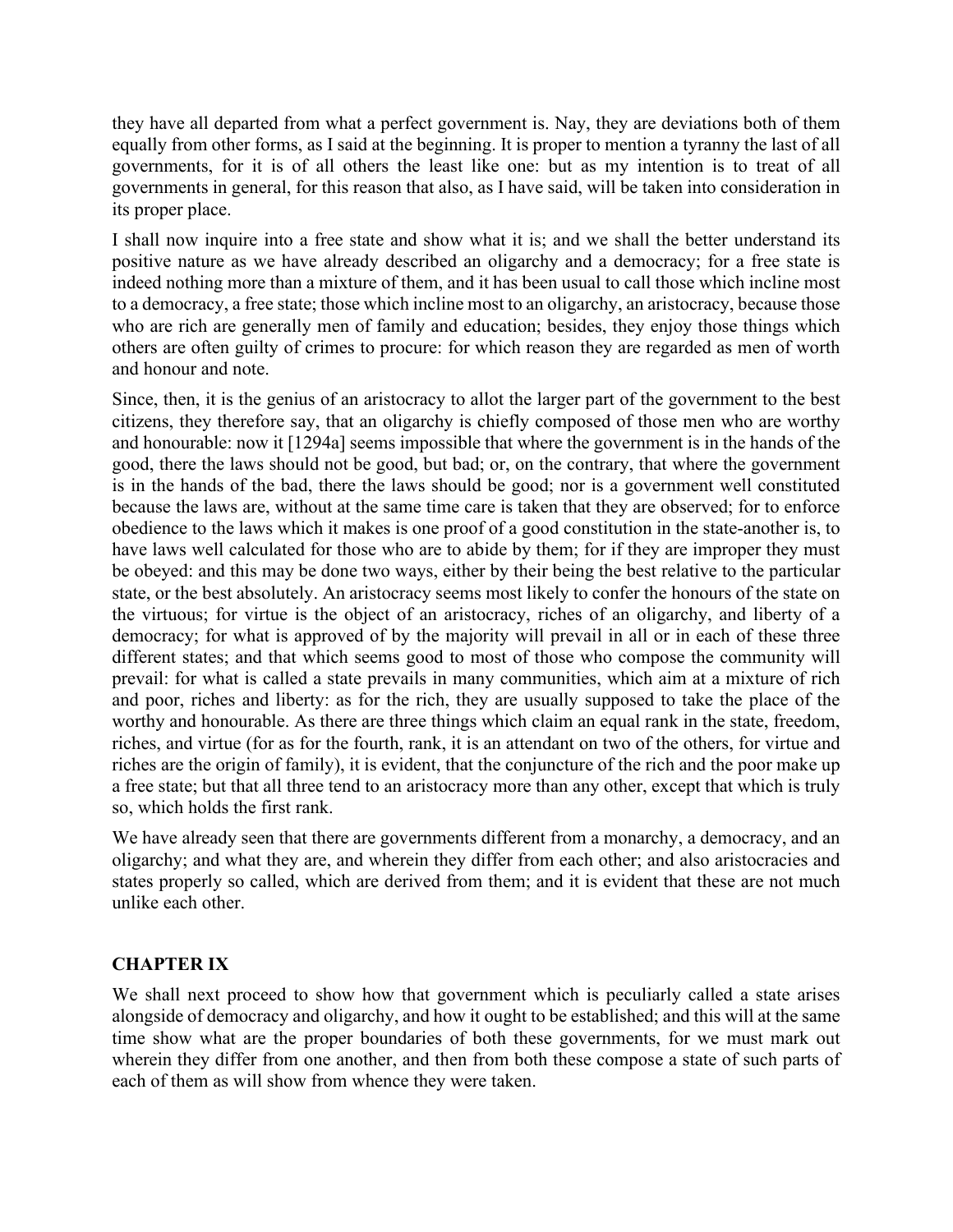There are three different ways in which two states may be blended and joined together; for, in the first place, all those rules may be adopted which the laws of each of them have ordered; as for instance in the judicial department, for in an oligarchy the rich are fined if they do not come to the court as jurymen, but the poor are not paid for their attendance; but in democracies they are, while the rich are not fined for their neglect. Now these things, as being common to both, are fit to be observed in a free [1294b] state which is composed of both. This, then, is one way in which they may be joined together. In the second place, a medium may be taken between the different methods which each state observes; for instance, in a democracy the right to vote in the public assembly is either confined by no census at all, or limited by a very small one; in an oligarchy none enjoy it but those whose census is high: therefore, as these two practices are contrary to each other, a census between each may be established in such a state. In the third place, different laws of each community may be adopted; as, for instance, as it seems correspondent to the nature of a democracy, that the magistrates should be chosen by lot, but an aristocracy by vote, and in the one state according to a census, but not in the other: let, then, an aristocracy and a free state copy something from each of them; let them follow an oligarchy in choosing their magistrates by vote, but a democracy in not admitting of any census, and thus blend together the different customs of the two governments. But the best proof of a happy mixture of a democracy and an oligarchy is this, when a person may properly call the same state a democracy and an oligarchy. It is evident that those who speak of it in this manner are induced to it because both these governments are there well blended together: and indeed this is common to all mediums, that the extremes of each side should be discerned therein, as at Lacedaemon; for many affirm that it is a democracy from the many particulars in which it follows that form of government; as for instance, in the first place, in the bringing up of their children, for the rich and poor are brought up in the same manner; and their education is such that the children of the poor may partake of it; and the same rules are observed when they are youths and men, there is no distinction between a rich person and a poor one; and in their public tables the same provision is served to all. The rich also wear only such clothes as the poorest man is able to purchase. Moreover, with respect to two magistracies of the highest rank, one they have a right to elect to, the other to fill; namely, the senate and the ephori. Others consider it as an oligarchy, the principles of which it follows in many things, as in choosing all their officers by vote, and not by lot; in there being but a few who have a right to sit in judgment on capital causes and the like. Indeed, a state which is well composed of two others ought to resemble them both, and neither, Such a state ought to have its means of preservation in itself, and not without; and when I say in itself, I do not mean that it should owe this to the forbearance of their neighbours, for this may happen to a bad government, but to every member of the community's not being willing that there should be the least alteration in their constitution. Such is the method in which a free state or aristocracy ought to be established.

#### **CHAPTER X**

It now remains to treat of a tyranny; not that there is [1295a] much to be said on that subject, but as it makes part of our plan, since we enumerated it amongst our different sorts of governments. In the beginning of this work we inquired into the nature of kingly government, and entered into a particular examination of what was most properly called so, and whether it was advantageous to a state or not, and what it should be, and how established; and we divided a tyranny into two pieces when we were upon this subject, because there is something analogous between this and a kingly government, for they are both of them established by law; for among some of the barbarians they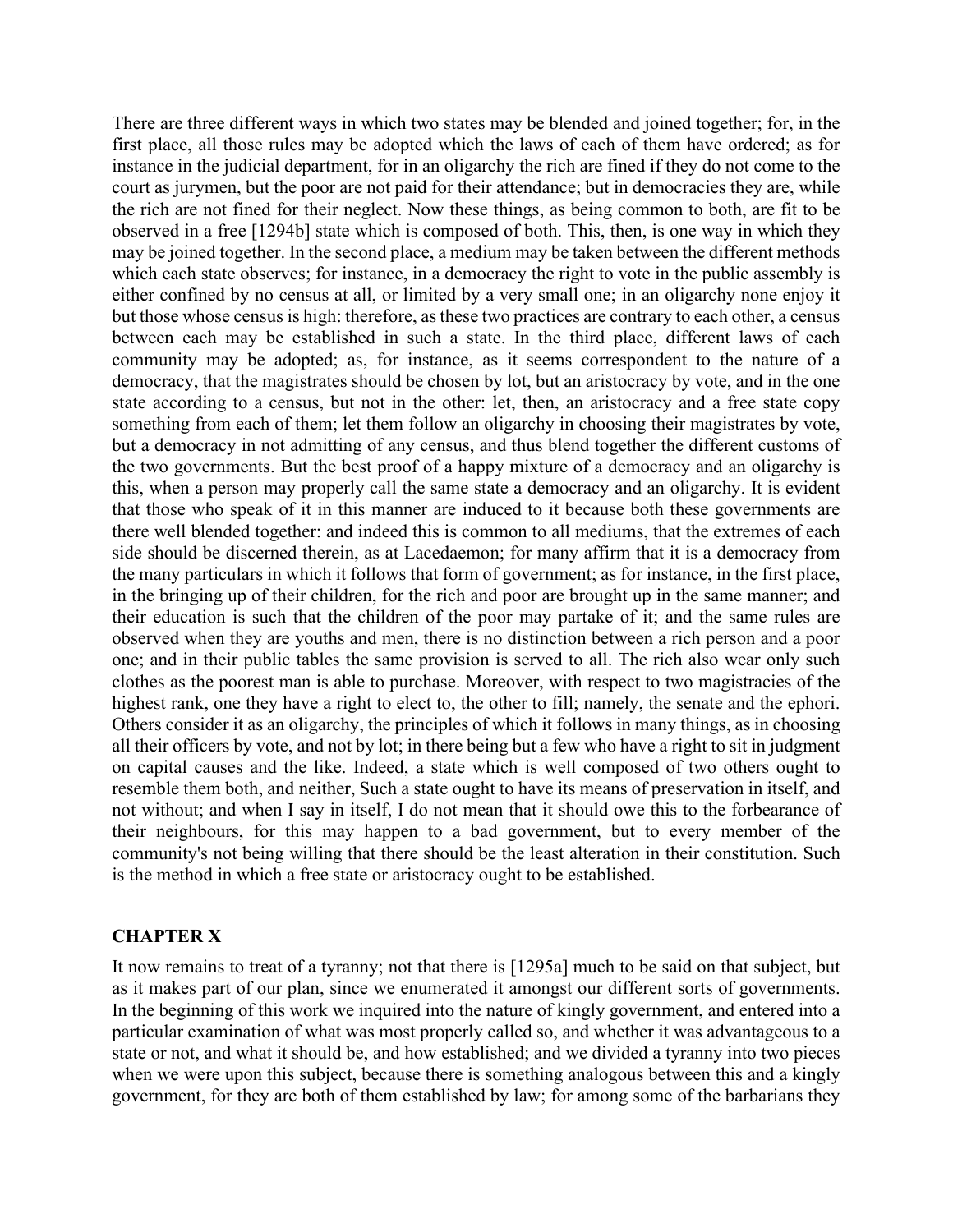elect a monarch with absolute power, and formerly among the Greeks there were some such, whom they called sesumnetes. Now these differ from each other; for some possess only kingly power regulated by law, and rule those who voluntarily submit to their government; others rule despotically according to their own will. There is a third species of tyranny, most properly so called, which is the very opposite to kingly power; for this is the government of one who rules over his equals and superiors without being accountable for his conduct, and whose object is his own advantage, and not the advantage of those he governs; for which reason he rules by compulsion, for no freemen will ever willingly submit to such a government. These are the different species of tyrannies, their principles, and their causes.

### **CHAPTER XI**

We proceed now to inquire what form of government and what manner of life is best for communities in general, not adapting it to that superior virtue which is above the reach of the vulgar, or that education which every advantage of nature and fortune only can furnish, nor to those imaginary plans which may be formed at pleasure; but to that mode of life which the greater part of mankind can attain to, and that government which most cities may establish: for as to those aristocracies which we have now mentioned, they are either too perfect for a state to support, or one so nearly alike to that state we now going to inquire into, that we shall treat of them both as one.

The opinions which we form upon these subjects must depend upon one common principle: for if what I have said in my treatise on Morals is true, a happy life must arise from an uninterrupted course of virtue; and if virtue consists in a certain medium, the middle life must certainly be the happiest; which medium is attainable [1295b] by every one. The boundaries of virtue and vice in the state must also necessarily be the same as in a private person; for the form of government is the life of the city. In every city the people are divided into three sorts; the very rich, the very poor, and those who are between them. If this is universally admitted, that the mean is best, it is evident that even in point of fortune mediocrity is to be preferred; for that state is most submissive to reason; for those who are very handsome, or very strong, or very noble, or very rich; or, on the contrary; those who are very poor, or very weak, or very mean, with difficulty obey it; for the one are capricious and greatly flagitious, the other rascally and mean, the crimes of each arising from their different excesses: nor will they go through the different offices of the state; which is detrimental to it: besides, those who excel in strength, in riches, or friends, or the like, neither know how nor are willing to submit to command: and this begins at home when they are boys; for there they are brought up too delicately to be accustomed to obey their preceptors: as for the very poor, their general and excessive want of what the rich enjoy reduces them to a state too mean: so that the one know not how to command, but to be commanded as slaves, the others know not how to submit to any command, nor to command themselves but with despotic power.

A city composed of such men must therefore consist of slaves and masters, not freemen; where one party must hate, and the other despise, where there could be no possibility of friendship or political community: for community supposes affection; for we do not even on the road associate with our enemies. It is also the genius of a city to be composed as much as possible of equals; which will be most so when the inhabitants are in the middle state: from whence it follows, that that city must be best framed which is composed of those whom we say are naturally its proper members. It is men of this station also who will be best assured of safety and protection; for they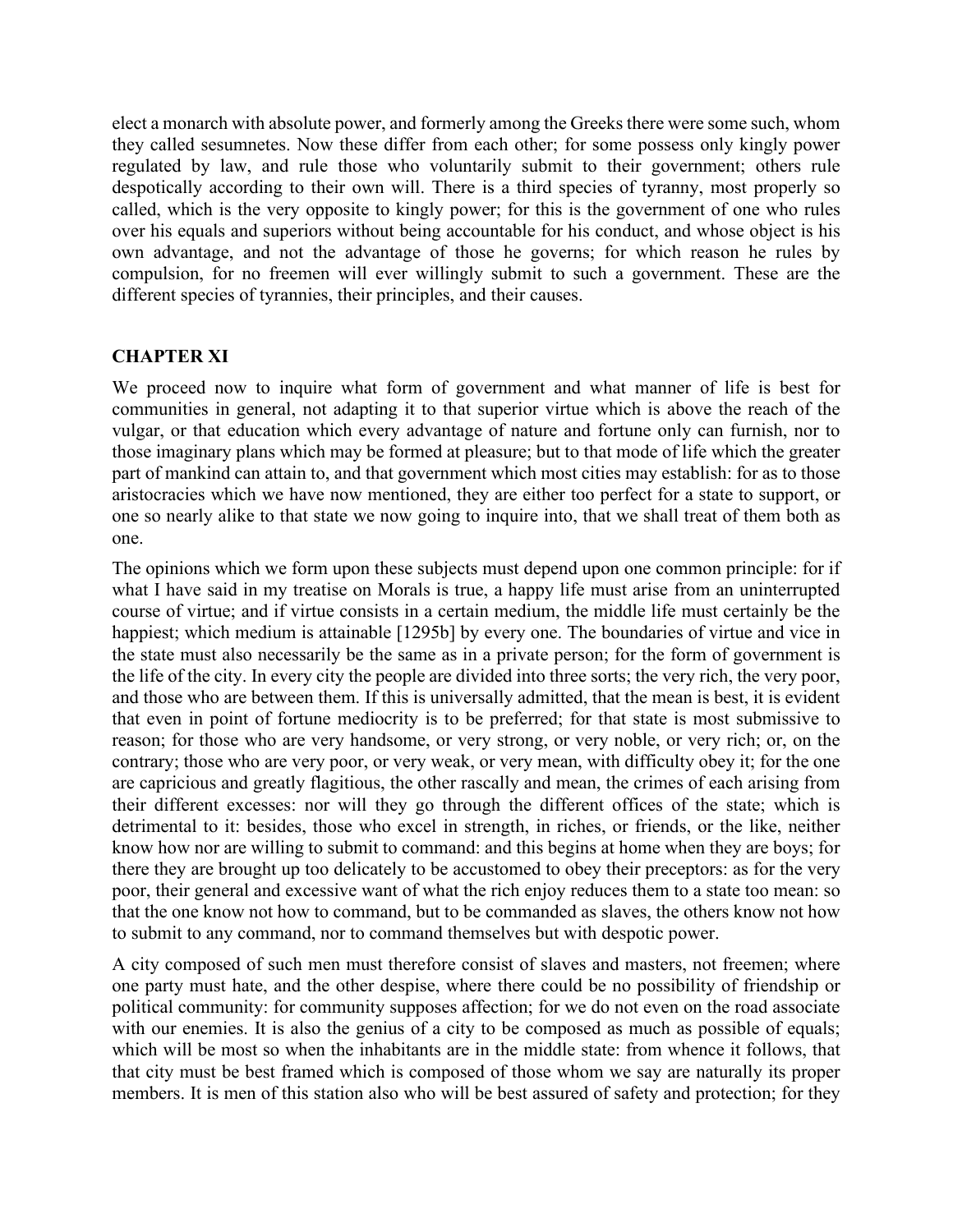will neither covet what belongs to others, as the poor do; nor will others covet what is theirs, as the poor do what belongs to the rich; and thus, without plotting against any one, or having any one plot against them, they will live free from danger: for which reason Phocylides wisely wishes for the middle state, as being most productive of happiness. It is plain, then, that the most perfect political community must be amongst those who are in the middle rank, and those states are best instituted wherein these are a larger and more respectable part, if possible, than both the other; or, if that cannot be, at least than either of them separate; so that being thrown into the balance it may prevent either scale from preponderating.

It is therefore the greatest happiness which the citizens can enjoy to possess a moderate and convenient fortune; for when some possess too much, and others nothing at [1296a] all, the government must either be in the hands of the meanest rabble or else a pure oligarchy; or, from the excesses of both, a tyranny; for this arises from a headstrong democracy or an oligarchy, but very seldom when the members of the community are nearly on an equality with each other. We will assign a reason for this when we come to treat of the alterations which different states are likely to undergo. The middle state is therefore best, as being least liable to those seditions and insurrections which disturb the community; and for the same reason extensive governments are least liable to these inconveniences; for there those in a middle state are very numerous, whereas in small ones it is easy to pass to the two extremes, so as hardly to have any in a medium remaining, but the one half rich, the other poor: and from the same principle it is that democracies are more firmly established and of longer continuance than oligarchies; but even in those when there is a want of a proper number of men of middling fortune, the poor extend their power too far, abuses arise, and the government is soon at an end.

We ought to consider as a proof of what I now advance, that the best lawgivers themselves were those in the middle rank of life, amongst whom was Solon, as is evident from his poems, and Lycurgus, for he was not a king, and Charondas, and indeed most others. What has been said will show us why of so many free states some have changed to democracies, others to oligarchies: for whenever the number of those in the middle state has been too small, those who were the more numerous, whether the rich or the poor, always overpowered them and assumed to themselves the administration of public affairs; from hence arose either a democracy or an oligarchy. Moreover, when in consequence of their disputes and quarrels with each other, either the rich get the better of the poor, or the poor of the rich, neither of them will establish a free state; but, as the record of their victory, one which inclines to their own principles, and form either a democracy or an oligarchy.

Those who made conquests in Greece, having all of them an eye to the respective forms of government in their own cities, established either democracies or oligarchies, not considering what was serviceable to the state, but what was similar to their own; for which reason a government has never been established where the supreme power has been placed amongst those of the middling rank, or very seldom; and, amongst a few, one man only of those who have yet been conquerors has been persuaded to give the preference to this order of [1296b] men: it is indeed an established custom with the inhabitants of most cities not to desire an equality, but either to aspire to govern, or when they are conquered, to submit.

Thus we have shown what the best state is, and why. It will not be difficult to perceive of the many states which there are, for we have seen that there are various forms both of democracies and oligarchies, to which we should give the first place, to which the second, and in the same manner the next also; and to observe what are the particular excellences and defects of each, after we have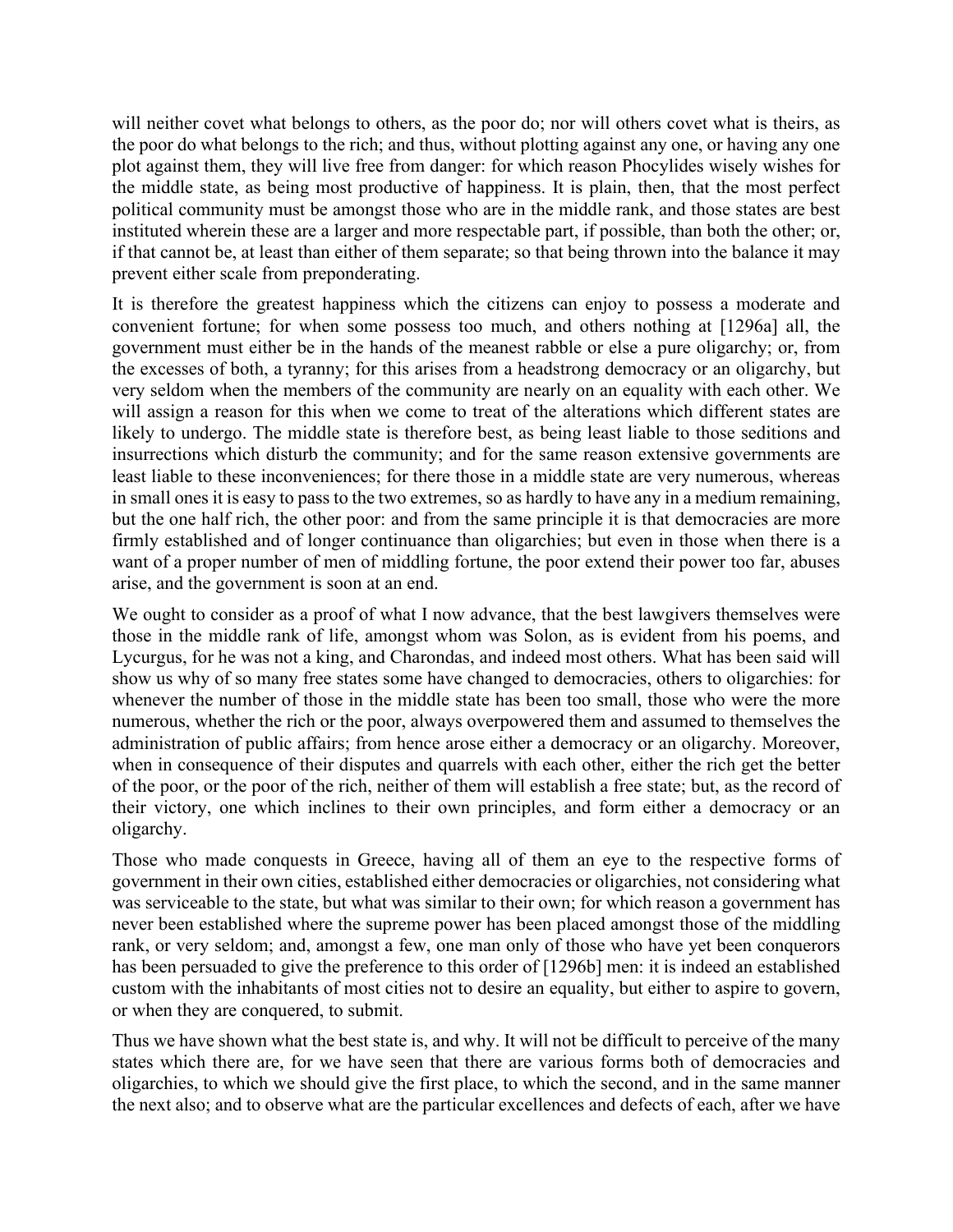first described the best possible; for that must be the best which is nearest to this, that worst which is most distant from the medium, without any one has a particular plan of his own which he judges by. I mean by this, that it may happen, that although one form of government may be better than another, yet there is no reason to prevent another from being preferable thereunto in particular circumstances and for particular purposes.

# **CHAPTER XII**

After what has been said, it follows that we should now show what particular form of government is most suitable for particular persons; first laying this down as a general maxim, that that party which desires to support the actual administration of the state ought always to be superior to that which would alter it. Every city is made up of quality and quantity: by quality I mean liberty, riches, education, and family, and by quantity its relative populousness: now it may happen that quality may exist in one of those parts of which the city is composed, and quantity in another; thus the number of the ignoble may be greater than the number of those of family, the number of the poor than that of the rich; but not so that the quantity of the one shall overbalance the quality of the other; those must be properly adjusted to each other; for where the number of the poor exceeds the proportion we have mentioned, there a democracy will rise up, and if the husbandry should have more power than others, it will be a democracy of husbandmen; and the democracy will be a particular species according to that class of men which may happen to be most numerous: thus, should these be the husbandmen, it will be of these, and the best; if of mechanics and those who hire themselves out, the worst possible: in the same manner it may be of any other set between these two. But when the rich and the noble prevail more by their quality than they are deficient in quantity, there an oligarchy ensues; and this oligarchy may be of different species, according to the nature of the prevailing party. Every legislator in framing his constitution ought to have a particular regard to those in the middle rank of life; and if he intends an oligarchy, these should be the object of his laws; if a democracy, to these they should be entrusted; and whenever their number exceeds that of the two others, or at least one of them, they give [1297a] stability to the constitution; for there is no fear that the rich and the poor should agree to conspire together against them, for neither of these will choose to serve the other. If any one would choose to fix the administration on the widest basis, he will find none preferable to this; for to rule by turns is what the rich and the poor will not submit to, on account of their hatred to each other. It is, moreover, allowed that an arbitrator is the most proper person for both parties to trust to; now this arbitrator is the middle rank.

Those who would establish aristocratical governments are mistaken not only in giving too much power to the rich, but also in deceiving the common people; for at last, instead of an imaginary good, they must feel a real evil, for the encroachments of the rich are more destructive to the state than those of the poor.

## **CHAPTER XIII**

There are five particulars in which, under fair pretences, the rich craftily endeavour to undermine the rights of the people, these are their public assemblies, their offices of state, their courts of justice, their military power, and their gymnastic exercises. With respect to their public assemblies, in having them open to all, but in fining the rich only, or others very little, for not attending; with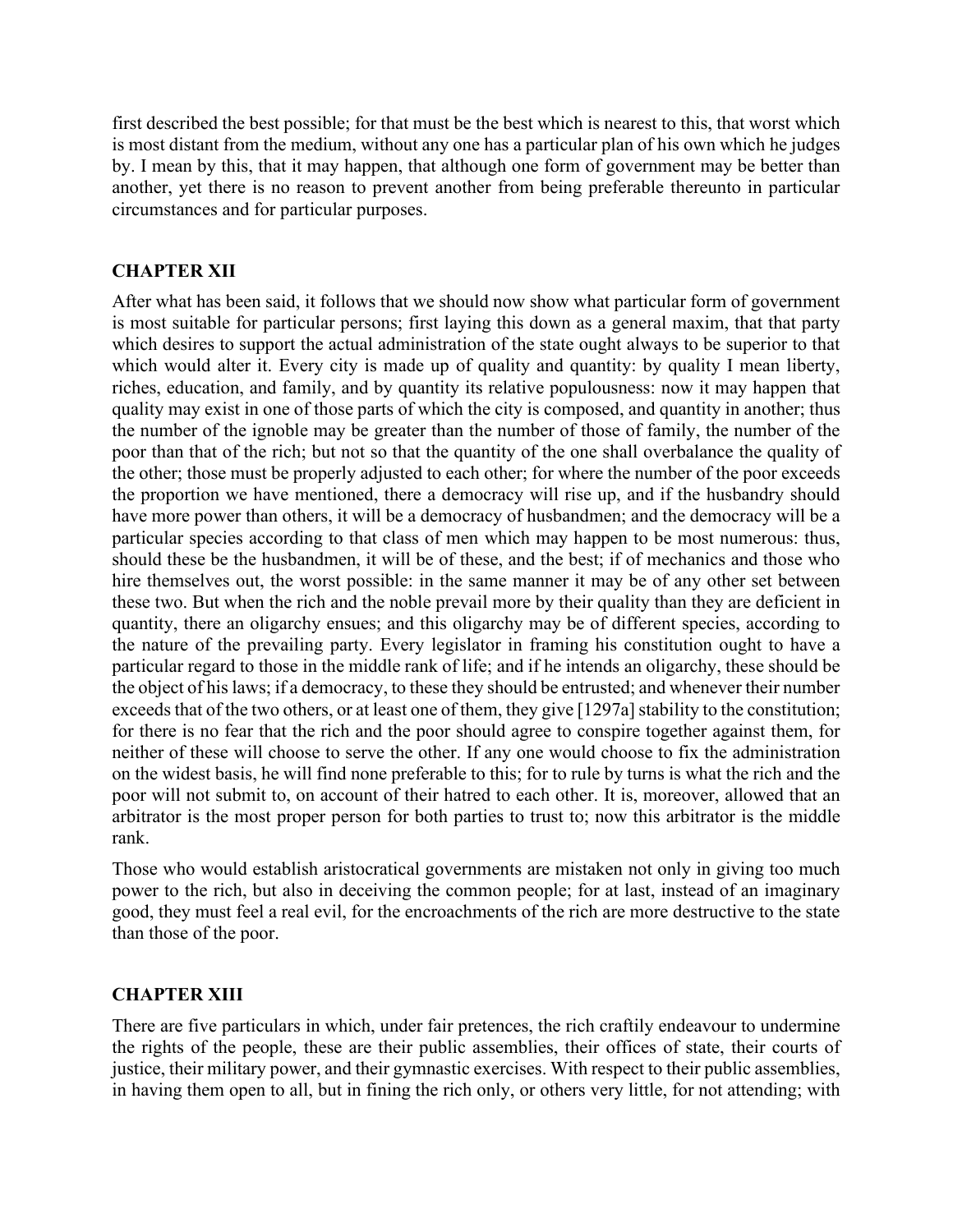respect to offices, in permitting the poor to swear off, but not granting this indulgence to those who are within the census; with respect to their courts of justice, in fining the rich for nonattendance, but the poor not at all, or those a great deal, and these very little, as was done by the laws of Charondas. In some places every citizen who was enrolled had a right to attend the public assemblies and to try causes; which if they did not do, a very heavy fine was laid upon them; that through fear of the fine they might avoid being enrolled, as they were then obliged to do neither the one nor the other. The same spirit of legislation prevailed with respect to their bearing arms and their gymnastic exercises; for the poor are excused if they have no arms, but the rich are fined; the same method takes place if they do not attend their gymnastic exercises, there is no penalty on one, but there is on the other: the consequence of which is, that the fear of this penalty induces the rich to keep the one and attend the other, while the poor do neither. These are the deceitful contrivances of oligarchical legislators.

The contrary prevails in a democracy; for there they make the poor a proper allowance for attending the assemblies and the courts, but give the rich nothing for doing it: whence it is evident, that if any one would properly blend these customs together, they must extend both the pay and the fine to every member of the community, and then every one would share in it, whereas part only now do. The citizens of a free state ought to [1297b] consist of those only who bear arms: with respect to their census it is not easy to determine exactly what it ought to be, but the rule that should direct upon this subject should be to make it as extensive as possible, so that those who are enrolled in it make up a greater part of the people than those who are not; for those who are poor, although they partake not of the offices of the state, are willing to live quiet, provided that no one disturbs them in their property: but this is not an easy matter; for it may not always happen, that those who are at the head of public affairs are of a humane behaviour. In time of war the poor are accustomed to show no alacrity without they have provisions found them; when they have, then indeed they are willing to fight.

In some governments the power is vested not only in those who bear arms, but also in those who have borne them. Among the Malienses the state was composed of these latter only, for all the officers were soldiers who had served their time. And the first states in Greece which succeeded those where kingly power was established, were governed by the military. First of all the horse, for at that time the strength and excellence of the army depended on the horse, for as to the heavyarmed foot they were useless without proper discipline; but the art of tactics was not known to the ancients, for which reason their strength lay in their horse: but when cities grew larger, and they depended more on their foot, greater numbers partook of the freedom of the city; for which reason what we call republics were formerly called democracies. The ancient governments were properly oligarchies or kingdoms; for on account of the few persons in each state, it would have been impossible to have found a sufficient number of the middle rank; so these being but few, and those used to subordination, they more easily submitted to be governed.

We have now shown why there are many sorts of governments, and others different from those we have treated of: for there are more species of democracies than one, and the like is true of other forms, and what are their differences, and whence they arise; and also of all others which is the best, at least in general; and which is best suited for particular people.

## **CHAPTER XIV**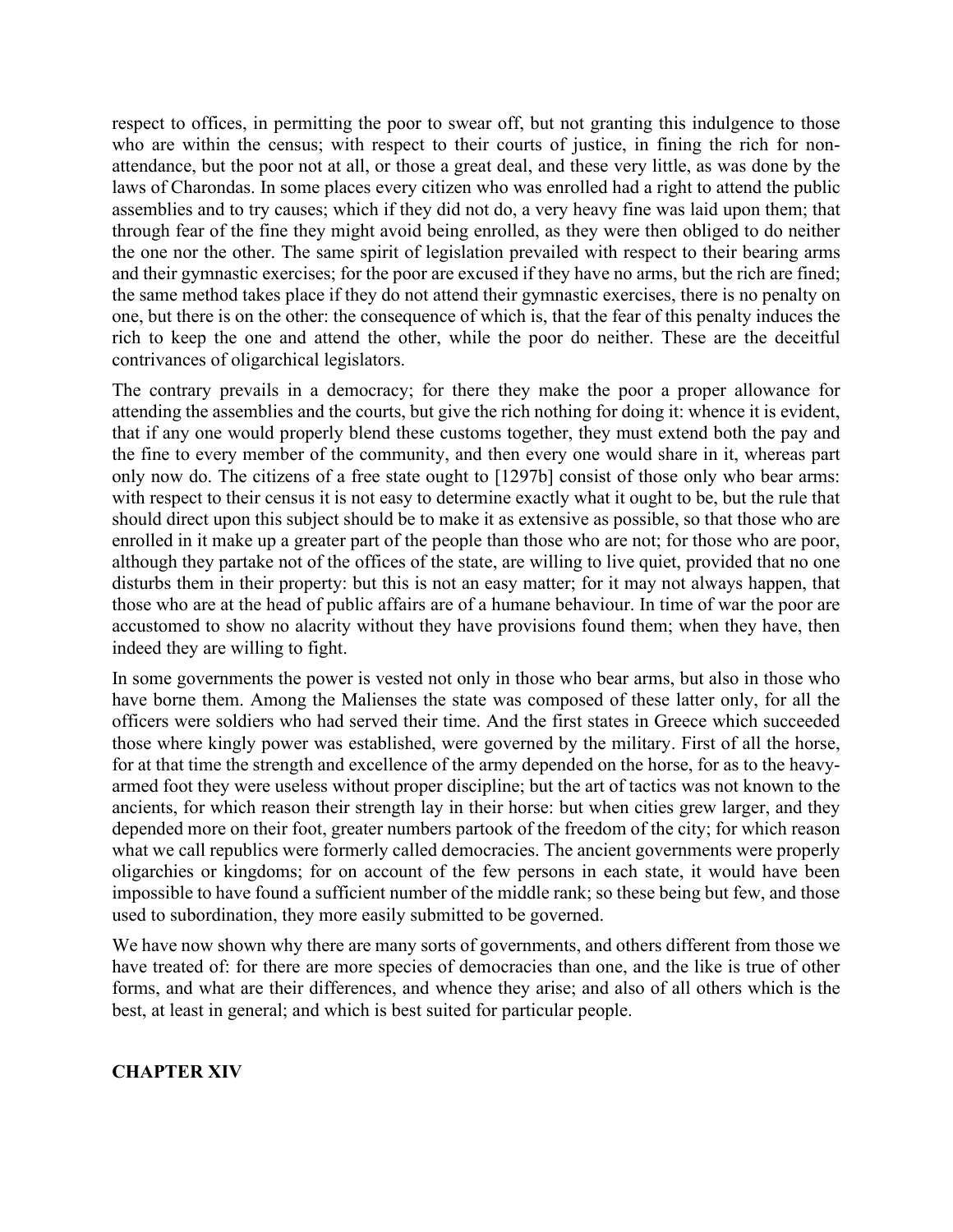We will now proceed to make some general reflections upon the governments next in order, and also to consider each of them in particular; beginning with those principles which appertain to each: now there are three things in all states which a careful legislator ought well to consider, which are of great consequence to all, and which properly attended to the state must necessarily be happy; and according to the variation of which the one will differ from the other. The first of these is the [1298a] public assembly; the second the officers of the state, that is, who they ought to be, and with what power they should be entrusted, and in what manner they should be appointed; the third, the judicial department.

Now it is the proper business of the public assembly to determine concerning war and peace, making or breaking off alliances, to enact laws, to sentence to death, banishment, or confiscation of goods, and to call the magistrates to account for their behaviour when in office. Now these powers must necessarily be entrusted to the citizens in general, or all of them to some; either to one magistrate or more; or some to one, and some to another, or some to all, but others to some: to entrust all to all is in the spirit of a democracy, for the people aim at equality. There are many methods of delegating these powers to the citizens at large, one of which is to let them execute them by turn, and not altogether, as was done by Tellecles, the Milesian, in his state. In others the supreme council is composed of the different magistrates, and they succeed to the offices of the community by proper divisions of tribes, wards, and other very small proportions, till every one in his turn goes through them: nor does the whole community ever meet together, without it is when new laws are enacted, or some national affair is debated, or to hear what the magistrates have to propose to them. Another method is for the people to meet in a collective body, but only for the purpose of holding the comitia, making laws, determining concerning war or peace, and inquiring into the conduct of their magistrates, while the remaining part of the public business is conducted by the magistrates, who have their separate departments, and are chosen out of the whole community either by vote or ballot. Another method is for the people in general to meet for the choice of the magistrates, and to examine into their conduct; and also to deliberate concerning war and alliances, and to leave other things to the magistrates, whoever happen to be chosen, whose particular employments are such as necessarily require persons well skilled therein. A fourth method is for every person to deliberate upon every subject in public assembly, where the magistrates can determine nothing of themselves, and have only the privilege of giving their opinions first; and this is the method of the most pure democracy, which is analogous to the proceedings in a dynastic oligarchy and a tyrannic monarchy.

These, then, are the methods in which public business is conducted in a democracy. When the power is in the hands of part of the community only, it is an oligarchy and this also admits of different customs; for whenever the officers of the state are chosen out of those who have a moderate fortune, and these from that circumstance are many, and when they depart not from that line which the law has laid down, but carefully follow it, and when all within the census are eligible, certainly it is then an oligarchy, but founded on true principles of government [1298b] from its moderation. When the people in general do not partake of the deliberative power, but certain persons chosen for that purpose, who govern according to law; this also, like the first, is an oligarchy. When those who have the deliberative power elect each other, and the son succeeds to the father, and when they can supersede the laws, such a government is of necessity a strict oligarchy. When some persons determine on one thing, and others on another, as war and peace, and when all inquire into the conduct of their magistrates, and other things are left to different officers, elected either by vote or lot, then the government is an aristocracy or a free state. When some are chosen by vote and others by lot, and these either from the people in general, or from a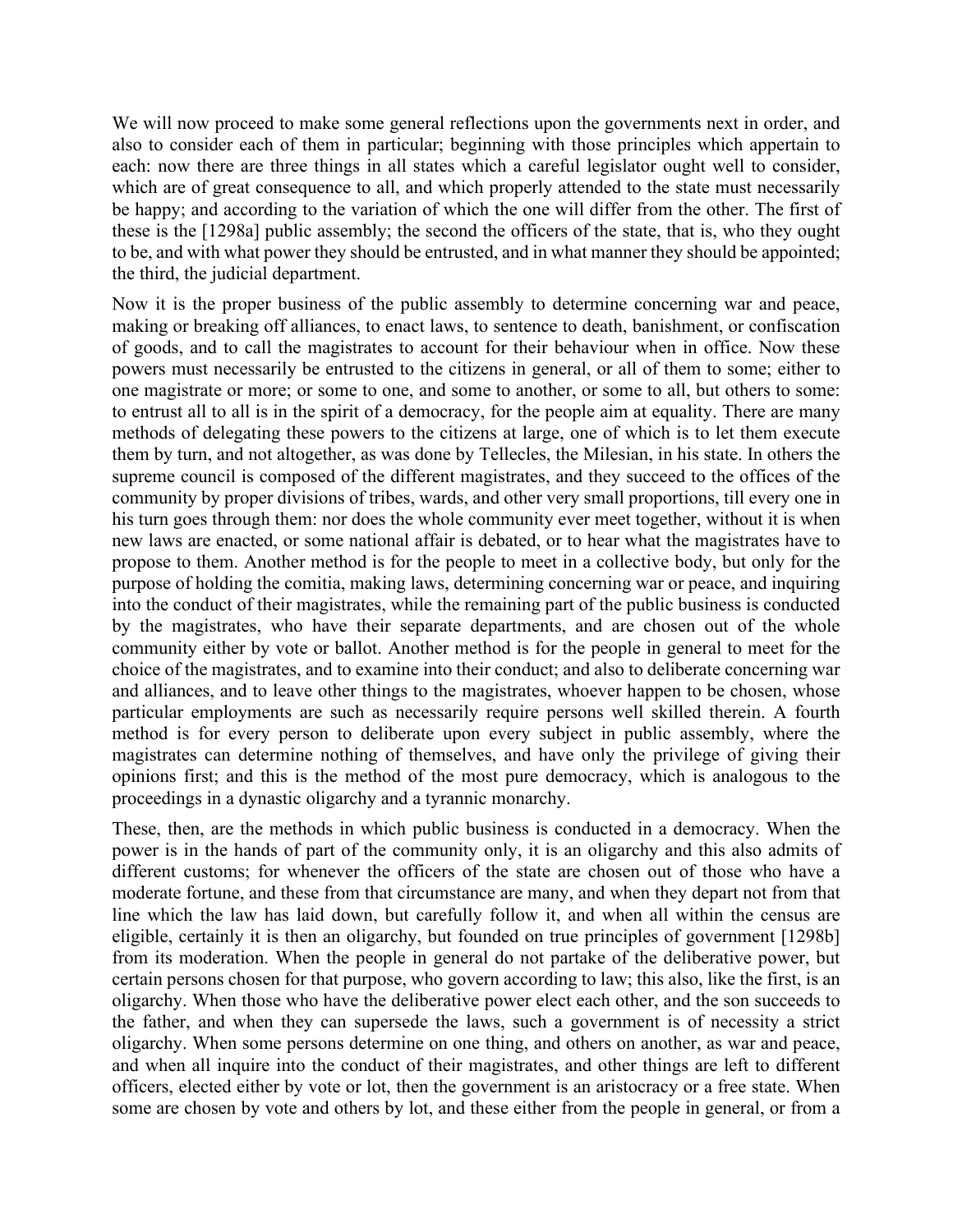certain number elected for that purpose, or if both the votes and the lots are open to all, such a state is partly an aristocracy, partly a free government itself. These are the different methods in which the deliberative power is vested in different states, all of whom follow some regulation here laid down. It is advantageous to a democracy, in the present sense of the word, by which I mean a state wherein the people at large have a supreme power, even over the laws, to hold frequent public assemblies; and it will be best in this particular to imitate the example of oligarchies in their courts of justice; for they fine those who are appointed to try causes if they do not attend, so should they reward the poor for coming to the public assemblies: and their counsels will be best when all advise with each other, the citizens with the nobles, the nobles with the citizens. It is also advisable when the council is to be composed of part of the citizens, to elect, either by vote or lot, an equal number of both ranks. It is also proper, if the common people in the state are very numerous, either not to pay every one for his attendance, but such a number only as will make them equal to the nobles, or to reject many of them by lot.

In an oligarchy they should either call up some of the common people to the council, or else establish a court, as is done in some other states, whom they call pre-advisers or guardians of the laws, whose business should be to propose first what they should afterwards enact. By this means the people would have a place in the administration of public affairs, without having it in their power to occasion any disorder in the government. Moreover, the people may be allowed to have a vote in whatever bill is proposed, but may not themselves propose anything contrary thereto; or they may give their advice, while the power of determining may be with the magistrates only. It is also necessary to follow a contrary practice to what is established in democracies, for the people should be allowed the power of pardoning, but not of condemning, for the cause should be referred back again to the magistrates: whereas the contrary takes place in republics; for the power of pardoning is with the few, but not of condemning, which is always referred [1299a] to the people at large. And thus we determine concerning the deliberative power in any state, and in whose hands it shall be.

# **CHAPTER XV**

We now proceed to consider the choice of magistrates; for this branch of public business contains many different Parts, as how many there shall be, what shall be their particular office, and with respect to time how long each of them shall continue in place; for some make it six months, others shorter, others for a year, others for a much longer time; or whether they should be perpetual or for a long time, or neither; for the same person may fill the same office several times, or he may not be allowed to enjoy it even twice, but only once: and also with respect to the appointment of magistrates, who are to be eligible, who is to choose them, and in what manner; for in all these particulars we ought properly to distinguish the different ways which may be followed; and then to show which of these is best suited to such and such governments.

Now it is not easy to determine to whom we ought properly to give the name of magistrate, for a government requires many persons in office; but every one of those who is either chosen by vote or lot is not to be reckoned a magistrate. The priests, for instance, in the first place; for these are to be considered as very different from civil magistrates: to these we may add the choregi and heralds; nay, even ambassadors are elected: there are some civil employments which belong to the citizens; and these are either when they are all engaged in one thing, as when as soldiers they obey their general, or when part of them only are, as in governing the women or educating the youth;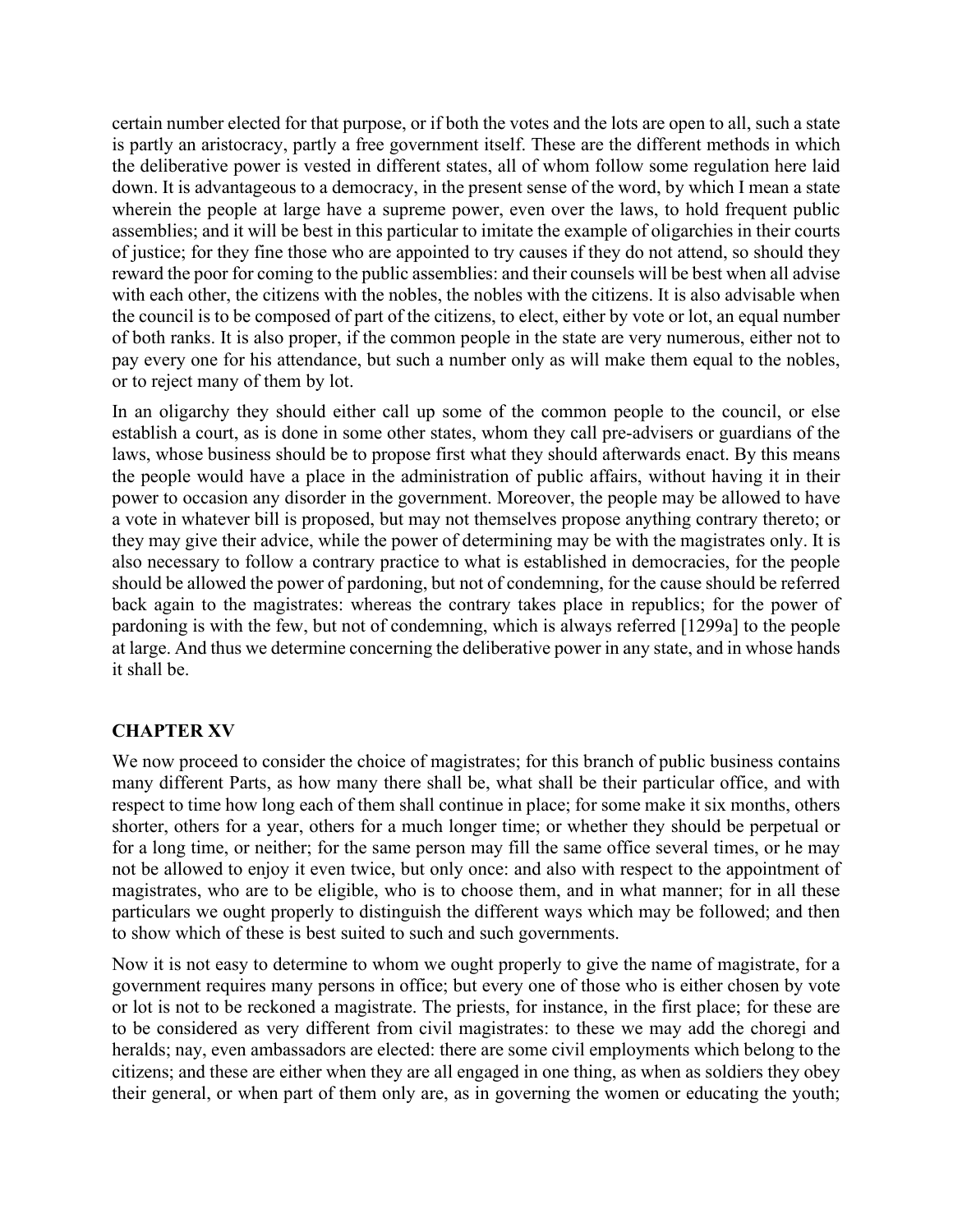and also some economic, for they often elect corn-meters: others are servile, and in which, if they are rich, they employ slaves. But indeed they are most properly called magistrates, who are members of the deliberative council, or decide causes, or are in some command, the last more especially, for to command is peculiar to magistrates. But to speak truth, this question is of no great consequence, nor is it the province of the judges to decide between those who dispute about words; it may indeed be an object of speculative inquiry; but to inquire what officers are necessary in a state, and how many, and what, though not most necessary, may yet be advantageous in a well-established government, is a much more useful employment, and this with respect to all states in general, as well as to small cities.

In extensive governments it is proper to allot one employment to one person, as there are many to serve the public in so numerous a society, where some may be passed over for a long time, and others never be in office but once; and indeed everything is better done which has the whole attention of one person, than when that [1299b] attention is divided amongst many; but in small states it is necessary that a few of the citizens should execute many employments; for their numbers are so small it will not be convenient to have many of them in office at the same time; for where shall we find others to succeed them in turn? Small states will sometimes want the same magistrates and the same laws as large ones; but the one will not want to employ them so often as the other; so that different charges may be intrusted to the same person without any inconvenience, for they will not interfere with each other, and for want of sufficient members in the community it will be necessary. If we could tell how many magistrates are necessary in every city, and how many, though not necessary, it is yet proper to have, we could then the better know how many different offices one might assign to one magistrate. It is also necessary to know what tribunals in different places should have different things under their jurisdiction, and also what things should always come under the cognisance of the same magistrate; as, for instance, decency of manners, shall the clerk of the market take cognisance of that if the cause arises in the market, and another magistrate in another place, or the same magistrate everywhere: or shall there be a distinction made of the fact, or the parties? as, for instance, in decency of manners, shall it be one cause when it relates to a man, another when it relates to a woman?

In different states shall the magistrates be different or the same? I mean, whether in a democracy, an oligarchy, an aristocracy, and a monarchy, the same persons shall have the same power? or shall it vary according to the different formation of the government? as in an aristocracy the offices of the state are allotted to those who are well educated; in an oligarchy to those who are rich; in a democracy to the freemen? Or shall the magistrates differ as the communities differ? For it may happen that the very same may be sometimes proper, sometimes otherwise: in this state it may be necessary that the magistrate have great powers, in that but small. There are also certain magistrates peculiar to certain states—as the pre-advisers are not proper in a democracy, but a senate is; for one such order is necessary, whose business shall be to consider beforehand and prepare those bills which shall be brought before the people that they may have leisure to attend to their own affairs; and when these are few in number the state inclines to an oligarchy. The preadvisers indeed must always be few for they are peculiar to an oligarchy: and where there are both these offices in the same state, the pre-adviser's is superior to the senator's, the one having only a democratical power, the other an oligarchical: and indeed the [1300a] power of the senate is lost in those democracies, in which the people, meeting in one public assembly, take all the business into their own hands; and this is likely to happen either when the community in general are in easy circumstances, or when they are paid for their attendance; for they are then at leisure often to meet together and determine everything for themselves. A magistrate whose business is to control the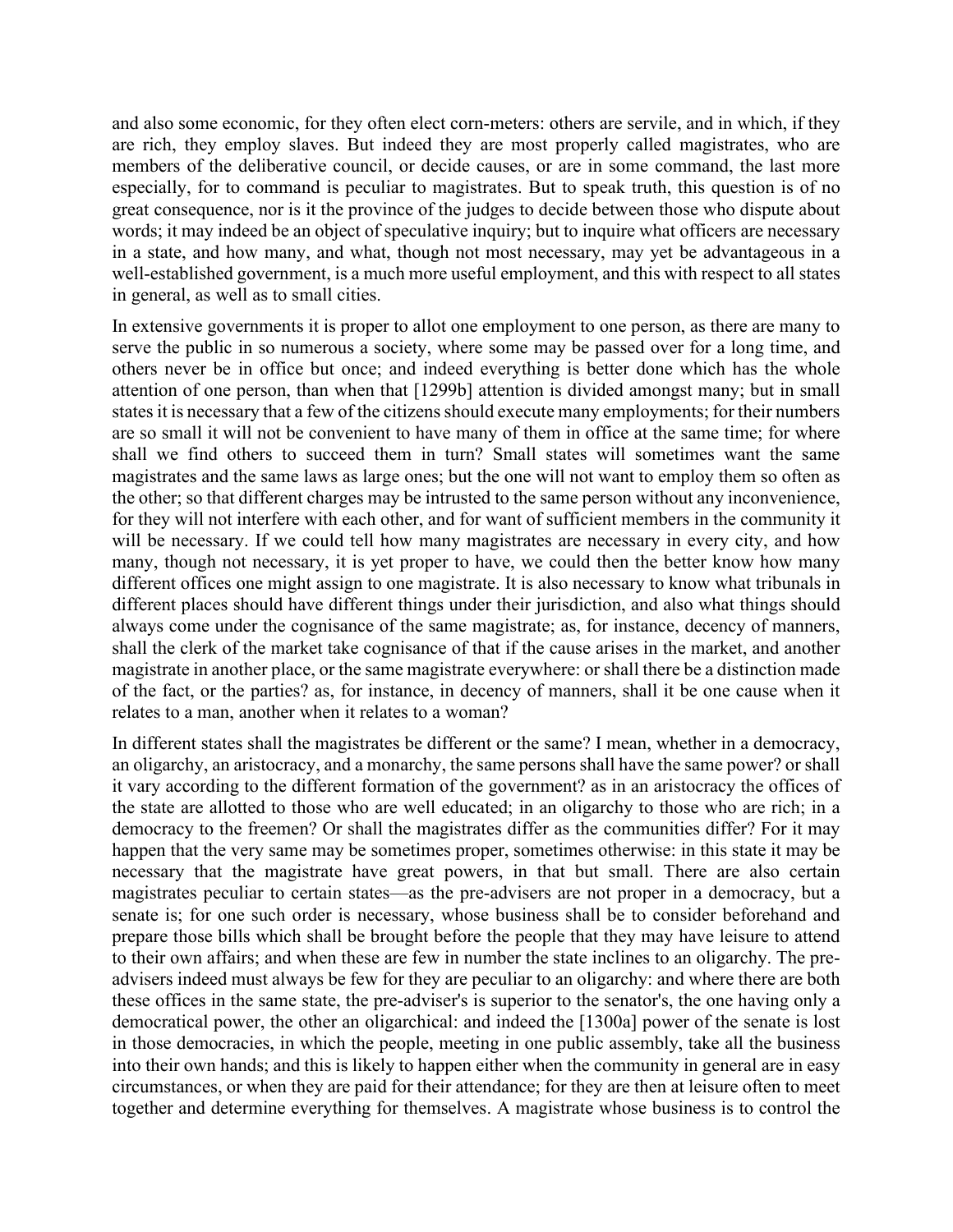manners of the boys, or women, or who takes any department similar to this, is to be found in an aristocracy, not in a democracy; for who can forbid the wives of the poor from appearing in public? neither is such a one to be met with in an oligarchy; for the women there are too delicate to bear control. And thus much for this subject. Let us endeavour to treat at large of the establishment of magistrates, beginning from first principles. Now, they differ from each other in three ways, from which, blended together, all the varieties which can be imagined arise. The first of these differences is in those who appoint the magistrates, the second consists in those who are appointed, the third in the mode of appointment; and each of these three differ in three manners; for either all the citizens may appoint collectively, or some out of their whole body, or some out of a particular order in it, according to fortune, family, or virtue, or some other rule (as at Megara, where the right of election was amongst those who had returned together to their country, and had reinstated themselves by force of arms) and this either by vote or lot. Again, these several modes may be differently formed together, as some magistrates may be chosen by part of the community, others by the whole; some out of part, others out of the whole; some by vote, others by lot: and each of these different modes admit of a four-fold subdivision; for either all may elect all by vote or by lot; and when all elect, they may either proceed without any distinction, or they may elect by a certain division of tribes, wards, or companies, till they have gone through the whole community: and some magistrates may be elected one way, and others another. Again, if some magistrates are elected either by vote or lot of all the citizens, or by the vote of some and the lot of some, or some one way and some another; that is to say, some by the vote of all, others by the lot of all, there will then be twelve different methods of electing the magistrates, without blending the two together. Of these there are two adapted to a democracy; namely, to have all the magistrates chosen out of all the people, either by vote or lot, or both; that is to say, some of them by lot, some by vote. In a free state the whole community should not elect at the same time, but some out of the whole, or out of some particular rank; and this either by lot, or vote, or both: and they should elect either out of the whole community, or out of some particular persons in it, and this both by lot and vote. In an oligarchy it is proper to choose some magistrates out of the whole body of the citizens, some by vote, some by lot, others by both: by lot is most correspondent to that form of government. In a free aristocracy, some magistrates [1300b] should be chosen out of the community in general, others out of a particular rank, or these by choice, those by lot. In a pure oligarchy, the magistrates should be chosen out of certain ranks, and by certain persons, and some of those by lot, others by both methods; but to choose them out of the whole community is not correspondent to the nature of this government. It is proper in an aristocracy for the whole community to elect their magistrates out of particular persons, and this by vote. These then are all the different ways of electing of magistrates; and they have been allotted according to the nature of the different communities; but what mode of proceeding is proper for different communities, or how the offices ought to be established, or with what powers shall be particularly explained. I mean by the powers of a magistrate, what should be his particular province, as the management of the finances or the laws of the state; for different magistrates have different powers, as that of the general of the army differs from the clerk of the market.

#### **CHAPTER XVI**

Of the three parts of which a government is formed, we now come to consider the judicial; and this also we shall divide in the same manner as we did the magisterial, into three parts. Of whom the judges shall consist, and for what causes, and how. When I say of whom, I mean whether they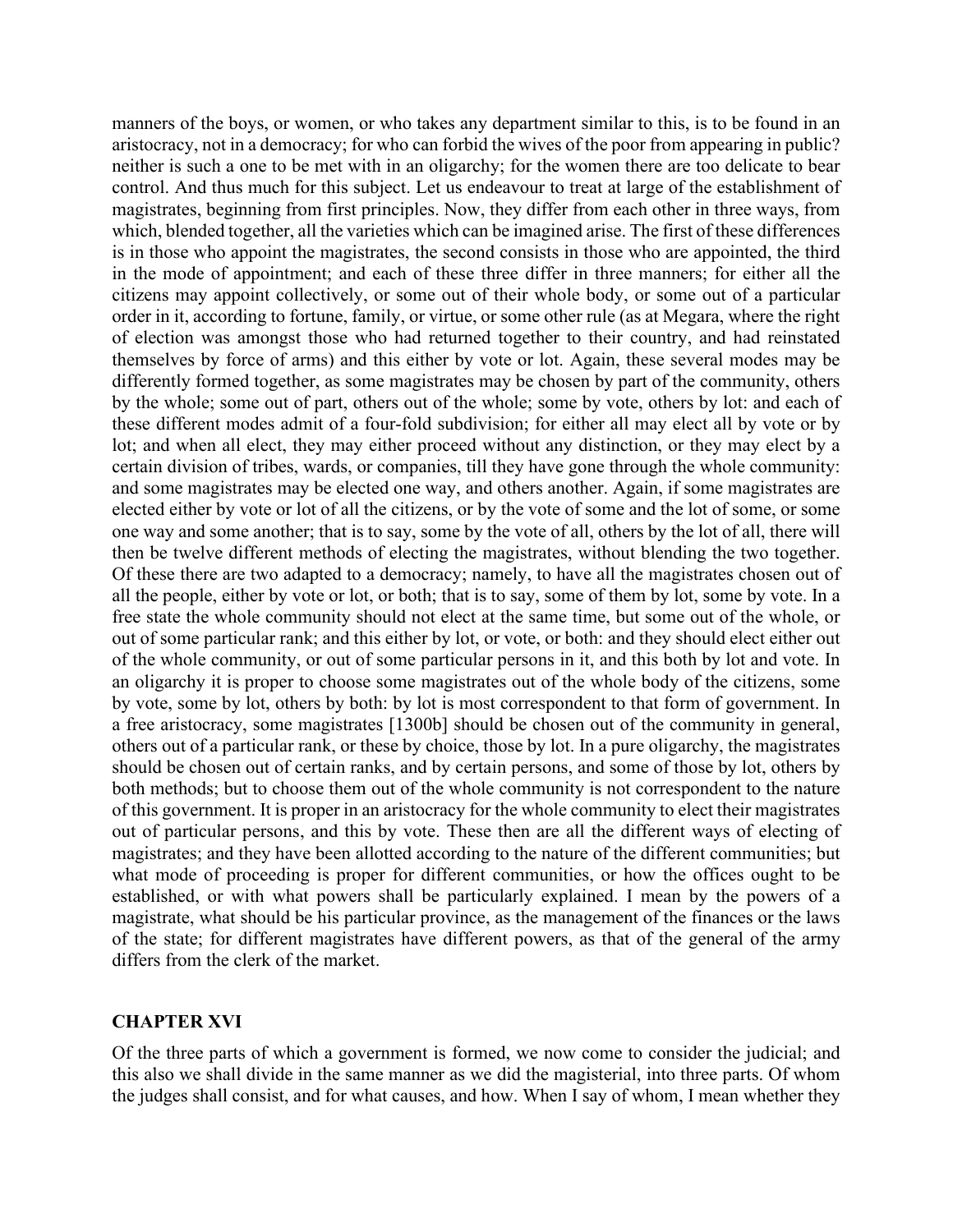shall be the whole people, or some particulars; by for what causes I mean, how many different courts shall be appointed; by how, whether they shall be elected by vote or lot. Let us first determine how many different courts there ought to be. Now these are eight. The first of these is the court of inspection over the behaviour of the magistrates when they have quitted their office; the second is to punish those who have injured the public; the third is to take cognisance of those causes in which the state is a party; the fourth is to decide between magistrates and private persons, who appeal from a fine laid upon them; the fifth is to determine disputes which may arise concerning contracts of great value; the sixth is to judge between foreigners, and of murders, of which there are different species; and these may all be tried by the same judges or by different ones; for there are murders of malice prepense and of chance-medley; there is also justifiable homicide, where the fact is admitted, and the legality of it disputed.

There is also another court called at Athens the Court of Phreattae, which determines points relating to a murder committed by one who has run away, to decide whether he shall return; though such an affair happens but seldom, and in very large cities; the seventh, to determine causes wherein strangers are concerned, and this whether they are between stranger and stranger or between a stranger and a citizen. The eighth and last is for small actions, from one to five drachma's, or a little more; for these ought also to be legally determined, but not to be brought before the whole body of the judges. But without entering into any particulars concerning actions for murder, and those wherein strangers are the parties, let us particularly treat of those courts which have the jurisdiction of those matters which more particularly relate to the affairs of the community and which if not well conducted occasion seditions and commotions in the state. Now, of necessity, either all persons must have a right to judge of all these different causes, appointed for that purpose, either by vote or lot, or all of all, some of them by vote, and others by lot, or in some causes by vote, in others by lot. Thus there will be four sorts of judges. There [1301a] will be just the same number also if they are chosen out of part of the people only; for either all the judges must be chosen out of that part either by vote or lot, or some by lot and some by vote, or the judges in particular causes must be chosen some by vote, others by lot; by which means there will be the same number of them also as was mentioned. Besides, different judges may be joined together; I mean those who are chosen out of the whole people or part of them or both; so that all three may sit together in the same court, and this either by vote, lot, or both. And thus much for the different sorts of judges. Of these appointments that which admits all the community to be judges in all causes is most suitable to a democracy; the second, which appoints that certain persons shall judge all causes, to an oligarchy; the third, which appoints the whole community to be judges in some causes, but particular persons in others, to an aristocracy or free state.

#### **BOOK V**

#### **CHAPTER I**

We have now gone through those particulars we proposed to speak of; it remains that we next consider from what causes and how alterations in government arise, and of what nature they are, and to what the destruction of each state is owing; and also to what form any form of polity is most likely to shift into, and what are the means to be used for the general preservation of governments, as well as what are applicable to any particular state; and also of the remedies which are to be applied either to all in general, or to any one considered separately, when they are in a state of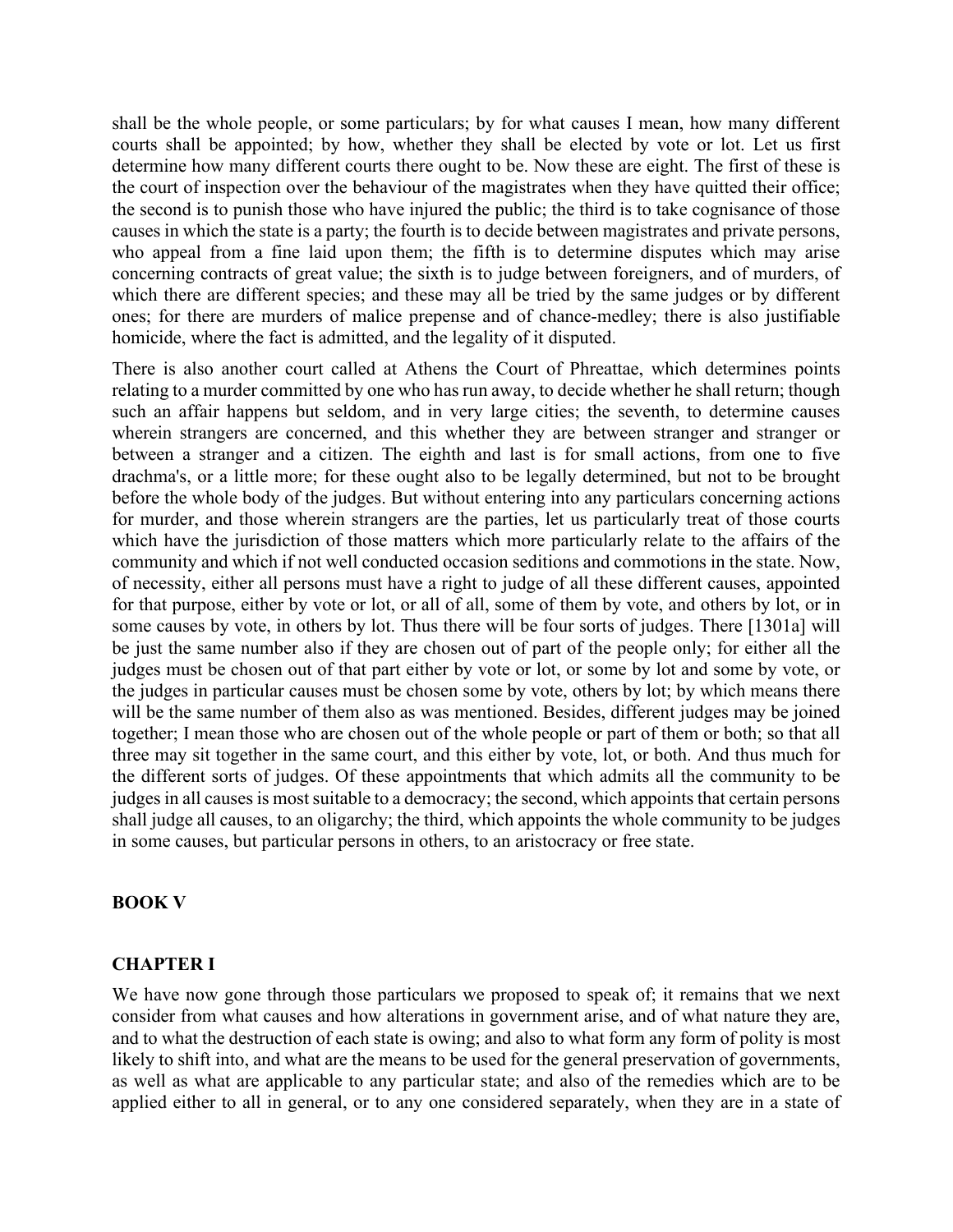corruption: and here we ought first to lay down this principle, that there are many governments, all of which approve of what is just and what is analogically equal; and yet have failed from attaining thereunto, as we have already mentioned; thus democracies have arisen from supposing that those who are equal in one thing are so in every other circumstance; as, because they are equal in liberty, they are equal in everything else; and oligarchies, from supposing that those who are unequal in one thing are unequal in all; that when men are so in point of fortune, that inequality extends to everything else. Hence it follows, that those who in some respects are equal with others think it right to endeavour to partake of an equality with them in everything; and those who are superior to others endeavour to get still more; and it is this more which is the inequality: thus most states, though they have some notion of what is just, yet are almost totally wrong; and, upon this account, when either party has not that share in the administration which answers to his expectations, he becomes seditious: but those who of all others have the greatest right to be so are the last that are; namely, those who excel in virtue; for they alone can be called generally superior. There are, too, some persons of distinguished families who, because they are so, disdain to be on an equality with others, for those esteem themselves noble who boast of their ancestors' merit and fortune: these, to speak truth, are the origin and fountain from whence seditions arise. The alterations which men may propose to make in governments are two; for either they may change the state already established into some other, as when they propose to erect an oligarchy where there is a democracy; or a democracy, or free state, where there is an oligarchy, or an aristocracy from these, or those from that; or else, when they have no objection to the established government, which they like very well, but choose to have the sole management in it themselves; either in the hands of a few or one only. They will also raise commotions concerning the degree in which they would have the established power; as if, for instance, the government is an oligarchy, to have it more purely so, and in the same manner if it is a democracy, or else to have it less so; and, in like manner, whatever may be the nature of the government, either to extend or contract its powers; or else to make some alterations in some parts of it; as to establish or abolish a particular magistracy, as some persons say Lysander endeavoured to abolish the kingly power in Sparta; and Pausanias that of the ephori. Thus in Epidamnus there was an alteration in one part of the constitution, for instead of the philarchi they established a senate. It is also necessary for all the magistrates at Athens; to attend in the court of the Helisea when any new magistrate is created: the power of the archon also in that state partakes of the nature of an oligarchy: inequality is always the occasion of sedition, but not when those who are unequal are treated in a different manner correspondent to that inequality. Thus kingly power is unequal when exercised over equals. Upon the whole, those who aim after an equality are the cause of seditions. Equality is twofold, either in number or value. Equality in number is when two things contain the same parts or the same quantity; equality in value is by proportion as two exceeds one, and three two by the same number-thus by proportion four exceeds two, and two one in the same degree, for two is the same part of four that one is of two; that is to say, half. Now, all agree in what is absolutely and simply just; but, as we have already said they dispute concerning proportionate value; for some persons, if they are equal in one respect, think themselves equal in all; others, if they are superior in one thing, think they may claim the superiority in all; from whence chiefly arise two sorts of governments, a democracy and an oligarchy; for nobility and virtue are to be found only [1302a] amongst a few; the contrary amongst the many; there being in no place a hundred of the first to be met with, but enough of the last everywhere. But to establish a government entirely upon either of these equalities is wrong, and this the example of those so established makes evident, for none of them have been stable; and for this reason, that it is impossible that whatever is wrong at the first and in its principles should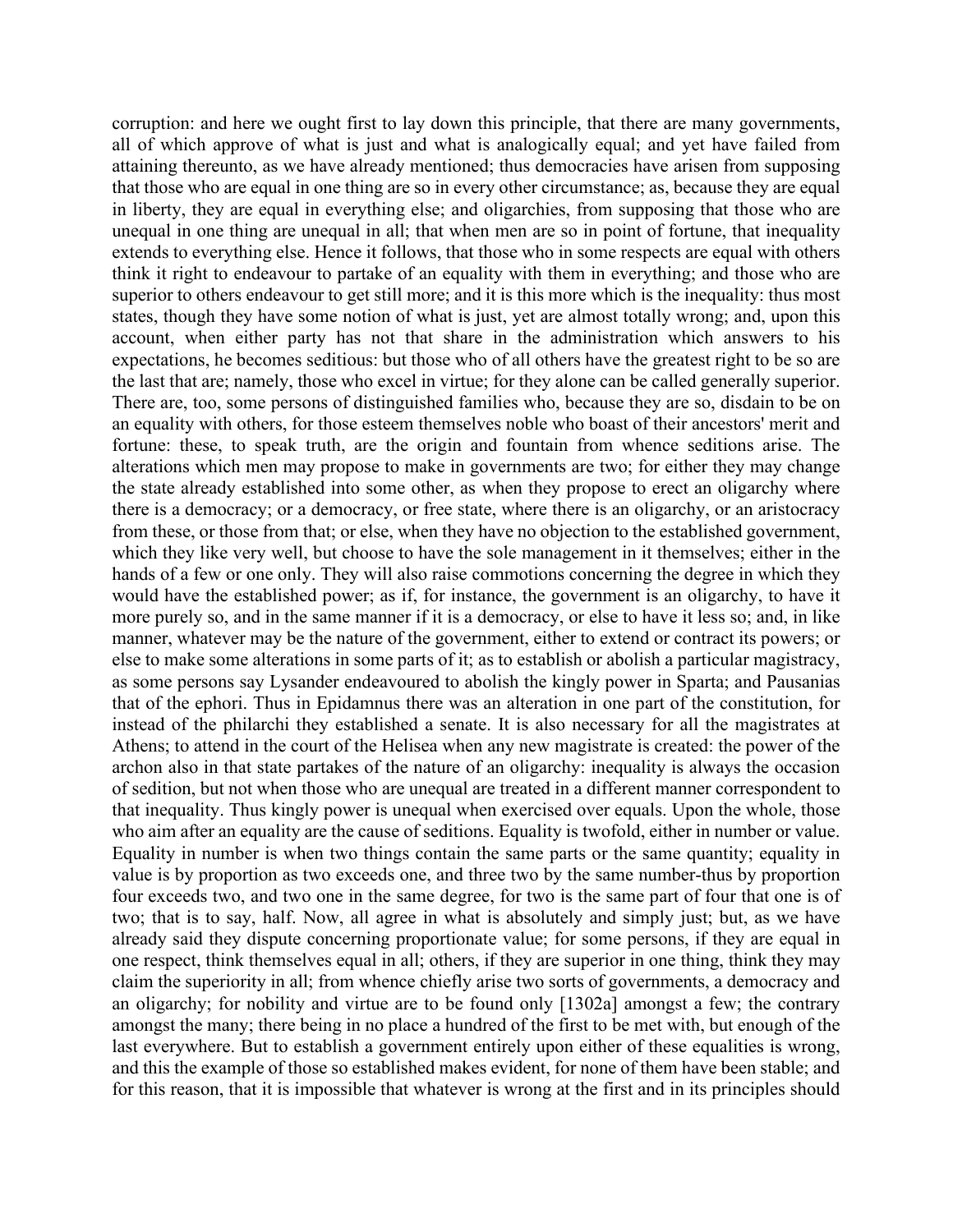not at last meet with a bad end: for which reason in some things an equality of numbers ought to take place, in others an equality in value. However, a democracy is safer and less liable to sedition than an oligarchy; for in this latter it may arise from two causes, for either the few in power may conspire against each other or against the people; but in a democracy only one; namely, against the few who aim at exclusive power; but there is no instance worth speaking of, of a sedition of the people against themselves. Moreover, a government composed of men of moderate fortunes comes much nearer to a democracy than an oligarchy, and is the safest of all such states.

## **CHAPTER II**

Since we are inquiring into the causes of seditions and revolutions in governments, we must begin entirely with the first principles from whence they arise. Now these, so to speak, are nearly three in number; which we must first distinguish in general from each other, and endeavour to show in what situation people are who begin a sedition; and for what causes; and thirdly, what are the beginnings of political troubles and mutual quarrels with each other. Now that cause which of all others most universally inclines men to desire to bring about a change in government is that which I have already mentioned; for those who aim at equality will be ever ready for sedition, if they see those whom they esteem their equals possess more than they do, as well as those also who are not content with equality but aim at superiority, if they think that while they deserve more than, they have only equal with, or less than, their inferiors. Now, what they aim at may be either just or unjust; just, when those who are inferior are seditious, that they may be equal; unjust, when those who are equal are so, that they may be superior. These, then, are the situations in which men will be seditious: the causes for which they will be so are profit and honour; and their contrary: for, to avoid dishonour or loss of fortune by mulcts, either on their own account or their friends, they will raise a commotion in the state. The original causes which dispose men to the things which I have mentioned are, taken in one manner, seven in number, in another they are more; two of which are the same with those that have been already mentioned: but influencing in a different manner; for profit and honour sharpen men against each other; not to get the possession of them for themselves (which was what I just now supposed), but when they see others, some justly, others [1302b] unjustly, engrossing them. The other causes are haughtiness, fear, eminence, contempt, disproportionate increase in some part of the state. There are also other things which in a different manner will occasion revolutions in governments; as election intrigues, neglect, want of numbers, a too great dissimilarity of circumstances.

### **CHAPTER III**

What influence ill-treatment and profit have for this purpose, and how they may be the causes of sedition, is almost self-evident; for when the magistrates are haughty and endeavour to make greater profits than their office gives them, they not only occasion seditions amongst each other, but against the state also who gave them their power; and this their avarice has two objects, either private property or the property of the state. What influence honours have, and how they may occasion sedition, is evident enough; for those who are themselves unhonoured while they see others honoured, will be ready for any disturbance: and these things are done unjustly when any one is either honoured or discarded contrary to their deserts, justly when they are according to them. Excessive honours are also a cause of sedition when one person or more are greater than the state and the power of the government can permit; for then a monarchy or a dynasty is usually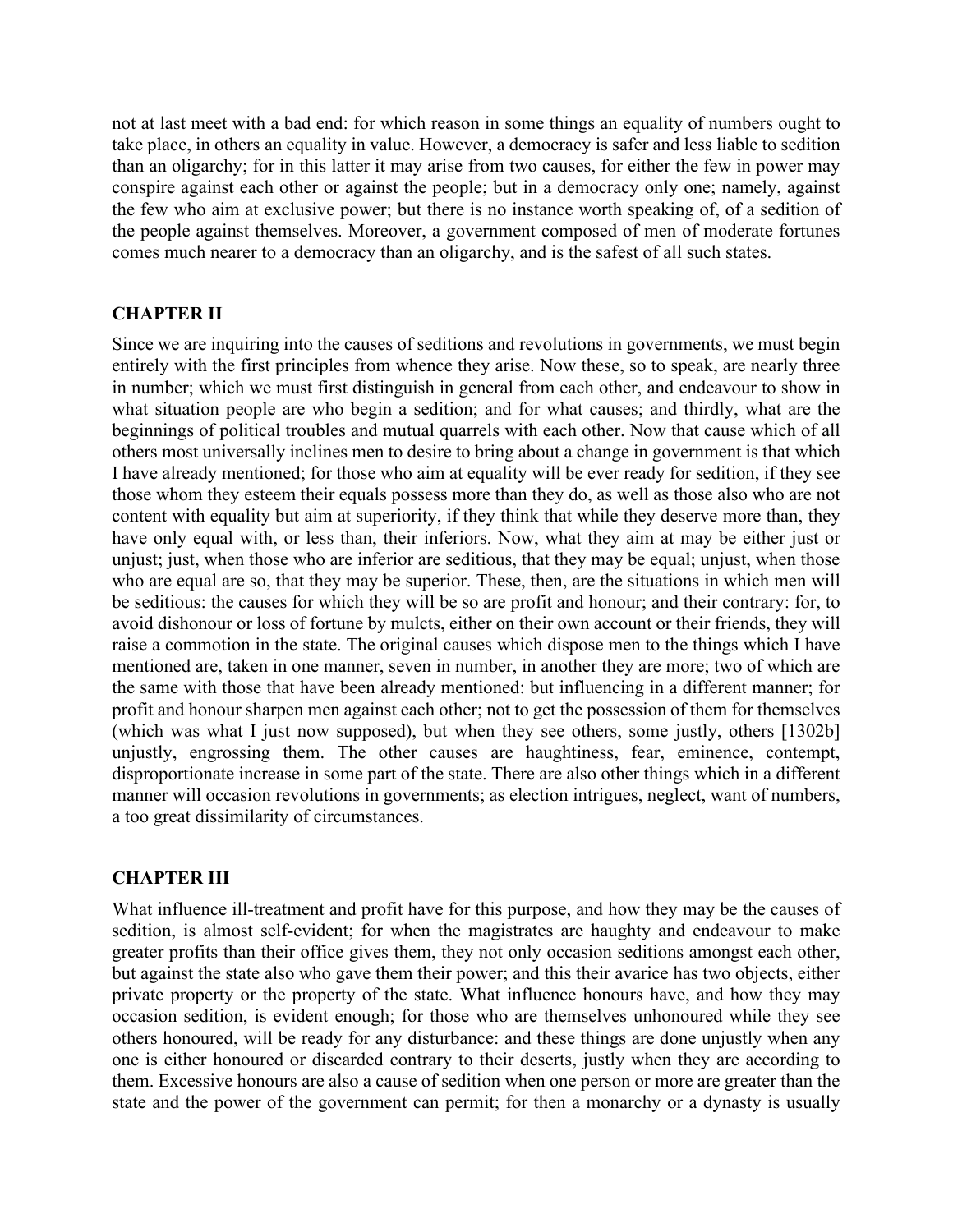established: on which account the ostracism was introduced in some places, as at Argos and Athens: though it is better to guard against such excesses in the founding of a state, than when they have been permitted to take place, to correct them afterward. Those who have been guilty of crimes will be the cause of sedition, through fear of punishment; as will those also who expect an injury, that they may prevent it; as was the case at Rhodes, when the nobles conspired against the people on account of the decrees they expected would pass against them. Contempt also is a cause of sedition and conspiracies; as in oligarchies, where there are many who have no share in the administration. The rich also even in democracies, despising the disorder and anarchy which will arise, hope to better themselves by the same means which happened at Thebes after the battle of Oenophyta, where, in consequence of bad administration, the democracy was destroyed; as it was at Megara, where the power of the people was lost through anarchy and disorder; the same thing happened at Syracuse before the tyranny of Gelon; and at Rhodes there was the same sedition before the popular government was overthrown. Revolutions in state will also arise from a disproportionate increase; for as the body consists of many parts, it ought to increase proportionably to preserve its symmetry, which would otherwise be destroyed; as if the foot was to be four cubits long, and the rest of the body but two palms; it might otherwise [1303a] be changed into an animal of a different form, if it increase beyond proportion not only in quantity, but also in disposition of parts; so also a city consists of parts, some of which may often increase without notice, as the number of poor in democracies and free states. They will also sometimes happen by accident, as at Tarentum, a little after the Median war, where so many of the nobles were killed in a battle by the lapygi, that from a free state the government was turned into a democracy; and at Argos, where so many of the citizens were killed by Cleomenes the Spartan, that they were obliged to admit several husbandmen to the freedom of the state: and at Athens, through the unfortunate event of the infantry battles, the number of the nobles was reduced by the soldiers being chosen from the list of citizens in the Lacedaemonian wars. Revolutions also sometimes take place in a democracy, though seldomer; for where the rich grow numerous or properties increase, they become oligarchies or dynasties. Governments also sometimes alter without seditions by a combination of the meaner people; as at Hersea: for which purpose they changed the mode of election from votes to lots, and thus got themselves chosen: and by negligence, as when the citizens admit those who are not friends to the constitution into the chief offices of the state, which happened at Orus, when the oligarchy of the archons was put an end to at the election of Heracleodorus, who changed that form of government into a democratic free state. By little and little, I mean by this, that very often great alterations silently take place in the form of government from people's overlooking small matters; as at Ambracia, where the census was originally small, but at last became nothing at all, as if a little and nothing at all were nearly or entirely alike. That state also is liable to seditions which is composed of different nations, till their differences are blended together and undistinguishable; for as a city cannot be composed of every multitude, so neither can it in every given time; for which reason all those republics which have hitherto been originally composed of different people or afterwards admitted their neighbours to the freedom of their city, have been most liable to revolutions; as when the Achaeans joined with the Traezenians in founding Sybaris; for soon after, growing more powerful than the Traezenians, they expelled them from the city; from whence came the proverb of Sybarite wickedness: and again, disputes from a like cause happened at Thurium between the Sybarites and those who had joined with them in building the city; for they assuming upon these, on account of the country being their own, were driven out. And at Byzantium the new citizens, being detected in plots against the state, were driven out of the city by force of arms. The Antisseans also, having taken in those who were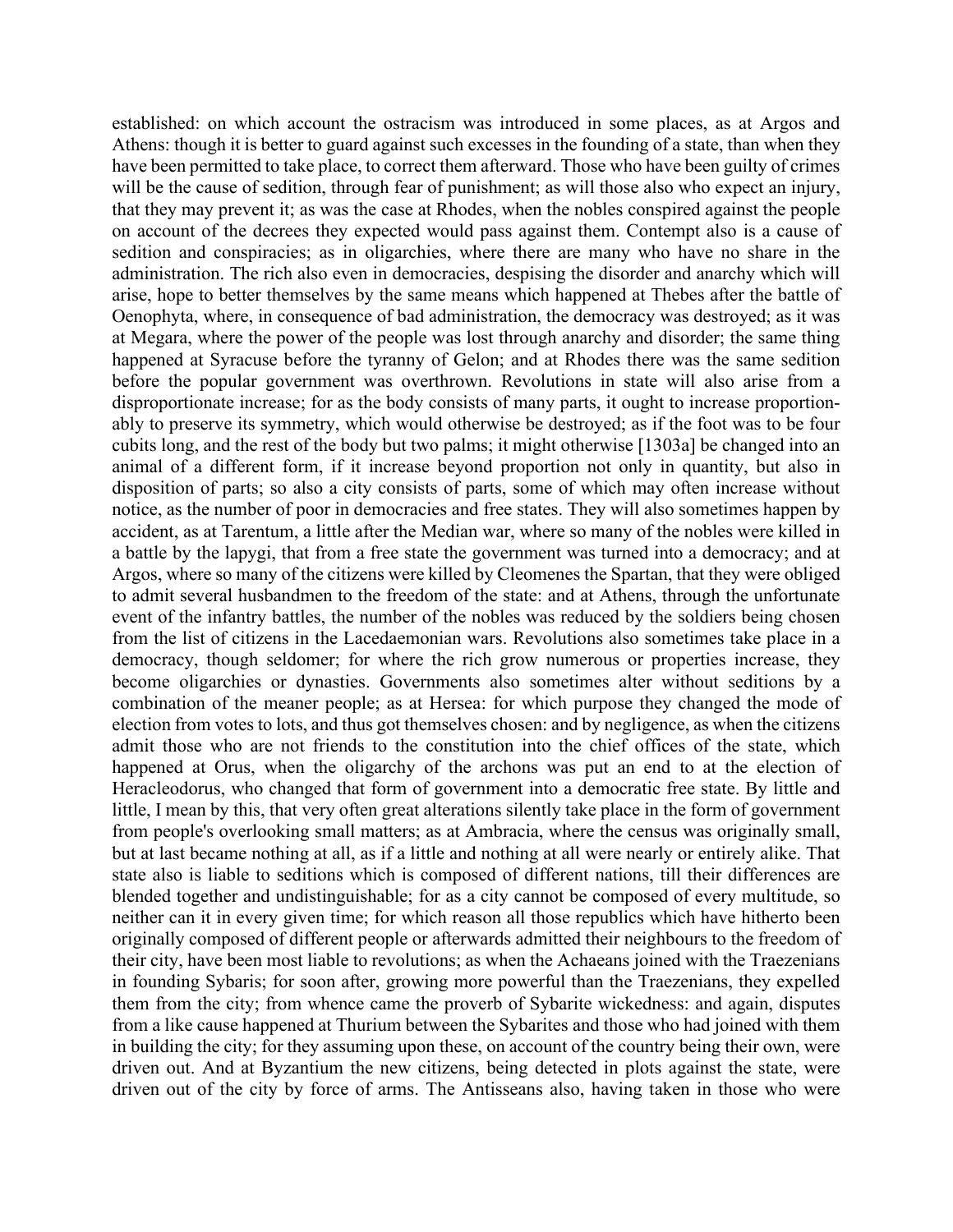banished from Chios, afterwards did the same thing; and also the Zancleans, after having taken in the people of Samos. The Appolloniats, in the Euxine Sea, having admitted their sojourners to the freedom of their city, were troubled with seditions: and the Syracusians, after the expulsion of their tyrants, having enrolled [1303b] strangers and mercenaries amongst their citizens, quarrelled with each other and came to an open rupture: and the people of Amphipolis, having taken in a colony of Chalcidians, were the greater part of them driven out of the city by them. Many persons occasion seditions in oligarchies because they think themselves ill-used in not sharing the honours of the state with their equals, as I have already mentioned; but in democracies the principal people do the same because they have not more than an equal share with others who are not equal to them. The situation of the place will also sometimes occasion disturbances in the state when the ground is not well adapted for one city; as at Clazomene, where the people who lived in that part of the town called Chytrum quarrelled with them who lived in the island, and the Colophonians with the Notians. At Athens too the disposition of the citizens is not the same, for those who live in the Piraeus are more attached to a popular government than those who live in the city properly so called; for as the interposition of a rivulet, however small, will occasion the line of the phalanx to fluctuate, so any trifling disagreement will be the cause of seditions; but they will not so soon flow from anything else as from the disagreement between virtue and vice, and next to that between poverty and riches, and so on in order, one cause having more influence than another; one of which that I last mentioned.

#### **CHAPTER IV**

But seditions in government do not arise for little things, but from them; for their immediate cause is something of moment. Now, trifling quarrels are attended with the greatest consequences when they arise between persons of the first distinction in the state, as was the case with the Syracusians in a remote period; for a revolution in the government was brought about by a quarrel between two young men who were in office, upon a love affair; for one of them being absent, the other seduced his mistress; he in his turn, offended with this, persuaded his friend's wife to come and live with him; and upon this the whole city took part either with the one or the other, and the government was overturned: therefore every one at the beginning of such disputes ought to take care to avoid the consequences; and to smother up all quarrels which may happen to arise amongst those in power, for the mischief lies in the beginning; for the beginning is said to be half of the business, so that what was then but a little fault will be found afterwards to bear its full proportion to what follows. Moreover, disputes between men of note involve the whole city in their consequences; in Hestiaea, after the Median war: two brothers having a dispute about their paternal estate; he who was the poorer, from the other's having concealed part of the effects, and some money which his father had found, engaged the popular party on his side, while the other, who was rich, the men of fashion. And at Delphos, [1304a] a quarrel about a wedding was the beginning of all the seditions that afterwards arose amongst them; for the bridegroom, being terrified by some unlucky omen upon waiting upon the bride, went away without marrying her; which her relations resenting, contrived secretly to convey some sacred money into his pocket while he was sacrificing, and then killed him as an impious person. At Mitylene also, a dispute, which arose concerning a right of heritage, was the beginning of great evils, and a war with the Athenians, in which Paches took their city, for Timophanes, a man of fortune, leaving two daughters, Doxander, who was circumvented in procuring them in marriage for his two sons, began a sedition, and excited the Athenians to attack them, being the host of that state. There was also a dispute at Phocea,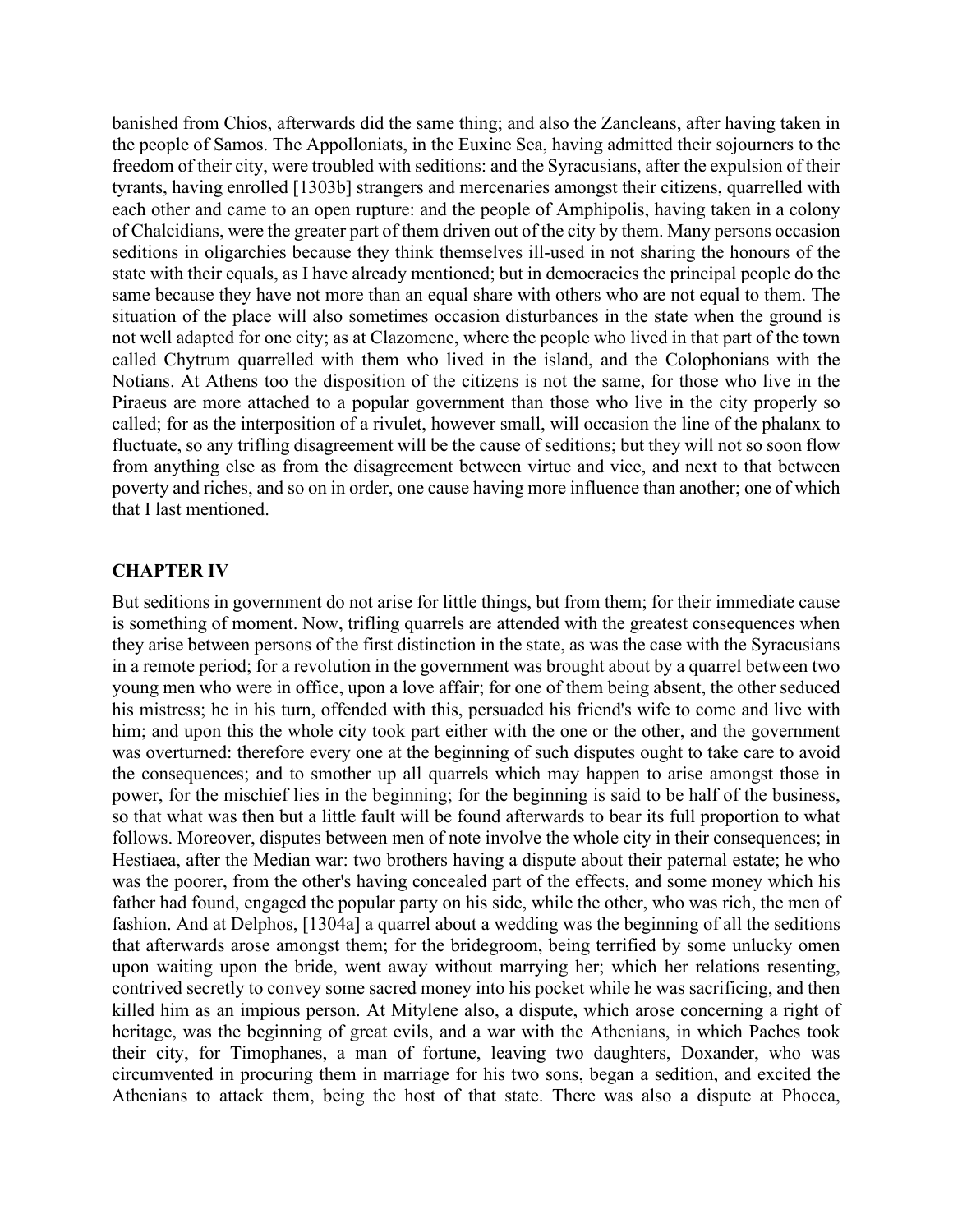concerning a right of inheritance, between Mnasis, the father of Mnasis, and Euthucrates, the father of Onomarchus, which brought on the Phoceans the sacred war. The government too of Epidamnus was changed from a quarrel that arose from an intended marriage; for a certain man having contracted his daughter in marriage, the father of the young person to whom she was contracted, being archon, punishes him, upon which account he, resenting the affront, associated himself with those who were excluded from any share in the government, and brought about a revolution. A government may be changed either into an oligarchy, democracy, or a free state; when the magistrates, or any part of the city acquire great credit, or are increased in power, as the court of Areopagus at Athens, having procured great credit during the Median war, added firmness to their administration; and, on the other hand, the maritime force, composed of the commonalty, having gained the victory at Salamis, by their power at sea, got the lead in the state, and strengthened the popular party: and at Argos, the nobles, having gained great credit by the battle of Mantinea against the Lacedaemonians, endeavoured to dissolve the democracy. And at Syracuse, the victory in their war with the Athenians being owing to the common people, they changed their free state into a democracy: and at Chalcis, the people having taken off the tyrant Phocis, together with the nobles, immediately seized the government: and at Ambracia also the people, having expelled the tyrant Periander, with his party, placed the supreme power in themselves. And this in general ought to be known, that whosoever has been the occasion of a state being powerful, whether private persons, or magistrates, a certain tribe, or any particular part of the citizens, or the multitude, be they who they will, will be the cause of disputes in the state. For either some persons, who envy them the honours they have acquired, will begin to be seditious, or they, on account of the dignity they have acquired, will not be content with their former equality. A state is also liable to commotions when those parts of it which seem to be opposite to each other approach to an [1304b] equality, as the rich and the common people; so that the part which is between them both is either nothing at all, or too little to be noticed; for if one party is so much more powerful than the other, as to be evidently stronger, that other will not be willing to hazard the danger: for which reason those who are superior in excellence and virtue will never be the cause of seditions; for they will be too few for that purpose when compared to the many. In general, the beginning and the causes of seditions in all states are such as I have now described, and revolutions therein are brought about in two ways, either by violence or fraud: if by violence, either at first by compelling them to submit to the change when it is made. It may also be brought about by fraud in two different ways, either when the people, being at first deceived, willingly consent to an alteration in their government, and are afterwards obliged by force to abide by it: as, for instance, when the four hundred imposed upon the people by telling them that the king of Persia would supply them with money for the war against the Lacedaemonians; and after they had been guilty of this falsity, they endeavoured to keep possession of the supreme power; or when they are at first persuaded and afterwards consent to be governed: and by one of these methods which I have mentioned are all revolutions in governments brought about.

### **CHAPTER V**

We ought now to inquire into those events which will arise from these causes in every species of government. Democracies will be most subject to revolutions from the dishonesty of their demagogues; for partly, by informing against men of property, they induce them to join together through self-defence, for a common fear will make the greatest enemies unite; and partly by setting the common people against them: and this is what any one may continually see practised in many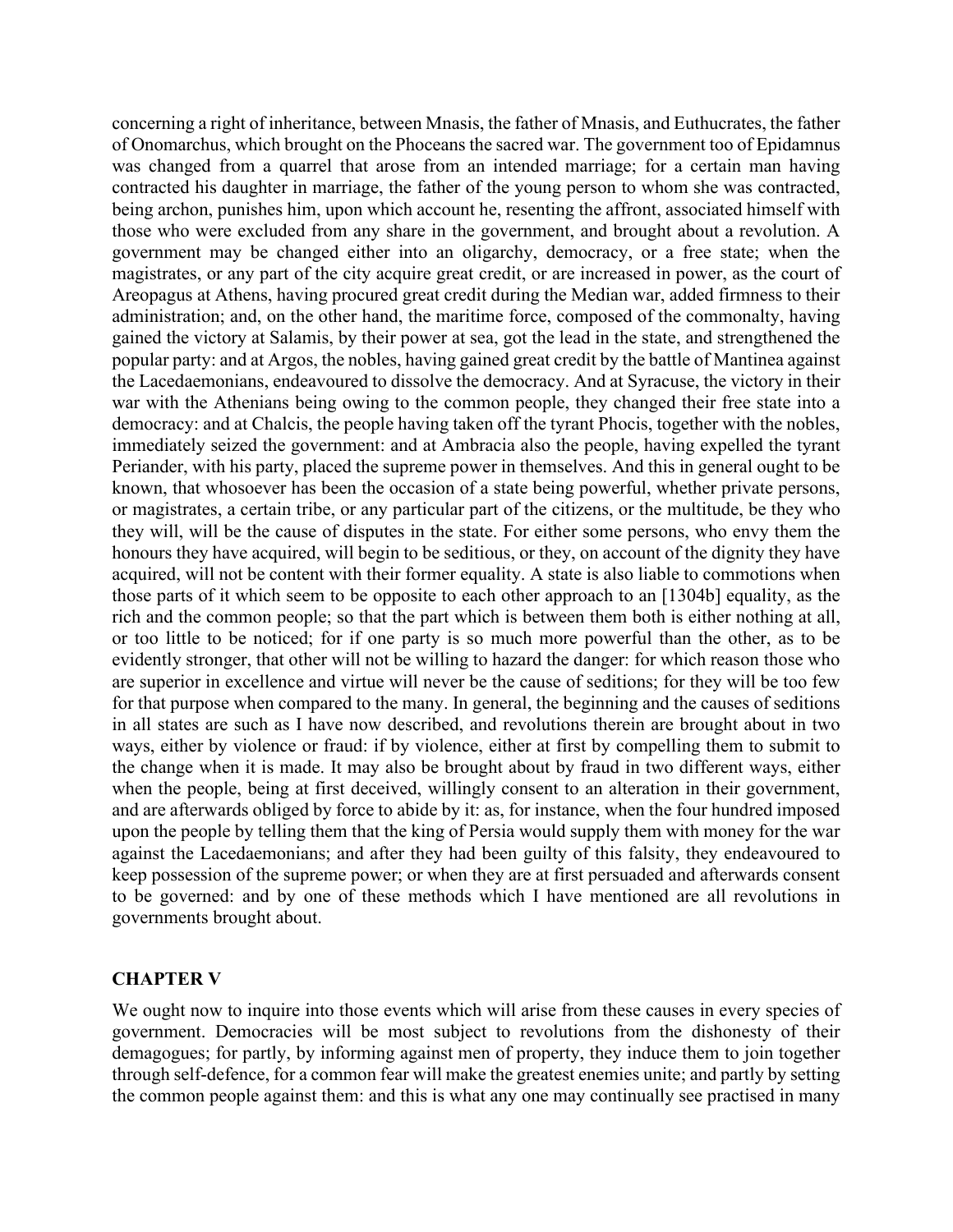states. In the island of Cos, for instance, the democracy was subverted by the wickedness of the demagogues, for the nobles entered into a combination with each other. And at Rhodes the demagogues, by distributing of bribes, prevented the people from paying the trierarchs what was owing to them, who were obliged by the number of actions they were harassed with to conspire together and destroy the popular state. The same thing was brought about at Heraclea, soon after the settlement of the city, by the same persons; for the citizens of note, being ill treated by them, quitted the city, but afterwards joining together they returned and overthrew the popular state. Just in the same manner the democracy was destroyed in Megara; for there the demagogues, to procure money by confiscations, drove out the nobles, till the number of those who were banished was considerable, who, [1305a] returning, got the better of the people in a battle, and established an oligarchy. The like happened at Cume, during the time of the democracy, which Thrasymachus destroyed; and whoever considers what has happened in other states may perceive the same revolutions to have arisen from the same causes. The demagogues, to curry favour with the people, drive the nobles to conspire together, either by dividing their estates, or obliging them to spend them on public services, or by banishing them, that they may confiscate the fortunes of the wealthy. In former times, when the same person was both demagogue and general, the democracies were changed into tyrannies; and indeed most of the ancient tyrannies arose from those states: a reason for which then subsisted, but not now; for at that time the demagogues were of the soldiery; for they were not then powerful by their eloquence; but, now the art of oratory is cultivated, the able speakers are at present the demagogues; but, as they are unqualified to act in a military capacity, they cannot impose themselves on the people as tyrants, if we except in one or two trifling instances. Formerly, too, tyrannies were more common than now, on account of the very extensive powers with which some magistrates were entrusted: as the prytanes at Miletus; for they were supreme in many things of the last consequence; and also because at that time the cities were not of that very great extent, the people in general living in the country, and being employed in husbandry, which gave them, who took the lead in public affairs, an opportunity, if they had a turn for war, to make themselves tyrants; which they all did when they had gained the confidence of the people; and this confidence was their hatred to the rich. This was the case of Pisistratus at Athens, when he opposed the Pediaci: and of Theagenes in Megara, who slaughtered the cattle belonging to the rich, after he had seized those who kept them by the riverside. Dionysius also, for accusing Daphnseus and the rich, was thought worthy of being raised to a tyranny, from the confidence which the people had of his being a popular man in consequence of these enmities. A government shall also alter from its ancient and approved democratic form into one entirely new, if there is no census to regulate the election of magistrates; for, as the election is with the people, the demagogues who are desirous of being in office, to flatter them, will endeavour with all their power to make the people superior even to the laws. To prevent this entirely, or at least in a great measure, the magistrates should be elected by the tribes, and not by the people at large. These are nearly the revolutions to which democracies are liable, and also the causes from whence they arise.

### **CHAPTER VI**

There are two things which of all others most evidently occasion a revolution in an oligarchy; one is, when the people are ill used, for then every individual is ripe for [1305b] sedition; more particularly if one of the oligarchy should happen to be their leader; as Lygdamis, at Naxus, who was afterwards tyrant of that island. Seditions also which arise from different causes will differ from each other; for sometimes a revolution is brought about by the rich who have no share in the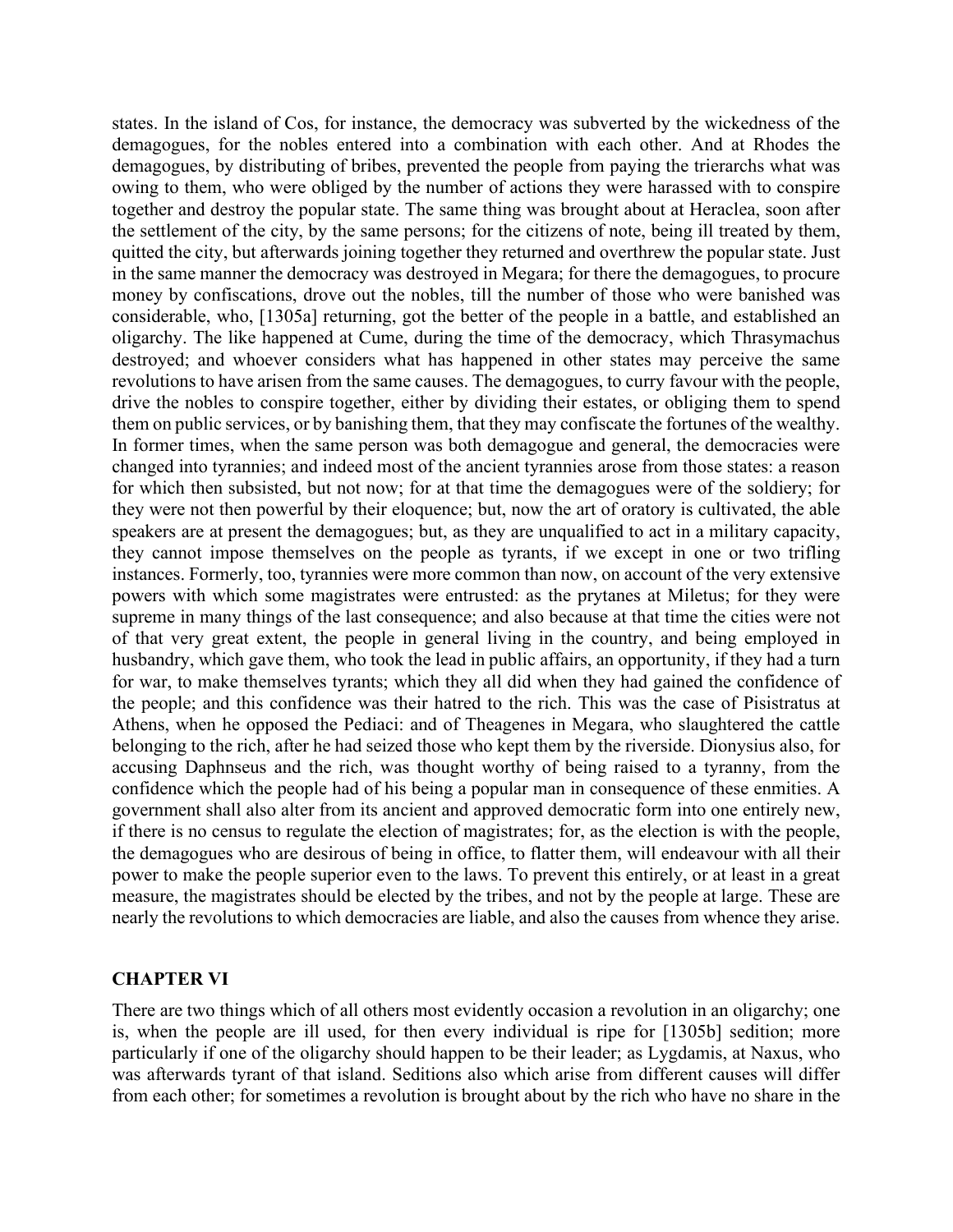administration, which is in the hands of a very few indeed: and this happened at Massilia, Ister, Heraclea, and other cities; for those who had no share in the government ceased not to raise disputes till they were admitted to it: first the elder brothers, and then the younger also: for in some places the father and son are never in office at the same time; in others the elder and younger brother: and where this is observed the oligarchy partakes something of a free state. At Ister it was changed into a democracy; in Heraclea, instead of being in the hands of a few, it consisted of six hundred. At Cnidus the oligarchy was destroyed by the nobles quarrelling with each other, because the government was in the hands of so few: for there, as we have just mentioned, if the father was in office, the son could not; or, if there were many brothers, the eldest only; for the people, taking advantage of their disputes, elected one of the nobles for their general, and got the victory: for where there are seditions government is weak. And formerly at Erithria, during the oligarchy of the Basilides, although the state flourished greatly under their excellent management, yet because the people were displeased that the power should be in the hands of so few, they changed the government. Oligarchies also are subject to revolutions, from those who are in office therein, from the quarrels of the demagogues with each other. The demagogues are of two sorts; one who flatter the few when they are in power: for even these have their demagogues; such was Charicles at Athens, who had great influence over the thirty; and, in the same manner, Phrynichus over the four hundred. The others are those demagogues who have a share in the oligarchy, and flatter the people: such were the state-guardians at Larissa, who flattered the people because they were elected by them. And this will always happen in every oligarchy where the magistrates do not elect themselves, but are chosen out of men either of great fortune or certain ranks, by the soldiers or by the people; as was the custom at Abydos. And when the judicial department is not in the hands of the supreme power, the demagogues, favouring the people in their causes, overturn the government; which happened at Heraclea in Pontus: and also when some desire to contract the power of the oligarchy into fewer hands; for those who endeavour to support an equality are obliged to apply to the people for assistance. An oligarchy is also subject to revolutions when the nobility spend their fortunes by luxury; for such persons are desirous of innovations, and either endeavour to be tyrants themselves or to support others in being so, as [1306a] Hypparinus supported Dionysius of Syracuse. And at Amphipolis one Cleotimus collected a colony of Chalcidians, and when they came set them to quarrel with the rich: and at AEgina a certain person who brought an action against Chares attempted on that account to alter the government. Sometimes they will try to raise commotions, sometimes they will rob the public, and then quarrel with each other, or else fight with those who endeavour to detect them; which was the case at Apollonia in Pontus. But if the members of an oligarchy agree among themselves the state is not very easily destroyed without some external force. Pharsalus is a proof of this, where, though the place is small, yet the citizens have great power, from the prudent use they make of it. An oligarchy also will be destroyed when they create another oligarchy under it; that is, when the management of public affairs is in the hands of a few, and not equally, but when all of them do not partake of the supreme power, as happened once at Elis, where the supreme power in general was in the hands of a very few out of whom a senate was chosen, consisting but of ninety, who held their places for life; and their mode of election was calculated to preserve the power amongst each other's families, like the senators at Lacedaemon. An oligarchy is liable to a revolution both in time of war and peace; in war, because through a distrust in the citizens the government is obliged to employ mercenary troops, and he to whom they give the command of the army will very often assume the tyranny, as Timophanes did at Corinth; and if they appoint more than one general, they will very probably establish a dynasty: and sometimes, through fear of this, they are forced to let the people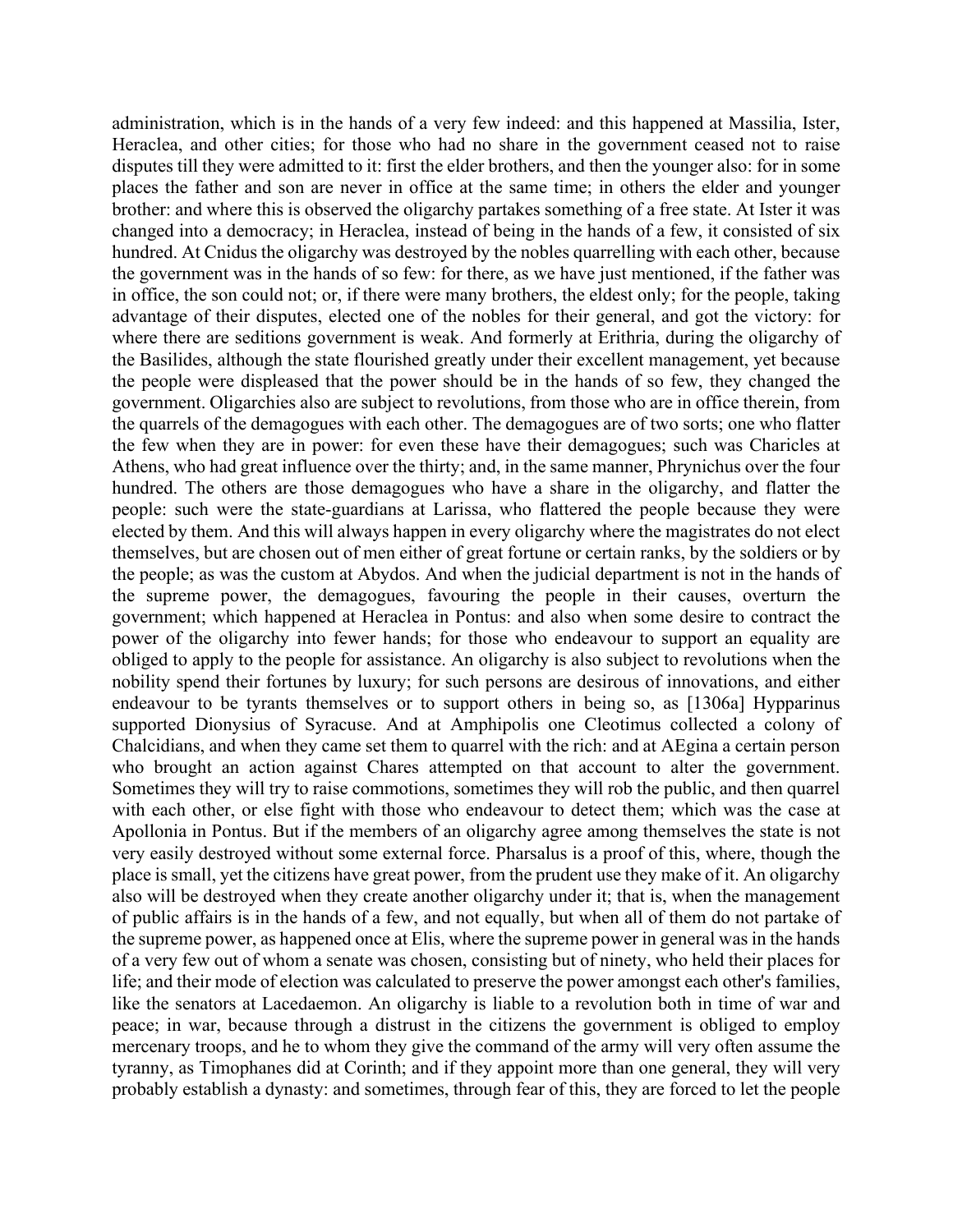in general have some share in the government, because they are obliged to employ them. In peace, from their want of confidence in each other, they will entrust the guardianship of the state to mercenaries and their general, who will be an arbiter between them, and sometimes become master of both, which happened at Larissa, when Simos and the Aleuadae had the chief power. The same thing happened at Abydos, during the time of the political clubs, of which Iphiades' was one. Commotions also will happen in an oligarchy from one party's overbearing and insulting another, or from their quarrelling about their law-suits or marriages. How their marriages, for instance, will have that effect has been already shown: and in Eretria, Diagoras destroyed the oligarchy of the knights upon the same account. A sedition also arose at Heraclea, from a certain person being condemned by the court; and at Thebes, in consequence of a man's being guilty of adultery; [1306b] the punishment indeed which Eurytion suffered at Heraclea was just, yet it was illegally executed: as was that at Thebes upon Archias; for their enemies endeavoured to have them publicly bound in the pillory. Many revolutions also have been brought about in oligarchies by those who could not brook the despotism which those persons assumed who were in power, as at Cnidus and Chios. Changes also may happen by accident in what we call a free state and in an oligarchy; wheresoever the senators, judges, and magistrates are chosen according to a certain census; for it often happens that the highest census is fixed at first; so that a few only could have a share in the government, in an oligarchy, or in a free state those of moderate fortunes only; when the city grows rich, through peace or some other happy cause, it becomes so little that every one's fortune is equal to the census, so that the whole community may partake of all the honours of government; and this change sometimes happens by little and little, and insensible approaches, sometimes quicker. These are the revolutions and seditions that arise in oligarchies, and the causes to which they are owing: and indeed both democracies and oligarchies sometimes alter, not into governments of a contrary form, but into those of the same government; as, for instance, from having the supreme power in the law to vest it in the ruling party, or the contrariwise.

#### **CHAPTER VII**

Commotions also arise in aristocracies, from there being so few persons in power (as we have already observed they do in oligarchies, for in this particular an aristocracy is most near an oligarchy, for in both these states the administration of public affairs is in the hands of a few; not that this arises from the same cause in both, though herein they chiefly seem alike): and these will necessarily be most likely to happen when the generality of the people are high-spirited and think themselves equal to each other in merit; such were those at Lacedasmon, called the Partheniae (for these were, as well as others, descendants of citizens), who being detected in a conspiracy against the state, were sent to found Tarentum. They will happen also when some great men are disgraced by those who have received higher honours than themselves, to whom they are no ways inferior in abilities, as Lysander by the kings: or when an ambitious man cannot get into power, as Cinadon, who, in the reign of Agesilaus, was chief in a conspiracy against the Spartans: and also when some are too poor and others too rich, which will most frequently happen in time of war; as at Lacedaemon during the Messenian war, which is proved by a poem of Tyrtaeus, [1307a] called "Eunomia;" for some persons being reduced thereby, desired that the lands might be divided: and also when some person of very high rank might still be higher if he could rule alone, which seemed to be Pausanias's intention at Lacedaemon, when he was their general in the Median war, and Anno's at Carthage. But free states and aristocracies are mostly destroyed from want of a fixed administration of public affairs; the cause of which evil arises at first from want of a due mixture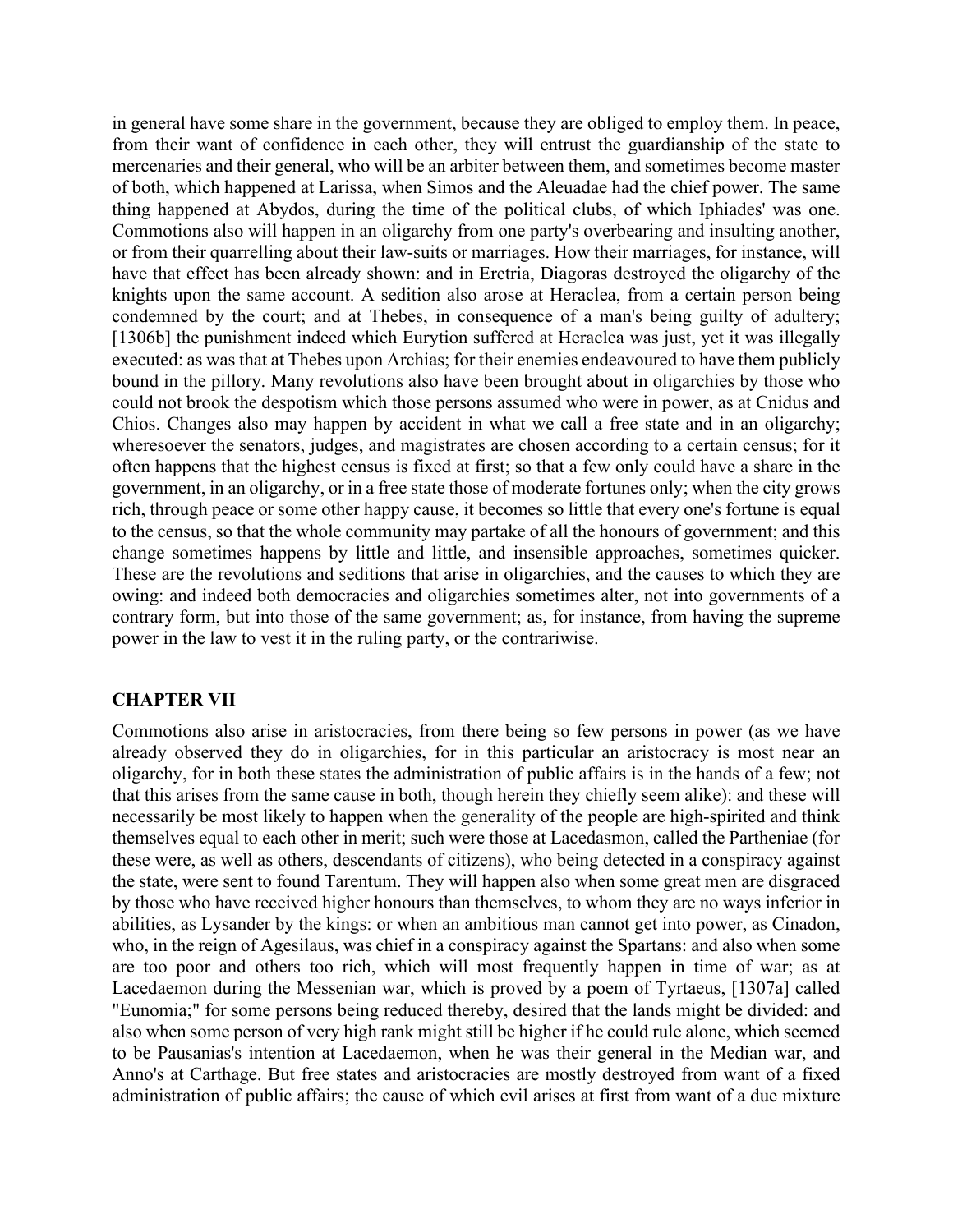of the democratic and the oligarchic parts in a free state; and in an aristocracy from the same causes, and also from virtue not being properly joined to power; but chiefly from the two first, I mean the undue mixture of the democratic and oligarchic parts; for these two are what all free states endeavour to blend together, and many of those which we call aristocracies, in this particular these states differ from each other, and on this account the one of them is less stable than the other, for that state which inclines most to an oligarchy is called an aristocracy, and that which inclines most to a democracy is called a free state; on which account this latter is more secure than the former, for the wider the foundation the securer the building, and it is ever best to live where equality prevails. But the rich, if the community gives them rank, very often endeavour to insult and tyrannise over others. On the whole, whichever way a government inclines, in that it will settle, each party supporting their own. Thus a free state will become a democracy; an aristocracy an oligarchy; or the contrary, an aristocracy may change into a democracy (for the poor, if they think themselves injured, directly take part with the contrary side) and a free state into an oligarchy. The only firm state is that where every one enjoys that equality he has a right to and fully possesses what is his own. And what I have been speaking of happened to the Thurians; for the magistrates being elected according to a very high census, it was altered to a lower, and they were subdivided into more courts, but in consequence of the nobles possessing all the land, contrary to law; the state was too much of an oligarchy, which gave them an opportunity of encroaching greatly on the rest of the people; but these, after they had been well inured to war, so far got the better of their guards as to expel every one out of the country who possessed more than he ought. Moreover, as all aristocracies are free oligarchies, the nobles therein endeavour to have rather too much power, as at Lacedaemon, where property is now in the hands of a few, and the nobles have too much liberty to do as they please and make such alliances as they please. Thus the city of the Locrians was ruined from an alliance with Dionysius; which state was neither a democracy nor welltempered aristocracy. But an aristocracy chiefly approaches to a secret change by its being destroyed by degrees, as we [1307b] have already said of all governments in general; and this happens from the cause of the alteration being trifling; for whenever anything which in the least regards the state is treated with contempt, after that something else, and this of a little more consequence, will be more easily altered, until the whole fabric of government is entirely subverted, which happened in the government of Thurium; for the law being that they should continue soldiers for five years, some young men of a martial disposition, who were in great esteem amongst their officers, despising those who had the management of public affairs, and imagining they could easily accomplish their intention, first endeavoured to abolish this law, with a view of having it lawful to continue the same person perpetually in the military, perceiving that the people would readily appoint them. Upon this, the magistrates who are called counselors first joined together with an intention to oppose it but were afterwards induced to agree to it, from a belief that if that law was not repealed they would permit the management of all other public affairs to remain in their hands; but afterwards, when they endeavoured to restrain some fresh alterations that were making, they found that they could do nothing, for the whole form of government was altered into a dynasty of those who first introduced the innovations. In short, all governments are liable to be destroyed either from within or from without; from without when they have for their neighbour a state whose policy is contrary to theirs, and indeed if it has great power the same thing will happen if it is not their neighbour; of which both the Athenians and the Lacedaemonians are a proof; for the one, when conquerors everywhere destroyed the oligarchies; the other the democracies. These are the chief causes of revolutions and dissensions in governments.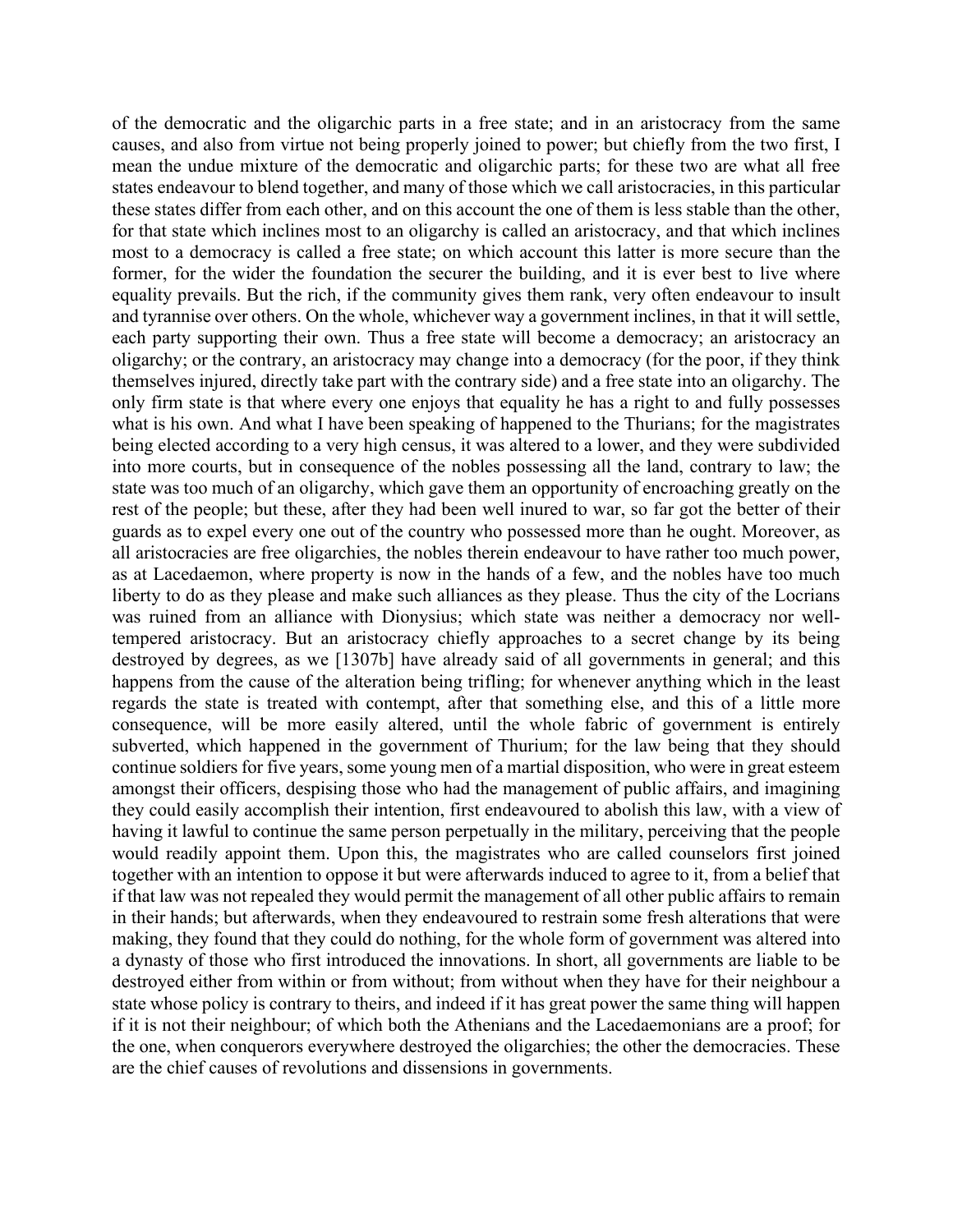#### **CHAPTER VIII**

We are now to consider upon what the preservation of governments in general and of each state in particular depends; and, in the first place, it is evident that if we are right in the causes we have assigned for their destruction, we know also the means of their preservation; for things contrary produce contraries: but destruction and preservation are contrary to each other. In well-tempered governments it requires as much care as anything whatsoever, that nothing be done contrary to law: and this ought chiefly to be attended to in matters of small consequence; for an illegality that approaches insensibly, approaches secretly, as in a family small expenses continually repeated consume a man's income; for the understanding is deceived thereby, as by this false argument; if every part is little, then the whole is little: now, this in one sense is true, in another is false, for the whole and all the parts together are large, though made up of small parts. The first therefore of anything is what the state ought to guard against. In the next place, no credit ought to be given to those who endeavour to deceive the people with false pretences; for they will be [1308a] confuted by facts. The different ways in which they will attempt to do this have been already mentioned. You may often perceive both aristocracies and oligarchies continuing firm, not from the stability of their forms of government, but from the wise conduct of the magistrates, both towards those who have a part in the management of public affairs, and those also who have not: towards those who have not, by never injuring them; and also introducing those who are of most consequence amongst them into office; nor disgracing those who are desirous of honour; or encroaching on the property of individuals; towards those who have, by behaving to each other upon an equality; for that equality which the favourers of a democracy desire to have established in the state is not only just, but convenient also, amongst those who are of the same rank: for which reason, if the administration is in the hands of many, those rules which are established in democracies will be very useful; as to let no one continue in office longer than six months: that all those who are of the same rank may have their turn; for between these there is a sort of democracy: for which reason demagogues are most likely to arise up amongst them, as we have already mentioned: besides, by this means both aristocracies and democracies will be the less liable to be corrupted into dynasties, because it will not be so easy for those who are magistrates for a little to do as much mischief as they could in a long time: for it is from hence that tyrannies arise in democracies and oligarchies; for either those who are most powerful in each state establish a tyranny, as the demagogues in the one, the dynasties in the other, or the chief magistrates who have been long in power. Governments are sometimes preserved not only by having the means of their corruption at a great distance, but also by its being very near them; for those who are alarmed at some impending evil keep a stricter hand over the state; for which reason it is necessary for those who have the guardianship of the constitution to be able to awaken the fears of the people, that they may preserve it, and not like a night-guard to be remiss in protecting the state, but to make the distant danger appear at hand. Great care ought also to be used to endeavour to restrain the quarrels and disputes of the nobles by laws, as well as to prevent those who are not already engaged in them from taking a part therein; for to perceive an evil at its very first approach is not the lot of every one, but of the politician. To prevent any alteration taking place in an oligarchy or free state on account of the census, if that happens to continue the same while the quantity of money is increased, it will be useful to take a general account of the whole amount of it in former times, to compare it with the present, and to do this every year in those cities where the census is yearly, [1308b] in larger communities once in three or five years; and if the whole should be found much larger or much less than it was at the time when the census was first established in the state, let there be a law either to extend or contract it, doing both these according to its increase or decrease; if it increases making the census larger,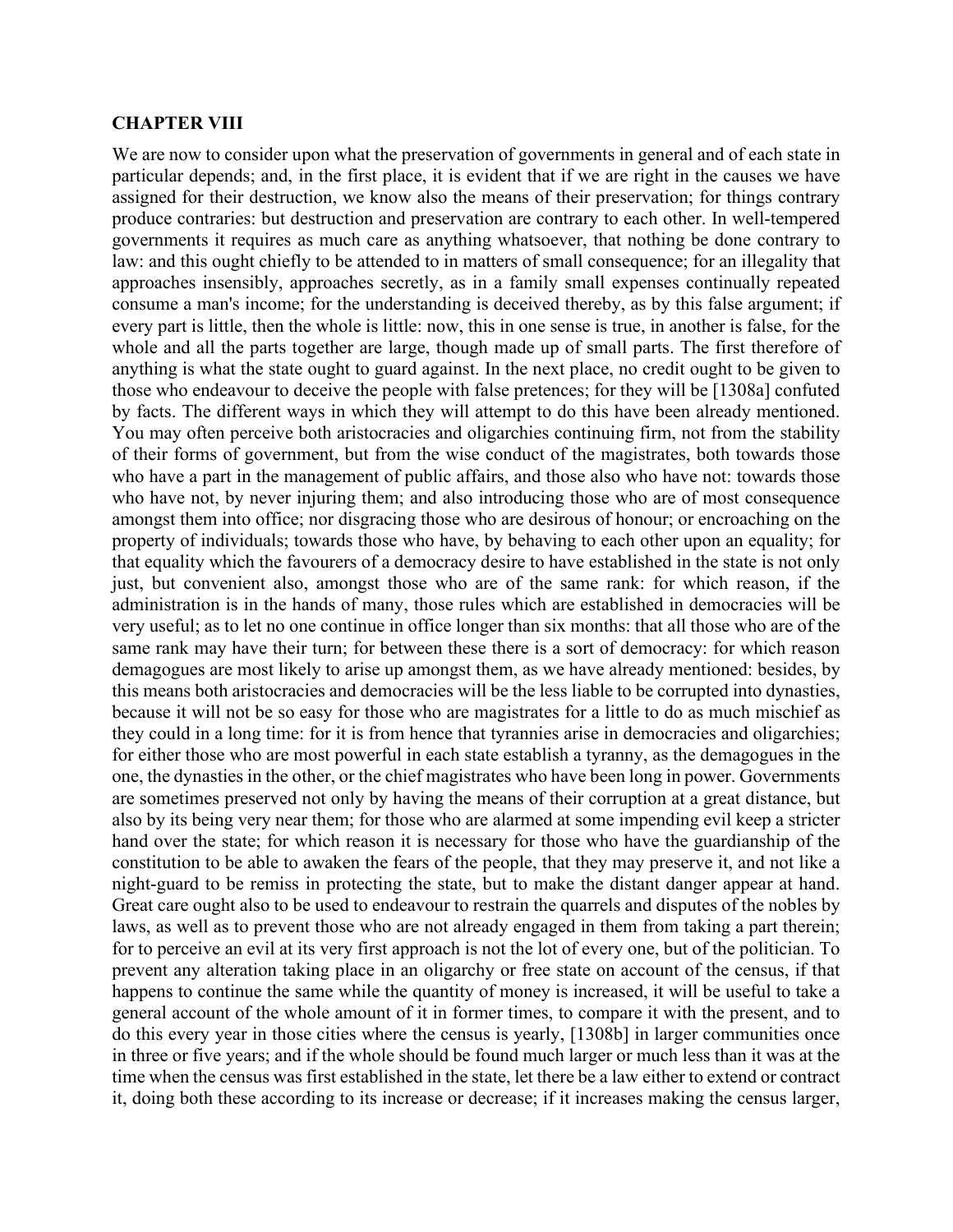if it decreases smaller: and if this latter is not done in oligarchies and free states, you will have a dynasty arise in the one, an oligarchy in the other: if the former is not, free states will be changed into democracies, and oligarchies into free states or democracies. It is a general maxim in democracies, oligarchies, monarchies, and indeed in all governments, not to let any one acquire a rank far superior to the rest of the community, but rather to endeavour to confer moderate honours for a continuance than great ones for a short time; for these latter spoil men, for it is not every one who can bear prosperity: but if this rule is not observed, let not those honours which were conferred all at once be all at once taken away, but rather by degrees. But, above all things, let this regulation be made by the law, that no one shall have too much power, either by means of his fortune or friends; but if he has, for his excess therein, let it be contrived that he shall quit the country. Now, as many persons promote innovations, that they may enjoy their own particular manner of living, there ought to be a particular officer to inspect the manners of every one, and see that these are not contrary to the genius of the state in which he lives, whether it may be an oligarchy, a democracy, or any other form of government; and, for the same reason, those should be guarded against who are most prosperous in the city: the means of doing which is by appointing those who are otherwise to the business and the offices of the state. I mean, to oppose men of account to the common people, the poor to the rich, and to blend both these into one body, and to increase the numbers of those who are in the middle rank; and this will prevent those seditions which arise from an inequality of condition. But above all, in every state it is necessary, both by the laws and every other method possible, to prevent those who are employed by the public from being venal, and this particularly in an oligarchy; for then the people will not be so much displeased from seeing themselves excluded from a share in the government (nay, they will rather be glad to have leisure to attend their private affairs) as at suspecting that the officers of the state steal the public money, then indeed they are afflicted with double concern, both because they are deprived of the honours of the state, and pillaged by those who enjoy them. There is one method of blending together a democracy and an aristocracy, [1309a] if office brought no profit; by which means both the rich and the poor will enjoy what they desire; for to admit all to a share in the government is democratical; that the rich should be in office is aristocratical. This must be done by letting no public employment whatsoever be attended with any emolument; for the poor will not desire to be in office when they can get nothing by it, but had rather attend to their own affairs: but the rich will choose it, as they want nothing of the community. Thus the poor will increase their fortunes by being wholly employed in their own concerns; and the principal part of the people will not be governed by the lower sort. To prevent the exchequer from being defrauded, let all public money be delivered out openly in the face of the whole city, and let copies of the accounts be deposited in the different wards tribes, and divisions. But, as the magistrates are to execute their offices without any advantages, the law ought to provide proper honours for those who execute them well. In democracies also it is necessary that the rich should be protected, by not permitting their lands to be divided, nor even the produce of them, which in some states is done unperceivably. It would be also better if the people would prevent them when they offer to exhibit a number of unnecessary and yet expensive public entertainments of plays, music, processions, and the like. In an oligarchy it is necessary to take great care of the poor, and allot them public employments which are gainful; and, if any of the rich insult them, to let their punishment be severer than if they insulted one of their own rank; and to let estates pass by affinity, and not gift: nor to permit any person to have more than one; for by this means property will be more equally divided, and the greater part of the poor get into better circumstances. It is also serviceable in a democracy and an oligarchy to allot those who take no part in public affairs an equality or a preference in other things; the rich in a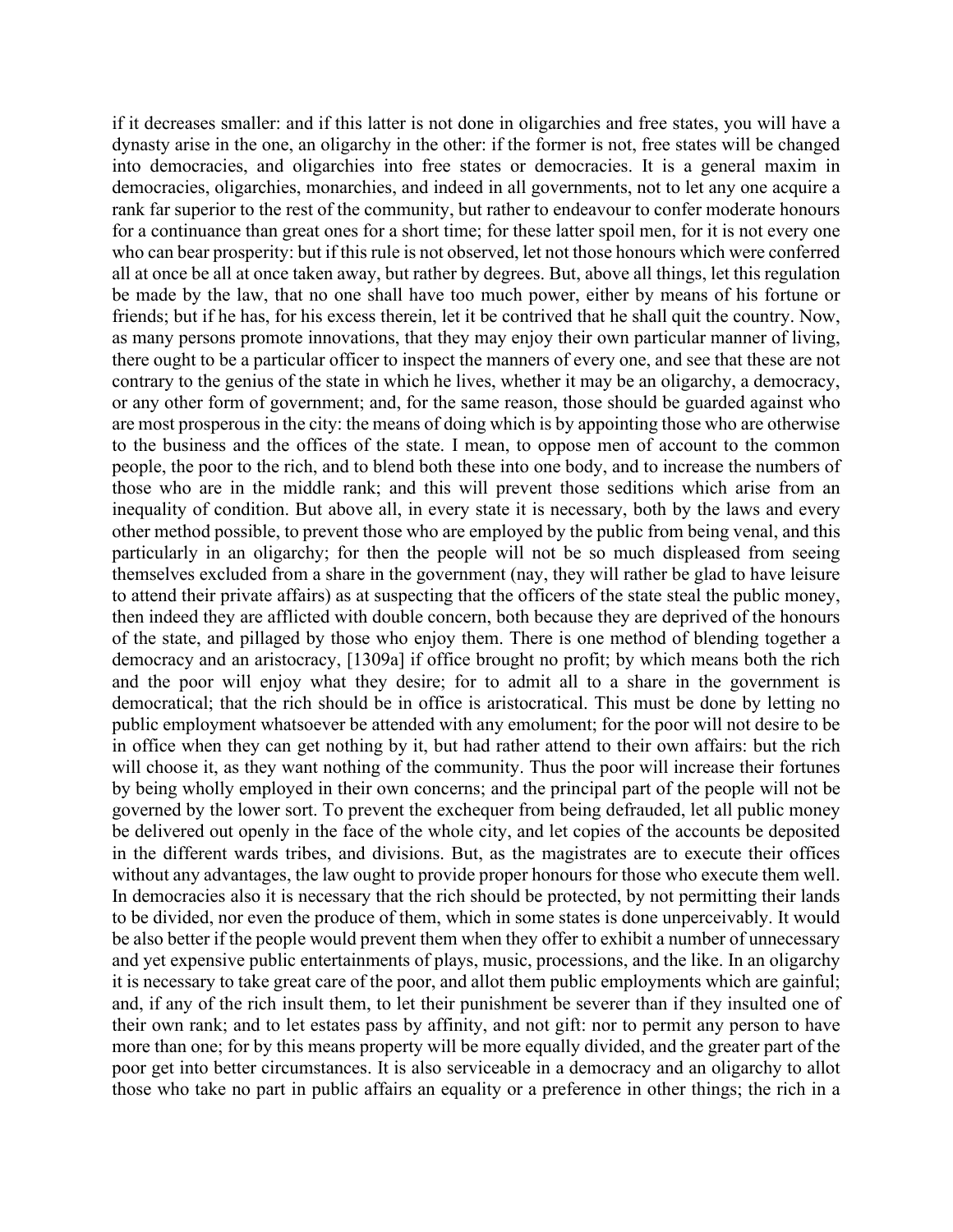democracy, to the poor in an oligarchy: but still all the principal offices in the state to be filled only by those who are best qualified to discharge them.

#### **CHAPTER IX**

There are three qualifications necessary for those who fill the first departments in government; first of all, an affection for the established constitution; second place, abilities every way completely equal to the business of their office; in the third, virtue and justice correspondent to the nature of that particular state they are placed in; for if justice is not the same in all states, it is evident that there must be different species thereof. There may be some doubt, when all these qualifications do not in the same persons, in what manner the choice shall be made; as for instance, suppose that one person is an accomplished general, but a bad man and no friend to the [1309b] constitution; another is just and a friend to it, which shall one prefer? we should then consider of two qualities, which of them the generality possess in a greater degree, which in a less; for which reason in the choice of a general we should regard his courage more than his virtue as the more uncommon quality; as there are fewer capable of conducting an army than there are good men: but, to protect the state or manage the finances, the contrary rule should be followed; for these require greater virtue than the generality are possessed of, but only that knowledge which is common to all. It may be asked, if a man has abilities equal to his appointment in the state, and is affectionate to the constitution, what occasion is there for being virtuous, since these two things alone are sufficient to enable him to be useful to the public? it is, because those who possess those qualities are often deficient in prudence; for, as they often neglect their own affairs, though they know them and love themselves, so nothing will prevent their serving the public in the same manner. In short, whatsoever the laws contain which we allow to be useful to the state contributes to its preservation: but its first and principal support is (as has been often insisted upon) to have the number of those who desire to preserve it greater than those who wish to destroy it. Above all things that ought not to be forgotten which many governments now corrupted neglect; namely, to preserve a mean. For many things seemingly favourable to a democracy destroy a democracy, and many things seemingly favourable to an oligarchy destroy an oligarchy. Those who think this the only virtue extend it to excess, not considering that as a nose which varies a little from perfect straightness, either towards a hook nose or a flat one, may yet be beautiful and agreeable to look at; but if this particularity is extended beyond measure, first of all the properties of the part is lost, but at last it can hardly be admitted to be a nose at all, on account of the excess of the rise or sinking: thus it is with other parts of the human body; so also the same thing is true with respect to states; for both an oligarchy and a democracy may something vary from their most perfect form and yet be well constituted; but if any one endeavours to extend either of them too far, at first he will make the government the worse for it, but at last there will be no government at all remaining. The lawgiver and the politician therefore should know well what preserves and what destroys a democracy or an oligarchy, for neither the one nor the other can possibly continue without rich and poor: but that whenever an entire equality of circumstances [1310a] prevails, the state must necessarily become of another form; so that those who destroy these laws, which authorise an inequality in property, destroy the government. It is also an error in democracies for the demagogues to endeavour to make the common people superior to the laws; and thus by setting them at variance with the rich, dividing one city into two; whereas they ought rather to speak in favour of the rich. In oligarchies, on the contrary, it is wrong to support those who are in administration against the people. The oaths also which they take in an oligarchy ought to be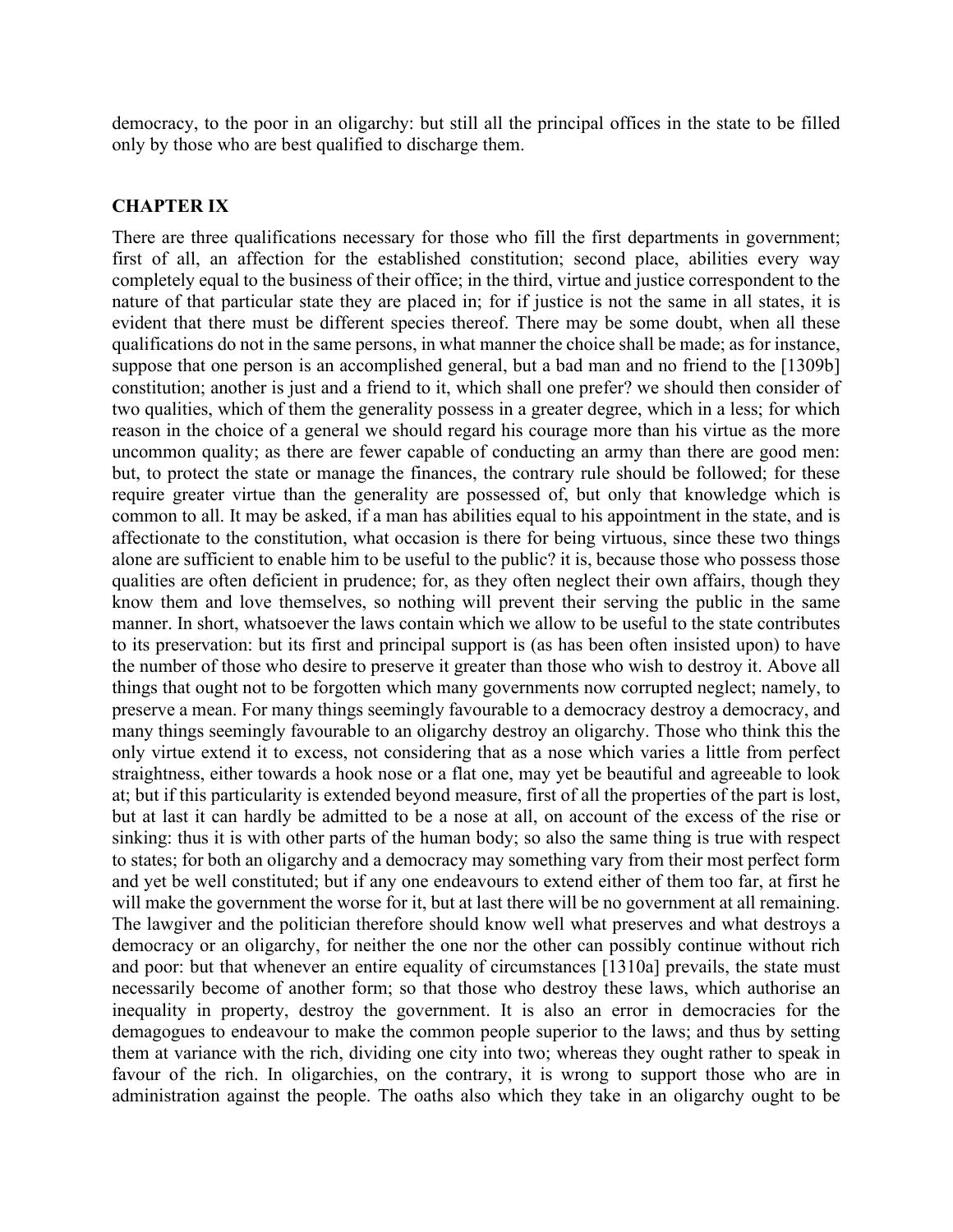contrary to what they now are; for, at present, in some places they swear, "I will be adverse to the common people, and contrive all I can against them;" whereas they ought rather to suppose and pretend the contrary; expressing in their oaths, that they will not injure the people. But of all things which I have mentioned, that which contributes most to preserve the state is, what is now most despised, to educate your children for the state; for the most useful laws, and most approved by every statesman, will be of no service if the citizens are not accustomed to and brought up in the principles of the constitution; of a democracy, if that is by law established; of an oligarchy, if that is; for if there are bad morals in one man, there are in the city. But to educate a child fit for the state, it must not be done in the manner which would please either those who have the power in an oligarchy or those who desire a democracy, but so as they may be able to conduct either of these forms of governments. But now the children of the magistrates in an oligarchy are brought up too delicately, and the children of the poor hardy with exercise and labour; so that they are both desirous of and able to promote innovations. In democracies of the purest form they pursue a method which is contrary to their welfare; the reason of which is, that they define liberty wrong: now, there are two things which seem to be the objects of a democracy, that the people in general should possess the supreme power, and all enjoy freedom; for that which is just seems to be equal, and what the people think equal, that is a law: now, their freedom and equality consists in every one's doing what they please: that is in such a democracy every one may live as he likes; "as his inclination guides," in the words of Euripides: but this is wrong, for no one ought to think it slavery to live in subjection to government, but protection. Thus I have mentioned the causes of corruption in different states, and the means of their preservation.

### **CHAPTER X**

It now remains that we speak of monarchies, their causes of corruption, and means of preservation; and indeed almost the same things which have been said of other governments happen to kingdoms and tyrannies; for a kingdom partakes of an aristocracy, a tyranny of the worst species of an oligarchy and democracy; for which reason it is the worst that man can submit to, as being composed of two, both of which are bad, and collectively retains all the corruptions and all the defects of both these states. These two species of monarchies arise from principles contrary to each other: a kingdom is formed to protect the better sort of people against the multitude, and kings are appointed out of those, who are chosen either for their superior virtue and actions flowing from virtuous principles, or else from their noble descent; but a tyrant is chosen out of the meanest populace; an enemy to the better sort, that the common people may not be oppressed by them. That this is true experience convinces us; for the generality of tyrants were indeed mere demagogues, who gained credit with the people by oppressing the nobles. Some tyrannies were established in this manner after the cities were considerably enlarged—others before that time, by kings who exceeded the power which their country allowed them, from a desire of governing despotically: others were founded by those who were elected to the superior offices in the state; for formerly the people appointed officers for life, who came to be at the head of civil and religious affairs, and these chose one out of their body in whom the supreme power over all the magistrates was placed. By all these means it was easy to establish a tyranny, if they chose it; for their power was ready at hand, either by their being kings, or else by enjoying the honours of the state; thus Phidon at Argos and other tyrants enjoyed originally the kingly power; Phalaris and others in Ionia, the honours of the state. Pansetius at Leontium, Cypselus at Corinth, Pisistratus at Athens, Dionysius at Syracuse, and others, acquired theirs by having been demagogues. A kingdom, as we have said, partakes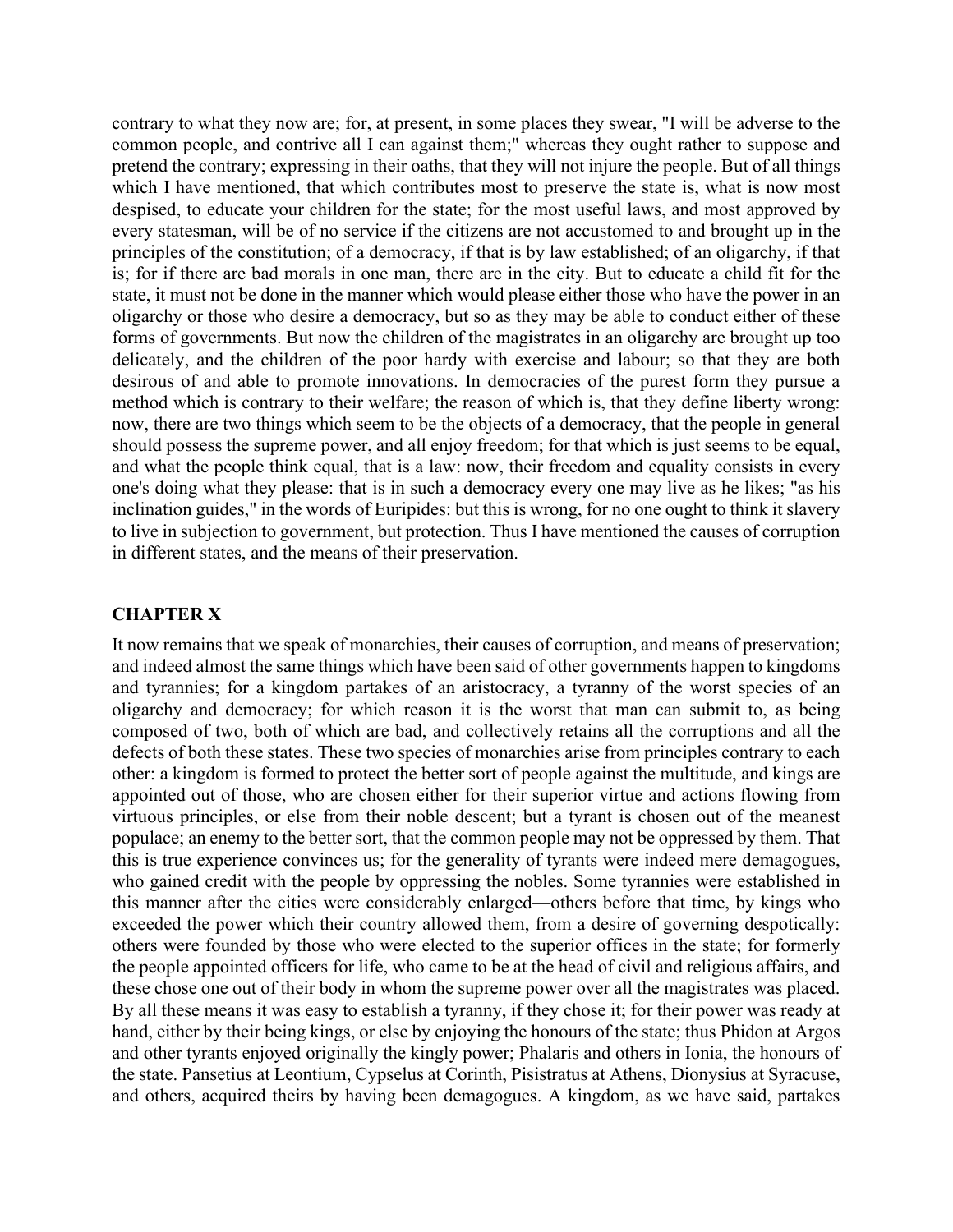much of the nature of an aristocracy, and is bestowed according to worth, as either virtue, family, beneficent actions, or these joined with power; for those who have been benefactors to cities and states, or have it in their powers to be so, have acquired this honour, and those who have prevented a people from falling into slavery by war, as Codrus, or those who have freed them from it, as Cyrus, or the founders of cities, or settlers of colonies, as the kings of Sparta, Macedon, and Molossus. A king desires to be the guardian of his people, that those who have property may be secure in the possession of it, and that the people in general meet with no injury; but a tyrant, as has been often said, has no regard to the common good, except for his own advantage; his only object is pleasure, but a king's is virtue: what a tyrant therefore is ambitious of engrossing is wealth, but a king rather honour. The guards too of a king are citizens, a tyrant's foreigners.

That a tyranny contains all that is bad both in a democracy and an oligarchy is evident; with an oligarchy it has for its end gain, as the only means of providing the tyrant with guards and the luxuries of life; like that it places no confidence in the people; and therefore deprives them of the use of arms: it is also common to them both to persecute the populace, to drive them out of the city and their own habitations. With a democracy it quarrels with the nobles, and destroys them both publicly and privately, or drives them into banishment, as rivals and an impediment to the government; hence naturally arise conspiracies both amongst those who desire to govern and those who desire not to be slaves; hence arose Periander's advice to Thrasybulus to take off the tallest stalks, hinting thereby, that it was necessary to make away with the eminent citizens. We ought then in reason, as has been already said, to account for the changes which arise in a monarchy from the same causes which produce them in other states: for, through injustice received, fear, and contempt, many of those who are under a monarchical government conspire against it; but of all species of injustice, injurious contempt has most influence on them for that purpose: sometimes it is owing to their being deprived of their private fortunes. The dissolution too of a kingdom and a tyranny are generally the same; for monarchs abound in wealth and honour, which all are desirous to obtain. Of plots: some aim at the life of those who govern, others at their government; the first arises from hatred to their persons; which hatred may be owing to many causes, either of which will be sufficient to excite their anger, and the generality of those who are under the influence of that passion will join in a conspiracy, not for the sake of their own advancement, but for revenge. Thus the plot against the children of Pisistratus arose from their injurious treatment of Harmodius's sister, and insulting him also; for Harmodius resenting the injury done to his sister, and Aristogiton the injury done to Harmodius. Periander the tyrant of Ambracia also lost his life by a conspiracy, for some improper liberties he took with a boy in his cups: and Philip was slain by Pausanias for neglecting to revenge him of the affront he had received from Attains; as was Amintas the Little by Darda, for insulting him on account of his age; and the eunuch by Evagoras the Cyprian in revenge for having taken his son's wife away from him....

Many also who have had their bodies scourged with stripes have, through resentment, either killed those who caused them to be inflicted or conspired against them, even when they had kingly power, as at Mitylene Megacles, joining with his friends, killed the Penthelidee, who used to go about striking those they met with clubs. Thus, in later times, Smendes killed Penthilus for whipping him and dragging him away from his wife. Decamnichus also was the chief cause of the conspiracy against Archelaus, for he urged others on: the occasion of his resentment was his having delivered him to Euripides the poet to be scourged; for Euripides was greatly offended with him for having said something of the foulness of his breath. And many others have been killed or conspired against on the same account. Fear too is a cause which produces the same effects, as well in monarchies as in other states: thus Artabanes conspired against Xerxes through fear of punishment for having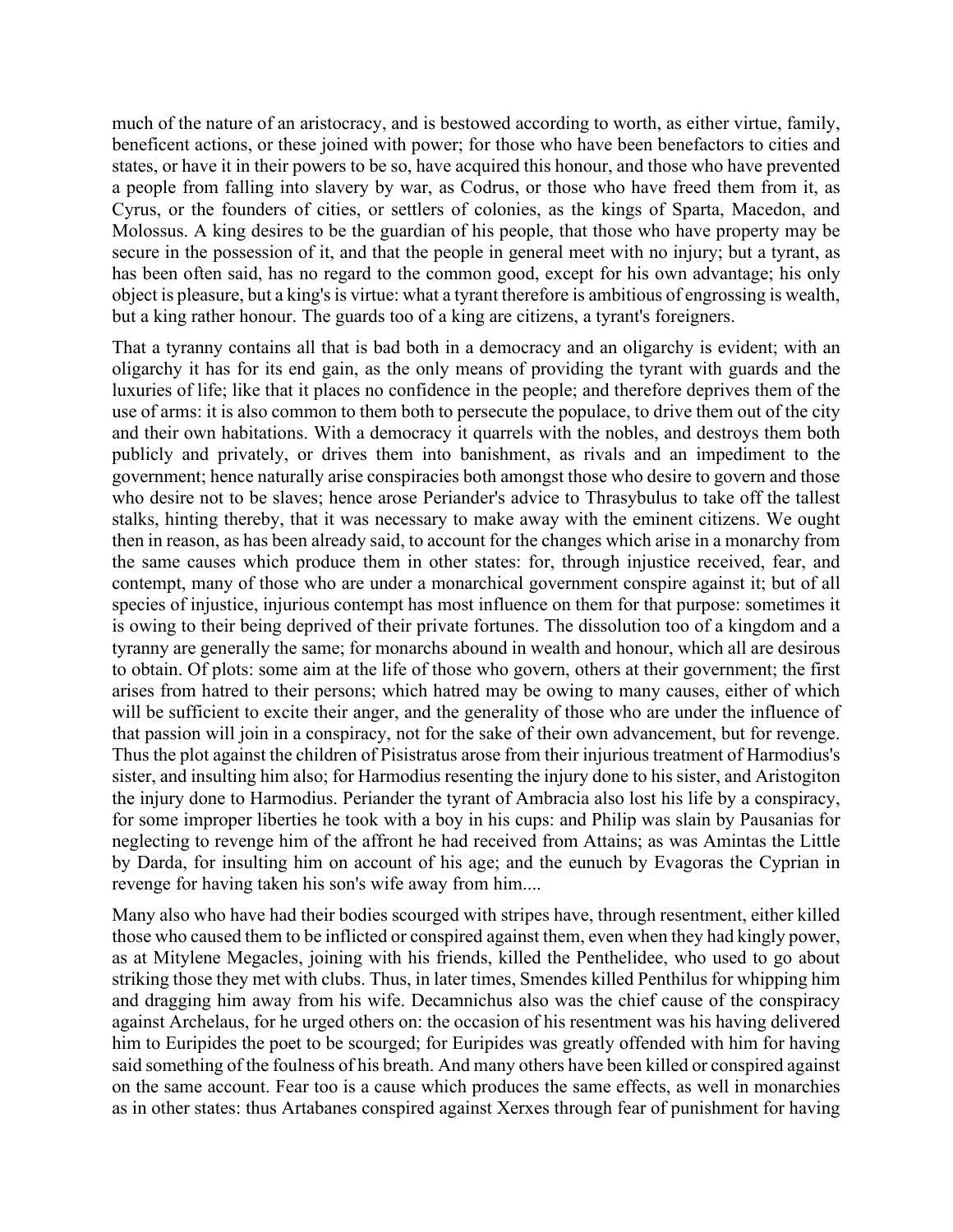hanged Darius according to his orders, whom he supposed he intended to pardon, as the order was given at supper-time. Some kings also have been [1312a] dethroned and killed in consequence of the contempt they were held in by the people; as some one conspired against Sardanapalus, having seen him spinning with his wife, if what is related of him is true, or if not of him, it may very probably be true of some one else. Dion also conspired against Dionysius the Younger, seeing his subjects desirous of a conspiracy, and that he himself was always drunk: and even a man's friends will do this if they despise him; for from the confidence he places in them, they think that they shall not be found out. Those also who think they shall gain his throne will conspire against a king through contempt; for as they are powerful themselves, and despise the danger, on account of their own strength, they will readily attempt it. Thus a general at the head of his army will endeavour to dethrone the monarch, as Cyrus did Astyages, despising both his manner of life and his forces; his forces for want of action, his life for its effeminacy: thus Suthes, the Thracian, who was general to Amadocus, conspired against him. Sometimes more than one of these causes will excite men to enter into conspiracies, as contempt and desire of gain; as in the instance of Mithridates against Ariobarzanes. Those also who are of a bold disposition, and have gained military honours amongst kings, will of all others be most like to engage in sedition; for strength and courage united inspire great bravery: whenever, therefore, these join in one person, he will be very ready for conspiracies, as he will easily conquer. Those who conspire against a tyrant through love of glory and honour have a different motive in view from what I have already mentioned; for, like all others who embrace danger, they have only glory and honour in view, and think, not as some do, of the wealth and pomp they may acquire, but engage in this as they would in any other noble action, that they may be illustrious and distinguished, and destroy a tyrant, not to succeed in his tyranny, but to acquire renown. No doubt but the number of those who act upon this principle is small, for we must suppose they regard their own safety as nothing in case they should not succeed, and must embrace the opinion of Dion (which few can do) when he made war upon Dionysius with a very few troops; for he said, that let the advantage he made be ever so little it would satisfy him to have gained it; and that, should it be his lot to die the moment he had gained footing in his country, he should think his death sufficiently glorious. A tyranny also is exposed to the same destruction as all other states are, from too powerful neighbours: for it is evident, that an opposition of principles will make them desirous of subverting it; and what they desire, all who can, do: and there is a principle of opposition in one state to another, as a democracy against a tyranny, as says Hesiod, "a potter against a potter;" for the extreme of a democracy is a tyranny; a kingly power against an aristocracy, from their different forms of government—for which reason the Lacedaemonians destroyed many tyrannies; as did the Syracusians during the prosperity of their state. Nor are they only destroyed from without, but also from within, when those who have no share in the power bring about a revolution, as happened to Gelon, and lately to Dionysius; to the first, by means of Thrasybulus, the brother of Hiero, who nattered Gelon's son, and induced him to lead a life of pleasure, that he himself might govern; but the family joined together and endeavoured to support the tyranny and expel Thrasybulus; but those whom they made of their party seized the opportunity and expelled the whole family. Dion made war against his relation Dionysius, and being assisted by the people, first expelled and then killed him. As there are two causes which chiefly induce men to conspire against tyrants, hatred and contempt, one of these, namely hatred, seems inseparable from them. Contempt also is often the cause of their destruction: for though, for instance, those who raised themselves to the supreme power generally preserved it; but those who received it from them have, to speak truth, almost immediately all of them lost it; for, falling into an effeminate way of life, they soon grew despicable, and generally fell victims to conspiracies. Part of their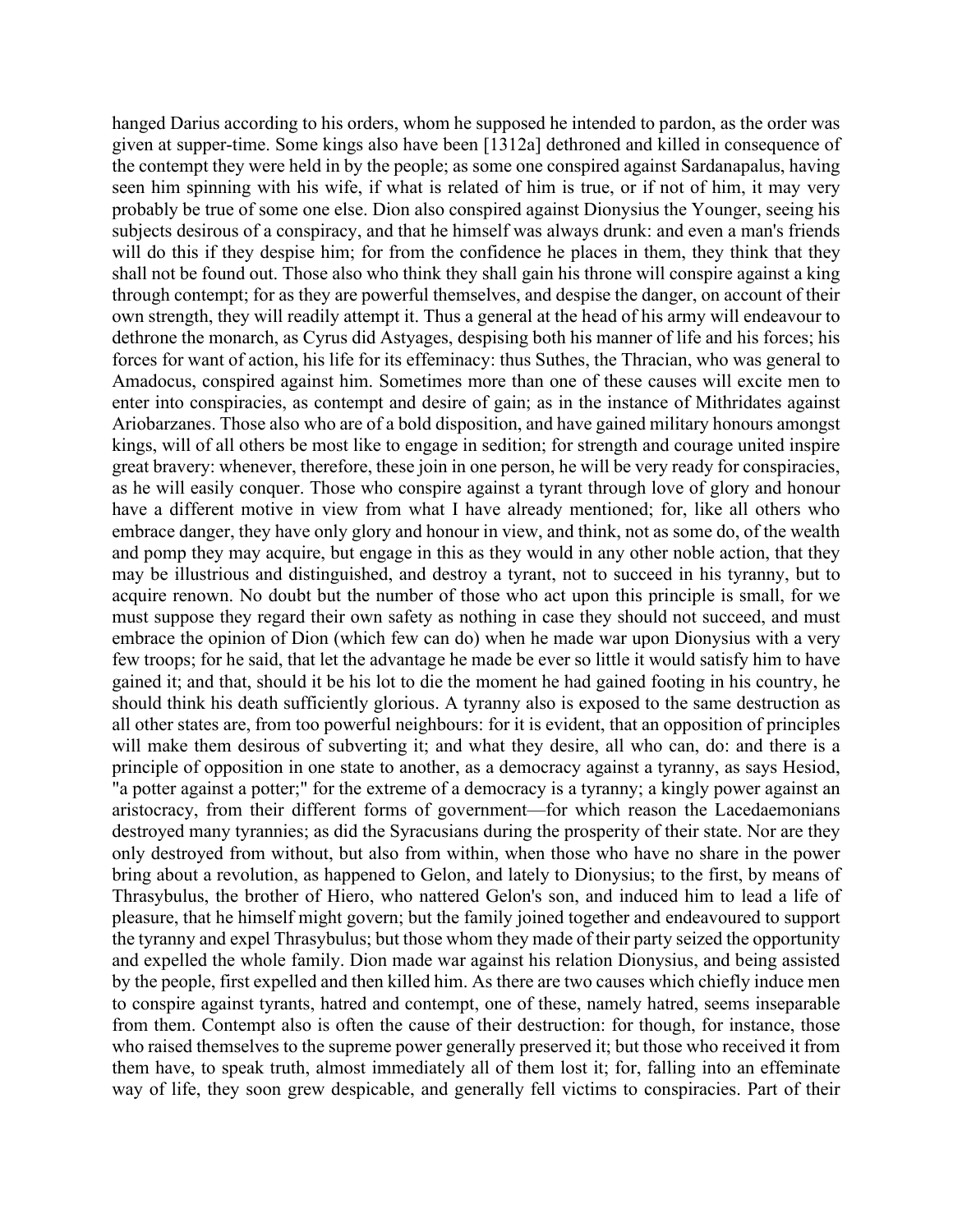hatred may be very fitly ascribed to anger; for in some cases this is their motive to action: for it is often a cause which impels them to act more powerfully than hatred, and they proceed with greater obstinacy against those whom they attack, as this passion is not under the direction of reason. Many persons also indulge this passion through contempt; which occasioned the fall of the Pisistratidae and many others. But hatred is more powerful than anger; for anger is accompanied with grief, which prevents the entrance of reason; but hatred is free from it. In short, whatever causes may be assigned as the destruction of a pure oligarchy unmixed with any other government and an extreme democracy, the same may be applied to a tyranny; for these are divided tyrannies.

Kingdoms are seldom destroyed by any outward attack; for which reason they are generally very stable; but they have many causes of subversion within; of which two are the principal; one is when those who are in power [1313a] excite a sedition, the other when they endeavour to establish a tyranny by assuming greater power than the law gives them. A kingdom, indeed, is not what we ever see erected in our times, but rather monarchies and tyrannies; for a kingly government is one that is voluntarily submitted to, and its supreme power admitted upon great occasions: but where many are equal, and there are none in any respect so much better than another as to be qualified for the greatness and dignity of government over them, then these equals will not willingly submit to be commanded; but if any one assumes the government, either by force or fraud, this is a tyranny. To what we have already said we shall add, the causes of revolutions in an hereditary kingdom. One of these is, that many of those who enjoy it are naturally proper objects of contempt only: another is, that they are insolent while their power is not despotic; but they possess kingly honours only. Such a state is soon destroyed; for a king exists but while the people are willing to obey, as their submission to him is voluntary, but to a tyrant involuntary. These and such-like are the causes of the destruction of monarchies.

# **CHAPTER XI**

Monarchies, in a word, are preserved by means contrary to what I have already mentioned as the cause of their destruction; but to speak to each separately: the stability of a kingdom will depend upon the power of the king's being kept within moderate bounds; for by how much the less extensive his power is, by so much the longer will his government continue; for he will be less despotic and more upon an equality of condition with those he governs; who, on that account, will envy him the less.

It was on this account that the kingdom of the Molossi continued so long; and the Lacedaemonians from their government's being from the beginning divided into two parts, and also by the moderation introduced into the other parts of it by Theopompus, and his establishment of the ephori; for by taking something from the power he increased the duration of the kingdom, so that in some measure he made it not less, but bigger; as they say he replied to his wife, who asked him if he was not ashamed to deliver down his kingdom to his children reduced from what he received it from his ancestors? No, says he, I give it him more lasting. Tyrannies are preserved two ways most opposite to each other, one of which is when the power is delegated from one to the other, and in this manner many tyrants govern in their states. Report says that Periander founded many of these. There are also many of them to be met with amongst the Persians. What has been already mentioned is as conducive as anything can be to preserve a tyranny; namely, to keep down those who are of an aspiring disposition, to take off those who will not submit, to allow no public meals, no clubs, no education, nothing at all, but to guard against everything that gives rise to high spirits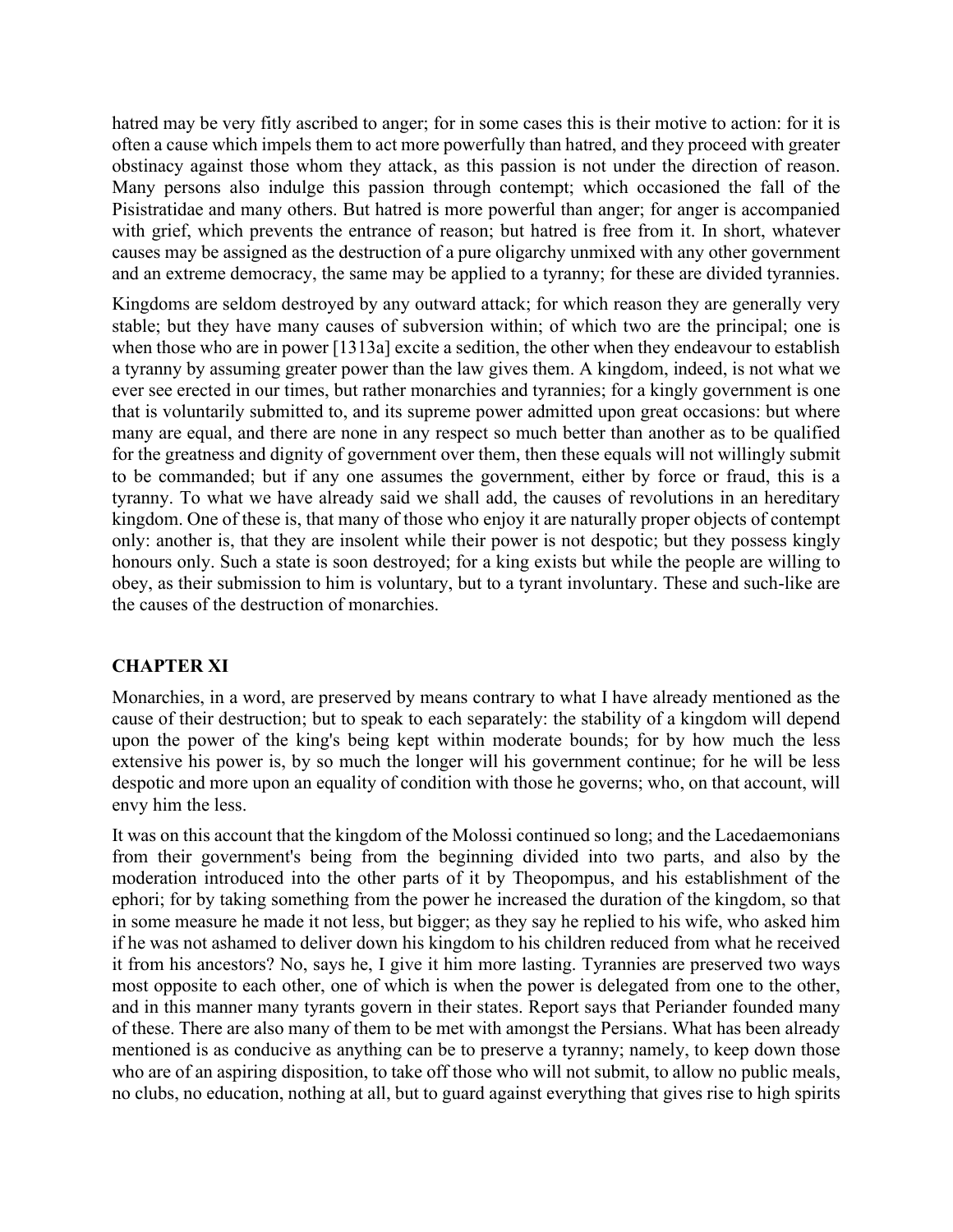or mutual confidence; nor to suffer the learned meetings of those who are at leisure to hold conversation with each other; and to endeavour by every means possible to keep all the people strangers to each other; for knowledge increases mutual confidence; and to oblige all strangers to appear in public, and to live near the city-gate, that all their actions may be sufficiently seen; for those who are kept like slaves seldom entertain any noble thoughts: in short, to imitate everything which the Persians and barbarians do, for they all contribute to support slavery; and to endeavour to know what every one who is under their power does and says; and for this purpose to employ spies: such were those women whom the Syracusians called potagogides Hiero also used to send out listeners wherever there was any meeting or conversation; for the people dare not speak with freedom for fear of such persons; and if any one does, there is the less chance of its being concealed; and to endeavour that the whole community should mutually accuse and come to blows with each other, friend with friend, the commons with the nobles, and the rich with each other. It is also advantageous for a tyranny that all those who are under it should be oppressed with poverty, that they may not be able to compose a guard; and that, being employed in procuring their daily bread, they may have no leisure to conspire against their tyrants. The Pyramids of Egypt are a proof of this, and the votive edifices of the Cyposelidse, and the temple of Jupiter Olympus, built by the Pisistratidae, and the works of Polycrates at Samos; for all these produced one end, the keeping the people poor. It is necessary also to multiply taxes, as at Syracuse; where Dionysius in the space of five years collected all the private property of his subjects into his own coffers. A tyrant also should endeavour to engage his subjects in a war, that they may have employment and continually depend upon their general. A king is preserved by his friends, but a tyrant is of all persons the man who can place no confidence in friends, as every one has it in his desire and these chiefly in their power to destroy him. All these things also which are done in an extreme democracy should be done in a tyranny, as permitting great licentiousness to the women in the house, that they may reveal their husbands' secrets; and showing great indulgence to slaves also for the same reason; for slaves and women conspire not against tyrants: but when they are treated with kindness, both of them are abettors of tyrants, and extreme democracies also; and the people too in such a state desire to be despotic. For which reason flatterers are in repute in both these: the demagogue in the democracy, for he is the proper flatterer of the people; among tyrants, he who will servilely adapt himself to their humours; for this is the business of [1314a] flatterers. And for this reason tyrants always love the worst of wretches, for they rejoice in being flattered, which no man of a liberal spirit will submit to; for they love the virtuous, but flatter none. Bad men too are fit for bad purposes; "like to like," as the proverb says. A tyrant also should show no favour to a man of worth or a freeman; for he should think, that no one deserved to be thought these but himself; for he who supports his dignity, and is a friend to freedom, encroaches upon the superiority and the despotism of the tyrant: such men, therefore, they naturally hate, as destructive to their government. A tyrant also should rather admit strangers to his table and familiarity than citizens, as these are his enemies, but the others have no design against him. These and such-like are the supports of a tyranny, for it comprehends whatsoever is wicked. But all these things may be comprehended in three divisions, for there are three objects which a tyranny has in view; one of which is, that the citizens should be of poor abject dispositions; for such men never propose to conspire against any one. The second is, that they should have no confidence in each other; for while they have not this, the tyrant is safe enough from destruction. For which reason they are always at enmity with those of merit, as hurtful to their government; not only as they scorn to be governed despotically, but also because they can rely upon each other's fidelity, and others can rely upon theirs, and because they will not inform against their associates, nor any one else. The third is, that they shall be totally without the means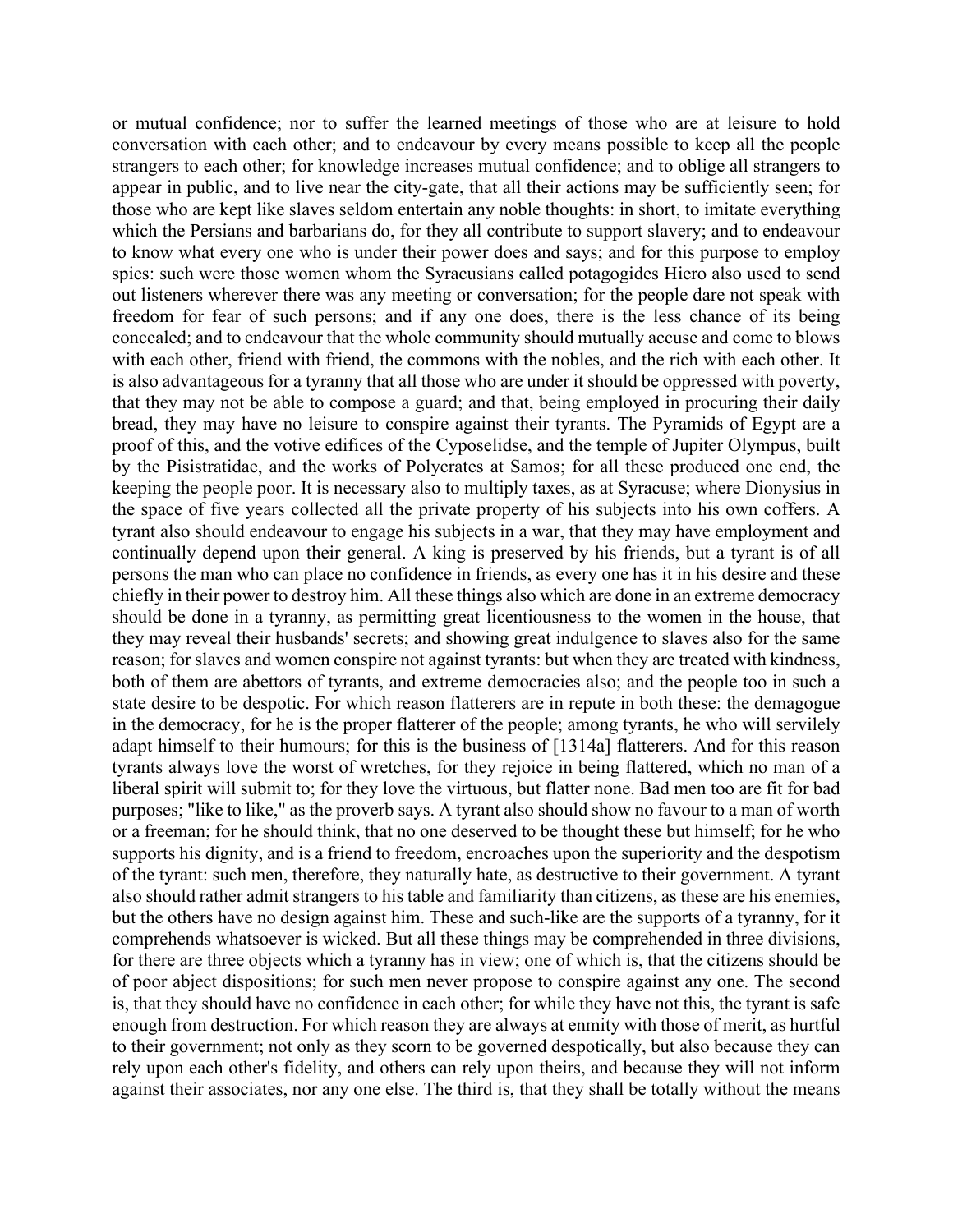of doing anything; for no one undertakes what is impossible for him to perform: so that without power a tyranny can never be destroyed. These, then, are the three objects which the inclinations of tyrants desire to see accomplished; for all their tyrannical plans tend to promote one of these three ends, that their people may neither have mutual confidence, power, nor spirit. This, then, is one of the two methods of preserving tyrannies: the other proceeds in a way quite contrary to what has been already described, and which may be discerned from considering to what the destruction of a kingdom is owing; for as one cause of that is, making the government approach near to a tyranny, so the safety of a tyranny consists in making the government nearly kingly; preserving only one thing, namely power, that not only the willing, but the unwilling also, must be obliged to submit; for if this is once lost, the tyranny is at an end. This, then, as the foundation, must be preserved: in other particulars carefully do and affect to seem like a king; first, appear to pay a great attention [1314b] to what belongs to the public; nor make such profuse presents as will offend the people; while they are to supply the money out of the hard labour of their own hands, and see it given in profusion to mistresses, foreigners, and fiddlers; keeping an exact account both of what you receive and pay; which is a practice some tyrants do actually follow, by which means they seem rather fathers of families than tyrants: nor need you ever fear the want of money while you have the supreme power of the state in your own hands. It is also much better for those tyrants who quit their kingdom to do this than to leave behind them money they have hoarded up; for their regents will be much less desirous of making innovations, and they are more to be dreaded by absent tyrants than the citizens; for such of them as he suspects he takes with him, but these regents must be left behind. He should also endeavour to appear to collect such taxes and require such services as the exigencies of the state demand, that whenever they are wanted they may be ready in time of war; and particularly to take care that he appear to collect and keep them not as his own property, but the public's. His appearance also should not be severe, but respectable, so that he should inspire those who approach him with veneration and not fear; but this will not be easily accomplished if he is despised. If, therefore, he will not take the pains to acquire any other, he ought to endeavour to be a man of political abilities, and to fix that opinion of himself in the judgment of his subjects. He should also take care not to appear to be guilty of the least offence against modesty, nor to suffer it in those under him: nor to permit the women of his family to treat others haughtily; for the haughtiness of women has been the ruin of many tyrants. With respect to the pleasures of sense, he ought to do directly contrary to the practice of some tyrants at present; for they do not only continually indulge themselves in them for many days together, but they seem also to desire to have other witnesses of it, that they may wonder at their happiness; whereas he ought really to be moderate in these, and, if not, to appear to others to avoid them-for it is not the sober man who is exposed either to plots or contempt, but the drunkard; not the early riser, but the sluggard. His conduct in general should also be contrary to what is reported of former tyrants; for he ought to improve and adorn his city, so as to seem a guardian and not a tyrant; and, moreover., always to [1315a] seem particularly attentive to the worship of the gods; for from persons of such a character men entertain less fears of suffering anything illegal while they suppose that he who governs them is religious and reverences the gods; and they will be less inclined to raise insinuations against such a one, as being peculiarly under their protection: but this must be so done as to give no occasion for any suspicion of hypocrisy. He should also take care to show such respect to men of merit in every particular, that they should not think they could be treated with greater distinction by their fellow-citizens in a free state. He should also let all honours flow immediately from himself, but every censure from his subordinate officers and judges. It is also a common protection of all monarchies not to make one person too great, or, certainly, not many;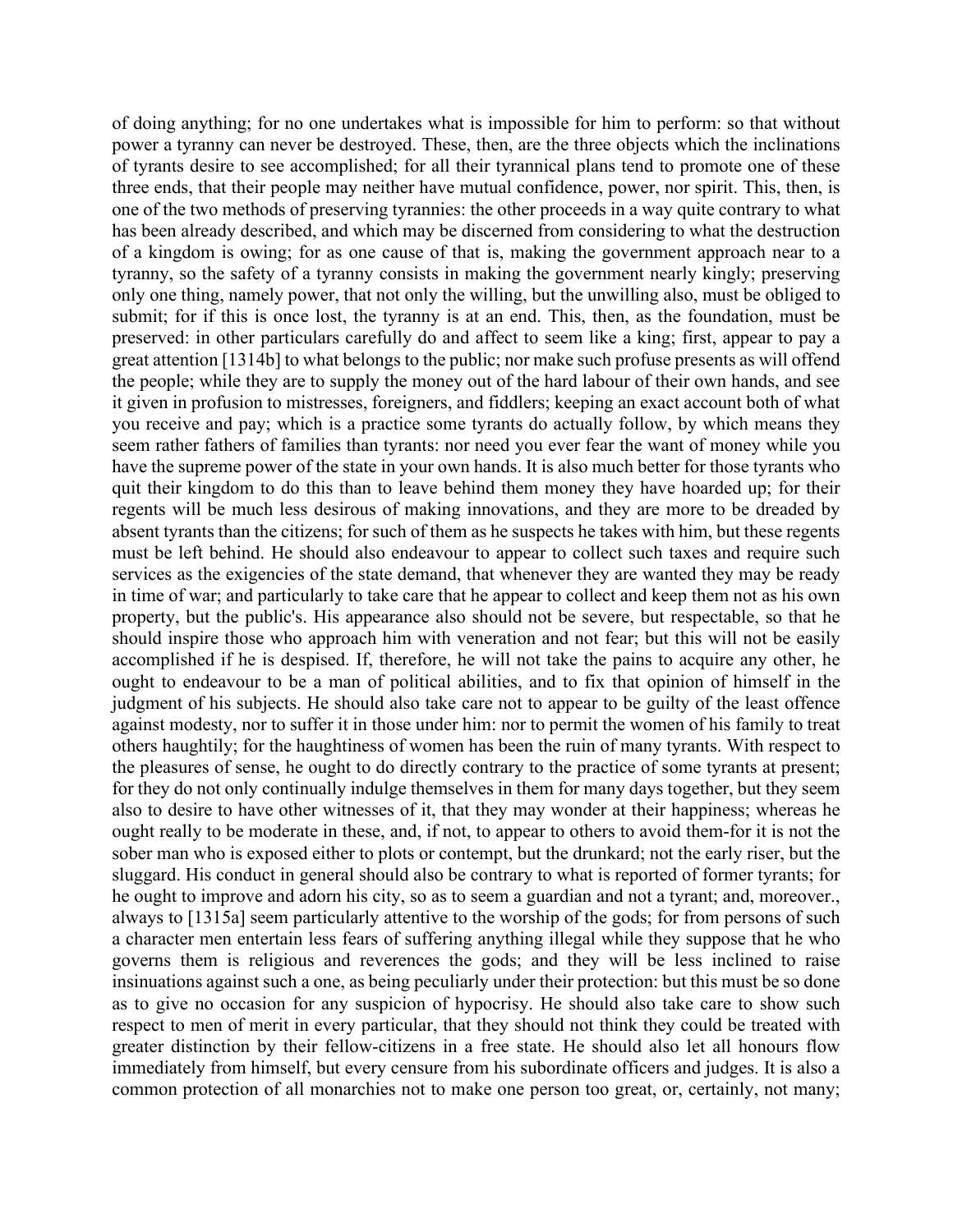for they will support each other: but, if it is necessary to entrust any large powers to one person, to take care that it is not one of an ardent spirit; for this disposition is upon every opportunity most ready for a revolution: and, if it should seem necessary to deprive any one of his power, to do it by degrees, and not reduce him all at once. It is also necessary to abstain from all kinds of insolence; more particularly from corporal punishment; which you must be most cautious never to exercise over those who have a delicate sense of honour; for, as those who love money are touched to the quick when anything affects their property, so are men of honour and principle when they receive any disgrace: therefore, either never employ personal punishment, or, if you do, let it be only in the manner in which a father would correct his son, and not with contempt; and, upon the whole, make amends for any seeming disgrace by bestowing greater honours. But of all persons who are most likely to entertain designs against the person of a tyrant, those are chiefly to be feared and guarded against who regard as nothing the loss of their own lives, so that they can but accomplish their purpose: be very careful therefore of those who either think themselves affronted, or those who are dear to them; for those who are excited by anger to revenge regard as nothing their own persons: for, as Heraclitus says, it is dangerous to fight with an angry man who will purchase with his life the thing he aims at. As all cities are composed of two sorts of persons, the rich and the poor, it is necessary that both these should find equal protection from him who governs them, and that the one party should not have it in their power to injure the other; but that the tyrant should attach to himself that party which is the most powerful; which, if he does, he will have no occasion either to make his slaves free, or to deprive citizens of their arms; for the strength of either of the parties added to his own forces will render him superior to any conspiracy. It would be superfluous to go through all particulars; for the rule of conduct which the tyrant ought to pursue is evident enough, and that is, to affect to appear not the tyrant, but the king; the guardian of those he governs, not their plunderer, [1315b] but their protector, and to affect the middle rank in life, not one superior to all others: he should, therefore, associate his nobles with him and soothe his people; for his government will not only be necessarily more honourable and worthy of imitation, as it will be over men of worth, and not abject wretches who perpetually both hate and fear him; but it will be also more durable. Let him also frame his life so that his manners may be consentaneous to virtue, or at least let half of them be so, that he may not be altogether wicked, but only so in part.

### **CHAPTER XII**

Indeed an oligarchy and a tyranny are of all governments of the shortest duration. The tyranny of Orthagoras and his family at Sicyon, it is true, continued longer than any other: the reason for which was, that they used their power with moderation, and were in many particulars obedient to the laws; and, as Clisthenes was an able general, he never fell into contempt, and by the care he took that in many particulars his government should be popular. He is reported also to have presented a person with a crown who adjudged the victory to another; and some say that it is the statue of that judge which is placed in the forum.

They say also, that Pisistratus submitted to be summoned into the court of the Areopagites. The second that we shall mention is the tyranny of the Cypselidse, at Corinth, which continued seventyseven years and six months; for Cypselus was tyrant there thirty years, Periander forty-four, and Psammetichus, the son of Georgias, three years; the reason for which was, that Cypselus was a popular man, and governed without guards. Periander indeed ruled like a tyrant, but then he was an able general. The third was that of the Pisistradidae at Athens; but it was not continual: for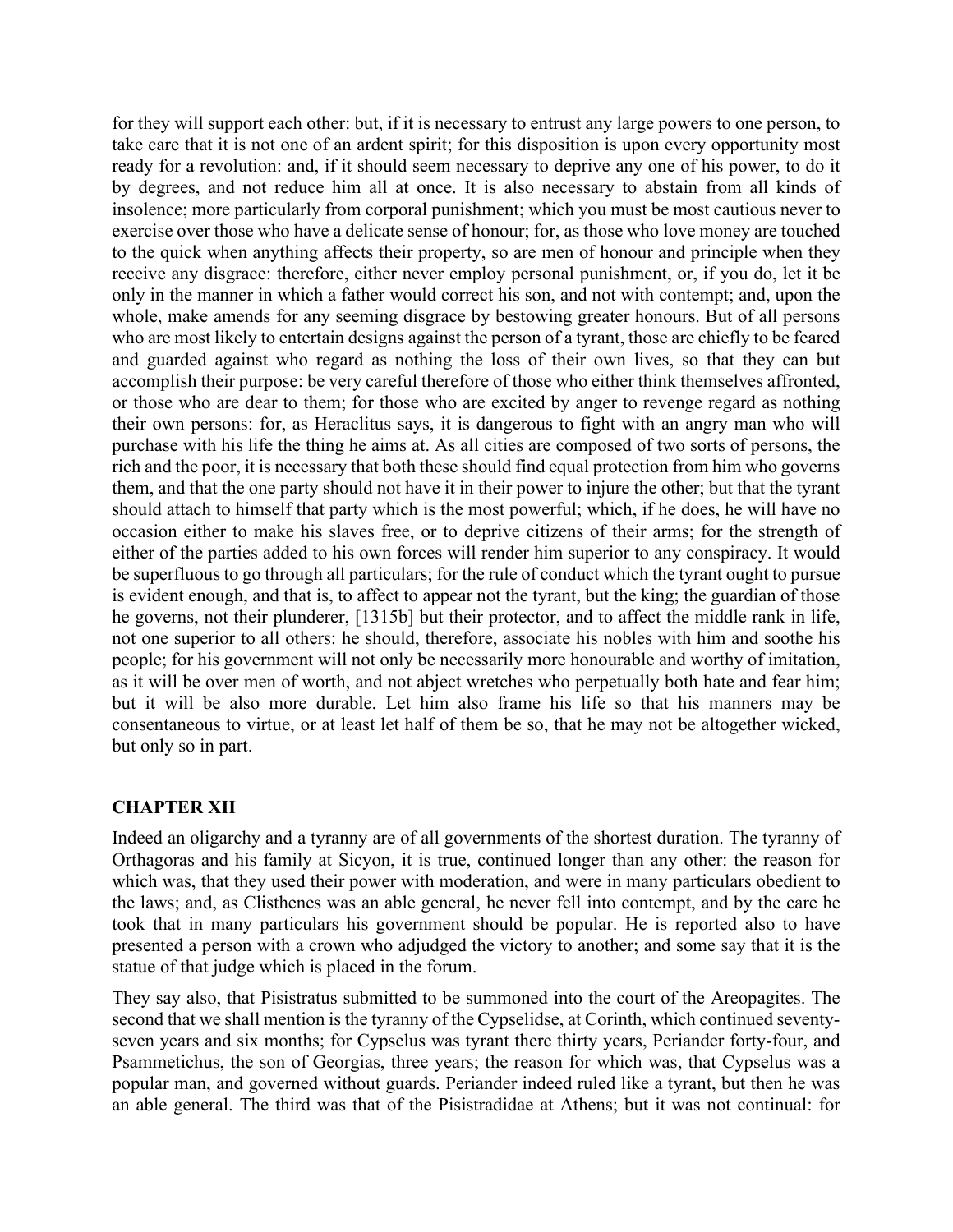Pisistratus himself was twice expelled; so that out of thirty-three years he was only fifteen in power, and his son eighteen; so that the whole time was thirty-three years. Of the rest we shall mention that of Hiero, and Gelo at Syracuse; and this did not continue long, for both their reigns were only eighteen years; for Gelo died in the eighth year of his tyranny, and Hiero in his tenth. Thrasybulus fell in his eleventh month, and many other tyrannies have continued a very short time. We have now gone through the general cases of corruption and [1316a] means of preservation both in free states and monarchies. In Plato's Republic, Socrates is introduced treating upon the changes which different governments are liable to: but his discourse is faulty; for he does not particularly mention what changes the best and first governments are liable to; for he only assigns the general cause, of nothing being immutable, but that in time everything will alter [\*\*\*tr.: text is unintelligible here\*\*\*] he conceives that nature will then produce bad men, who will not submit to education, and in this, probably, he is not wrong; for it is certain that there are some persons whom it is impossible by any education to make good men; but why should this change be more peculiar to what he calls the best-formed government, than to all other forms, and indeed to all other things that exist? and in respect to his assigned time, as the cause of the alteration of all things, we find that those which did not begin to exist at the same time cease to be at the same time; so that, if anything came into beginning the day before the solstice, it must alter at the same time. Besides, why should such a form of government be changed into the Lacedaemonian? for, in general, when governments alter, they alter into the contrary species to what they before were, and not into one like their former. And this reasoning holds true of other changes; for he says, that from the Lacedaemonian form it changes into an oligarchy, and from thence into a democracy, and from a democracy into a tyranny: and sometimes a contrary change takes place, as from a democracy into an oligarchy, rather than into a monarchy. With respect to a tyranny he neither says whether there will be any change in it; or if not, to what cause it will be owing; or if there is, into what other state it will alter: but the reason of this is, that a tyranny is an indeterminate government; and, according to him, every state ought to alter into the first, and most perfect, thus the continuity and circle would be preserved. But one tyranny often changed into another; as at Syria, from Myron's to Clisthenes'; or into an oligarchy, as was Antileo's at Chalcas; or into a democracy, as was Gelo's at Syracuse; or into an aristocracy, as was Charilaus's at Lacedaemon, and at Carthage. An oligarchy is also changed into a tyranny; such was the rise of most of the ancient tyrannies in Sicily; at Leontini, into the tyranny of Panaetius; at Gela, into that of Cleander; at Rhegium into that of Anaxilaus; and the like in many other cities. It is absurd also to suppose, that a state is changed into an oligarchy because those who are in power are avaricious and greedy of money, and not because those who are by far richer than their fellow citizens think it unfair that those who have nothing should have an equal share in the rule of the state with themselves, who possess so much-for in many oligarchies it is not allowable to be employed in money-getting, and there are many laws to prevent it. But in Carthage, which is a democracy, money-getting is creditable, and yet their form of government remains unaltered. It is also absurd to say, that in an oligarchy there are two cities, one of the poor and another of the rich; for why should this happen to them more than to the Lacedaemonians, or any other state where all possess not equal property, or where all are not equally good? for though no one member of the community should be poorer than he was before, yet a democracy might nevertheless change into an oligarchy; if the rich should be more powerful than the poor, and the one too negligent, and the other attentive: and though these changes are owing to many causes, yet he mentions but one only, that the citizens become poor by luxury, and paying interest-money; as if at first they were all rich, or the greater part of them: but this is not so, but when some of those who have the principal management of public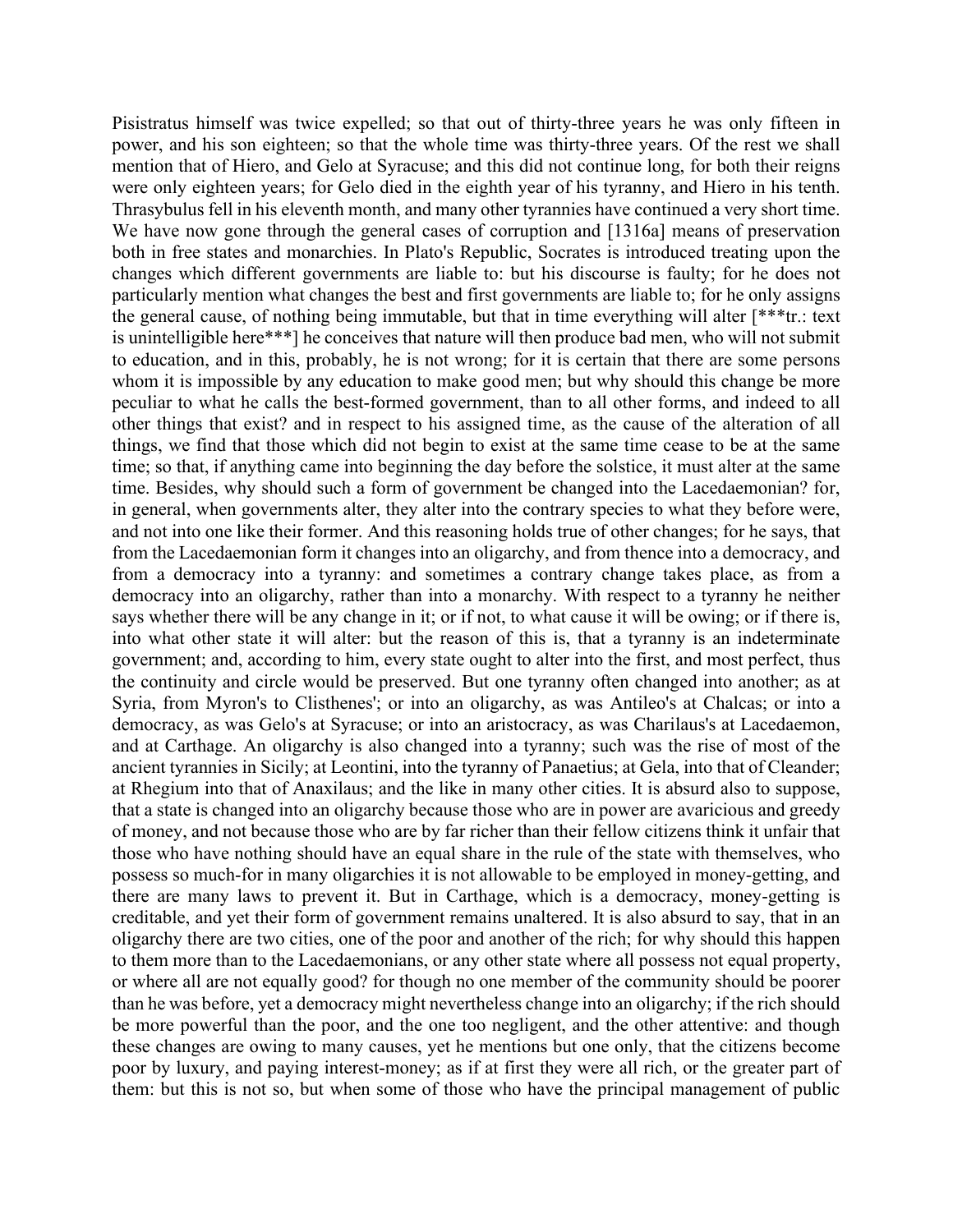affairs lose their fortunes, they will endeavour to bring about a revolution; but when others do, nothing of consequence will follow, nor when such states do alter is there any more reason for their altering into a democracy than any other. Besides, though some of the members of the community may not have spent their fortunes, yet if they share not in the honours of the state, or if they are ill-used and insulted, they will endeavour to raise seditions, and bring about a revolution, that they may be allowed to do as they like; which, Plato says, arises from too much liberty. Although there are many oligarchies and democracies, yet Socrates, when he is treating of the changes they may undergo, speaks of them as if there was but one of each sort.

## **BOOK VI**

#### **CHAPTER I**

We have already shown what is the nature of the supreme council in the state, and wherein one may differ from another, and how the different magistrates should be regulated; and also the judicial department, and what is best suited to what state; and also to what causes both the destruction and preservation of governments are owing.

As there are very many species of democracies, as well as of other states, it will not be amiss to consider at the same time anything which we may have omitted to mention concerning either of them, and to allot to each that mode of conduct which is peculiar to and advantageous for them; and also to inquire into the combinations of all these different modes of government which we [1317a] have mentioned; for as these are blended together the government is altered, as from an aristocracy to be an oligarchy, and from a free state to be a democracy. Now, I mean by those combinations of government (which I ought to examine into, but have not yet done), namely, whether the deliberative department and the election of magistrates is regulated in a manner correspondent to an oligarchy, or the judicial to an aristocracy, or the deliberative part only to an oligarchy, and the election of magistrates to an aristocracy, or whether, in any other manner, everything is not regulated according to the nature of the government. But we will first consider what particular sort of democracy is fitted to a particular city, and also what particular oligarchy to a particular people; and of other states, what is advantageous to what. It is also necessary to show clearly, not only which of these governments is best for a state, but also how it ought to be established there, and other things we will treat of briefly.

And first, we will speak of a democracy; and this will at the same time show clearly the nature of its opposite which some persons call an oligarchy; and in doing this we must examine into all the parts of a democracy, and everything that is connected therewith; for from the manner in which these are compounded together different species of democracies arise: and hence it is that they are more than one, and of various natures. Now, there are two causes which occasion there being so many democracies; one of which is that which we have already mentioned; namely, there being different sorts of people; for in one country the majority are husbandmen, in another mechanics, and hired servants; if the first of these is added to the second, and the third to both of them, the democracy will not only differ in the particular of better or worse, but in this, that it will be no longer the same government; the other is that which we will now speak of. The different things which are connected with democracies and seem to make part of these states, do, from their being joined to them, render them different from others: this attending a few, that more, and another all.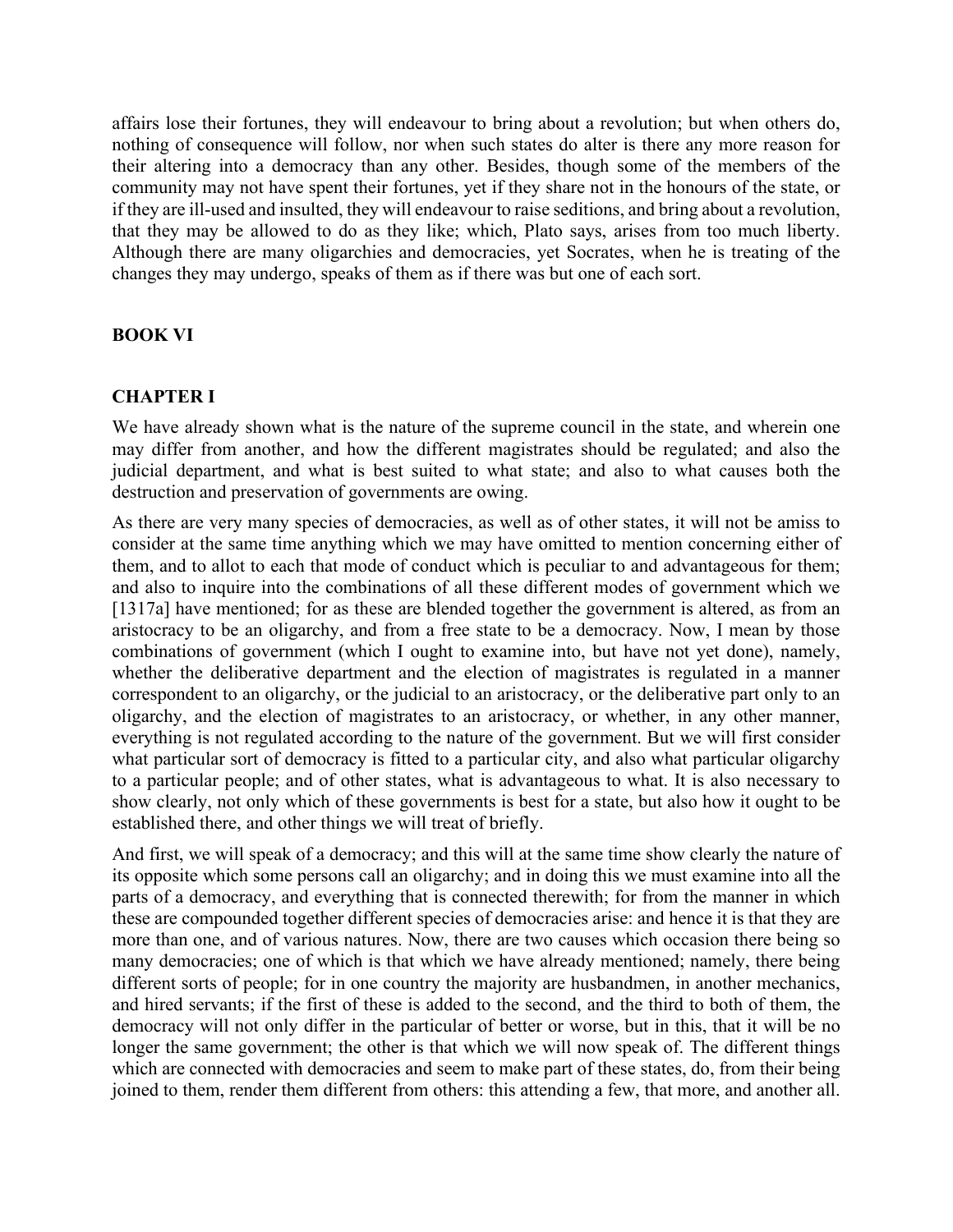It is necessary that he who would found any state which he may happen to approve of, or correct one, should be acquainted with all these particulars. All founders of states endeavour to comprehend within their own plan everything of nearly the same kind with it; but in doing this they err, in the manner I have already described in treating of the preservation and destruction of governments. I will now speak of these first principles and manners, and whatever else a democratical state requires.

#### **CHAPTER II**

Now the foundation of a democratical state is liberty, and people have been accustomed to say this as if here only liberty was to be found; for they affirm that this is the end proposed by every democracy. But one part of liberty is to govern and be governed alternately; for, according to democratical justice, equality is measured by numbers, and not by worth: and this being just, it is necessary that the supreme power should be vested in the people at large; and that what the majority determine should be final: so that in a democracy the poor ought to have more power than the rich, as being the greater number; for this is one mark of liberty which all framers of a democracy lay down as a criterion of that state; another is, to live as every one likes; for this, they say, is a right which liberty gives, since he is a slave who must live as he likes not. This, then, is another criterion of a democracy. Hence arises the claim to be under no command whatsoever to any one, upon any account, any otherwise than by rotation, and that just as far only as that person is, in his turn, under his also. This also is conducive to that equality which liberty demands. These things being premised, and such being the government, it follows that such rules as the following should be observed in it, that all the magistrates should be chosen out of all the people, and all to command each, and each in his turn all: that all the magistrates should be chosen by lot, except to those offices only which required some particular knowledge and skill: that no census, or a very small one, should be required to qualify a man for any office: that none should be in the same employment twice, or very few, and very seldom, except in the army: that all their appointments should be limited to a very short time, or at least as many as possible: that the whole community should be qualified to judge in all causes whatsoever, let the object be ever so extensive, ever so interesting, or of ever so high a nature; as at Athens, where the people at large judge the magistrates when they come out of office, and decide concerning public affairs as well as private contracts: that the supreme power should be in the public assembly; and that no magistrate should be allowed any discretionary power but in a few instances, and of no consequence to public business. Of all magistrates a senate is best suited to a democracy, where the whole community is not paid for giving their attendance; for in that case it loses its power; for then the people will bring all causes before them, by appeal, as we have already mentioned in a former book. In the next place, there should, if possible, be a fund to pay all the citizens—who have any share in the management of public affairs, either as members of the assembly, judges, and magistrates; but if this cannot be done, at least the magistrates, the judges the senators, and members of the supreme assembly, and also those officers who are obliged to eat at a common table ought to be paid. Moreover, as an oligarchy is said to be a government of men of family, fortune, and education; so, on the contrary, a democracy is a government in the hands of men of no birth, indigent circumstances, and mechanical employments. In this state also no office [1318a] should be for life; and, if any such should remain after the government has been long changed into a democracy, they should endeavour by degrees to diminish the power; and also elect by lot instead of vote. These things, then, appertain to all democracies; namely, to be established on that principle of justice which is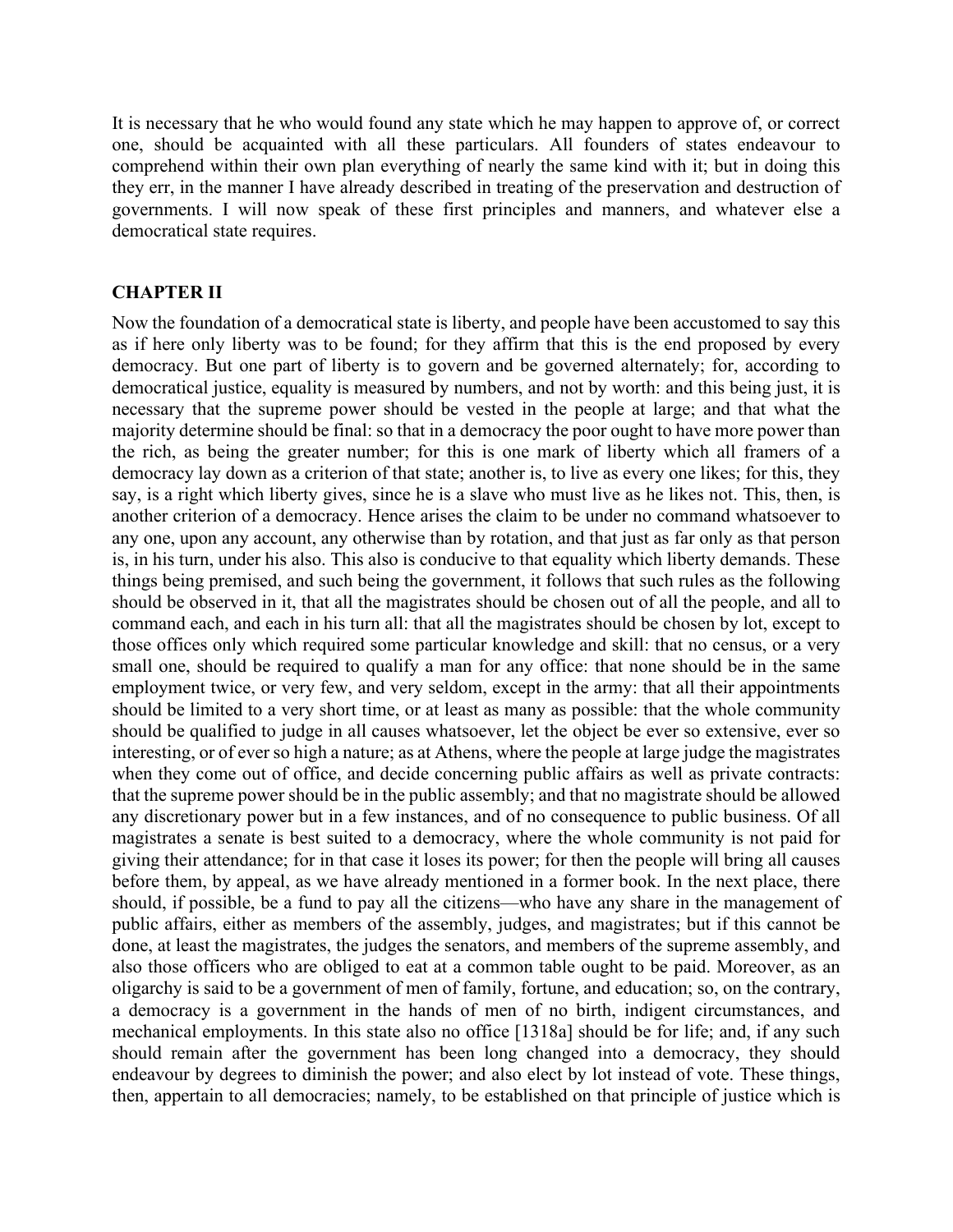homogeneous to those governments; that is, that all the members of the state, by number, should enjoy an equality, which seems chiefly to constitute a democracy, or government of the people: for it seems perfectly equal that the rich should have no more share in the government than the poor, nor be alone in power; but that all should be equal, according to number; for thus, they think, the equality and liberty of the state best preserved.

## **CHAPTER III**

In the next place we must inquire how this equality is to be procured. Shall the qualifications be divided so that five hundred rich should be equal to a thousand poor, or shall the thousand have equal power with the five hundred? or shall we not establish our equality in this manner? but divide indeed thus, and afterwards taking an equal number both out of the five hundred and the thousand, invest them with the power of creating the magistrates and judges. Is this state then established according to perfect democratical justice, or rather that which is guided by numbers only? For the defenders of a democracy say, that that is just which the majority approve of: but the favourers of an oligarchy say, that that is just which those who have most approve of; and that we ought to be directed by the value of property. Both the propositions are unjust; for if we agree with what the few propose we erect a tyranny: for if it should happen that an individual should have more than the rest who are rich, according to oligarchical justice, this man alone has a right to the supreme power; but if superiority of numbers is to prevail, injustice will then be done by confiscating the property of the rich, who are few, as we have already said. What then that equality is, which both parties will admit, must be collected from the definition of right which is common to them both; for they both say that what the majority of the state approves of ought to be established. Be it so; but not entirely: but since a city happens to be made up of two different ranks of people, the rich and the poor, let that be established which is approved of by both these, or the greater part: but should there be opposite sentiments, let that be established which shall be approved of by the greater part: but let this be according to the census; for instance, if there should be ten of the rich and twenty of the poor, and six of the first and fifteen of the last should agree upon any measure, and the remaining four of the rich should join with the remaining five of the poor in opposing it, that party whose census when added together should determine which opinion should be law, and should these happen to be equal, it should be regarded as a case similar to an assembly or court of justice dividing equally upon any question that comes before them, who either determine it by lot or some such method. But although, with [1318b] respect to what is equal and just, it may be very difficult to establish the truth, yet it is much easier to do than to persuade those who have it in their power to encroach upon others to be guided thereby; for the weak always desire what is equal and just, but the powerful pay no regard thereunto.

### **CHAPTER IV**

There are four kinds of democracies. The best is that which is composed of those first in order, as we have already said, and this also is the most ancient of any. I call that the first which every one would place so, was he to divide the people; for the best part of these are the husbandmen. We see, then, that a democracy may be framed where the majority live by tillage or pasturage; for, as their property is but small, they will not be at leisure perpetually to hold public assemblies, but will be continually employed in following their own business, not having otherwise the means of living; nor will they be desirous of what another enjoys, but will rather like to follow their own business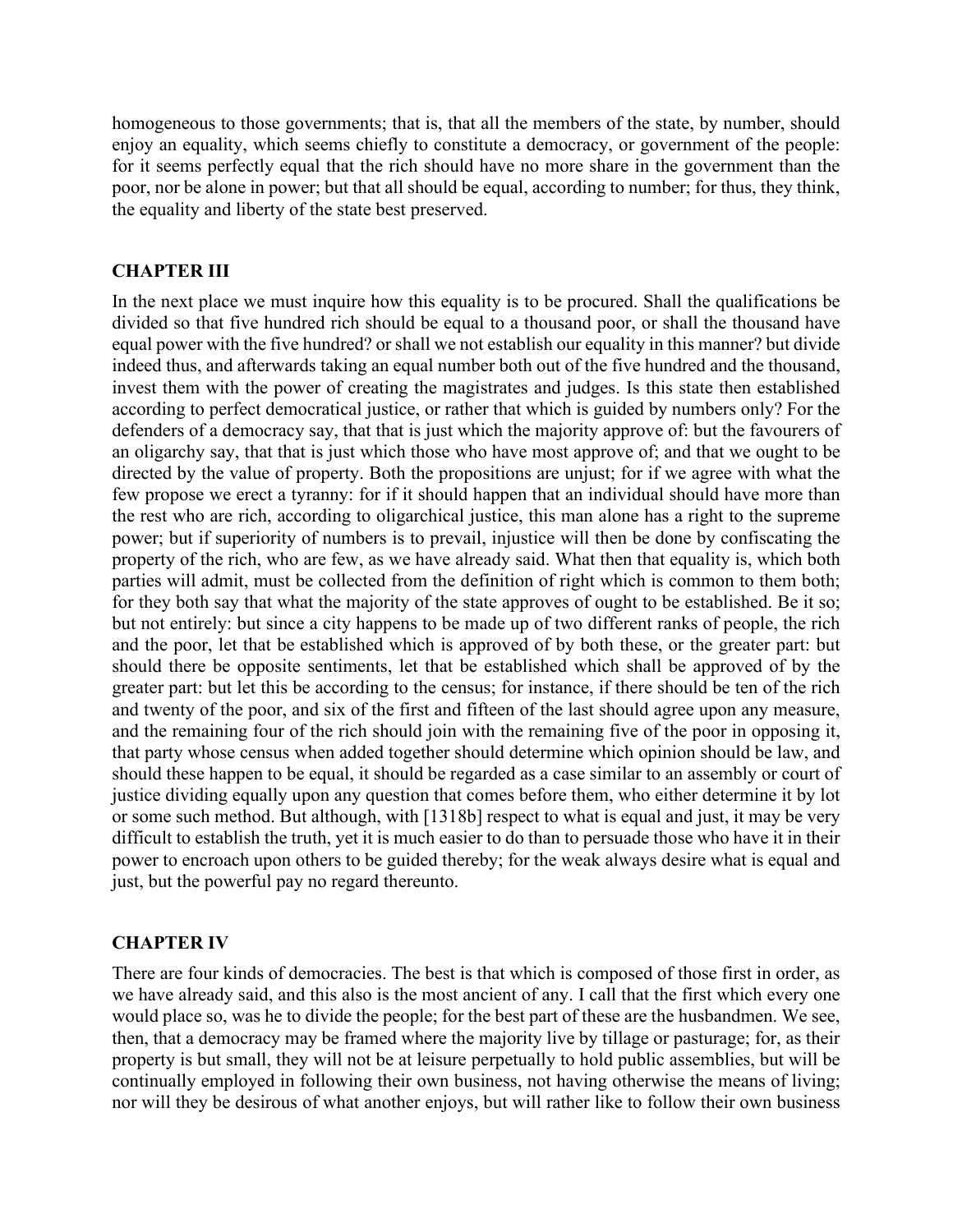than meddle with state affairs and accept the offices of government, which will be attended with no great profit; for the major part of mankind are rather desirous of riches than honour (a proof of this is, that they submitted to the tyrannies in ancient times, and do now submit to the oligarchies, if no one hinders them in their usual occupations, or deprives them of their property; for some of them soon get rich, others are removed from poverty); besides, their having the right of election and calling their magistrates to account for their conduct when they come out of office, will satisfy their desire of honours, if any of them entertain that passion: for in some states, though the commonalty have not the right of electing the magistrates, yet it is vested in part of that body chosen to represent them: and it is sufficient for the people at large to possess the deliberative power: and this ought to be considered as a species of democracy; such was that formerly at Mantinsea: for which reason it is proper for the democracy we have been now treating of to have a power (and it has been usual for them to have it) of censuring their magistrates when out of office, and sitting in judgment upon all causes: but that the chief magistrates should be elected, and according to a certain census, which should vary with the rank of their office, or else not by a census, but according to their abilities for their respective appointments. A state thus constituted must be well constituted; for the magistracies will be always filled with the best men with the approbation of the people; who will not envy their superiors: and these and the nobles should be content with this part in the administration; for they will not be governed by their inferiors. They will be also careful to use their power with moderation, as there are others to whom full power is delegated to censure their conduct; for it is very serviceable to the state to have them dependent upon others, and not to be permitted to do whatsoever they choose; for with such a liberty there would be no check to that evil particle there is in every one: therefore it is [1319a] necessary and most for the benefit of the state that the offices thereof should be filled by the principal persons in it, whose characters are unblemished, and that the people are not oppressed. It is now evident that this is the best species of democracy, and on what account; because the people are such and have such powers as they ought to have. To establish a democracy of husbandmen some of those laws which were observed in many ancient states are universally useful; as, for instance, on no account to permit any one to possess more than a certain quantity of land, or within a certain distance from the city. Formerly also, in some states, no one was allowed to sell their original lot of land. They also mention a law of one Oxylus, which forbade any one to add to their patrimony by usury. We ought also to follow the law of the Aphutaeans, as useful to direct us in this particular we are now speaking of; for they having but very little ground, while they were a numerous people, and at the same time were all husbandmen, did not include all their lands within the census, but divided them in such a manner that, according to the census, the poor had more power than the rich. Next to the commonalty of husbandmen is one of shepherds and herdsmen; for they have many things in common with them, and, by their way of life, are excellently qualified to make good soldiers, stout in body, and able to continue in the open air all night. The generality of the people of whom other democracies are composed are much worse than these; for their lives are wretched nor have they any business with virtue in anything they do; these are your mechanics, your exchange-men, and hired servants; as all these sorts of men frequent the exchange and the citadel, they can readily attend the public assembly; whereas the husbandmen, being more dispersed in the country, cannot so easily meet together; nor are they equally desirous of doing it with these others! When a country happens to be so situated that a great part of the land lies at a distance from the city, there it is easy to establish a good democracy or a free state for the people in general will be obliged to live in the country; so that it will be necessary in such a democracy, though there may be an exchange-mob at hand, never to allow a legal assembly without the inhabitants of the country attend. We have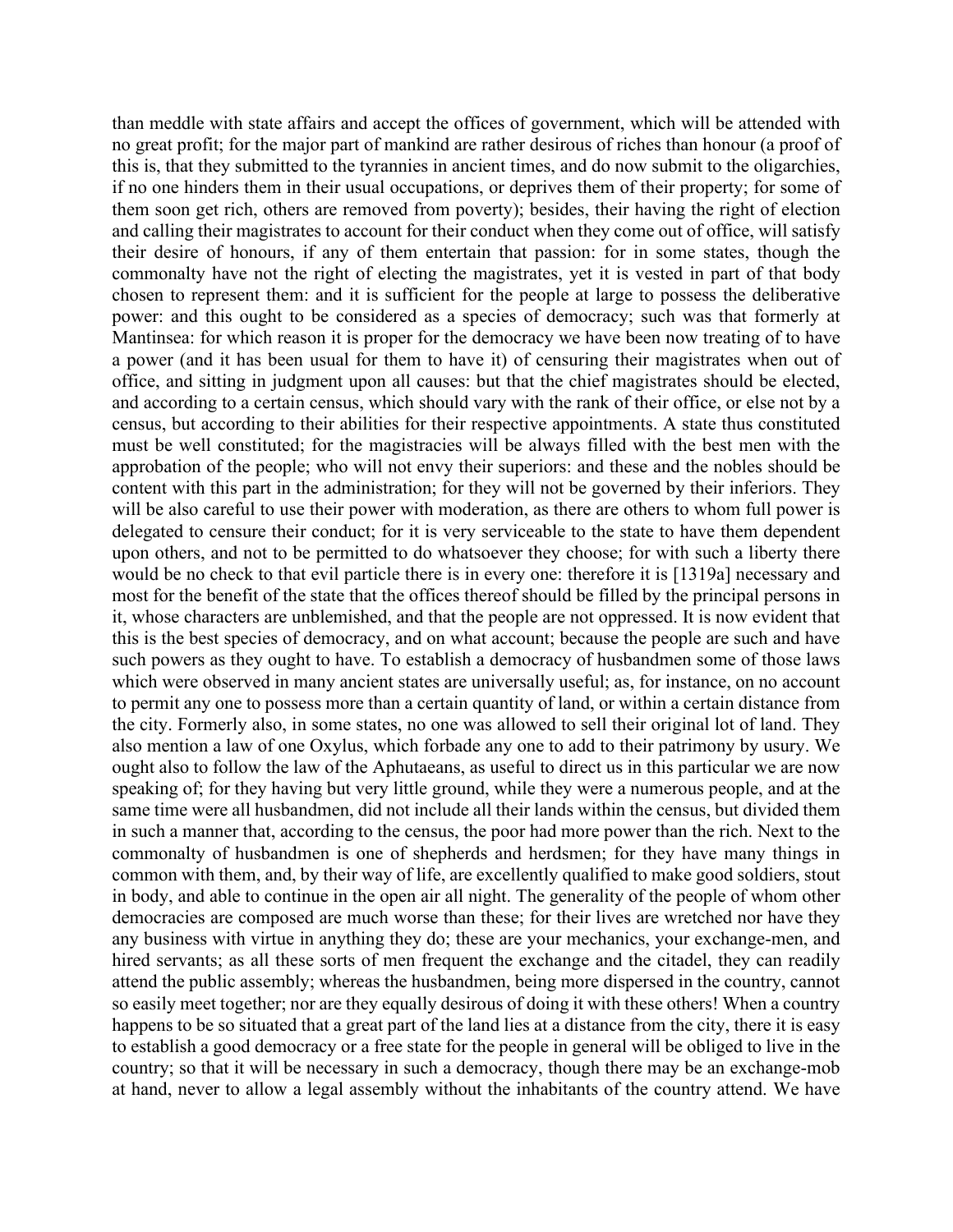shown in what manner the first and best democracy ought to be established, and it will be equally evident as to the rest, for from these we [1319b] should proceed as a guide, and always separate the meanest of the people from the rest. But the last and worst, which gives to every citizen without distinction a share in every part of the administration, is what few citizens can bear, nor is it easy to preserve for any long time, unless well supported by laws and manners. We have already noticed almost every cause that can destroy either this or any other state. Those who have taken the lead in such a democracy have endeavoured to support it, and make the people powerful by collecting together as many persons as they could and giving them their freedom, not only legitimately but naturally born, and also if either of their parents were citizens, that is to say, if either their father or mother; and this method is better suited to this state than any other: and thus the demagogues have usually managed. They ought, however, to take care, and do this no longer than the common people are superior to the nobles and those of the middle rank, and then stop; for, if they proceed still further, they will make the state disorderly, and the nobles will ill brook the power of the common people, and be full of resentment against it; which was the cause of an insurrection at Cyrene: for a little evil is overlooked, but when it becomes a great one it strikes the eye. It is, moreover, very-useful in such a state to do as Clisthenes did at Athens, when he was desirous of increasing the power of the people, and as those did who established the democracy in Cyrene; that is, to institute many tribes and fraternities, and to make the religious rites of private persons few, and those common; and every means is to be contrived to associate and blend the people together as much as possible; and that all former customs be broken through. Moreover, whatsoever is practised in a tyranny seems adapted to a democracy of this species; as, for instance, the licentiousness of the slaves, the women, and the children; for this to a certain degree is useful in such a state; and also to overlook every one's living as they choose; for many will support such a government: for it is more agreeable to many to live without any control than as prudence would direct.

### **CHAPTER V**

It is also the business of the legislator and all those who would support a government of this sort not to make it too great a work, or too perfect; but to aim only to render it stable: for, let a state be constituted ever so badly, there is no difficulty in its continuing a few days: they should therefore endeavour to procure its safety by all those ways which we have described in assigning the causes of the preservation and destruction of governments; avoiding what is hurtful, and by framing such laws, written and unwritten, as contain those things which chiefly tend to the preservation of the state; nor to suppose that that is useful either for a democratic or [1320a] an oligarchic form of government which contributes to make them more purely so, but what will contribute to their duration: but our demagogues at present, to flatter the people, occasion frequent confiscations in the courts; for which reason those who have the welfare of the state really at heart should act directly opposite to what they do, and enact a law to prevent forfeitures from being divided amongst the people or paid into the treasury, but to have them set apart for sacred uses: for those who are of a bad disposition would not then be the less cautious, as their punishment would be the same; and the community would not be so ready to condemn those whom they sat in judgment on when they were to get nothing by it: they should also take care that the causes which are brought before the public should be as few as possible, and punish with the utmost severity those who rashly brought an action against any one; for it is not the commons but the nobles who are generally prosecuted: for in all things the citizens of the same state ought to be affectionate to each other, at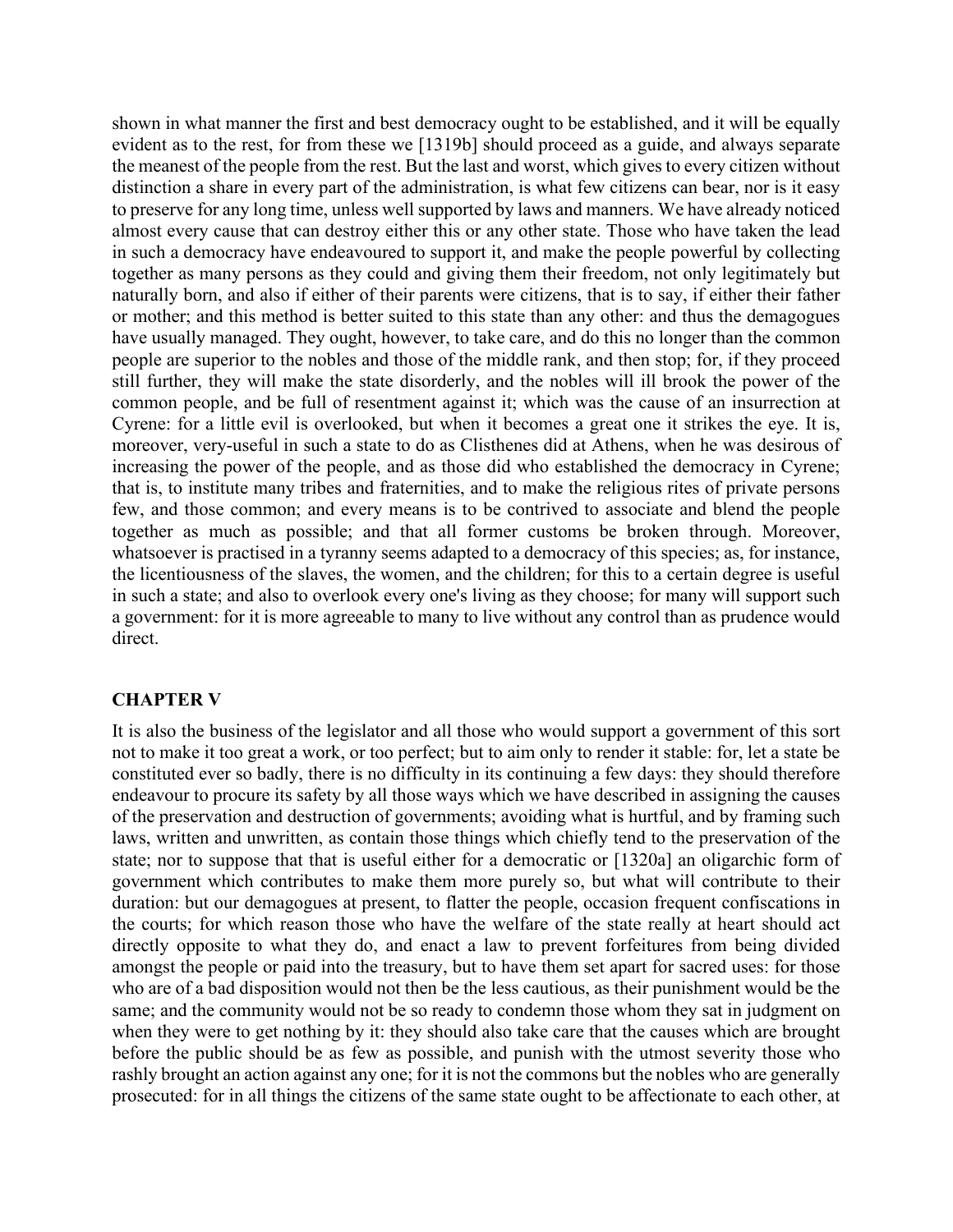least not to treat those who have the chief power in it as their enemies. Now, as the democracies which have been lately established are very numerous, and it is difficult to get the common people to attend the public assemblies without they are paid for it, this, when there is not a sufficient public revenue, is fatal to the nobles; for the deficiencies therein must be necessarily made up by taxes, confiscations, and fines imposed by corrupt courts of justice: which things have already destroyed many democracies. Whenever, then, the revenues of the state are small, there should be but few public assemblies and but few courts of justice: these, however, should have very extensive jurisdictions, but should continue sitting a few days only, for by this means the rich would not fear the expense, although they should receive nothing for their attendance, though the poor did; and judgment also would be given much better; for the rich will not choose to be long absent from their own affairs, but will willingly be so for a short time: and, when there are sufficient revenues, a different conduct ought to be pursued from what the demagogues at present follow; for now they divide the surplus of the public money amongst the poor; these receive it and again want the same supply, while the giving it is like pouring water into a sieve: but the true patriot in a democracy ought to take care that the majority of the community are not too poor, for this is the cause of rapacity in that government; he therefore should endeavour that they may enjoy perpetual plenty; and as this also is advantageous to the rich, what can be saved out of the public money should be put by, and then divided at once amongst the poor, if possible, in such a quantity as may enable every one of them to purchase a little field, and, if that cannot be done, at least to give each of them enough to procure the implements [1320b] of trade and husbandry; and if there is not enough for all to receive so much at once, then to divide it according to tribes or any other allotment. In the meantime let the rich pay them for necessary services, but not be obliged to find them in useless amusements. And something like this was the manner in which they managed at Carthage, and preserved the affections of the people; for by continually sending some of their community into colonies they procured plenty. It is also worthy of a sensible and generous nobility to divide the poor amongst them, and supplying them with what is necessary, induce them to work; or to imitate the conduct of the people at Tarentum: for they, permitting the poor to partake in common of everything which is needful for them, gain the affections of the commonalty. They have also two different ways of electing their magistrates; for some are chosen by vote, others by lot; by the last, that the people at large may have some share in the administration; by the former, that the state may be well governed: the same may be accomplished if of the same magistrates you choose some by vote, others by lot. And thus much for the manner in which democracies ought to be established.

### **CHAPTER VI**

What has been already said will almost of itself sufficiently show how an oligarchy ought to be founded; for he who would frame such a state should have in his view a democracy to oppose it; for every species of oligarchy should be founded on principles diametrically opposite to some species of democracy.

The first and best-framed oligarchy is that which approaches near to what we call a free state; in which there ought to be two different census, the one high, the other low: from those who are within the latter the ordinary officers of the state ought to be chosen; from the former the supreme magistrates: nor should any one be excluded from a part of the administration who was within the census; which should be so regulated that the commonalty who are included in it should by means thereof be superior to those who have no share in the government; for those who are to have the management of public affairs ought always to be chosen out of the better sort of the people. Much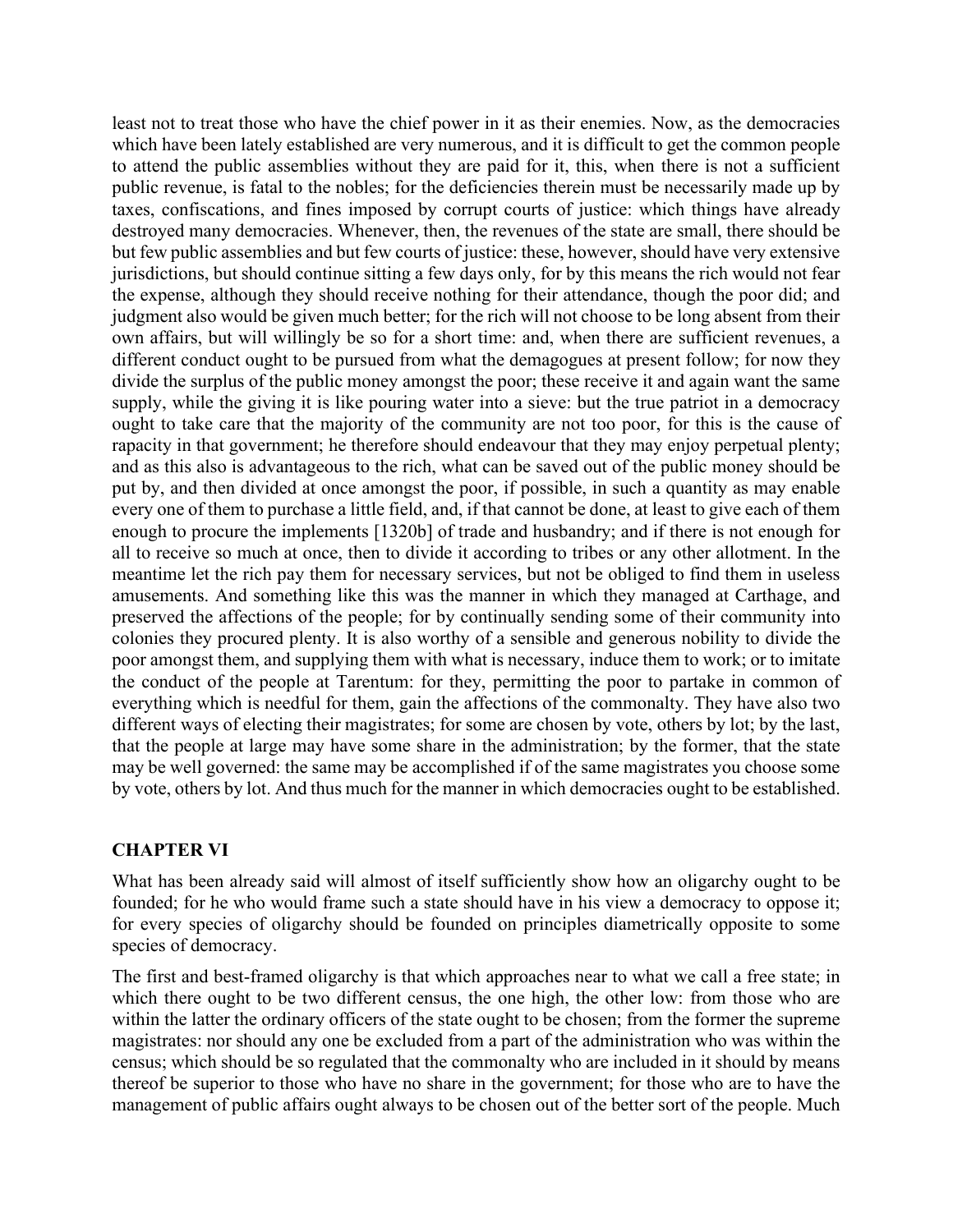in the same manner ought that oligarchy to be established which is next in order: but as to that which is most opposite to a pure democracy, and approaches nearest to a dynasty and a tyranny, as it is of all others the worst, so it requires the greatest care and caution to preserve it: for as bodies of sound and healthy constitutions and ships which are well manned and well found for sailing can bear many injuries without perishing, while a diseased body or a leaky ship with an indifferent crew cannot support the [1321a] least shock; so the worst-established governments want most looking after. A number of citizens is the preservation of a democracy; for these are opposed to those rights which are founded in rank: on the contrary, the preservation of an oligarchy depends upon the due regulation of the different orders in the society.

#### **CHAPTER VII**

As the greater part of the community are divided into four sorts of people; husbandmen, mechanics, traders, and hired servants; and as those who are employed in war may likewise be divided into four; the horsemen, the heavy-armed soldier, the light-armed, and the sailor, where the nature of the country can admit a great number of horse; there a powerful oligarchy may be easily established: for the safety of the inhabitants depends upon a force of that sort; but those who can support the expense of horsemen must be persons of some considerable fortune. Where the troops are chiefly heavy-armed, there an oligarchy, inferior in power to the other, may be established; for the heavy-armed are rather made up of men of substance than the poor: but the light-armed and the sailors always contribute to support a democracy: but where the number of these is very great and a sedition arises, the other parts of the community fight at a disadvantage; but a remedy for this evil is to be learned from skilful generals, who always mix a proper number of light-armed soldiers with their horse and heavy-armed: for it is with those that the populace get the better of the men of fortune in an insurrection; for these being lighter are easily a match for the horse and the heavy-armed: so that for an oligarchy to form a body of troops from these is to form it against itself: but as a city is composed of persons of different ages, some young and some old, the fathers should teach their sons, while they were very young, a light and easy exercise; but, when they are grown up, they should be perfect in every warlike exercise. Now, the admission of the people to any share in the government should either be (as I said before) regulated by a census, or else, as at Thebes, allowed to those who for a certain time have ceased from any mechanic employment, or as at Massalia, where they are chosen according to their worth, whether citizens or foreigners. With respect to the magistrates of the highest rank which it may be necessary to have in a state, the services they are bound to do the public should be expressly laid down, to prevent the common people from being desirous of accepting their employments, and also to induce them to regard their magistrates with favour when they know what a price they pay for their honours. It is also necessary that the magistrates, upon entering into their offices, should make magnificent sacrifices and erect some public structure, that the people partaking of the entertainment, and seeing the city ornamented with votive gifts in their temples and public structures, may see with pleasure the stability of the government: add to this also, that the nobles will have their generosity recorded: but now this is not the conduct which those who are at present at the head of an oligarchy pursue, but the contrary; for they are not more desirous of honour than of gain; for which reason such oligarchies may more properly be called little democracies. Thus [1321b] we have explained on what principles a democracy and an oligarchy ought to be established.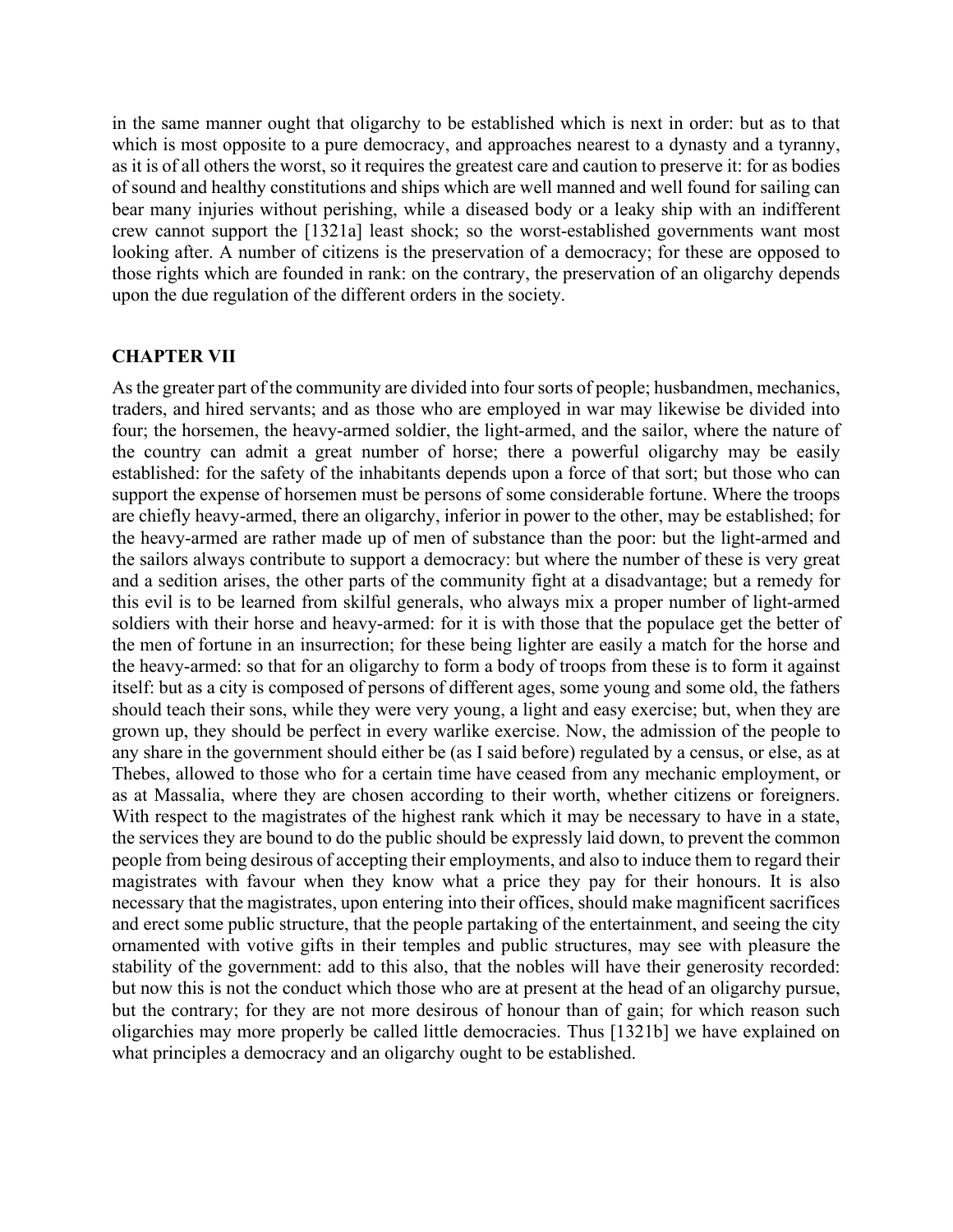#### **CHAPTER VIII**

After what has been said I proceed next to treat particularly of the magistrates; of what nature they should be, how many, and for what purpose, as I have already mentioned: for without necessary magistrates no state can exist, nor without those which contribute to its dignity and good order can exist happily: now it is necessary that in small states the magistrates should be few; in a large one, many: also to know well what offices may be joined together, and what ought to be separated. The first thing necessary is to establish proper regulators in the markets; for which purpose a certain magistrate should be appointed to inspect their contracts and preserve good order; for of necessity, in almost every city there must be both buyers and sellers to supply each other's mutual wants: and this is what is most productive of the comforts of life; for the sake of which men seem to have joined together in one community. A second care, and nearly related to the first, is to have an eye both to the public and private edifices in the city, that they may be an ornament; and also to take care of all buildings which are likely to fall: and to see that the highways are kept in proper repair; and also that the landmarks between different estates are preserved, that there may be no disputes on that account; and all other business of the same nature. Now, this business may be divided into several branches, over each of which in populous cities they appoint a separate person; one to inspect the buildings, another the fountains, another the harbours; and they are called the inspectors of the city. A third, which is very like the last, and conversant nearly about the same objects, only in the country, is to take care of what is done out of the city. The officers who have this employment we call inspectors of the lands, or inspectors of the woods; but the business of all three of them is the same. There must also be other officers appointed to receive the public revenue and to deliver it out to those who are in the different departments of the state: these are called receivers or quaestors. There must also be another, before whom all private contracts and sentences of courts should be enrolled, as well as proceedings and declarations. Sometimes this employment is divided amongst many, but there is one supreme over the rest; these are called proctors, notaries, and the like. Next to these is an officer whose business is of all others the most necessary, and yet most difficult; namely, to take care that sentence is executed upon those who are condemned; and that every one pays the fines laid on him; and also to have the charge of those who are in prison. [1322a] This office is very disagreeable on account of the odium attending it, so that no one will engage therein without it is made very profitable, or, if they do, will they be willing to execute it according to law; but it is most necessary, as it is of no service to pass judgment in any cause without that judgment is carried into execution: for without this human society could not subsist: for which reason it is best that this office should not be executed by one person, but by some of the magistrates of the other courts. In like manner, the taking care that those fines which are ordered by the judges are levied should be divided amongst different persons. And as different magistrates judge different causes, let the causes of the young be heard by the young: and as to those which are already brought to a hearing, let one person pass sentence, and another see it executed: as, for instance, let the magistrates who have the care of the public buildings execute the sentence which the inspectors of the markets have passed, and the like in other cases: for by so much the less odium attends those who carry the laws into execution, by so much the easier will they be properly put in force: therefore for the same persons to pass the sentence and to execute it will subject them to general hatred; and if they pass it upon all, they will be considered as the enemies of all. Thus one person has often the custody of the prisoner's body, while another sees the sentence against him executed, as the eleven did at Athens: for which reason it is prudent to separate these offices, and to give great attention thereunto as equally necessary with anything we have already mentioned; for it will certainly happen that men of character will decline accepting this office, and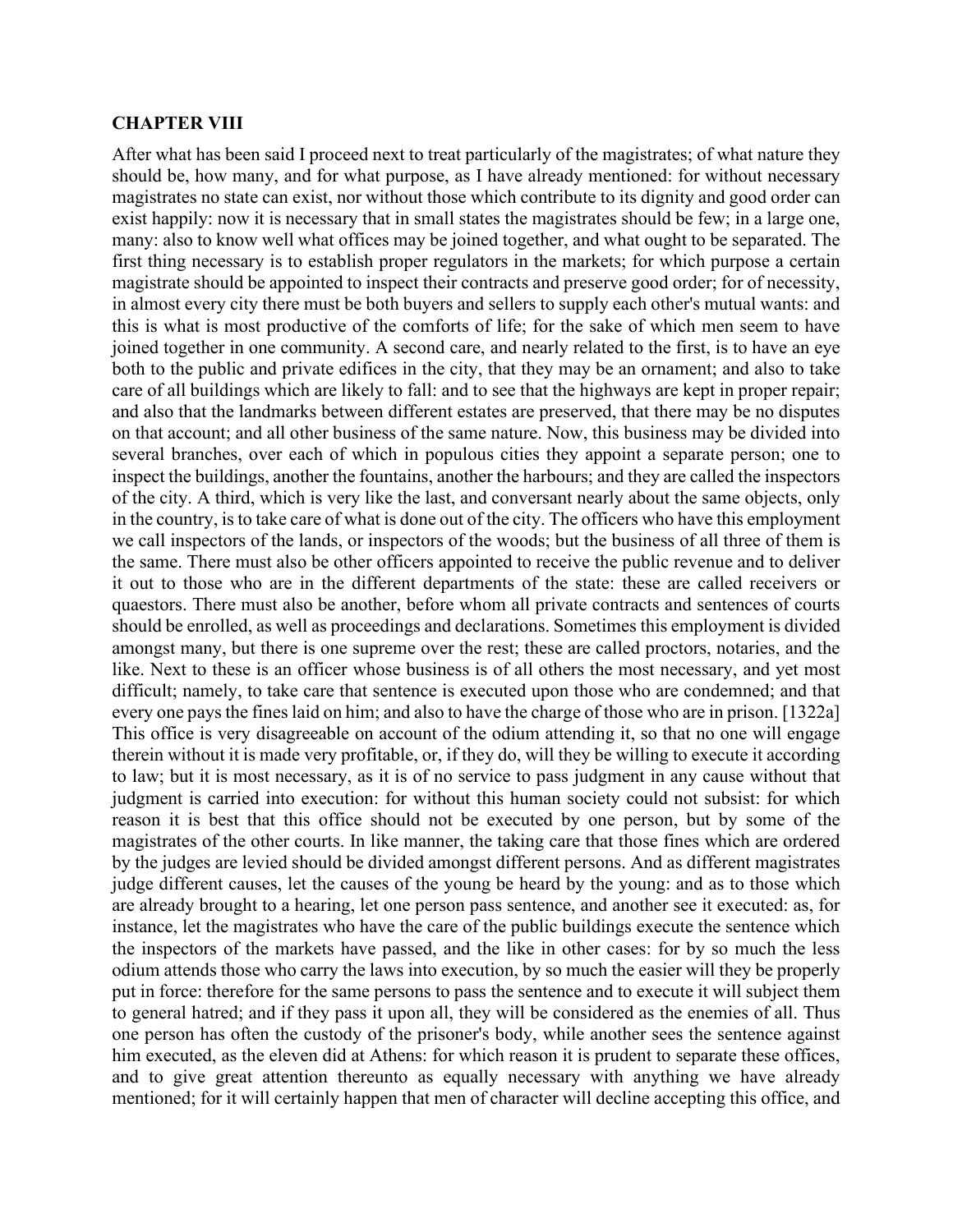worthless persons cannot properly be entrusted with it, as having themselves rather an occasion for a guard than being qualified to guard others. This, therefore, ought by no means to be a separate office from others; nor should it be continually allotted to any individuals, but the young men; where there is a city-guard, the youths ought in turns to take these offices upon them. These, then, as the most necessary magistrates, ought to be first mentioned: next to these are others no less necessary, but of much higher rank, for they ought to be men of great skill and fidelity. These are they who have the guard of the city, and provide everything that is necessary for war; whose business it is, both in war and peace, to defend the walls and the gates, and to take care to muster and marshal the citizens. Over all these there are sometimes more officers, sometimes fewer: thus in little cities there is only one whom they call either general or polemarch; but where there are horse and light-armed troops, and bowmen, and sailors, they sometimes put distinct commanders over each of these; who again have others under them, according to their different divisions; all of which join together to make one military body: and thus much for this department. Since some of the magistrates, if not all, have business with the public money, it is necessary that there should be other officers, whose employment should be nothing else than to take an account of what they have, and correct any mismanagement therein. But besides all these magistrates there is one who is supreme over them all, who very often has in his own power the disposal of the public revenue and taxes; who presides over the people when the supreme power is in them; for there must be some magistrate who has a power to summon them together, and to preside as head of the state. These are sometimes called preadvisers; but where there are many, more properly a council. These are nearly the civil magistrates which are requisite to a government: but there are other persons whose business is confined to religion; as the priests, and those who are to take care of the temples, that they are kept in proper repair, or, if they fall down, that they may be rebuilt; and whatever else belongs to public worship. This charge is sometimes entrusted to one person, as in very small cities: in others it is delegated to many, and these distinct from the priesthood, as the builders or keepers of holy places, and officers of the sacred revenue. Next to these are those who are appointed to have the general care of all those public sacrifices to the tutelar god of the state, which the laws do not entrust to the priests: and these in different states have different appellations. To enumerate in few words the different departments of all those magistrates who are necessary: these are either religion, war, taxes, expenditures, markets, public buildings, harbours, highways. Belonging to the courts of justice there are scribes to enroll private contracts; and there must also be guards set over the prisoners, others to see the law is executed, council on either side, and also others to watch over the conduct of those who are to decide the causes. Amongst the magistrates also may finally be reckoned those who are to give their advice in public affairs. But separate states, who are peculiarly happy and have leisure to attend to more minute particulars, and are very attentive to good order, require particular magistrates for themselves; such as those who have the government of the women; who are to see the laws are executed; who take care of the boys and preside over their education. To these may be added those who have the care of their gymnastic exercises, [1323a] their theatres, and every other public spectacle which there may happen to be. Some of these, however, are not of general use; as the governors of the women: for the poor are obliged to employ their wives and children in servile offices for want of slaves. As there are three magistrates to whom some states entrust the supreme power; namely, guardians of the laws, preadvisers, and senators; guardians of the laws suit best to an aristocracy, preadvisers to an oligarchy, and a senate to a democracy. And thus much briefly concerning all magistrates.

#### **BOOK VII**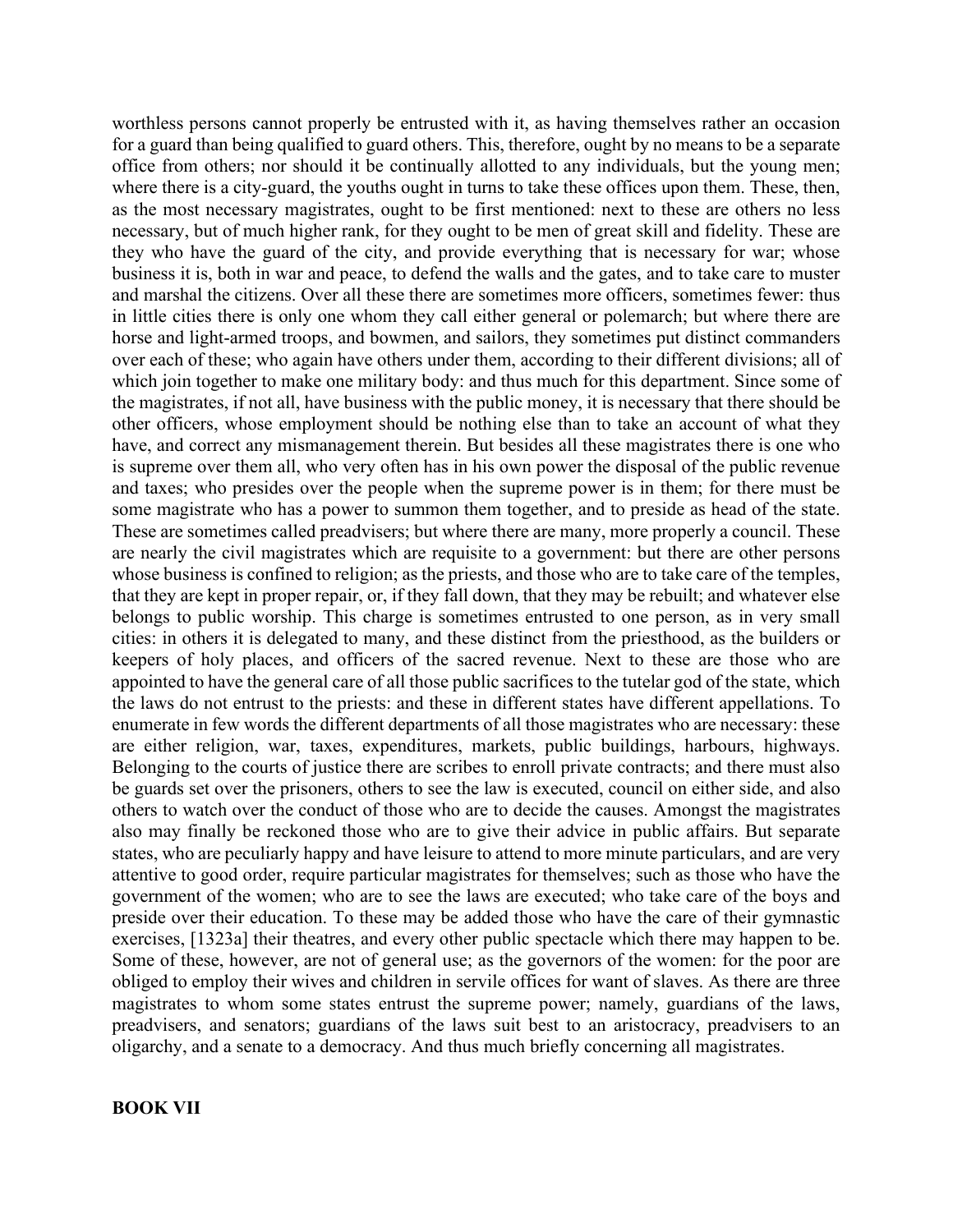#### **CHAPTER I**

He who proposes to make that inquiry which is necessary concerning what government is best, ought first to determine what manner of living is most eligible; for while this remains uncertain it will also be equally uncertain what government is best: for, provided no unexpected accidents interfere, it is highly probable, that those who enjoy the best government will live the most happily according to their circumstances; he ought, therefore, first to know what manner of life is most desirable for all; and afterwards whether this life is the same to the man and the citizen, or different. As I imagine that I have already sufficiently shown what sort of life is best in my popular discourses on that subject, I think I may very properly repeat the same here; as most certainly no one ever called in question the propriety of one of the divisions; namely, that as what is good, relative to man, may be divided into three sorts, what is external, what appertains to the body, and what to the soul, it is evident that all these must conspire to make a man happy: for no one would say that a man was happy who had no fortitude, no temperance, no justice, no prudence; but was afraid of the flies that flew round him: nor would abstain from the meanest theft if he was either hungry or dry, or would murder his dearest friend for a farthing; and also was in every particular as wanting in his understanding as an infant or an idiot. These truths are so evident that all must agree to them; though some may dispute about the quantity and the degree: for they may think, that a very little virtue is sufficient for happiness; but for riches, property, power, honour, and all such things, they endeavour to increase them without bounds: but to such we reply, that it is easy to prove from what experience teaches us in these cases, that these external goods produce not virtue, but virtue them. As to a happy life, whether it is to be found in pleasure or virtue or both, certain it is, that those whose morals are most pure, and whose understandings are best cultivated, will enjoy more of it, although their fortune is but moderate than those do who own an exuberance of wealth, are deficient in those; and this utility any one who reflects may easily convince himself of; for whatsoever is external has its boundary, as a machine, and whatsoever is useful in its excess is either necessarily hurtful, or at best useless to the possessor; but every good quality of the soul the higher it is in degree, so much the more useful it is, if it is permitted on this subject to use the word useful as well as noble. It is also very evident, that the accidents of each subject take place of each other, as the subjects themselves, of which we allow they are accidents, differ from each other in value; so that if the soul is more noble than any outward possession, as the body, both in itself and with respect to us, it must be admitted of course that the best accidents of each must follow the same analogy. Besides, it is for the sake of the soul that these things are desirable; and it is on this account that wise men should desire them, not the soul for them. Let us therefore be well assured, that every one enjoys as much happiness as he possesses virtue and wisdom, and acts according to their dictates; since for this we have the example of GOD Himself, *who is completely happy, not from any external good, but in Himself, and because such is His nature. For good fortune is something different from happiness, as every good which depends not on the mind is owing to chance or fortune; but it is not from fortune that any one is wise and just: hence it follows, that that city is happiest which is the best and acts best: for no one can do well who acts not well; nor can the deeds either of man or city be praiseworthy without virtue and wisdom; for whatsoever is just, or wise, or prudent in a man, the same things are just, wise, and prudent in a city.*

Thus much by way of introduction; for I could not but just touch upon this subject, though I could not go through a complete investigation of it, as it properly belongs to another question: let us at present suppose so much, that a man's happiest life, both as an individual and as a citizen, is a life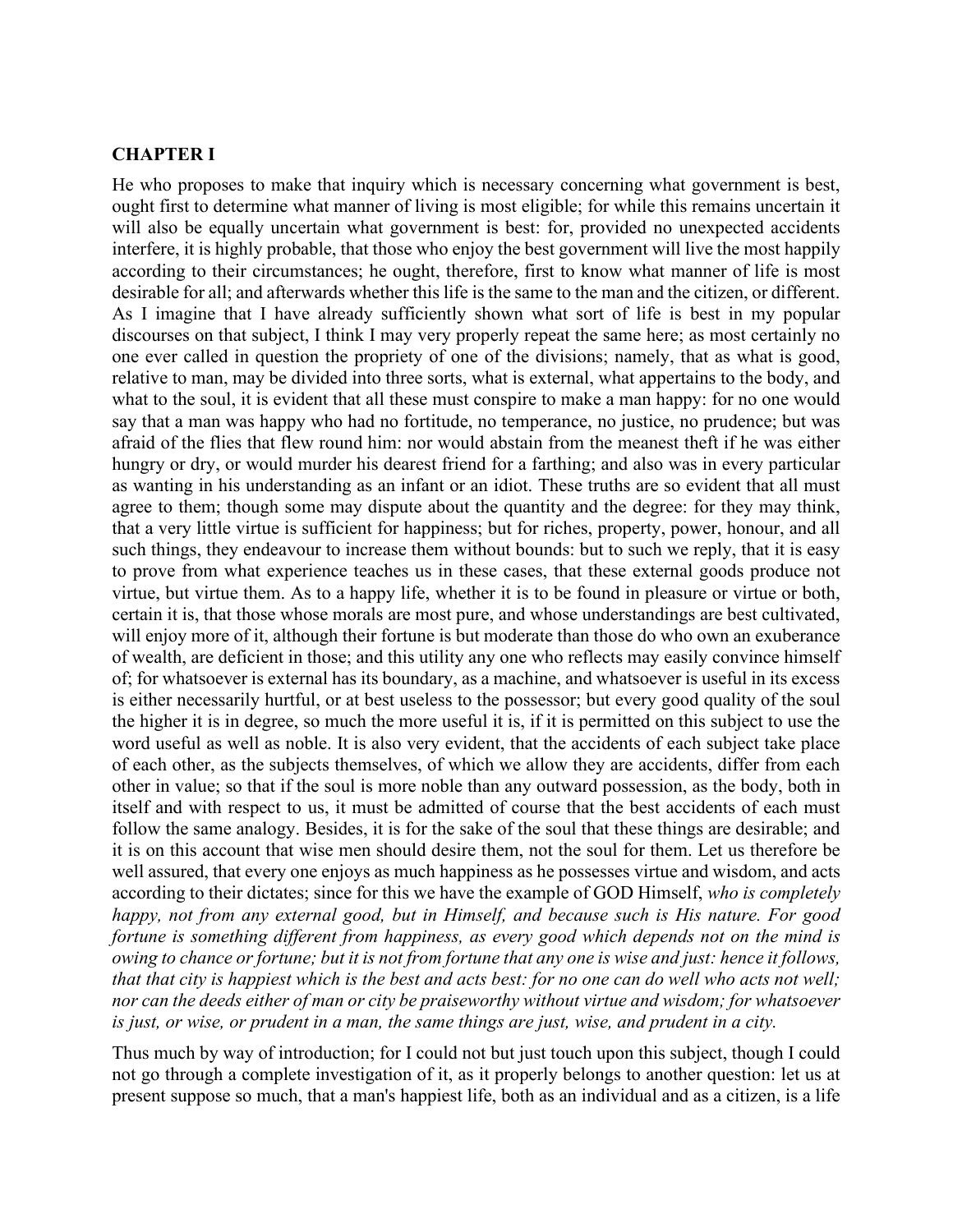of virtue, accompanied with those enjoyments which virtue usually procures. If [1324a] there are any who are not convinced by what I have said, their doubts shall be answered hereafter, at present we shall proceed according to our intended method.

## **CHAPTER II**

It now remains for us to say whether the happiness of any individual man and the city is the same or different: but this also is evident; for whosoever supposes that riches will make a person happy, must place the happiness of the city in riches if it possesses them; those who prefer a life which enjoys a tyrannic power over others will also think, that the city which has many others under its command is most happy: thus also if any one approves a man for his virtue, he will think the most worthy city the happiest: but here there are two particulars which require consideration, one of which is, whether it is the most eligible life to be a member of the community and enjoy the rights of a citizen, or whether to live as a stranger, without interfering in public affairs; and also what form of government is to be preferred, and what disposition of the state is best; whether the whole community should be eligible to a share in the administration, or only the greater part, and some only: as this, therefore, is a subject of political examination and speculation, and not what concerns the individual, and the first of these is what we are at present engaged in, the one of these I am not obliged to speak to, the other is the proper business of my present design. It is evident that government must be the best which is so established, that every one therein may have it in his power to act virtuously and live happily: but some, who admit that a life of virtue is most eligible, still doubt which is preferable a public life of active virtue, or one entirely disengaged from what is without and spent in contemplation; which some say is the only one worthy of a philosopher; and one of these two different modes of life both now and formerly seem to have been chosen by all those who were the most virtuous men; I mean the public or philosophic. And yet it is of no little consequence on which side the truth lies; for a man of sense must naturally incline to the better choice; both as an individual and a citizen. Some think that a tyrannic government over those near us is the greatest injustice; but that a political one is not unjust: but that still is a restraint on the pleasures and tranquillity of life. Others hold the quite contrary opinion, and think that a public and active life is the only life for man: for that private persons have no opportunity of practising any one virtue, more than they have who are engaged in public life the management of the [1324b] state. These are their sentiments; others say, that a tyrannical and despotical mode of government is the only happy one; for even amongst some free states the object of their laws seems to be to tyrannise over their neighbours: so that the generality of political institutions, wheresoever dispersed, if they have any one common object in view, have all of them this, to conquer and govern. It is evident, both from the laws of the Lacedaemonians and Cretans, as well as by the manner in which they educated their children, that all which they had in view was to make them soldiers: besides, among all nations, those who have power enough and reduce others to servitude are honoured on that account; as were the Scythians, Persians, Thracians, and Gauls: with some there are laws to heighten the virtue of courage; thus they tell us that at Carthage they allowed every person to wear as many rings for distinction as he had served campaigns. There was also a law in Macedonia, that a man who had not himself killed an enemy should be obliged to wear a halter; among the Scythians, at a festival, none were permitted to drink out of the cup was carried about who had not done the same thing. Among the Iberians, a warlike nation, they fixed as many columns upon a man's tomb as he had slain enemies: and among different nations different things of this sort prevail, some of them established by law, others by custom. Probably it may seem too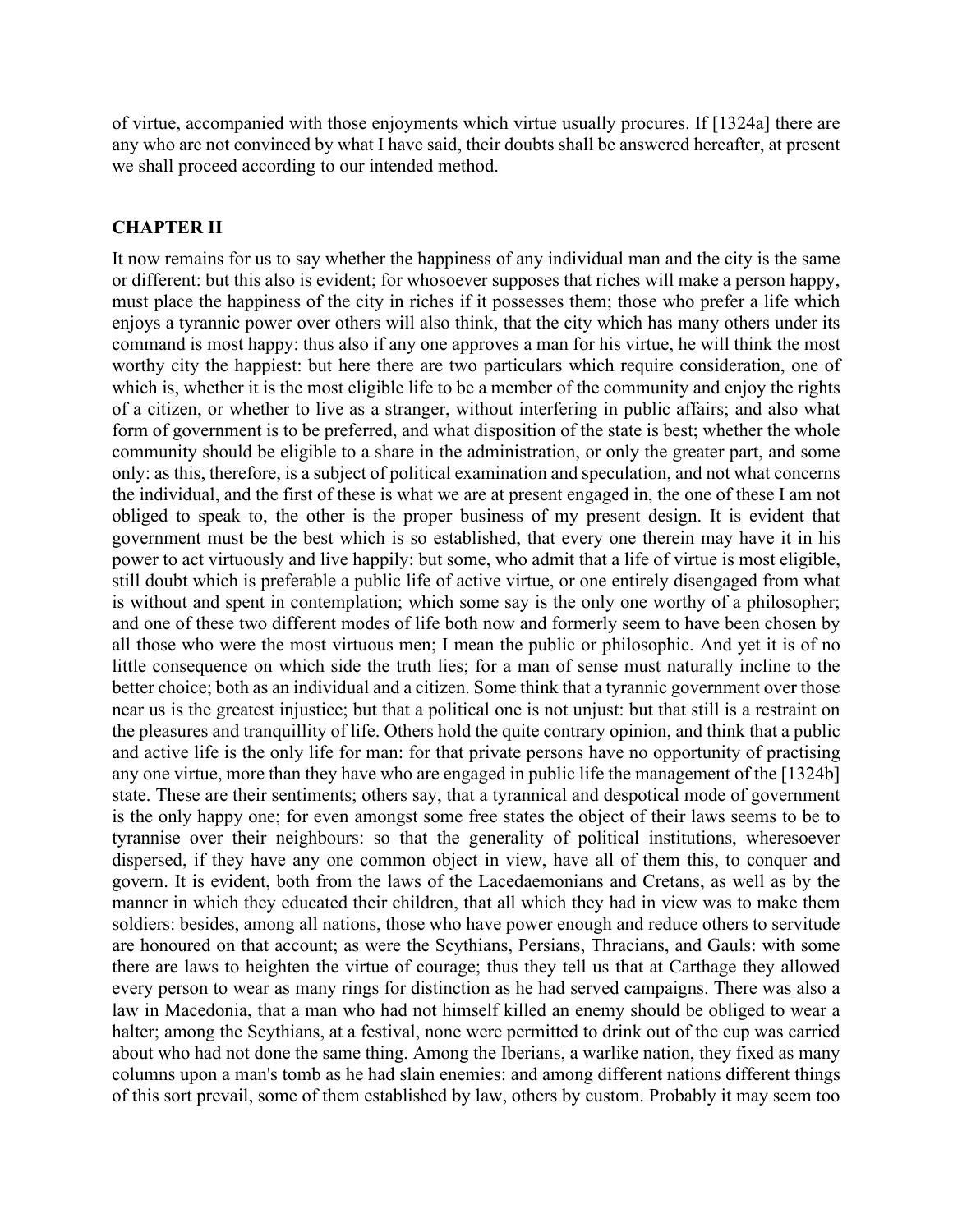absurd to those who are willing to take this subject into their consideration to inquire whether it is the business of a legislator to be able to point out by what means a state may govern and tyrannise over its neighbours, whether they will, or will not: for how can that belong either to the politician or legislator which is unlawful? for that cannot be lawful which is done not only justly, but unjustly also: for a conquest may be unjustly made. But we see nothing of this in the arts: for it is the business neither of the physician nor the pilot to use either persuasion or force, the one to his patients, the other to his passengers: and yet many seem to think a despotic government is a political one, and what they would not allow to be just or proper, if exercised over themselves, they will not blush to exercise over others; for they endeavour to be wisely governed themselves, but think it of no consequence whether others are so or not: but a despotic power is absurd, except only where nature has framed the one party for dominion, the other for subordination; and therefore no one ought to assume it over all in general, but those only which are the proper objects thereof: thus no one should hunt men either for food or sacrifice, but what is fit for those purposes, and these are wild animals which are eatable.

Now a city which is well governed might be very [1325a] happy in itself while it enjoyed a good system of laws, although it should happen to be so situated as to have no connection with any other state, though its constitution should not be framed for war or conquest; for it would then have no occasion for these. It is evident therefore that the business of war is to be considered as commendable, not as a final end, but as the means of procuring it. It is the duty of a good legislator to examine carefully into his state; and the nature of the people, and how they may partake of every intercourse, of a good life, and of the happiness which results from it: and in this respect some laws and customs differ from others. It is also the duty of a legislator, if he has any neighbouring states to consider in what manner he shall oppose each of them, or what good offices he shall show them. But what should be the final end of the best governments will be considered hereafter.

# **CHAPTER III**

We will now speak to those who, while they agree that a life of virtue is most eligible, yet differ in the use of it addressing ourselves to both these parties; for there are some who disapprove of all political governments, and think that the life of one who is really free is different from the life of a citizen, and of all others most eligible: others again think that the citizen is the best; and that it is impossible for him who does nothing to be well employed; but that virtuous activity and happiness are the same thing. Now both parties in some particulars say what is right, in others what is wrong, thus, that the life of a freeman is better than the life of a slave is true, for a slave, as a slave, is employed in nothing honourable; for the common servile employments which he is commanded to perform have nothing virtuous in them; but, on the other hand, it is not true that a submission to all sorts of governments is slavery; for the government of freemen differs not more from the government of slaves than slavery and freedom differ from each other in their nature; and how they do has been already mentioned. To prefer doing of nothing to virtuous activity is also wrong, for happiness consists in action, and many noble ends are produced by the actions of the just and wise. From what we have already determined on this subject, some one probably may think, that supreme power is of all things best, as that will enable a man to command very many useful services from others; so that he who can obtain this ought not to give it up to another, but rather to seize it: and, for this purpose, the father should have no attention or regard for the son, or the son for the father, or friend for friend; for what is best is most eligible: but to be a member of the community and be in felicity is best. What these persons advance might probably be true, if the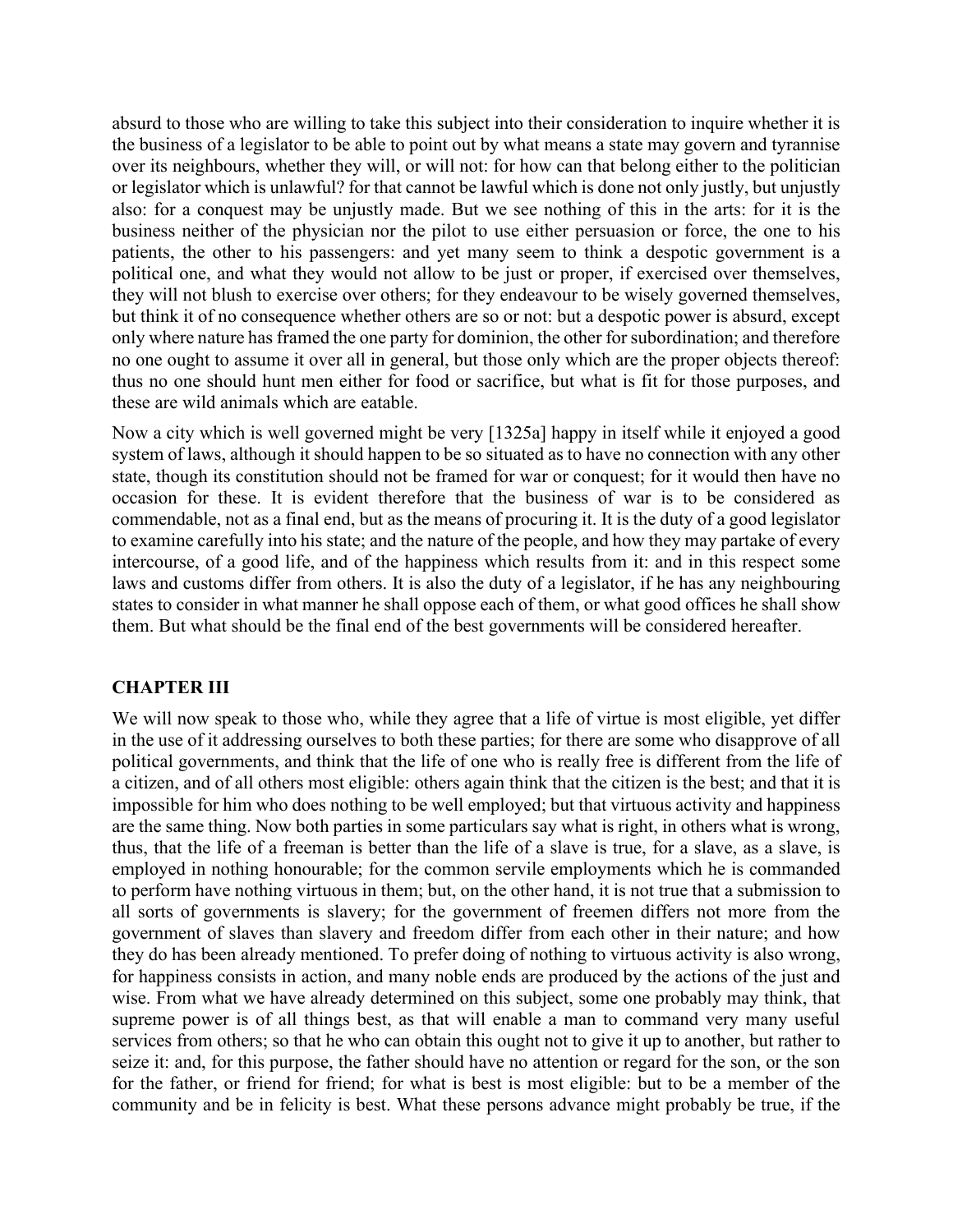supreme good was certainly theirs who plunder and use violence to others: but it is [1325b] most unlikely that it should be so; for it is a mere supposition: for it does not follow that their actions are honourable who thus assume the supreme power over others, without they were by nature as superior to them as a man to a woman, a father to a child, a master to a slave: so that he who so far forsakes the paths of virtue can never return back from whence he departed from them: for amongst equals whatever is fair and just ought to be reciprocal; for this is equal and right; but that equals should not partake of what is equal, or like to like, is contrary to nature: but whatever is contrary to nature is not right; therefore, if there is any one superior to the rest of the community in virtue and abilities for active life, him it is proper to follow, him it is right to obey, but the one alone will not do, but must be joined to the other also: and, if we are right in what we have now said, it follows that happiness consists in virtuous activity, and that both with respect to the community as well as the individual an active life is the happiest: not that an active life must necessarily refer to other persons, as some think, or that those studies alone are practical which are pursued to teach others what to do; for those are much more so whose final object is in themselves, and to improve the judgment and understanding of the man; for virtuous activity has an end, therefore is something practical; nay, those who contrive the plan which others follow are more particularly said to act, and are superior to the workmen who execute their designs. But it is not necessary that states which choose to have no intercourse with others should remain inactive; for the several members thereof may have mutual intercourse with each other; for there are many opportunities for this among the different citizens; the same thing is true of every individual: for, was it otherwise, neither could the Deity nor the universe be perfect; to neither of whom can anything external separately exist. Hence it is evident that that very same life which is happy for each individual is happy also for the state and every member of it.

### **CHAPTER IV**

As I have now finished what was introductory to this subject, and considered at large the nature of other states, it now remains that I should first say what ought to be the establishment of a city which one should form according to one's wish; for no good state can exist without a moderate proportion of what is necessary. Many things therefore ought to be forethought of as desirable, but none of them such as are impossible: I mean relative to the number of citizens and the extent of the territory: for as other artificers, such as the weaver and the shipwright, ought to have such materials as are fit for their work, since so much the better they are, by so much [1326a] superior will the work itself necessarily be; so also ought the legislator and politician endeavour to procure proper materials for the business they have in hand. Now the first and principal instrument of the politician is the number of the people; he should therefore know how many, and what they naturally ought to be: in like manner the country, how large, and what it is. Most persons think that it is necessary for a city to be large to be happy: but, should this be true, they cannot tell what is a large one and what a small one; for according to the multitude of the inhabitants they estimate the greatness of it; but they ought rather to consider its strength than its numbers; for a state has a certain object in view, and from the power which it has in itself of accomplishing it, its greatness ought to be estimated; as a person might say, that Hippocrates was a greater physician, though not a greater man, than one that exceeded him in the size of his body: but if it was proper to determine the strength of the city from the number of the inhabitants, it should never be collected from the multitude in general who may happen to be in it; for in a city there must necessarily be many slaves, sojourners, and foreigners; but from those who are really part of the city and properly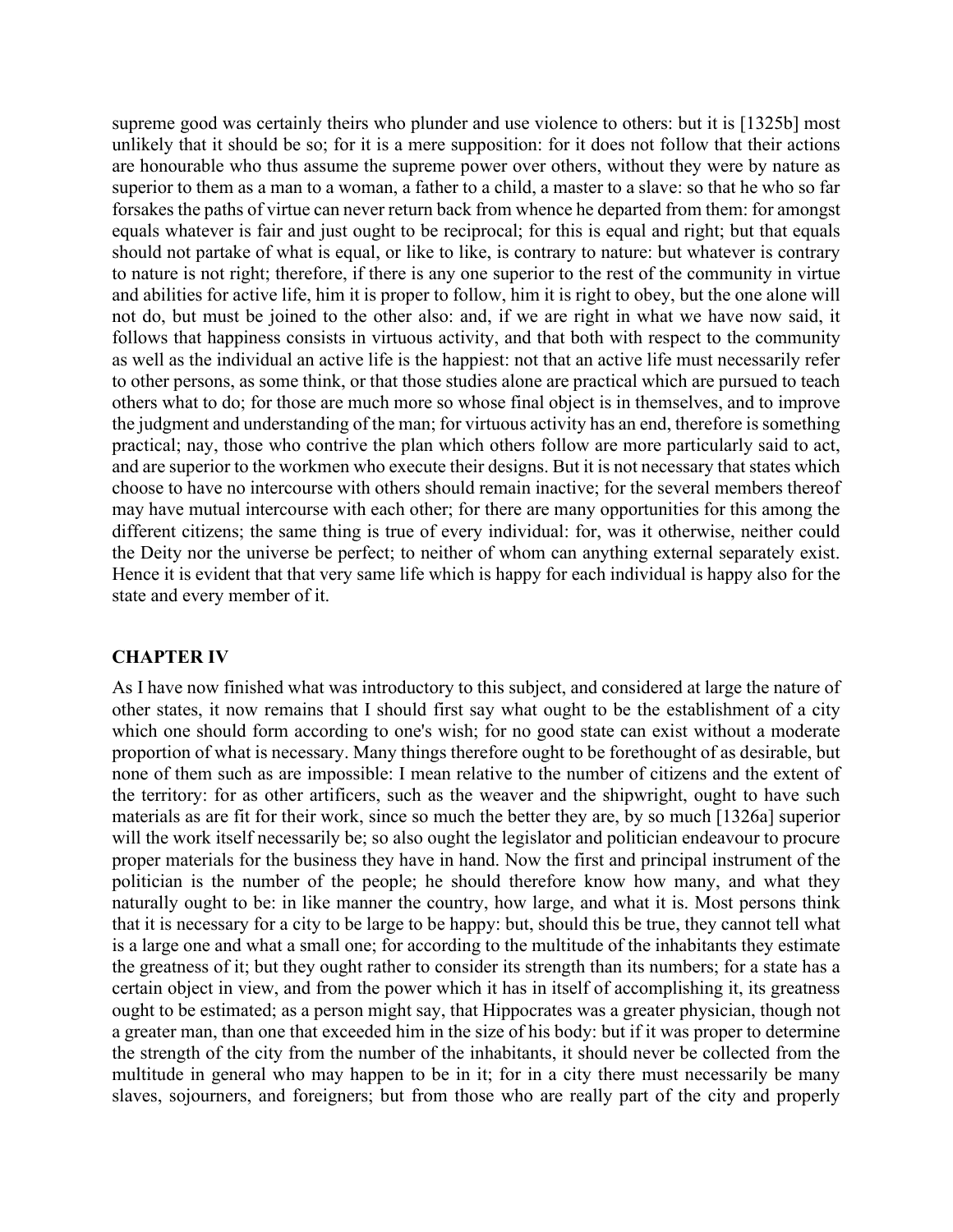constitute its members; a multitude of these is indeed a proof of a large city, but in a state where a large number of mechanics inhabit, and but few soldiers, such a state cannot be great; for the greatness of the city, and the number of men in it, are not the same thing. This too is evident from fact, that it is very difficult, if not impossible, to govern properly a very numerous body of men; for of all the states which appear well governed we find not one where the rights of a citizen are open to an indiscriminate multitude. And this is also evident from the nature of the thing; for as law is a certain order, so good law is of course a certain good order: but too large a multitude are incapable of this, unless under the government of that DIVINE POWER which comprehends the universe. Not but that, as quantity and variety are usually essential to beauty, the perfection of a city consists in the largeness of it as far as that largeness is consistent with that order already mentioned: but still there is a determinate size to all cities, as well as everything else, whether animals, plants, or machines, for each of these, if they are neither too little nor too big, have their proper powers; but when they have not their due growth, or are badly constructed, as a ship a span long is not properly a ship, nor one of two furlongs length, but when it is of a fit size; for either from its smallness or from its largeness it may be quite useless: so is it with a city; one that is too small has not [1326b] in itself the power of self-defence, but this is essential to a city: one that is too large is capable of self-defence in what is necessary; but then it is a nation and not a city: for it will be very difficult to accommodate a form of government to it: for who would choose to be the general of such an unwieldy multitude, or who could be their herald but a stentor? The first thing therefore necessary is, that a city should consist of such numbers as will be sufficient to enable the inhabitants to live happily in their political community: and it follows, that the more the inhabitants exceed that necessary number the greater will the city be: but this must not be, as we have already said, without bounds; but what is its proper limit experience will easily show, and this experience is to be collected from the actions both of the governors and the governed. Now, as it belongs to the first to direct the inferior magistrates and to act as judges, it follows that they can neither determine causes with justice nor issue their orders with propriety without they know the characters of their fellow-citizens: so that whenever this happens not to be done in these two particulars, the state must of necessity be badly managed; for in both of them it is not right to determine too hastily and without proper knowledge, which must evidently be the case where the number of the citizens is too many: besides, it is more easy for strangers and sojourners to assume the rights of citizens, as they will easily escape detection in so great a multitude. It is evident, then, that the best boundary for a city is that wherein the numbers are the greatest possible, that they may be the better able to be sufficient in themselves, while at the same time they are not too large to be under the eye and government of the magistrates. And thus let us determine the extent of a city.

#### **CHAPTER V**

What we have said concerning a city may nearly be applied to a country; for as to what soil it should be, every one evidently will commend it if it is such as is sufficient in itself to furnish what will make the inhabitants happy; for which purpose it must be able to supply them with all the necessaries of life; for it is the having these in plenty, without any want, which makes them content. As to its extent, it should be such as may enable the inhabitants to live at their ease with freedom and temperance. Whether we have done right or wrong in fixing this limit to the territory shall be considered more minutely hereafter, when we come particularly to inquire into property, and what fortune is requisite for a man to live on, and how and in what manner they ought to employ it; for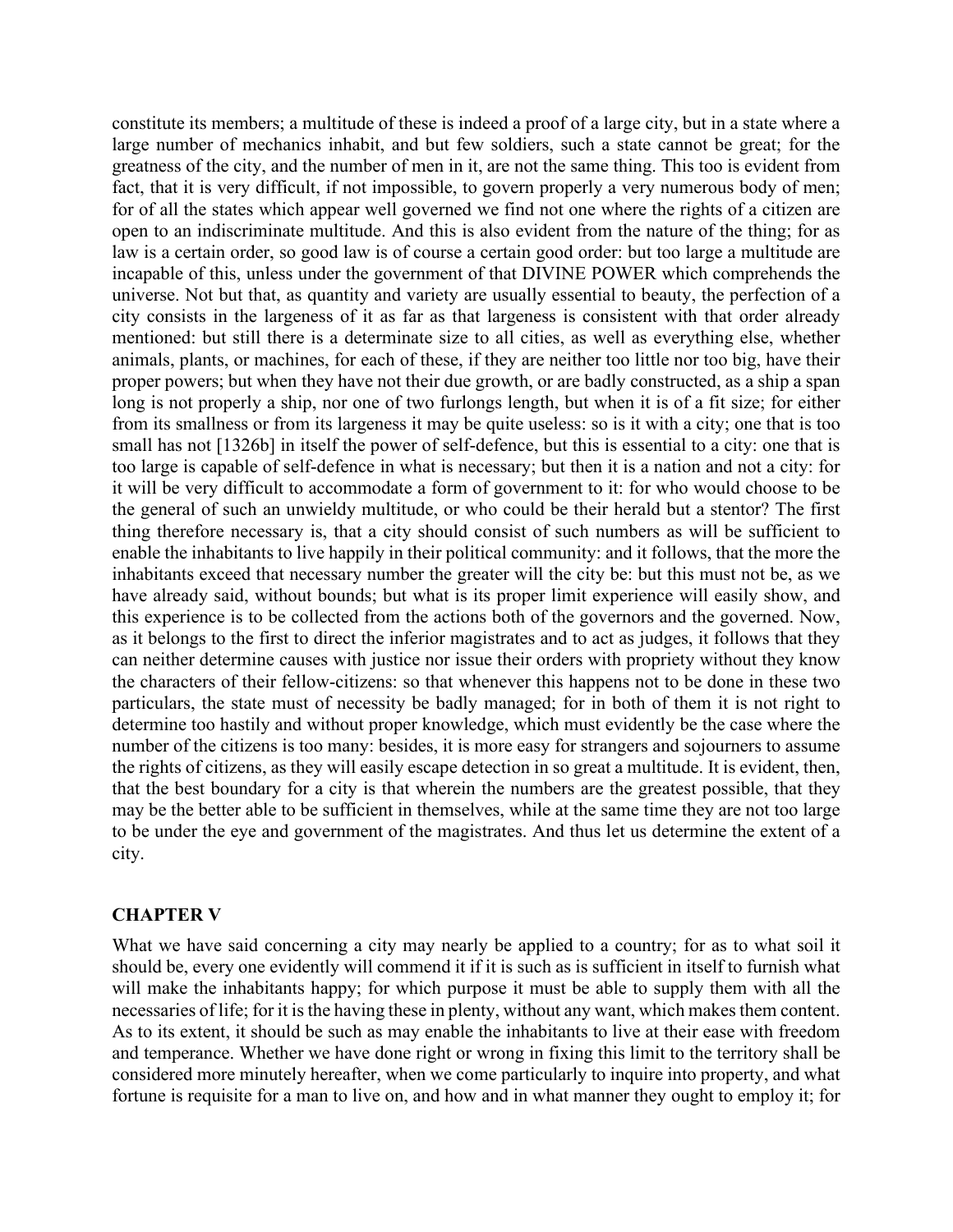there are many doubts upon this question, while each party insists upon their own plan of life being carried to an excess, the one of severity, the other of indulgence. What the situation of the country should be it is not difficult to determine, in some particulars respecting that we ought to be advised by those who are skilful in military affairs. It should be difficult of access to an enemy, but easy to the inhabitants: and as we said, that the number of [1327a] inhabitants ought to be such as can come under the eye of the magistrate, so should it be with the country; for then it is easily defended. As to the position of the city, if one could place it to one's wish, it is convenient to fix it on the seaside: with respect to the country, one situation which it ought to have has been already mentioned, namely, that it should be so placed as easily to give assistance to all places, and also to receive the necessaries of life from all parts, and also wood, or any other materials which may happen to be in the country.

### **CHAPTER VI**

But with respect to placing a city in the neighbourhood of the sea, there are some who have many doubts whether it is serviceable or hurtful to a well-regulated state; for they say, that the resort of persons brought up under a different system of government is disserviceable to the state, as well by impeding the laws as by their numbers; for a multitude of merchants must necessarily arise from their trafficking backward and forward upon the seas, which will hinder the well-governing of the city: but if this inconvenience should not arise, it is evident that it is better, both on account of safety and also for the easier acquisition of the necessaries of life, that both the city and the country should be near the sea; for it is necessary that those who are to sustain the attack of the enemy should be ready with their assistance both by land and by sea, and to oppose any inroad, both ways if possible but if not, at least where they are most powerful, which they may do while they possess both. A maritime situation is also useful for receiving from others what your own country will not produce, and exporting those necessaries of your own growth which are more than you have occasion for; but a city ought to traffic to supply its own wants, and not the wants of others; for those who themselves furnish an open market for every one, do it for the sake of gain; which it is not proper for a well-established state to do, neither should they encourage such a commerce. Now, as we see that many places and cities have docks and harbours lying very convenient for the city, while those who frequent them have no communication with the citadel, and yet they are not too far off, but are surrounded by walls and such-like fortifications, it is evident, that if any good arises from such an intercourse the city will receive it, but if anything hurtful, it will be easy to restrain it by a law declaring and deputing whom the state will allow to have an intercourse with each other, and whom not. As to a naval power, it is by no means doubtful that it is necessary to have one to a certain degree; and this not only for the sake of the [1327b] city itself, but also because it may be necessary to appear formidable to some of the neighbouring states, or to be able to assist them as well by sea as by land; but to know how great that force should be, the health of the state should be inquired into, and if that appears vigorous and enables her to take the lead of other communities, it is necessary that her force should correspond with her actions. As for that multitude of people which a maritime power creates, they are by no means necessary to a state, nor ought they to make a part of the citizens; for the mariners and infantry, who have the command, are freemen, and upon these depends a naval engagement: but when there are many servants and husbandmen, there they will always have a number of sailors, as we now see happens to some states, as in Heraclea, where they man many triremes, though the extent of their city is much inferior to some others. And thus we determine concerning the country, the port,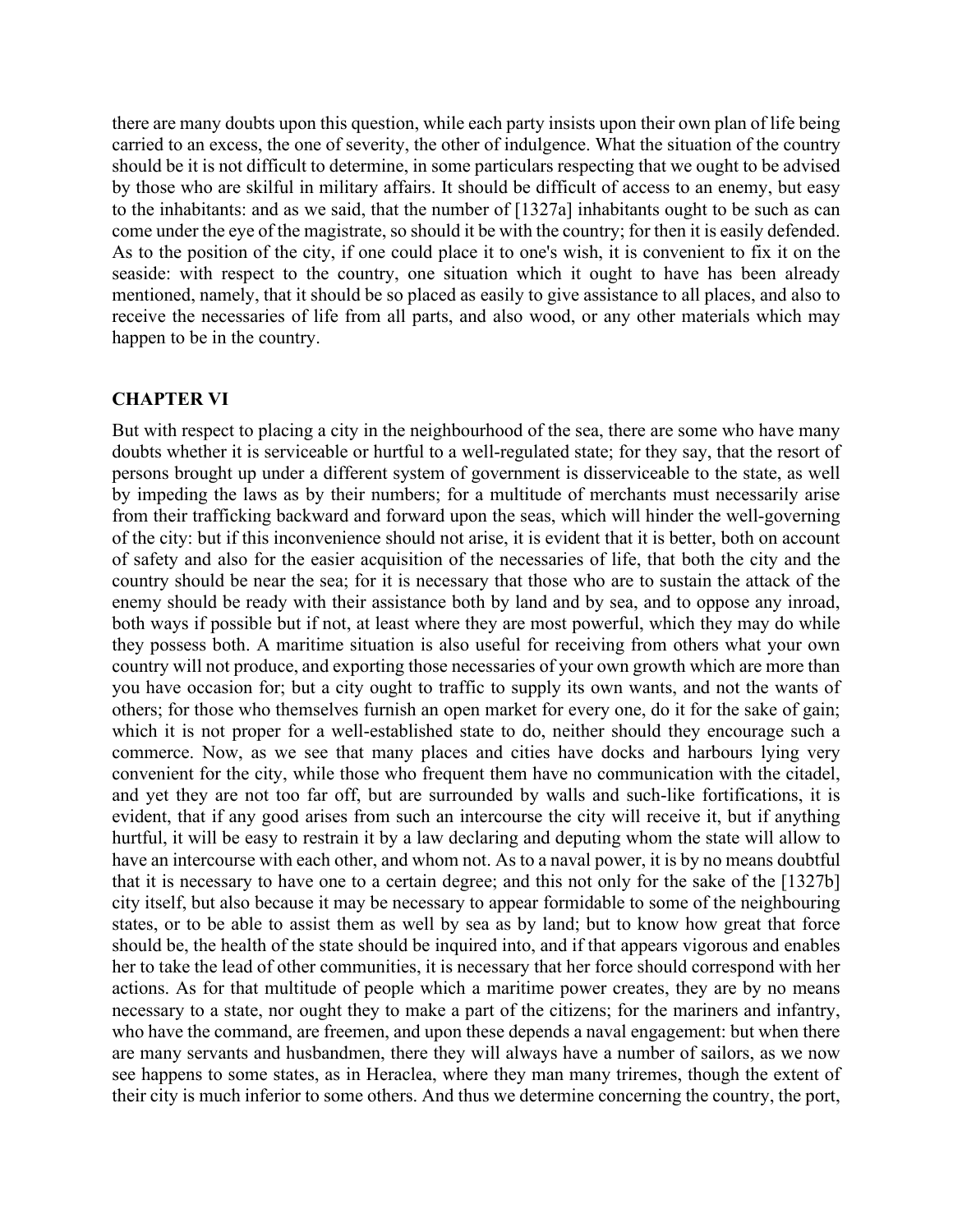the city, the sea, and a maritime power: as to the number of the citizens, what that ought to be we have already said.

## **CHAPTER VII**

We now proceed to point out what natural disposition the members of the community ought to be of: but this any one will easily perceive who will cast his eye over the states of Greece, of all others the most celebrated, and also the other different nations of this habitable world. Those who live in cold countries, as the north of Europe, are full of courage, but wanting in understanding and the arts: therefore they are very tenacious of their liberty; but, not being politicians, they cannot reduce their neighbours under their power: but the Asiatics, whose understandings are quick, and who are conversant in the arts, are deficient in courage; and therefore are always conquered and the slaves of others: but the Grecians, placed as it were between these two boundaries, so partake of them both as to be at the same time both courageous and sensible; for which reason Greece continues free, and governed in the best manner possible, and capable of commanding the whole world, could they agree upon one system of policy. Now this is the difference between the Grecians and other nations, that the latter have but one of these qualities, whereas in the former they are both happily blended together. Hence it is evident, that those persons ought to be both sensible and courageous who will readily obey a legislator, the object of whose laws is virtue. As to what some persons say, that the military must be mild and tender to those they know, but severe and cruel to those they know not, it is courage which [1328a] makes any one lovely; for that is the faculty of the soul which we most admire: as a proof of this, our resentment rises higher against our friends and acquaintance than against those we know not: for which reason Archilaus accusing his friends says very properly to himself, Shall my friends insult me? The spirit of freedom and command also is what all inherit who are of this disposition for courage is commanding and invincible. It also is not right for any one to say, that you should be severe to those you know not; for this behaviour is proper for no one: nor are those who are of a noble disposition harsh in their manners, excepting only to the wicked; and when they are particularly so, it is, as has been already said, against their friends, when they think they have injured them; which is agreeable to reason: for when those who think they ought to receive a favour from any one do not receive it, beside the injury done them, they consider what they are deprived of: hence the saying, "Cruel are the wars of brothers;" and this, "Those who have greatly loved do greatly hate." And thus we have nearly determined how many the inhabitants of a city ought to be, and what their natural disposition, and also the country how large, and of what sort is necessary; I say nearly, because it is needless to endeavour at as great accuracy in those things which are the objects of the senses as in those which are inquired into by the understanding only.

### **CHAPTER VIII**

As in natural bodies those things are not admitted to be parts of them without which the whole would not exist, so also it is evident that in a political state everything that is necessary thereunto is not to be considered as a part of it, nor any other community from whence one whole is made; for one thing ought to be common and the same to the community, whether they partake of it equally or unequally, as, for instance, food, land, or the like; but when one thing is for the benefit of one person, and another for the benefit of another, in this there is nothing like a community, excepting that one makes it and the other uses it; as, for instance, between any instrument employed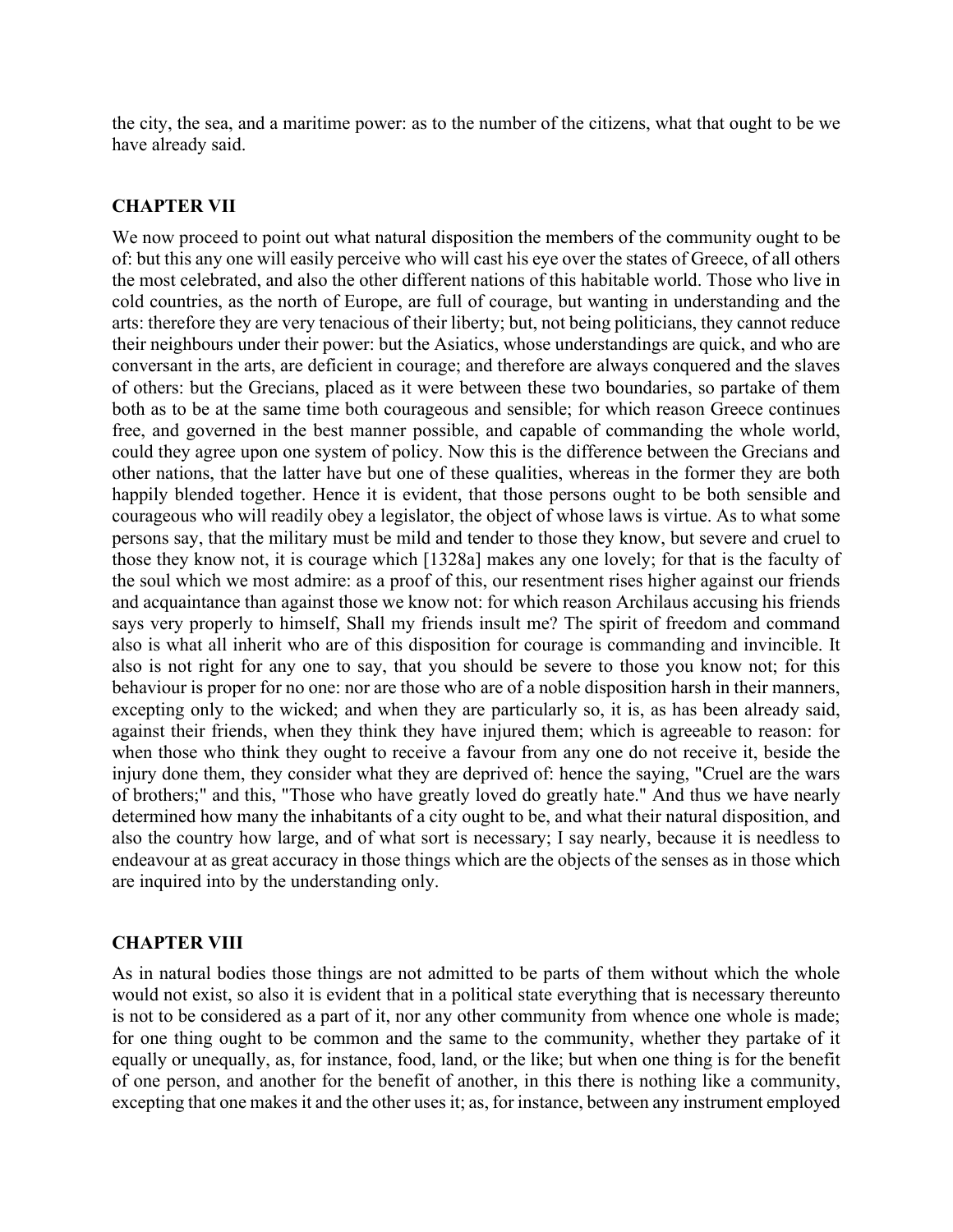in making any work, and the workmen, as there is nothing common between the house and the builder, but the art of the builder is employed on the house. Thus property is necessary for states, but property is no part of the state, though many species of it have life; but a city is a community of equals, for the purpose of enjoying the best life possible: but the happiest life is the best which consists in the perfect practice of virtuous energies: as therefore some persons have great, others little or no opportunity of being employed in these, it is evident that this is the cause of the difference there is between the different cities and communities there are to be found; for while each of these endeavour to acquire what is best by various and different means, they give [1328b] rise to different modes of living and different forms of government. We are now to consider what those things are without which a city cannot possibly exist; for what we call parts of the city must of necessity inhere in it: and this we shall plainly understand, if we know the number of things necessary to a city: first, the inhabitants must have food: secondly, arts, for many instruments are necessary in life: thirdly, arms, for it is necessary that the community should have an armed force within themselves, both to support their government against those of their own body who might refuse obedience to it, and also to defend it from those who might attempt to attack it from without: fourthly, a certain revenue, as well for the internal necessities of the state as for the business of war: fifthly, which is indeed the chief concern, a religious establishment: sixthly in order, but first of all in necessity, a court to determine both criminal and civil causes. These things are absolutely necessary, so to speak, in every state; for a city is a number of people not accidentally met together, but with a purpose of ensuring to themselves sufficient independency and self-protection; and if anything necessary for these purposes is wanting, it is impossible that in such a situation these ends can be obtained. It is necessary therefore that a city should be capable of acquiring all these things: for this purpose a proper number of husbandmen are necessary to procure food, also artificers and soldiers, and rich men, and priests and judges, to determine what is right and proper.

# **CHAPTER IX**

Having determined thus far, it remains that we consider whether all these different employments shall be open to all; for it is possible to continue the same persons always husbandmen, artificers, judges, or counsellors; or shall we appoint different persons to each of those employments which we have already mentioned; or shall some of them be appropriated to particulars, and others of course common to all? but this does not take place in every state, for, as we have already said, it is possible that all may be common to all, or not, but only common to some; and this is the difference between one government and another: for in democracies the whole community partakes of everything, but in oligarchies it is different.

Since we are inquiring what is the best government possible, and it is admitted to be that in which the citizens are happy; and that, as we have already said, it is impossible to obtain happiness without virtue; it follows, that in the best-governed states, where the citizens are really men of intrinsic and not relative goodness, none of them should be permitted to exercise any mechanic employment or follow merchandise, as being ignoble and destructive to virtue; neither should they be husband-[1329a] men, that they may be at leisure to improve in virtue and perform the duty they owe to the state. With respect to the employments of a soldier, a senator, and a judge, which are evidently necessary to the community, shall they be allotted to different persons, or shall the same person execute both? This question, too, is easily answered: for in some cases the same persons may execute them, in others they should be different, where the different employments require different abilities, as when courage is wanting for one, judgment for the other, there they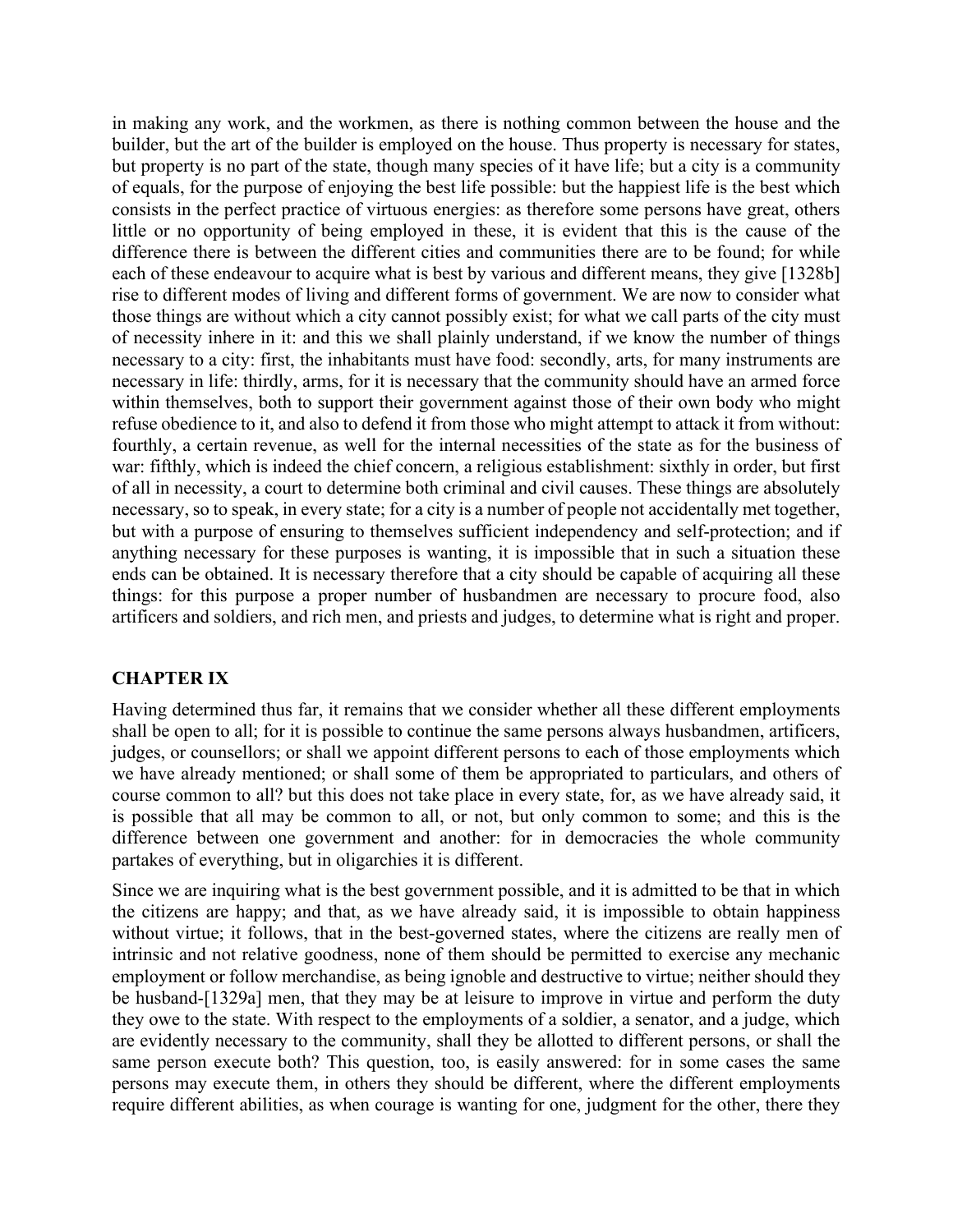should be allotted to different persons; but when it is evident, that it is impossible to oblige those who have arms in their hands, and can insist on their own terms, to be always under command; there these different employments should be trusted to one person; for those who have arms in their hands have it in their option whether they will or will not assume the supreme power: to these two (namely, those who have courage and judgment) the government must be entrusted; but not in the same manner, but as nature directs; what requires courage to the young, what requires judgment to the old; for with the young is courage, with the old is wisdom: thus each will be allotted the part they are fit for according to their different merits. It is also necessary that the landed property should belong to these men; for it is necessary that the citizens should be rich, and these are the men proper for citizens; for no mechanic ought to be admitted to the rights of a citizen, nor any other sort of people whose employment is not entirely noble, honourable, and virtuous; this is evident from the principle we at first set out with; for to be happy it is necessary to be virtuous; and no one should say that a city is happy while he considers only one part of its citizens, but for that purpose he ought to examine into all of them. It is evident, therefore, that the landed property should belong to these, though it may be necessary for them to have husbandmen, either slaves, barbarians, or servants. There remains of the different classes of the people whom we have enumerated, the priests, for these evidently compose a rank by themselves; for neither are they to be reckoned amongst the husbandmen nor the mechanics; for reverence to the gods is highly becoming every state: and since the citizens have been divided into orders, the military and the council, and it is proper to offer due worship to the gods, and since it is necessary that those who are employed in their service should have nothing else to do, let the business of the priesthood be allotted to those who are in years. We have now shown what is necessary to the existence of a city, and of what parts it consists, and that husbandmen, mechanic, and mercenary servants are necessary to a city; but that the parts of it are soldiers and sailors, and that these are always different from those, but from each other only occasionally.

# **CHAPTER X**

It seems neither now nor very lately to have been known [1329b] to those philosophers who have made politics their study, that a city ought to be divided by families into different orders of men; and that the husbandmen and soldiers should be kept separate from each other; which custom is even to this day preserved in Egypt and in Crete; also Sesostris having founded it in Egypt, Minos in Crete. Common meals seem also to have been an ancient regulation, and to have been established in Crete during the reign of Minos, and in a still more remote period in Italy; for those who are the best judges in that country say that one Italus being king of AEnotria., from whom the people, changing their names, were called Italians instead of AEnotrians, and that part of Europe was called Italy which is bounded by the Scylletic Gulf on the one side and the Lametic on the other, the distance between which is about half a day's journey. This Italus, they relate, made the AEnotrians, who were formerly shepherds, husbandmen, and gave them different laws from what they had before, and to have been the first who established common meals, for which reason some of his descendants still use them, and observe some of his laws. The Opici inhabit that part which lies towards the Tyrrhenian Sea, who both now are and formerly were called Ausonians. The Chones inhabited the part toward Iapigia and the Ionian Sea which is called Syrtis. These Chones were descended from the AEnotrians. Hence arose the custom of common meals, but the separation of the citizens into different families from Egypt: for the reign of Sesostris is of much higher antiquity than that of Minos. As we ought to think that most other things were found out in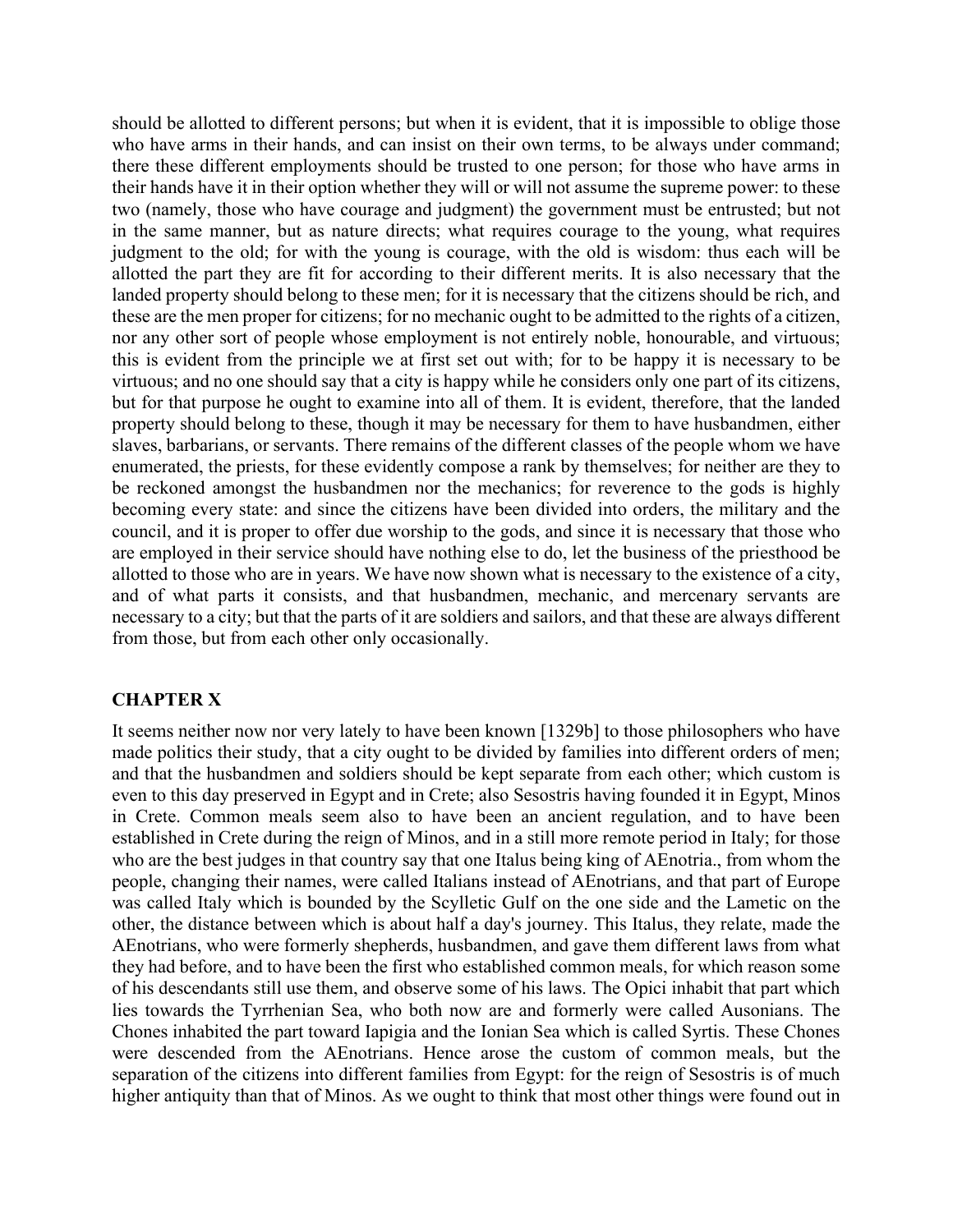a long, nay, even in a boundless time (reason teaching us that want would make us first invent that which was necessary, and, when that was obtained, then those things which were requisite for the conveniences and ornament of life), so should we conclude the same with respect to a political state; now everything in Egypt bears the marks of the most remote antiquity, for these people seem to be the most ancient of all others, and to have acquired laws and political order; we should therefore make a proper use of what is told us of them, and endeavour to find out what they have omitted. We have already said, that the landed property ought to belong to the military and those who partake of the government of the state; and that therefore the husbandmen should be a separate order of people; and how large and of what nature the country ought to be: we will first treat of the division of the land, and of the husbandmen, how many and of what sort they ought to be; since we by no means hold that property ought to be common, as some persons have said, only thus far, in friendship, it [1330a] should be their custom to let no citizen want subsistence. As to common meals, it is in general agreed that they are proper in well-regulated cities; my reasons for approving of them shall be mentioned hereafter: they are what all the citizens ought to partake of; but it will not be easy for the poor, out of what is their own, to furnish as much as they are ordered to do, and supply their own house besides. The expense also of religious worship should be defrayed by the whole state. Of necessity therefore the land ought to be divided into two parts, one of which should belong to the community in general, the other to the individuals separately; and each of these parts should again be subdivided into two: half of that which belongs to the public should be appropriated to maintain the worship of the gods, the other half to support the common meals. Half of that which belongs to the individuals should be at the extremity of the country, the other half near the city, so that these two portions being allotted to each person, all would partake of land in both places, which would be both equal and right; and induce them to act in concert with greater harmony in any war with their neighbours: for when the land is not divided in this manner, one party neglects the inroads of the enemy on the borders, the other makes it a matter of too much consequence and more than is necessary; for which reason in some places there is a law which forbids the inhabitants of the borders to have any vote in the council when they are debating upon a war which is made against them as their private interest might prevent their voting impartially. Thus therefore the country ought to be divided and for the reasons before mentioned. Could one have one's choice, the husbandmen should by all means be slaves, not of the same nation, or men of any spirit; for thus they would be laborious in their business, and safe from attempting any novelties: next to these barbarian servants are to be preferred, similar in natural disposition to these we have already mentioned. Of these, let those who are to cultivate the private property of the individual belong to that individual, and those who are to cultivate the public territory belong to the public. In what manner these slaves ought to be used, and for what reason it is very proper that they should have the promise of their liberty made them, as a reward for their services, shall be mentioned hereafter.

# **CHAPTER XI**

We have already mentioned, that both the city and all the country should communicate both with the sea and the continent as much as possible. There are these four things which we should be particularly desirous of in the position of the city with respect to itself: in the first place, health is to be consulted as the first thing necessary: now a city which fronts the east and receives the winds which blow from thence is esteemed most healthful; next to this that which has a northern position is to be preferred, as best in winter. It should next be contrived that it may have a proper situation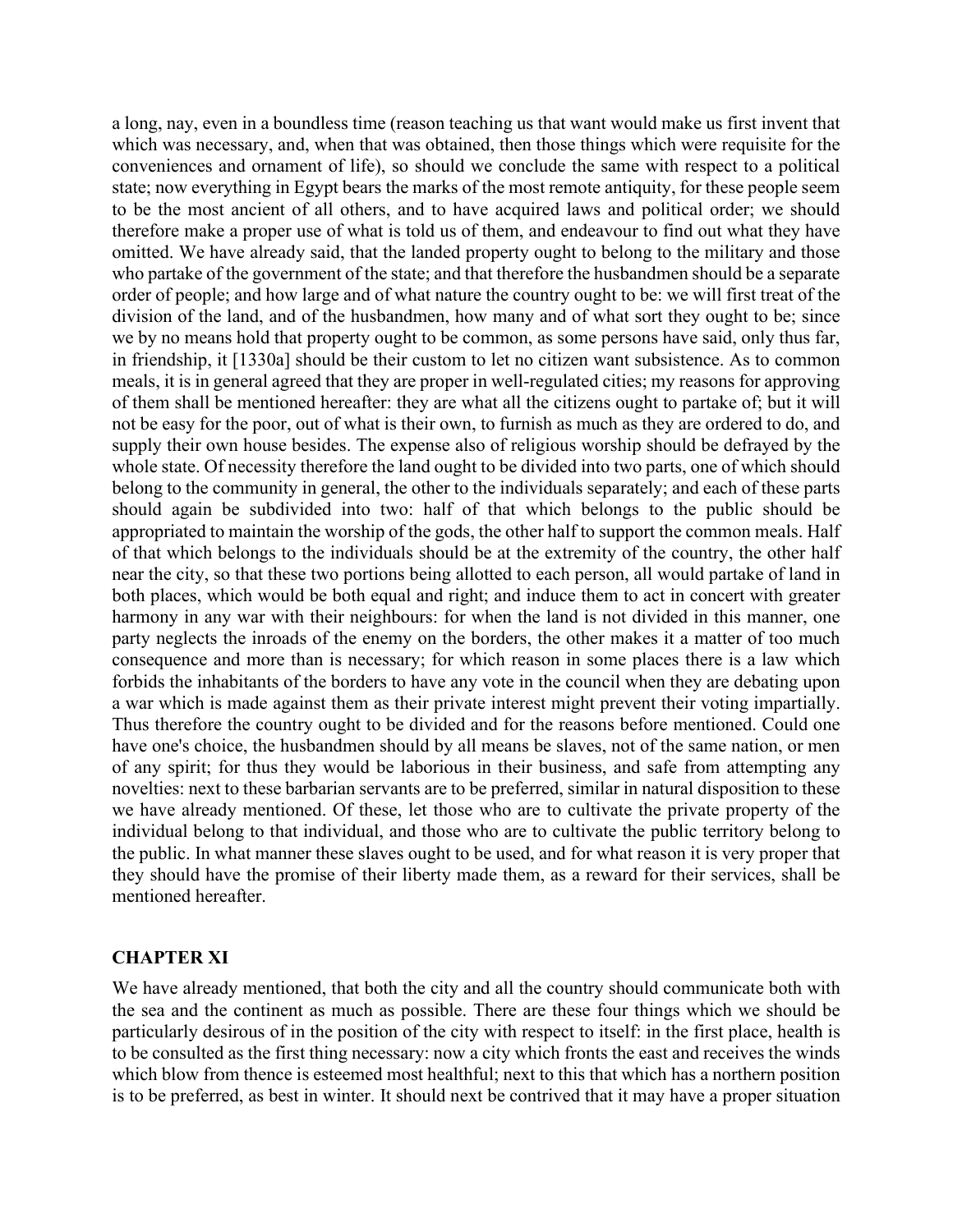for the business of government and for defence in war: that in war the citizens may [1330b] have easy access to it; but that it may be difficult of access to, and hardly to be taken by, the enemy. In the next place particularly, that there may be plenty of water, and rivers near at hand: but if those cannot be found, very large cisterns must be prepared to save rain-water, so that there may be no want of it in case they should be driven into the town in time of war. And as great care should be taken of the health of the inhabitants, the first thing to be attended to is, that the city should have a good situation and a good position; the second is, that they may have good water to drink; and this not be negligently taken care of; for what we chiefly and most frequently use for the support of the body must principally influence the health of it; and this influence is what the air and water naturally have: for which reason in all wise governments the waters ought to be appropriated to different purposes, and if they are not equally good, and if there is not a plenty of necessary water, that which is to drink should be separated from that which is for other uses. As to fortified places, what is proper for some governments is not proper for all; as, for instance, a lofty citadel is proper for a monarchy and an oligarchy; a city built upon a plain suits a democracy; neither of these for an aristocracy, but rather many strong places. As to the form of private houses, those are thought to be best and most useful for their different purposes which are distinct and separate from each other, and built in the modern manner, after the plan of Hippodamus: but for safety in time of war, on the contrary, they should be built as they formerly were; for they were such that strangers could not easily find their way out of them, and the method of access to them such as an enemy could with difficulty find out if he proposed to besiege them. A city therefore should have both these sorts of buildings, which may easily be contrived if any one will so regulate them as the planters do their rows of vines; not that the buildings throughout the city should be detached from each other, only in some parts of it; thus elegance and safety will be equally consulted. With respect to walls, those who say that a courageous people ought not to have any, pay too much respect to obsolete notions; particularly as we may see those who pride themselves therein continually confuted by facts. It is indeed disreputable for those who are equal, or nearly so, to the enemy, to endeavour to take refuge within their walls—but since it very often happens, that those who make the attack are too powerful for the bravery and courage of those few who oppose them to resist, if you would not suffer the calamities of war and the insolence of the enemy, it must be thought the part of a good soldier to seek for safety under the shelter and protection of walls more especially since so many missile weapons and machines have been most ingeniously invented to besiege cities with. Indeed to neglect surrounding a city with a wall would be similar to choosing a country which is easy of access to an enemy, or levelling the eminences of it; or as if an individual should not have a wall to his house lest it should be thought that the owner of it was a coward: nor should this be left unconsidered, that those who have a city surrounded with walls may act both ways, either as if it had or as if it had not; but where it has not they cannot do this. If this is true, it is not only necessary to have walls, but care must be taken that they may be a proper ornament to the city, as well as a defence in time of war; not only according to the old methods, but the modern improvements also: for as those who make offensive war endeavour by every way possible to gain advantages over their adversaries, so should those who are upon the defensive employ all the means already known, and such new ones as philosophy can invent, to defend themselves: for those who are well prepared are seldom first attacked.

# **CHAPTER XII**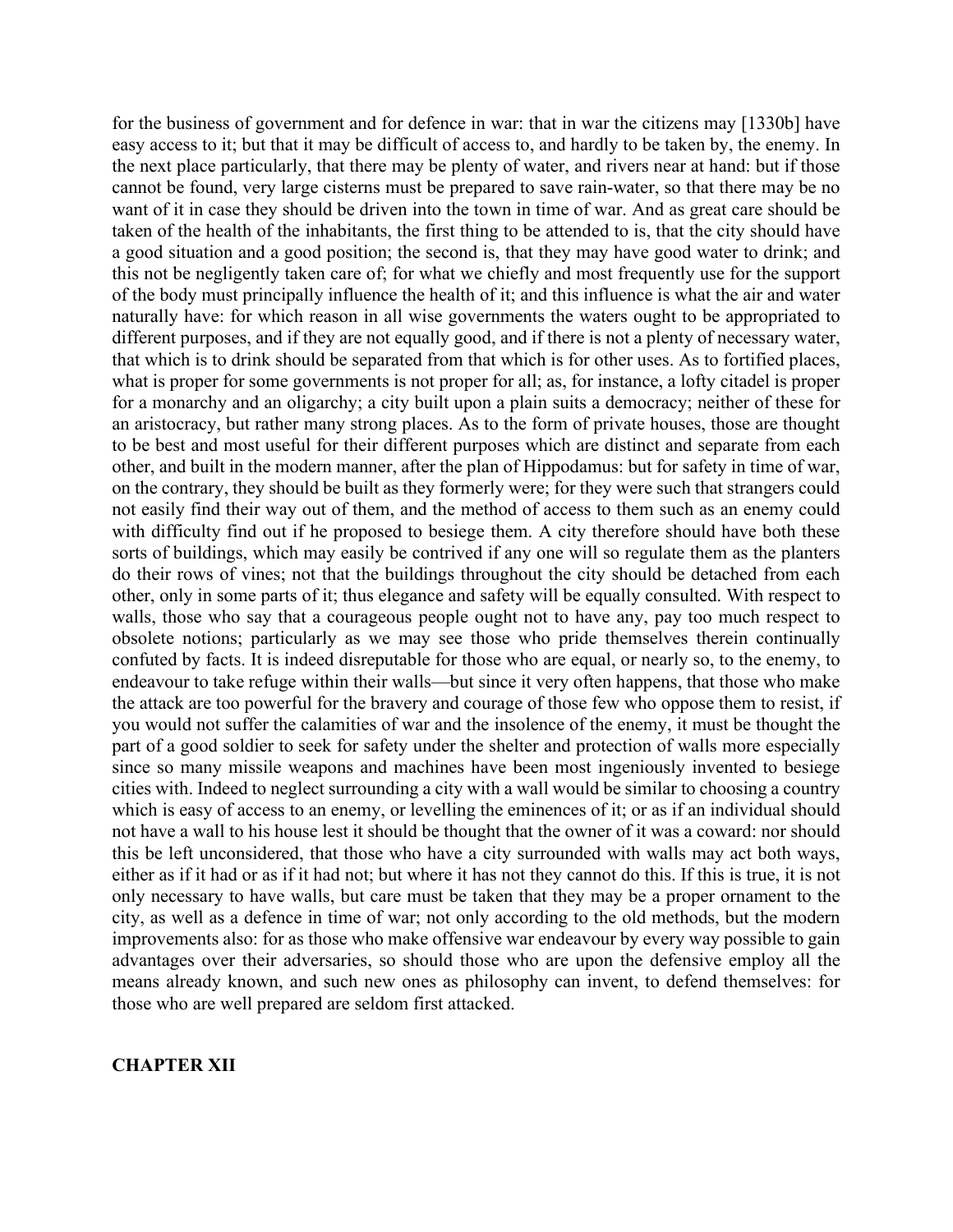As the citizens in general are to eat at public tables in certain companies, and it is necessary that the walls should have bulwarks and towers in proper places and at proper distances, it is evident that it will be very necessary to have some of these in the towers; let the buildings for this purpose be made the ornaments of the walls. As to temples for public worship, and the hall for the public tables of the chief magistrates, they ought to be built in proper places, and contiguous to each other, except those temples which the law or the oracle orders to be separate from all other buildings; and let these be in such a conspicuous eminence, that they may have every advantage of situation, and in the neighbourhood of that part of the city which is best fortified. Adjoining to this place there ought to be a large square, like that which they call in Thessaly The Square of Freedom, in which nothing is permitted to be bought or sold; into which no mechanic nor husbandman, nor any such person, should be permitted to enter, unless commanded by the magistrates. It will also be an ornament to this place if the gymnastic exercises of the elders are performed in it. It is also proper, that for performing these exercises the citizens should be divided into distinct classes, according to their ages, and that the young persons should have proper officers to be with them, and that the seniors should be with the magistrates; for having them before their eyes would greatly inspire true modesty and ingenuous fear. There ought to be another square [1331b] separate from this for buying and selling, which should be so situated as to be commodious for the reception of goods both by sea and land. As the citizens may be divided into magistrates and priests, it is proper that the public tables of the priests should be in buildings near the temples. Those of the magistrates who preside over contracts, indictments, and such-like, and also over the markets, and the public streets near the square, or some public way, I mean the square where things are bought and sold; for I intended the other for those who are at leisure, and this for necessary business. The same order which I have directed here should be observed also in the country; for there also their magistrates such as the surveyors of the woods and overseers of the grounds, must necessarily have their common tables and their towers, for the purpose of protection against an enemy. There ought also to be temples erected at proper places, both to the gods and the heroes; but it is unnecessary to dwell longer and most minutely on these particulars—for it is by no means difficult to plan these things, it is rather so to carry them into execution; for the theory is the child of our wishes, but the practical part must depend upon fortune; for which reason we shall decline saying anything farther upon these subjects.

# **CHAPTER XIII**

We will now show of what numbers and of what sort of people a government ought to consist, that the state may be happy and well administered. As there are two particulars on which the excellence and perfection of everything depend, one of these is, that the object and end proposed should be proper; the other, that the means to accomplish it should be adapted to that purpose; for it may happen that these may either agree or disagree with each other; for the end we propose may be good, but in taking the means to obtain it we may err; at other times we may have the right and proper means in our power, but the end may be bad, and sometimes we may mistake in both; as in the art of medicine the physician does not sometimes know in what situation the body ought to be, to be healthy; nor what to do to procure the end he aims at. In every art and science, therefore, we should be master of this knowledge, namely, the proper end, and the means to obtain it. Now it is evident that all persons are desirous to live well and be happy; but that some have the means thereof in their own power, others not; and this either through nature [1332a] or fortune; for many ingredients are necessary to a happy life; but fewer to those who are of a good than to those who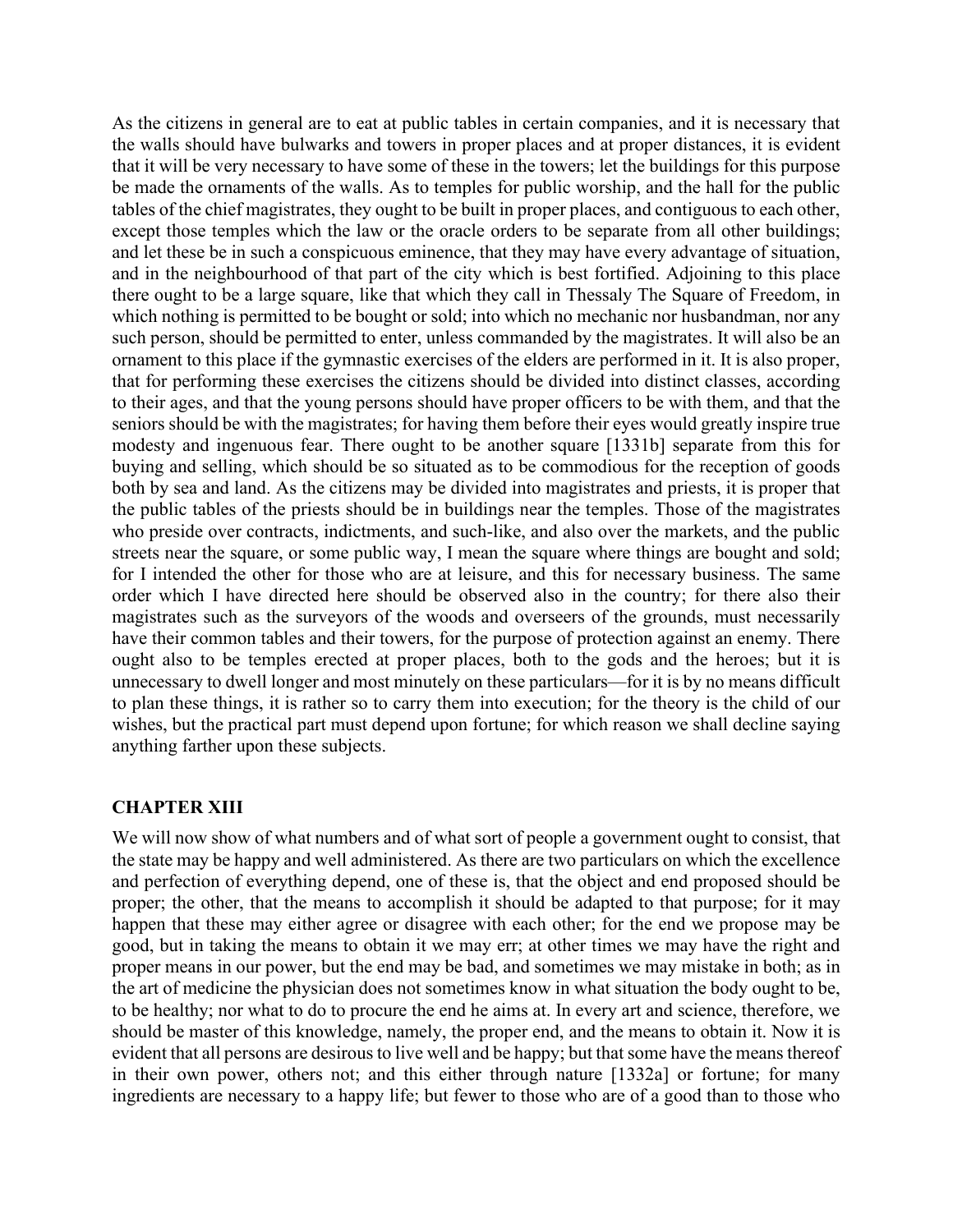are of a bad disposition. There are others who continually have the means of happiness in their own power, but do not rightly apply them. Since we propose to inquire what government is best, namely, that by which a state may be best administered, and that state is best administered where the people are the happiest, it is evident that happiness is a thing we should not be unacquainted with. Now, I have already said in my treatise on Morals (if I may here make any use of what I have there shown), that happiness consists in the energy and perfect practice of virtue; and this not relatively, but simply; I mean by relatively, what is necessary in some certain circumstances; by simply, what is good and fair in itself: of the first sort are just punishments, and restraints in a just cause; for they arise from virtue and are necessary, and on that account are virtuous; though it is more desirable that neither any state nor any individual should stand in need of them; but those actions which are intended either to procure honour or wealth are simply good; the others eligible only to remove an evil; these, on the contrary, are the foundation and means of relative good. A worthy man indeed will bear poverty, disease, and other unfortunate accidents with a noble mind; but happiness consists in the contrary to these (now we have already determined in our treatise on Morals, that he is a man of worth who considers what is good because it is virtuous as what is simply good; it is evident, therefore, that all the actions of such a one must be worthy and simply good): this has led some persons to conclude, that the cause of happiness was external goods; which would be as if any one should suppose that the playing well upon the lyre was owing to the instrument, and not to the art. It necessarily follows from what has been said, that some things should be ready at hand and others procured by the legislator; for which reason in founding a city we earnestly wish that there may be plenty of those things which are supposed to be under the dominion of fortune (for some things we admit her to be mistress over); but for a state to be worthy and great is not only the work of fortune but of knowledge and judgment also. But for a state to be worthy it is necessary that those citizens which are in the administration should be worthy also; but as in our city every citizen is to be so, we must consider how this may be accomplished; for if this is what every one could be, and not some individuals only, it would be more desirable; for then it would follow, that what might be done by one might be done by all. Men are worthy and good three ways; by nature, by custom, by reason. In the first place, a man ought to be born a man, and not any other animal; that is to say, he ought to have both a body and soul; but it avails not to be only born [1332b] with some things, for custom makes great alterations; for there are some things in nature capable of alteration either way which are fixed by custom, either for the better or the worse. Now, other animals live chiefly a life of nature; and in very few things according to custom; but man lives according to reason also, which he alone is endowed with; wherefore he ought to make all these accord with each other; for if men followed reason, and were persuaded that it was best to obey her, they would act in many respects contrary to nature and custom. What men ought naturally to be, to make good members of a community, I have already determined; the rest of this discourse therefore shall be upon education; for some things are acquired by habit, others by hearing them.

#### **CHAPTER XIV**

As every political community consists of those who govern and of those who are governed, let us consider whether during the continuance of their lives they ought to be the same persons or different; for it is evident that the mode of education should be adapted to this distinction. Now, if one man differed from another as much, as we believe, the gods and heroes differ from men: in the first place, being far their superiors in body; and, secondly, in the soul: so that the superiority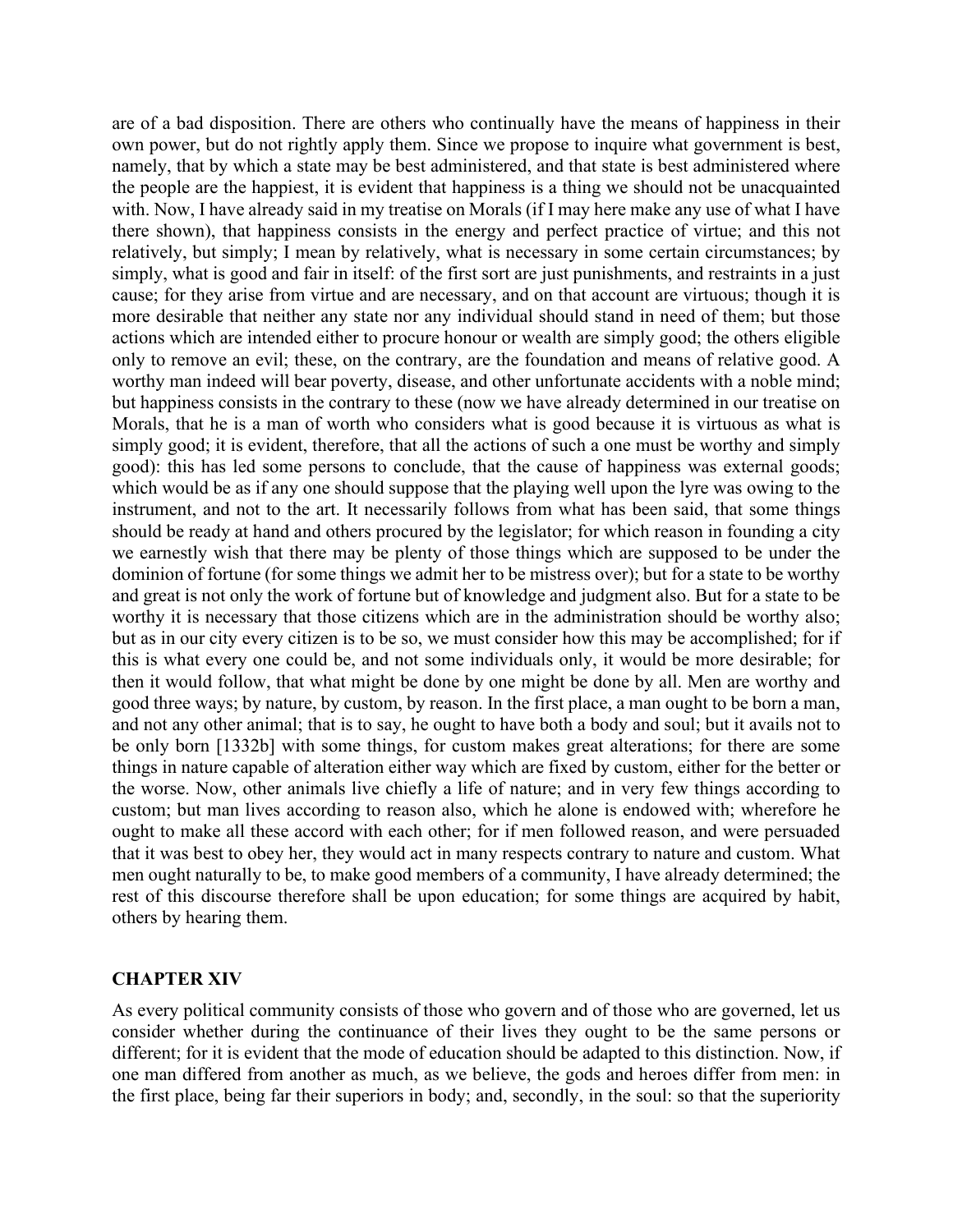of the governors over the governed might be evident beyond a doubt, it is certain that it would be better for the one always to govern, the other always to be governed: but, as this is not easy to obtain, and kings are not so superior to those they govern as Scylax informs us they are in India, it is evident that for many reasons it is necessary that all in their turns should both govern and be governed: for it is just that those who are equal should have everything alike; and it is difficult for a state to continue which is founded in injustice; for all those in the country who are desirous of innovation will apply themselves to those who are under the government of the rest, and such will be their numbers in the state, that it will be impossible for the magistrates to get the better of them. But that the governors ought to excel the governed is beyond a doubt; the legislator therefore ought to consider how this shall be, and how it may be contrived that all shall have their equal share in the administration. Now, with respect to this it will be first said, that nature herself has directed us in our choice, laying down the selfsame thing when she has made some young, others old: the first of whom it becomes to obey, the latter to command; for no one when he is young is offended at his being under government, or thinks himself too good for it; more especially when he considers that he himself shall receive the same honours which he pays when he shall arrive at a proper age. In some respects it must be acknowledged that the governors and the governed are the same, in others they are different; it is therefore necessary that their education should be in [1333a] some respect the same, in others different: as they say, that he will be a good governor who has first learnt to obey. Now of governments, as we have already said, some are instituted for the sake of him who commands; others for him who obeys: of the first sort is that of the master over the servant; of the latter, that of freemen over each other. Now some things which are commanded differ from others; not in the business, but in the end proposed thereby: for which reason many works, even of a servile nature, are not disgraceful for young freemen to perform; for many things which are ordered to be done are not honourable or dishonourable so much in their own nature as in the end which is proposed, and the reason for which they are undertaken. Since then we have determined, that the virtue of a good citizen and good governor is the same as of a good man; and that every one before he commands should have first obeyed, it is the business of the legislator to consider how his citizens may be good men, what education is necessary to that purpose, and what is the final object of a good life. The soul of man may be divided into two parts; that which has reason in itself, and that which hath not, but is capable of obeying its dictates: and according to the virtues of these two parts a man is said to be good: but of those virtues which are the ends, it will not be difficult for those to determine who adopt the division I have already given; for the inferior is always for the sake of the superior; and this is equally evident both in the works of art as well as in those of nature; but that is superior which has reason. Reason itself also is divided into two parts, in the manner we usually divide it; the theoretic and the practical; which division therefore seems necessary for this part also: the same analogy holds good with respect to actions; of which those which are of a superior nature ought always to be chosen by those who have it in their power; for that is always most eligible to every one which will procure the best ends. Now life is divided into labour and rest, war and peace; and of what we do the objects are partly necessary and useful, partly noble: and we should give the same preference to these that we do to the different parts of the soul and its actions, as war to procure peace; labour, rest; and the useful, the noble. The politician, therefore, who composes a body of laws ought to extend his views to everything; the different parts of the soul and their actions; more particularly to those things which are of a superior nature and ends; and, in the same manner, to the lives of men and their different actions.

They ought to be fitted both for labour and war, but rather [1333b] for rest and peace; and also to do what is necessary and useful, but rather what is fair and noble. It is to those objects that the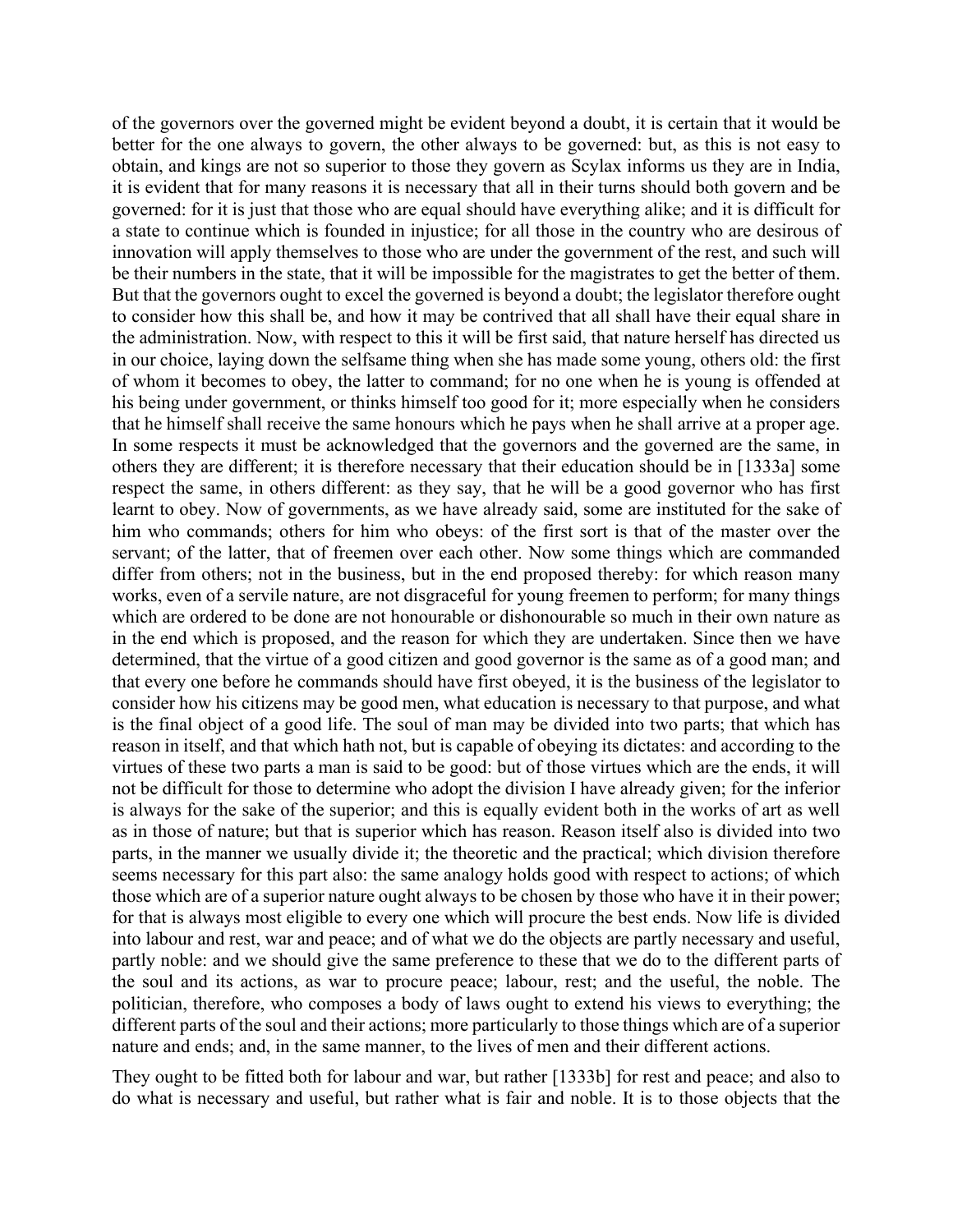education of the children ought to tend, and of all the youths who want instruction. All the Grecian states which now seem best governed, and the legislators who founded those states, appear not to have framed their polity with a view to the best end, or to every virtue, in their laws and education; but eagerly to have attended to what is useful and productive of gain: and nearly of the same opinion with these are some persons who have written lately, who, by praising the Lacedaemonian state, show they approve of the intention of the legislator in making war and victory the end of his government. But how contrary to reason this is, is easily proved by argument, and has already been proved by facts (but as the generality of men desire to have an extensive command, that they may have everything desirable in the greater abundance; so Thibron and others who have written on that state seem to approve of their legislator for having procured them an extensive command by continually enuring them to all sorts of dangers and hardships): for it is evident, since the Lacedemonians have now no hope that the supreme power will be in their own hand, that neither are they happy nor was their legislator wise. This also is ridiculous, that while they preserved an obedience to their laws, and no one opposed their being governed by them, they lost the means of being honourable: but these people understand not rightly what sort of government it is which ought to reflect honour on the legislator; for a government of freemen is nobler than despotic power, and more consonant to virtue. Moreover, neither should a city be thought happy, nor should a legislator be commended, because he has so trained the people as to conquer their neighbours; for in this there is a great inconvenience: since it is evident that upon this principle every citizen who can will endeavour to procure the supreme power in his own city; which crime the Lacedaemonians accuse Pausanias of, though he enjoyed such great honours.

Such reasoning and such laws are neither political, useful nor true: but a legislator ought to instil those laws on the minds of men which are most useful for them, both in their public and private capacities. The rendering a people fit for war, that they may enslave their inferiors ought not to be the care of the legislator; but that they may not themselves be reduced to slavery by others. In [1334a] the next place, he should take care that the object of his government is the safety of those who are under it, and not a despotism over all: in the third place, that those only are slaves who are fit to be only so. Reason indeed concurs with experience in showing that all the attention which the legislator pays to the business of war, and all other rules which he lays down, should have for their object rest and peace; since most of those states (which we usually see) are preserved by war; but, after they have acquired a supreme power over those around them, are ruined; for during peace, like a sword, they lose their brightness: the fault of which lies in the legislator, who never taught them how to be at rest.

# **CHAPTER XV**

As there is one end common to a man both as an individual and a citizen, it is evident that a good man and a good citizen must have the same object in view; it is evident that all the virtues which lead to rest are necessary; for, as we have often said, the end of war is peace, of labour, rest; but those virtues whose object is rest, and those also whose object is labour, are necessary for a liberal life and rest; for we want a supply of many necessary things that we may be at rest. A city therefore ought to be temperate, brave, and patient; for, according to the proverb, "Rest is not for slaves;" but those who cannot bravely face danger are the slaves of those who attack them. Bravery, therefore, and patience are necessary for labour, philosophy for rest, and temperance and justice in both; but these chiefly in time of peace and rest; for war obliges men to be just and temperate; but the enjoyment of pleasure, with the rest of peace, is more apt to produce insolence; those indeed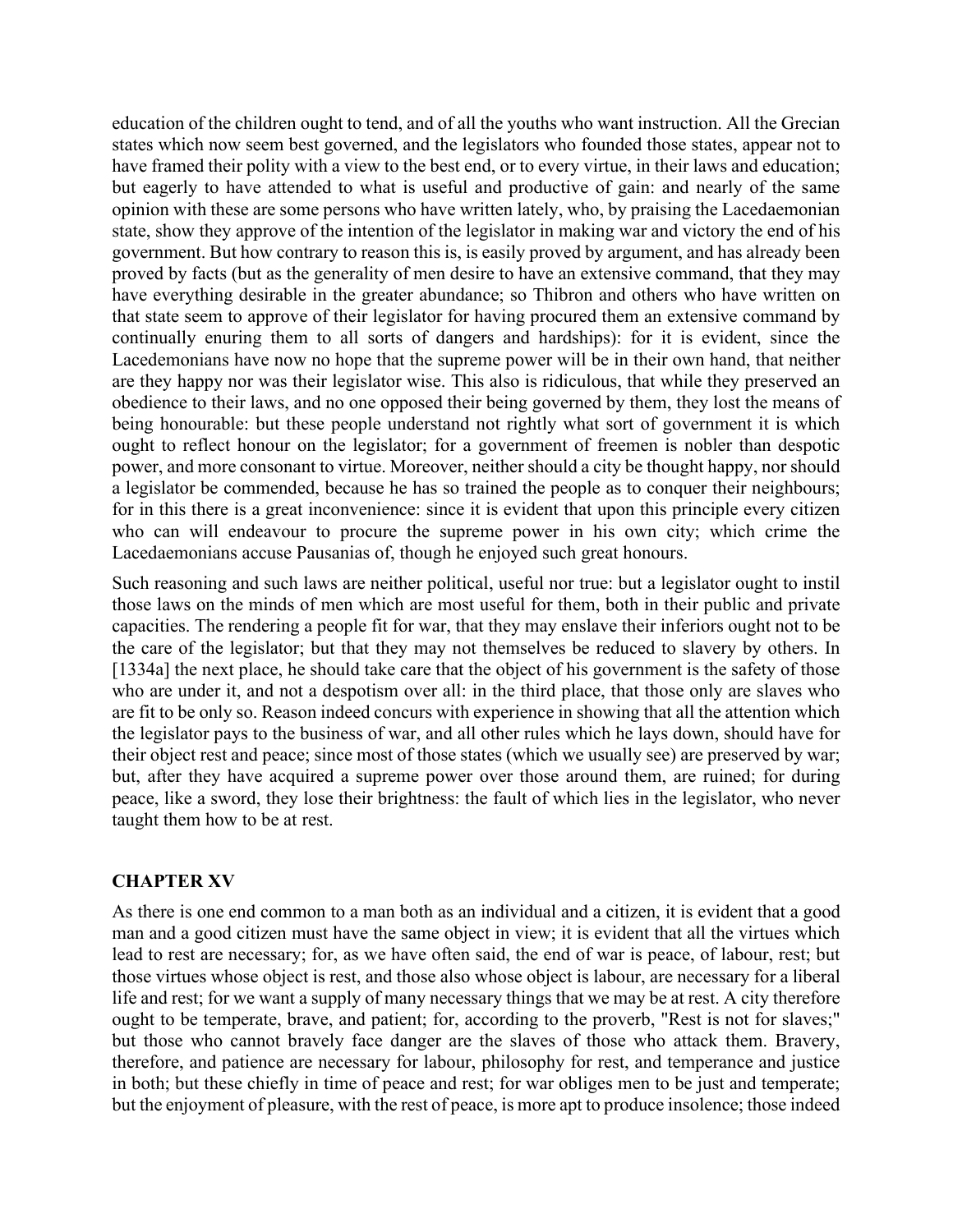who are easy in their circumstances, and enjoy everything that can make them happy, have great occasion for the virtues of temperance and justice. Thus if there are, as the poets tell us, any inhabitants in the happy isles, to these a higher degree of philosophy, temperance, and justice will be necessary, as they live at their ease in the full plenty of every sensual pleasure. It is evident, therefore, that these virtues are necessary in every state that would be happy or worthy; for he who is worthless can never enjoy real good, much less is he qualified to be at rest; but can appear good only by labour and being at war, but in peace and at rest the meanest of creatures. For which reason virtue should not be cultivated as the Lacedaemonians did; for they did not differ from others in their opinion concerning the supreme good, but in [1334b] imagining this good was to be procured by a particular virtue; but since there are greater goods than those of war, it is evident that the enjoyment of those which are valuable in themselves should be desired, rather than those virtues which are useful in war; but how and by what means this is to be acquired is now to be considered. We have already assigned three causes on which it will depend; nature, custom, and reason, arid shown what sort of men nature must produce for this purpose; it remains then that we determine which we shall first begin by in education, reason or custom, for these ought always to preserve the most entire harmony with each other; for it may happen that reason may err from the end proposed, and be corrected by custom. In the first place, it is evident that in this as in other things, its beginning or production arises from some principle, and its end also arises from another principle, which is itself an end. Now, with us, reason and intelligence are the end of nature; our production, therefore, and our manners ought to be accommodated to both these. In the next place, as the soul and the body are two distinct things, so also we see that the soul is divided into two parts, the reasoning and not-reasoning, with their habits which are two in number, one belonging to each, namely appetite and intelligence; and as the body is in production before the soul, so is the not-reasoning part of the soul before the reasoning; and this is evident; for anger, will and desire are to be seen in children nearly as soon as they are born; but reason and intelligence spring up as they grow to maturity. The body, therefore, necessarily demands our care before the soul; next the appetites for the sake of the mind; the body for the sake of the soul.

# **CHAPTER XVI**

If then the legislator ought to take care that the bodies of the children are as perfect as possible, his first attention ought to be given to matrimony; at what time and in what situation it is proper that the citizens should engage in the nuptial contract. Now, with respect to this alliance, the legislator ought both to consider the parties and their time of life, that they may grow old at the same part of time, and that their bodily powers may not be different; that is to say, the man being able to have children, but the woman too old to bear them; or, on the contrary, the woman be young enough to produce children, but the man too old to be a father; for from such a situation discords and disputes continually arise. In the next place, with respect to the succession of children, there ought not to be too great an interval of time between them and their parents; for when there is, the parent can receive no benefit from his child's affection, or the child any advantage from his father's protection; [1335a] neither should the difference in years be too little, as great inconveniences may arise from it; as it prevents that proper reverence being shown to a father by a boy who considers him as nearly his equal in age, and also from the disputes it occasions in the economy of the family. But, to return from this digression, care ought to be taken that the bodies of the children may be such as will answer the expectations of the legislator; this also will be affected by the same means. Since season for the production of children is determined (not exactly, but to speak in general), namely,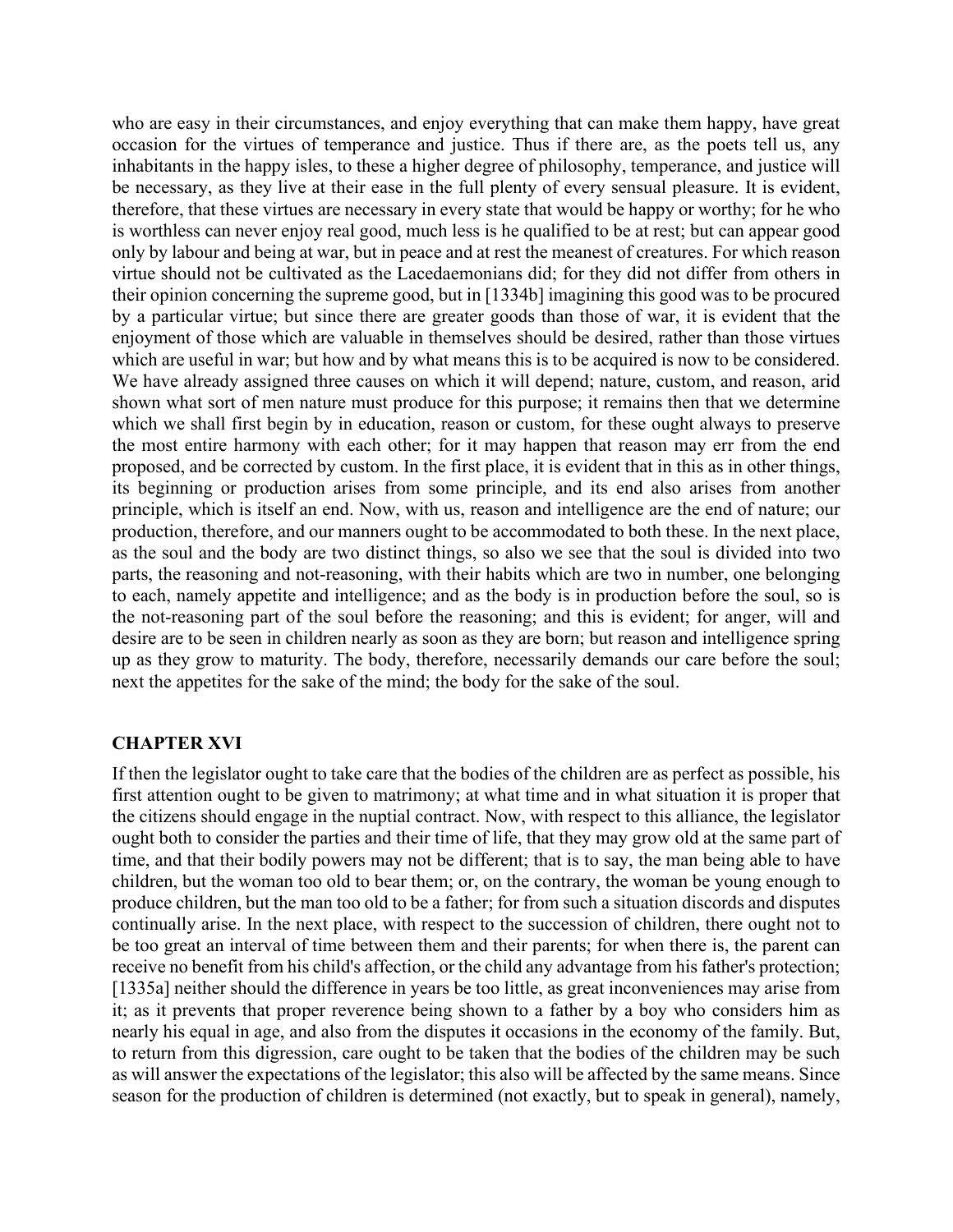for the man till seventy years, and the woman till fifty, the entering into the marriage state, as far as time is concerned, should be regulated by these periods. It is extremely bad for the children when the father is too young; for in all animals whatsoever the parts of the young are imperfect, and are more likely to be productive of females than males, and diminutive also in size; the same thing of course necessarily holds true in men; as a proof of this you may see in those cities where the men and women usually marry very young, the people in general are very small and ill framed; in child-birth also the women suffer more, and many of them die. And thus some persons tell us the oracle of Traezenium should be explained, as if it referred to the many women who were destroyed by too early marriages, and not their gathering their fruits too soon. It is also conducive to temperance not to marry too soon; for women who do so are apt to be intemperate. It also prevents the bodies of men from acquiring their full size if they marry before their growth is completed; for this is the determinate period, which prevents any further increase; for which reason the proper time for a woman to marry is eighteen, for a man thirty-seven, a little more or less; for when they marry at that time their bodies are in perfection, and they will also cease to have children at a proper time; and moreover with respect to the succession of the children, if they have them at the time which may reasonably be expected, they will be just arriving into perfection when their parents are sinking down under the load of seventy years. And thus much for the time which is proper for marriage; but moreover a proper season of the year should be observed, as many persons do now, and appropriate the winter for this business. The married couple ought also to regard the precepts of physicians and naturalists, each of whom have treated on these [1335b] subjects. What is the fit disposition of the body will be better mentioned when we come to speak of the education of the child; we will just slightly mention a few particulars. Now, there is no occasion that any one should have the habit of body of a wrestler to be either a good citizen, or to enjoy a good constitution, or to be the father of healthy children; neither should he be infirm or too much dispirited by misfortunes, but between both these. He ought to have a habit of labour, but not of too violent labour; nor should that be confined to one object only, as the wrestler's is; but to such things as are proper for freemen. These things are equally necessary both for men and women. Women with child should also take care that their diet is not too sparing, and that they use sufficient exercise; which it will be easy for the legislator to effect if he commands them once every day to repair to the worship of the gods who are supposed to preside over matrimony. But, contrary to what is proper for the body, the mind ought to be kept as tranquil as possible; for as plants partake of the nature of the soil, so does the child receive much of the disposition of the mother. With respect to the exposing or bringing up of children, let it be a law, that nothing imperfect or maimed shall be brought up,.......... As the proper time has been pointed out for a man and a woman to enter into the marriage state, so also let us determine how long it is advantageous for the community that they should have children; for as the children of those who are too young are imperfect both in body and mind, so also those whose parents are too old are weak in both: while therefore the body continues in perfection, which (as some poets say, who reckon the different periods of life by sevens) is till fifty years, or four or five more, the children may be equally perfect; but when the parents are past that age it is better they should have no more. With respect to any connection between a man and a woman, or a woman and a man, when either of the parties are betrothed, let it be held in utter detestation [1336a] on any pretext whatsoever; but should any one be guilty of such a thing after the marriage is consummated, let his infamy be as great as his guilt deserves.

#### **CHAPTER XVII**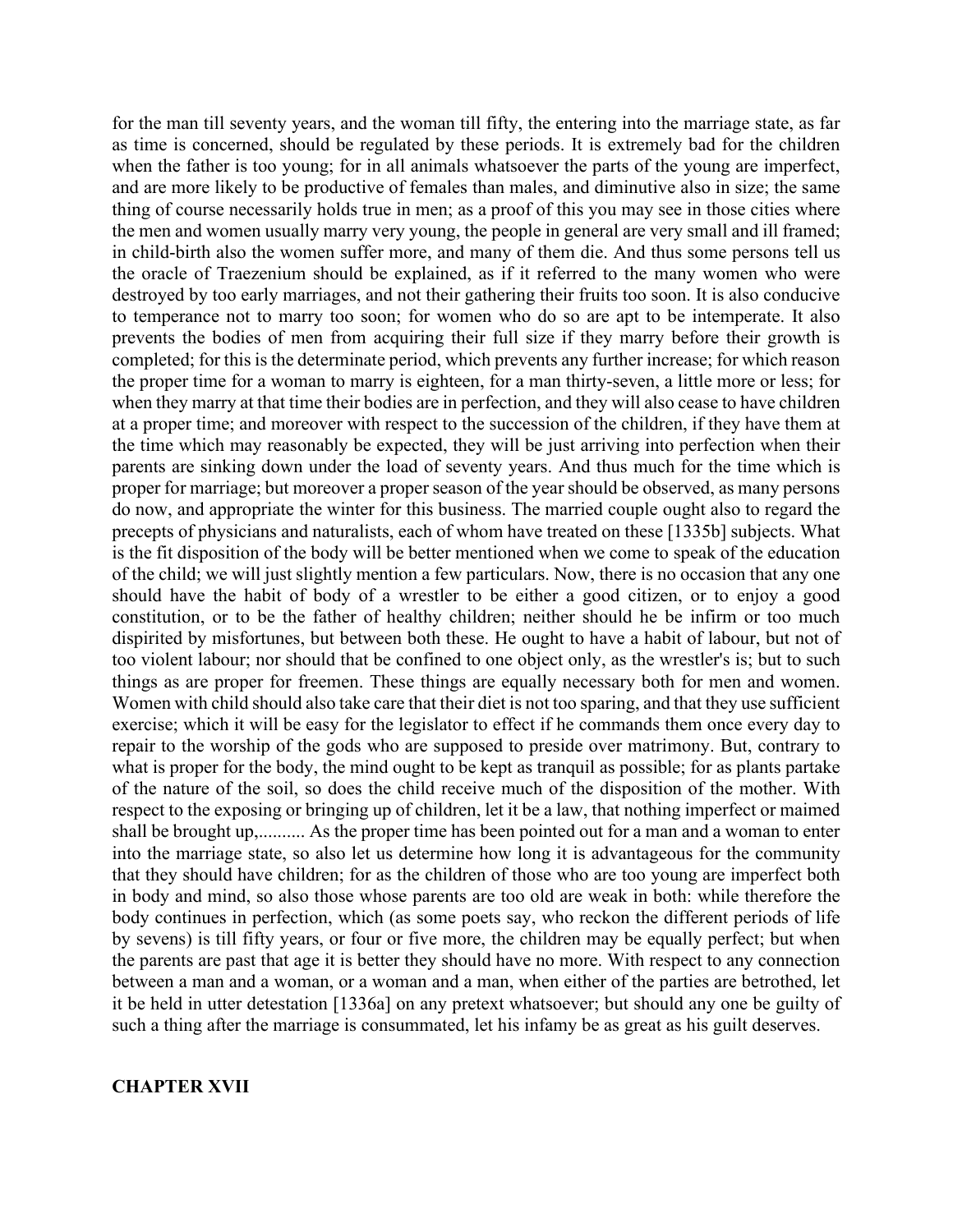When a child is born it must be supposed that the strength of its body will depend greatly upon the quality of its food. Now whoever will examine into the nature of animals, and also observe those people who are very desirous their children should acquire a warlike habit, will find that they feed them chiefly with milk, as being best accommodated to their bodies, but without wine, to prevent any distempers: those motions also which are natural to their age are very serviceable; and to prevent any of their limbs from being crooked, on account of their extreme ductility, some people even now use particular machines that their bodies may not be distorted. It is also useful to enure them to the cold when they are very little; for this is very serviceable for their health; and also to enure them to the business of war; for which reason it is customary with many of the barbarians to dip their children in rivers when the water is cold; with others to clothe them very slightly, as among the Celts; for whatever it is possible to accustom children to, it is best to accustom them to it at first, but to do it by degrees: besides, boys have naturally a habit of loving the cold, on account of the heat. These, then, and such-like things ought to be the first object of our attention: the next age to this continues till the child is five years old; during which time it is best to teach him nothing at all, not even necessary labour, lest it should hinder his growth; but he should be accustomed to use so much motion as not to acquire a lazy habit of body; which he will get by various means and by play also: his play also ought to be neither illiberal nor too laborious nor lazy. Their governors and preceptors also should take care what sort of tales and stories it may be proper for them to hear; for all these ought to pave the way for their future instruction: for which reason the generality of their play should be imitations of what they are afterwards to do seriously. They too do wrong who forbid by laws the disputes between boys and their quarrels, for they contribute to increase their growth—as they are a sort of exercise to the body: for the struggles of the heart and the compression of the spirits give strength to those who labour, which happens to boys in their disputes. The preceptors also ought to have an eye upon their manner of life, and those with whom they converse; and to take care that they are never in the company of slaves. At this time and till they are seven [1336b] years old it is necessary that they should be educated at home. It is also very proper to banish, both from their hearing and sight, everything which is illiberal and the like. Indeed it is as much the business of the legislator as anything else, to banish every indecent expression out of the state: for from a permission to speak whatever is shameful, very quickly arises the doing it, and this particularly with young people: for which reason let them never speak nor hear any such thing: but if it appears that any freeman has done or said anything that is forbidden before he is of age to be thought fit to partake of the common meals, let him be punished by disgrace and stripes; but if a person above that age does so, let him be treated as you would a slave, on account of his being infamous. Since we forbid his speaking everything which is forbidden, it is necessary that he neither sees obscene stories nor pictures; the magistrates therefore are to take care that there are no statues or pictures of anything of this nature, except only to those gods to whom the law permits them, and to which the law allows persons of a certain age to pay their devotions, for themselves, their wives, and children. It should also be illegal for young persons to be present either at iambics or comedies before they are arrived at that age when they are allowed to partake of the pleasures of the table: indeed a good education will preserve them from all the evils which attend on these things. We have at present just touched upon this subject; it will be our business hereafter, when we properly come to it, to determine whether this care of children is unnecessary, or, if necessary, in what manner it must be done; at present we have only mentioned it as necessary. Probably the saying of Theodoras, the tragic actor, was not a bad one: That he would permit no one, not even the meanest actor, to go upon the stage before him, that he might first engage the ear of the audience. The same thing happens both in our connections with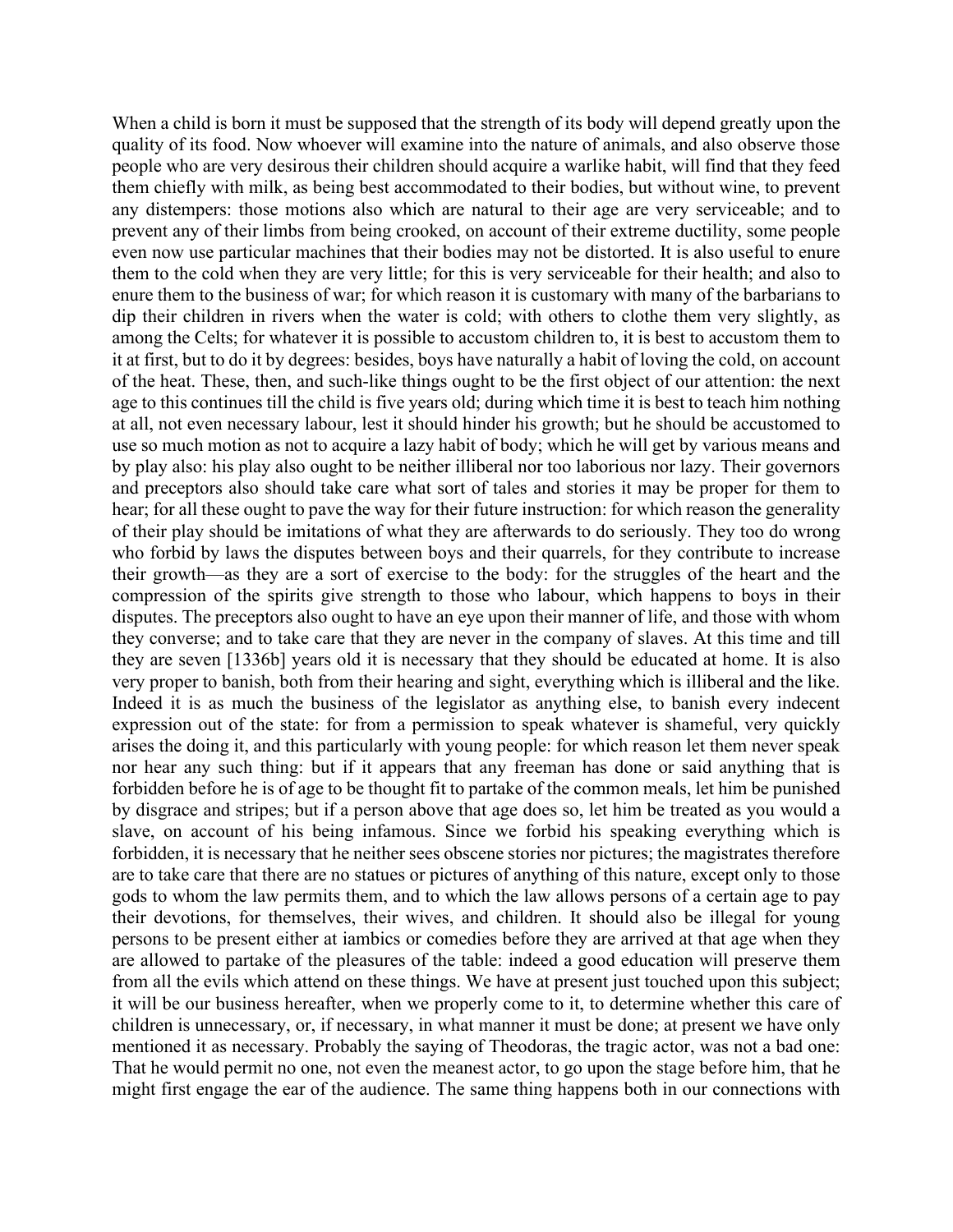men and things: what we meet with first pleases best; for which reason children should be kept strangers to everything which is bad, more particularly whatsoever is loose and offensive to good manners. When five years are accomplished, the two next may be very properly employed in being spectators of those exercises they will afterwards have to learn. There are two periods into which education ought to be divided, according to the age of the child; the one is from his being seven years of age to the time of puberty; the other from thence till he is one-and-twenty: for those who divide ages by the number seven [1337a] are in general wrong: it is much better to follow the division of nature; for every art and every instruction is intended to complete what nature has left defective: we must first consider if any regulation whatsoever is requisite for children; in the next place, if it is advantageous to make it a common care, or that every one should act therein as he pleases, which is the general practice in most cities; in the third place, what it ought to be.

# **BOOK VIII**

#### **CHAPTER I**

No one can doubt that the magistrate ought greatly to interest himself in the care of youth; for where it is neglected it is hurtful to the city, for every state ought to be governed according to its particular nature; for the form and manners of each government are peculiar to itself; and these, as they originally established it, so they usually still preserve it. For instance, democratic forms and manners a democracy; oligarchic, an oligarchy: but, universally, the best manners produce the best government. Besides, as in every business and art there are some things which men are to learn first and be made accustomed to, which are necessary to perform their several works; so it is evident that the same thing is necessary in the practice of virtue. As there is one end in view in every city, it is evident that education ought to be one and the same in each; and that this should be a common care, and not the individual's, as it now is, when every one takes care of his own children separately; and their instructions are particular also, each person teaching them as they please; but what ought to be engaged in ought to be common to all. Besides, no one ought to think that any citizen belongs to him in particular, but to the state in general; for each one is a part of the state, and it is the natural duty of each part to regard the good of the whole: and for this the Lacedaemonians may be praised; for they give the greatest attention to education, and make it public. It is evident, then, that there should be laws concerning education, and that it should be public.

#### **CHAPTER II**

What education is, and how children ought to be instructed, is what should be well known; for there are doubts concerning the business of it, as all people do not agree in those things they would have a child taught, both with respect to their improvement in virtue and a happy life: nor is it clear whether the object of it should be to improve the reason or rectify the morals. From the present mode of education we cannot determine with certainty to which men incline, whether to instruct a child in what will be useful to him in life; or what tends to virtue, and what is excellent: for all these things have their separate defenders. As to virtue, there is no particular [1337b] in which they all agree: for as all do not equally esteem all virtues, it reasonably follows that they will not cultivate the same. It is evident that what is necessary ought to be taught to all: but that which is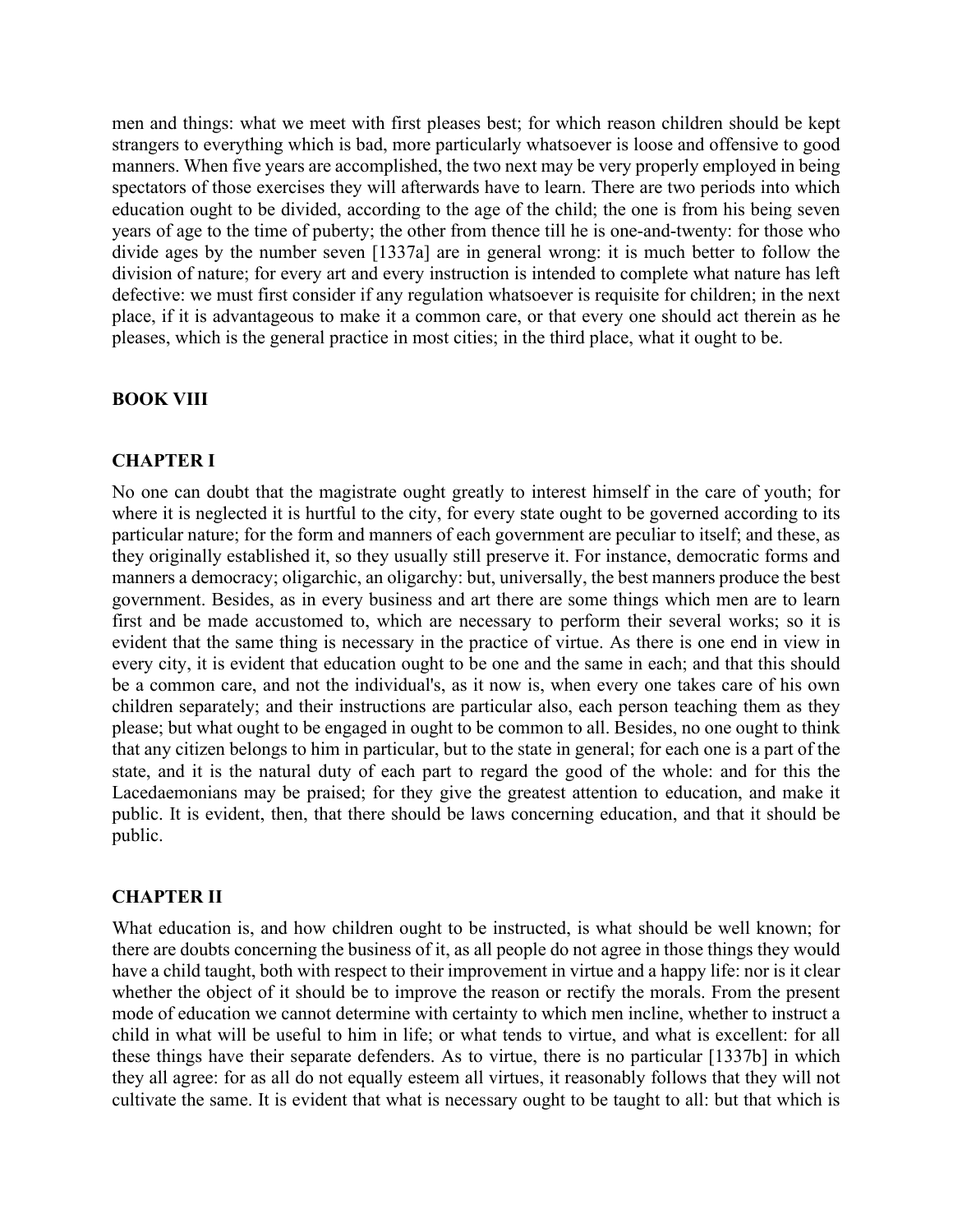necessary for one is not necessary for all; for there ought to be a distinction between the employment of a freeman and a slave. The first of these should be taught everything useful which will not make those who know it mean. Every work is to be esteemed mean, and every art and every discipline which renders the body, the mind, or the understanding of freemen unfit for the habit and practice of virtue: for which reason all those arts which tend to deform the body are called mean, and all those employments which are exercised for gain; for they take off from the freedom of the mind and render it sordid. There are also some liberal arts which are not improper for freemen to apply to in a certain degree; but to endeavour to acquire a perfect skill in them is exposed to the faults I have just mentioned; for there is a great deal of difference in the reason for which any one does or learns anything: for it is not illiberal to engage in it for one's self, one's friend, or in the cause of virtue; while, at the same time, to do it for the sake of another may seem to be acting the part of a servant and a slave. The mode of instruction which now prevails seems to partake of both parts.

# **CHAPTER III**

There are four things which it is usual to teach children—reading, gymnastic exercises, and music, to which (in the fourth place) some add painting. Reading and painting are both of them of singular use in life, and gymnastic exercises, as productive of courage. As to music, some persons may doubt, as most persons now use it for the sake of pleasure: but those who originally made it part of education did it because, as has been already said, nature requires that we should not only be properly employed, but to be able to enjoy leisure honourably: for this (to repeat what I have already said) is of all things the principal. But, though both labour and rest are necessary, yet the latter is preferable to the first; and by all means we ought to learn what we should do when at rest: for we ought not to employ that time at play; for then play would be the necessary business of our lives. But if this cannot be, play is more necessary for those who labour than those who are at rest: for he who labours requires relaxation; which play will supply: for as labour is attended with pain and continued exertion, it is necessary that play should be introduced, under proper regulations, as a medicine: for such an employment of the mind is a relaxation to it, and eases with pleasure. [1338a] Now rest itself seems to partake of pleasure, of happiness, and an agreeable life: but this cannot be theirs who labour, but theirs who are at rest; for he who labours, labours for the sake of some end which he has not: but happiness is an end which all persons think is attended with pleasure and not with pain: but all persons do not agree in making this pleasure consist in the same thing; for each one has his particular standard, correspondent to his own habits; but the best man proposes the best pleasure, and that which arises from the noblest actions. But it is evident, that to live a life of rest there are some things which a man must learn and be instructed in; and that the object of this learning and this instruction centres in their acquisition: but the learning and instruction which is given for labour has for its object other things; for which reason the ancients made music a part of education; not as a thing necessary, for it is not of that nature, nor as a thing useful, as reading, in the common course of life, or for managing of a family, or for learning anything as useful in public life. Painting also seems useful to enable a man to judge more accurately of the productions of the finer arts: nor is it like the gymnastic exercises, which contribute to health and strength; for neither of these things do we see produced by music; there remains for it then to be the employment of our rest, which they had in view who introduced it; and, thinking it a proper employment for freemen, to them they allotted it; as Homer sings:

 *"How right to call Thalia to the feast:"*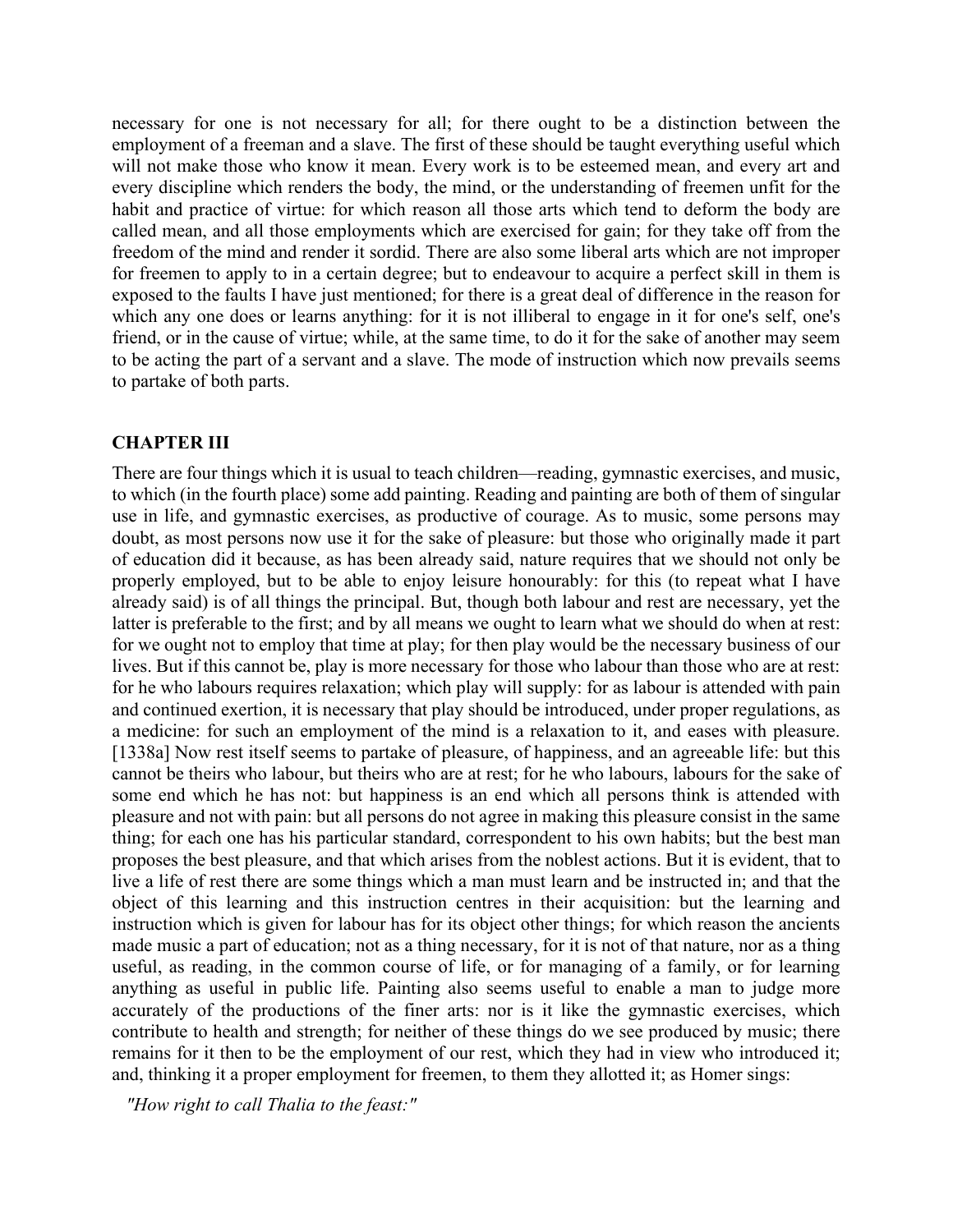and of some others he says:

 *"The bard was call'd, to ravish every ear:"*

and, in another place, he makes Ulysses say the happiest part of man's life is

 *"When at the festal board, in order plac'd, They hear the song."*

It is evident, then, that there is a certain education in which a child may be instructed, not as useful nor as necessary, but as noble and liberal: but whether this is one or more than one, and of what sort they are, and how to be taught, shall be considered hereafter: we are now got so far on our way as to show that we have the testimony of the ancients in our favour, by what they have delivered down upon education—for music makes this plain. Moreover, it is necessary to instruct children in what is useful, not only on account of its being useful in itself, as, for instance, to learn to read, but also as the means of acquiring other different sorts of instruction: thus they should be instructed in painting, not only to prevent their being mistaken in purchasing pictures, or in buying or selling of vases, but rather as it makes [1338b] them judges of the beauties of the human form; for to be always hunting after the profitable ill agrees with great and freeborn souls. As it is evident whether a boy should be first taught morals or reasoning, and whether his body or his understanding should be first cultivated, it is plain that boys should be first put under the care of the different masters of the gymnastic arts, both to form their bodies and teach them their exercises.

#### **CHAPTER IV**

Now those states which seem to take the greatest care of their children's education, bestow their chief attention on wrestling, though it both prevents the increase of the body and hurts the form of it. This fault the Lacedaemonians did not fall into, for they made their children fierce by painful labour, as chiefly useful to inspire them with courage: though, as we have already often said, this is neither the only thing nor the principal thing necessary to attend to; and even with respect to this they may not thus attain their end; for we do not find either in other animals, or other nations, that courage necessarily attends the most cruel, but rather the milder, and those who have the dispositions of lions: for there are many people who are eager both to kill men and to devour human flesh, as the Achaeans and Heniochi in Pontus, and many others in Asia, some of whom are as bad, others worse than these, who indeed live by tyranny, but are men of no courage. Nay, we know that the Lacedaemonians themselves, while they continued those painful labours, and were superior to all others (though now they are inferior to many, both in war and gymnastic exercises), did not acquire their superiority by training their youth to these exercises, but because those who were disciplined opposed those who were not disciplined at all. What is fair and honourable ought then to take place in education of what is fierce and cruel: for it is not a wolf, nor any other wild beast, which will brave any noble danger, but rather a good man. So that those who permit boys to engage too earnestly in these exercises, while they do not take care to instruct them in what is necessary to do, to speak the real truth, render them mean and vile, accomplished only in one duty of a citizen, and in every other respect, as reason evinces, good for nothing. Nor should we form our judgments from past events, but from what we see at present: for now they have rivals in their mode of education, whereas formerly they had not. That gymnastic exercises are useful, and in what manner, is admitted; for during youth it is very proper to go through a course of those which are most gentle, omitting that violent diet and those painful exercises which are prescribed as necessary; that they may not prevent the growth of the body: and it is no small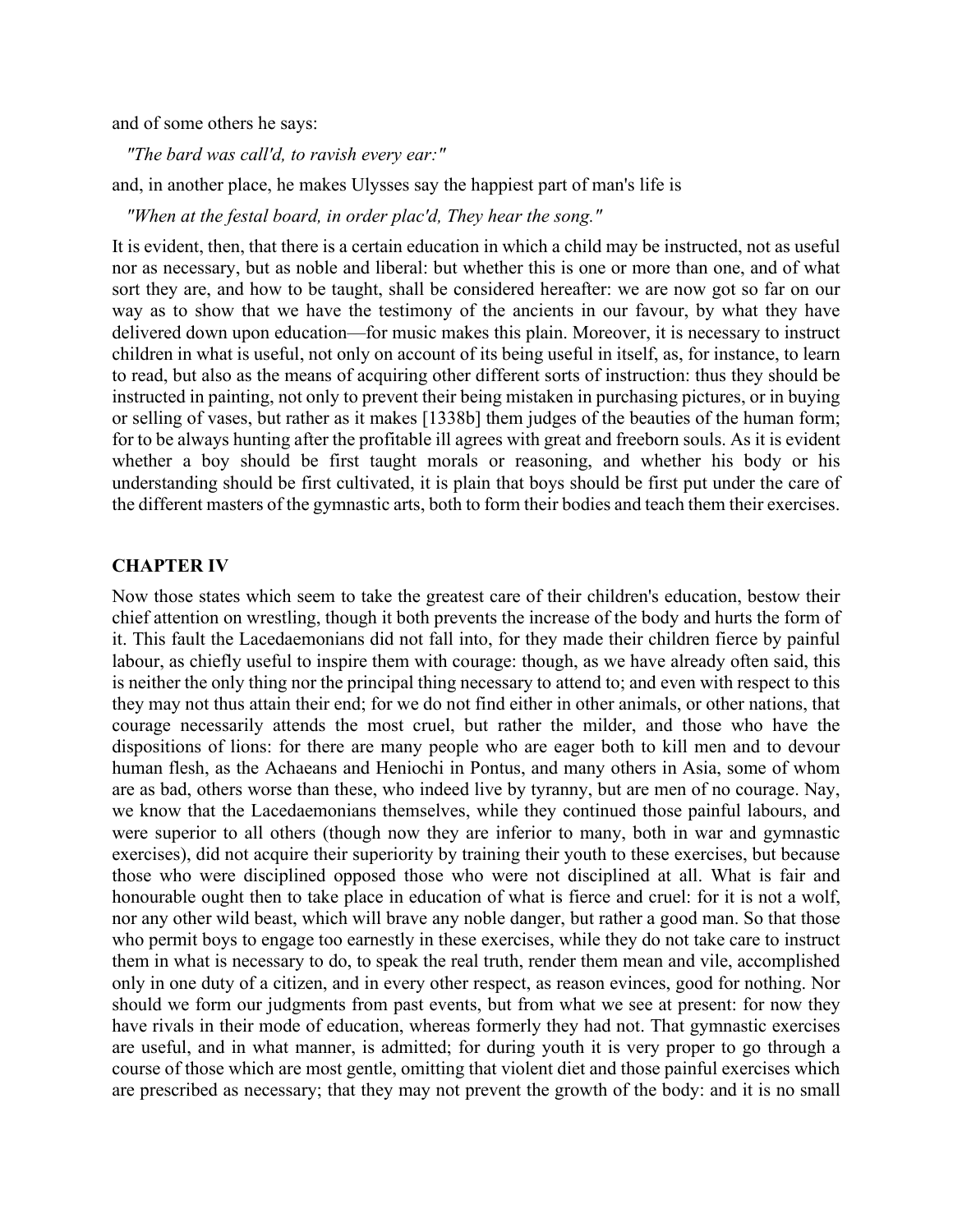proof that they have this effect, that amongst the Olympic candidates we can scarce find two or three who have gained a victory both when boys and men: because the necessary exercises they went through when young deprived them of their strength. When they have allotted three years from the time of puberty to other parts of education, they are then of a proper age to submit to labour and a regulated diet; for it is impossible for the mind and body both to labour at the same time, as they are productive of contrary evils to each other; the labour of the body preventing the progress of the mind, and the mind of the body.

#### **CHAPTER V**

With respect to music we have already spoken a little in a doubtful manner upon this subject. It will be proper to go over again more particularly what we then said, which may serve as an introduction to what any other person may choose to offer thereon; for it is no easy matter to distinctly point out what power it has, nor on what accounts one should apply it, whether as an amusement and refreshment, as sleep or wine; as these are nothing serious, but pleasing, and the killers of care, as Euripides says; for which reason they class in the same order and use for the same purpose all these, namely, sleep, wine, and music, to which some add dancing; or shall we rather suppose that music tends to be productive of virtue, having a power, as the gymnastic exercises have to form the body in a certain way, to influence the manners so as to accustom its professors to rejoice rightly? or shall we say, that it is of any service in the conduct of life, and an assistant to prudence? for this also is a third property which has been attributed to it. Now that boys are not to be instructed in it as play is evident; for those who learn don't play, for to learn is rather troublesome; neither is it proper to permit boys at their age to enjoy perfect leisure; for to cease to improve is by no means fit for what is as yet imperfect; but it may be thought that the earnest attention of boys in this art is for the sake of that amusement they will enjoy when they come to be men and completely formed; but, if this is the case, why are they themselves to learn it, and not follow the practice of the kings of the Medes and Persians, who enjoy the pleasure of music by hearing others play, and being shown its beauties by them; for of necessity those must be better skilled therein who make this science their particular study and business, than those who have only spent so much time at it as was sufficient just to learn the principles of it. But if this is a reason for a child's being taught anything, they ought also to learn the art of cookery, but this is absurd. The same doubt occurs if music has a power of improving the manners; for why should they on this account themselves learn it, and not reap every advantage of regulating the passions or forming a judgment [1339b] on the merits of the performance by hearing others, as the Lacedaemonians; for they, without having ever learnt music, are yet able to judge accurately what is good and what is bad; the same reasoning may be applied if music is supposed to be the amusement of those who live an elegant and easy life, why should they learn themselves, and not rather enjoy the benefit of others' skill. Let us here consider what is our belief of the immortal gods in this particular. Now we find the poets never represent Jupiter himself as singing and playing; nay, we ourselves treat the professors of these arts as mean people, and say that no one would practise them but a drunkard or a buffoon. But probably we may consider this subject more at large hereafter. The first question is, whether music is or is not to make a part of education? and of those three things which have been assigned as its proper employment, which is the right? Is it to instruct, to amuse, or to employ the vacant hours of those who live at rest? or may not all three be properly allotted to it? for it appears to partake of them all; for play is necessary for relaxation, and relaxation pleasant, as it is a medicine for that uneasiness which arises from labour. It is admitted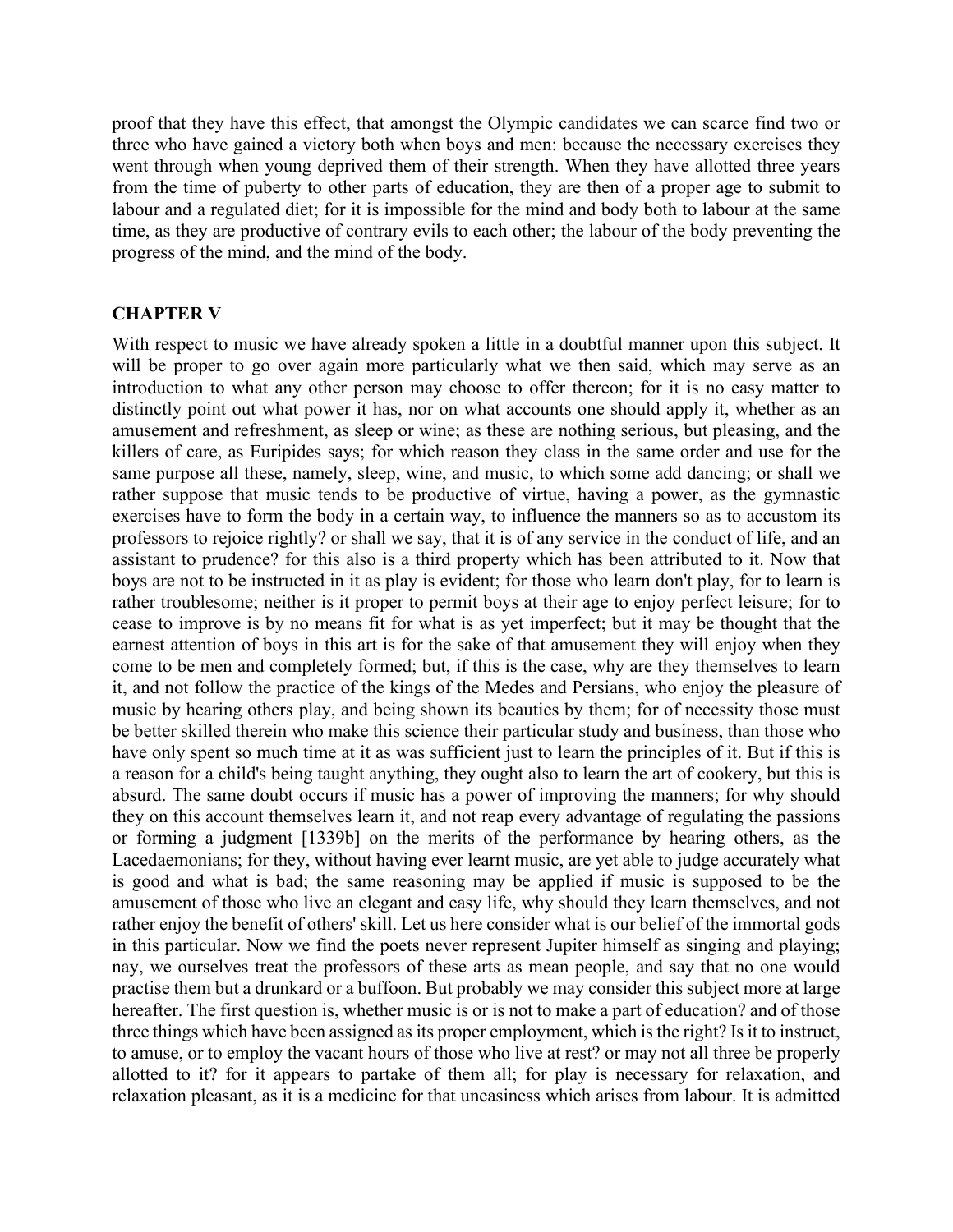also that a happy life must be an honourable one, and a pleasant one too, since happiness consists in both these; and we all agree that music is one of the most pleasing things, whether alone or accompanied with a voice; as Musseus says, "Music's the sweetest joy of man;" for which reason it is justly admitted into every company and every happy life, as having the power of inspiring joy. So that from this any one may suppose that it is necessary to instruct young persons in it; for all those pleasures which are harmless are not only conducive to the final end of life, but serve also as relaxations; and, as men are but rarely in the attainment of that final end, they often cease from their labour and apply to amusement, with no further view than to acquire the pleasure attending it. It is therefore useful to enjoy such pleasures as these. There are some persons who make play and amusement their end, and probably that end has some pleasure annexed to it, but not what should be; but while men seek the one they accept the other for it; because there is some likeness in human actions to the end; for the end is pursued for the sake of nothing else that attends it; but for itself only; and pleasures like these are sought for, not on account of what follows them, but on account of what has gone before them, as labour and grief; for which reason they seek for happiness in these sort of pleasures; and that this is the reason any one may easily perceive. That music should be pursued, not on this account only, but also as it is very serviceable during the hours of relaxation from labour, probably no [1340a] one doubts; we should also inquire whether besides this use it may not also have another of nobler nature—and we ought not only to partake of the common pleasure arising from it (which all have the sensation of, for music naturally gives pleasure, therefore the use of it is agreeable to all ages and all dispositions); but also to examine if it tends anything to improve our manners and our souls. And this will be easily known if we feel our dispositions any way influenced thereby; and that they are so is evident from many other instances, as well as the music at the Olympic games; and this confessedly fills the soul with enthusiasm; but enthusiasm is an affection of the soul which strongly agitates the disposition. Besides, all those who hear any imitations sympathise therewith; and this when they are conveyed even without rhythm or verse. Moreover, as music is one of those things which are pleasant, and as virtue itself consists in rightly enjoying, loving, and hating, it is evident that we ought not to learn or accustom ourselves to anything so much as to judge right and rejoice in honourable manners and noble actions. But anger and mildness, courage and modesty, and their contraries, as well as all other dispositions of the mind, are most naturally imitated by music and poetry; which is plain by experience, for when we hear these our very soul is altered; and he who is affected either with joy or grief by the imitation of any objects, is in very nearly the same situation as if he was affected by the objects themselves; thus, if any person is pleased with seeing a statue of any one on no other account but its beauty, it is evident that the sight of the original from whence it was taken would also be pleasing; now it happens in the other senses there is no imitation of manners; that is to say, in the touch and the taste; in the objects of sight, a very little; for these are merely representations of things, and the perceptions which they excite are in a manner common to all. Besides, statues and paintings are not properly imitations of manners, but rather signs and marks which show the body is affected by some passion. However, the difference is not great, yet young men ought not to view the paintings of Pauso, but of Polygnotus, or any other painter or statuary who expresses manners. But in poetry and music there are imitations of manners; and this is evident, for different harmonies differ from each other so much by nature, that those who hear them are differently affected, and are not in the same disposition of mind when one is performed as when another is; the one, for instance, occasions grief 13406 and contracts the soul, as the mixed Lydian: others soften the mind, and as it were dissolve the heart: others fix it in a firm and settled state, such is the power of the Doric music only; while the Phrygian fills the soul with enthusiasm,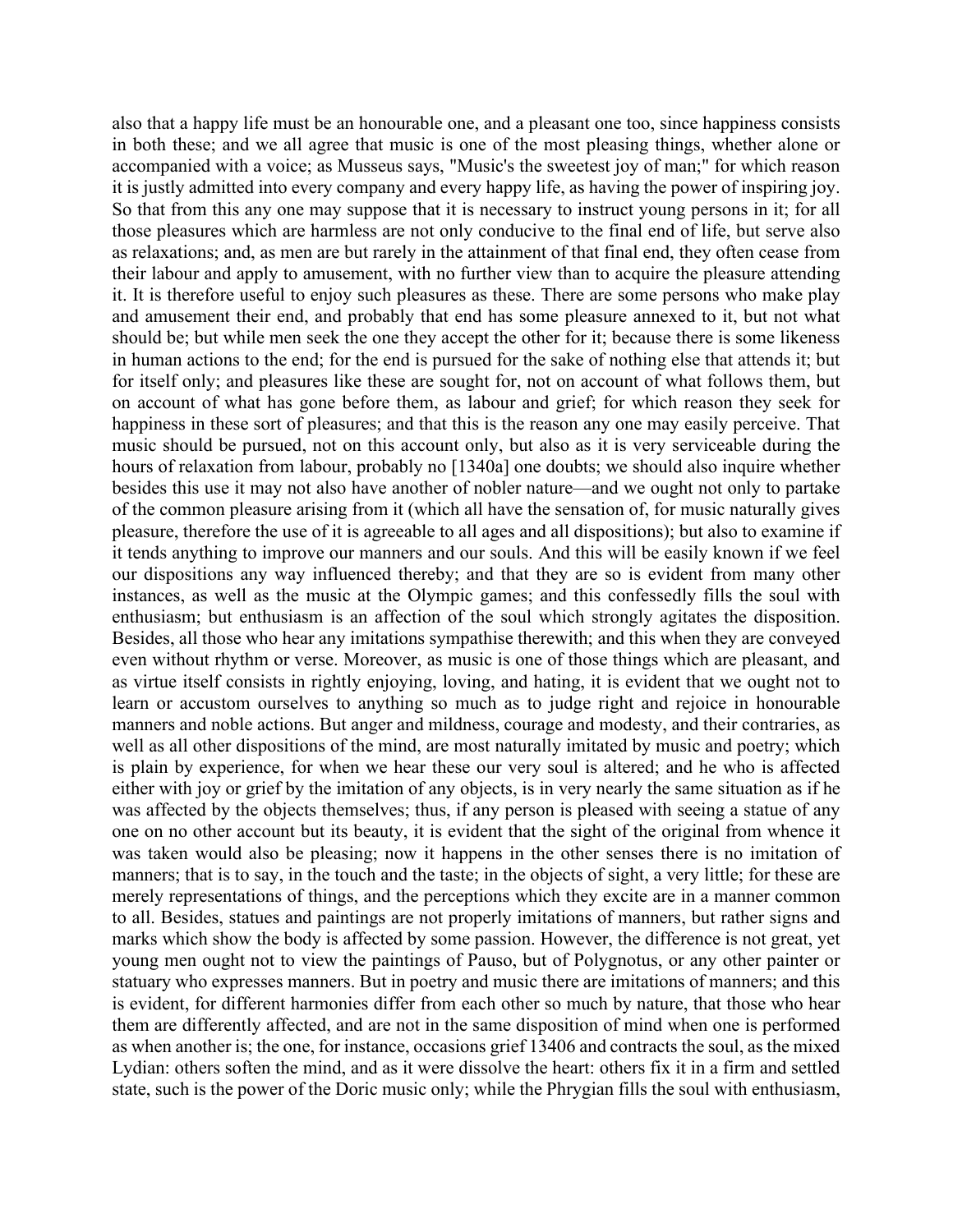as has been well described by those who have written philosophically upon this part of education; for they bring examples of what they advance from the things themselves. The same holds true with respect to rhythm; some fix the disposition, others occasion a change in it; some act more violently, others more liberally. From what has been said it is evident what an influence music has over the disposition of the mind, and how variously it can fascinate it: and if it can do this, most certainly it is what youth ought to be instructed in. And indeed the learning of music is particularly adapted to their disposition; for at their time of life they do not willingly attend to anything which is not agreeable; but music is naturally one of the most agreeable things; and there seems to be a certain connection between harmony and rhythm; for which reason some wise men held the soul itself to be harmony; others, that it contains it.

#### **CHAPTER VI**

We will now determine whether it is proper that children should be taught to sing, and play upon any instrument, which we have before made a matter of doubt. Now, it is well known that it makes a great deal of difference when you would qualify any one in any art, for the person himself to learn the practical part of it; for it is a thing very difficult, if not impossible, for a man to be a good judge of what he himself cannot do. It is also very necessary that children should have some employment which will amuse them; for which reason the rattle of Archytas seems well contrived, which they give children to play with, to prevent their breaking those things which are about the house; for at their age they cannot sit still: this therefore is well adapted to infants, as instruction ought to be their rattle as they grow up; hence it is evident that they should be so taught music as to be able to practise it. Nor is it difficult to say what is becoming or unbecoming of their age, or to answer the objections which some make to this employment as mean and low. In the first place, it is necessary for them to practise, that they may be judges of the art: for which reason this should be done when they are young; but when they are grown older the practical part may be dropped; while they will still continue judges of what is excellent in the art, and take a proper pleasure therein, from the knowledge they acquired of it in their youth. As to the censure which some persons throw upon music, as something mean and low, it is not difficult to answer that, if we will but consider how far we propose those who are to be educated so as to become good citizens should be instructed in this art, [1341a] and what music and what rhythms they should be acquainted with; and also what instruments they should play upon; for in these there is probably a difference. Such then is the proper answer to that censure: for it must be admitted, that in some cases nothing can prevent music being attended, to a certain degree, with the bad effects which are ascribed to it; it is therefore clear that the learning of it should never prevent the business of riper years; nor render the body effeminate, and unfit for the business of war or the state; but it should be practised by the young, judged of by the old. That children may learn music properly, it is necessary that they should not be employed in those parts of it which are the objects of dispute between the masters in that science; nor should they perform such pieces as are wondered at from the difficulty of their execution; and which, from being first exhibited in the public games, are now become a part of education; but let them learn so much of it as to be able to receive proper pleasure from excellent music and rhythms; and not that only which music must make all animals feel, and also slaves and boys, but more. It is therefore plain what instruments they should use; thus, they should never be taught to play upon the flute, or any other instrument which requires great skill, as the harp or the like, but on such as will make them good judges of music, or any other instruction: besides, the flute is not a moral instrument, but rather one that will inflame the passions, and is therefore rather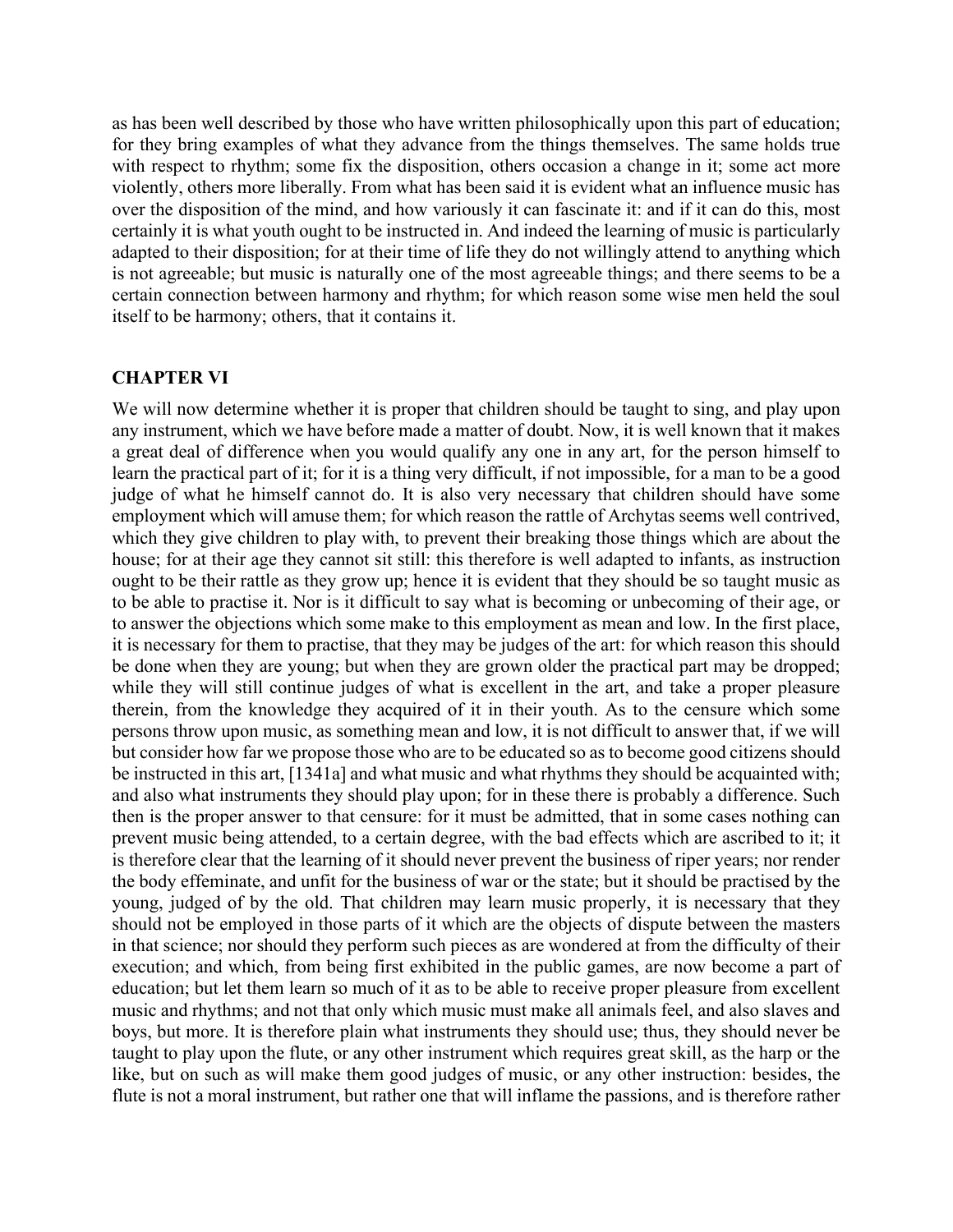to be used when the soul is to be animated than when instruction is intended. Let me add also, that there is something therein which is quite contrary to what education requires; as the player on the flute is prevented from speaking: for which reason our forefathers very properly forbade the use of it to youth and freemen, though they themselves at first used it; for when their riches procured them greater leisure, they grew more animated in the cause of virtue; and both before and after the Median war their noble actions so exalted their minds that they attended to every part of education; selecting no one in particular, but endeavouring to collect the whole: for which reason they introduced the flute also, as one of the instruments they were to learn to play on. At Lacedaemon the choregus himself played on the flute; and it was so common at Athens that almost every freeman understood it, as is evident from the tablet which Thrasippus dedicated when he was choregus; but afterwards they rejected it as dangerous; having become better judges of what tended to promote virtue and what did not. For the same reason many of the ancient instruments were thrown aside, as the dulcimer and the lyre; as also those which were to inspire those who played on them with pleasure, and which required a nice finger and great skill to play well on. What the ancients tell us, by way of fable, of the flute is indeed very rational; namely, that after Minerva had found it, she threw it away: nor are they wrong who say that the goddess disliked it for deforming the face of him who played thereon: not but that it is more probable that she rejected it as the knowledge thereof contributed nothing to the improvement of the mind. Now, we regard Minerva as the inventress of arts and sciences. As we disapprove of a child's being taught to understand instruments, and to play like a master (which we would have confined to those who are candidates for the prize in that science; for they play not to improve themselves in virtue, but to please those who hear them, and gratify their importunity); therefore we think the practice of it unfit for freemen; but then it should be confined to those who are paid for doing it; for it usually gives people sordid notions, for the end they have in view is bad: for the impertinent spectator is accustomed to make them change their music; so that the artists who attend to him regulate their bodies according to his motions.

# **CHAPTER VII**

We are now to enter into an inquiry concerning harmony and rhythm; whether all sorts of these are to be employed in education, or whether some peculiar ones are to be selected; and also whether we should give the same directions to those who are engaged in music as part of education, or whether there is something different from these two. Now, as all music consists in melody and rhythm, we ought not to be unacquainted with the power which each of these has in education; and whether we should rather choose music in which melody prevails, or rhythm: but when I consider how many things have been well written upon these subjects, not only by some musicians of the present age, but also by some philosophers who are perfectly skilled in that part of music which belongs to education; we will refer those who desire a very particular knowledge therein to those writers, and shall only treat of it in general terms, without descending to particulars. Melody is divided by some philosophers, whose notions we approve of, into moral, practical, and that which fills the mind with enthusiasm: they also allot to each of these a particular kind of harmony which naturally corresponds therewith: and we say that music should not be applied to one purpose only, but many; both for instruction and purifying the soul (now I use the word purifying at present without any explanation, but shall speak more at large of it in my Poetics); and, in the third place, as an agreeable manner of spending the time and a relaxation from the uneasiness of the mind. [1342a] It is evident that all harmonies are to be used; but not for all purposes; but the most moral